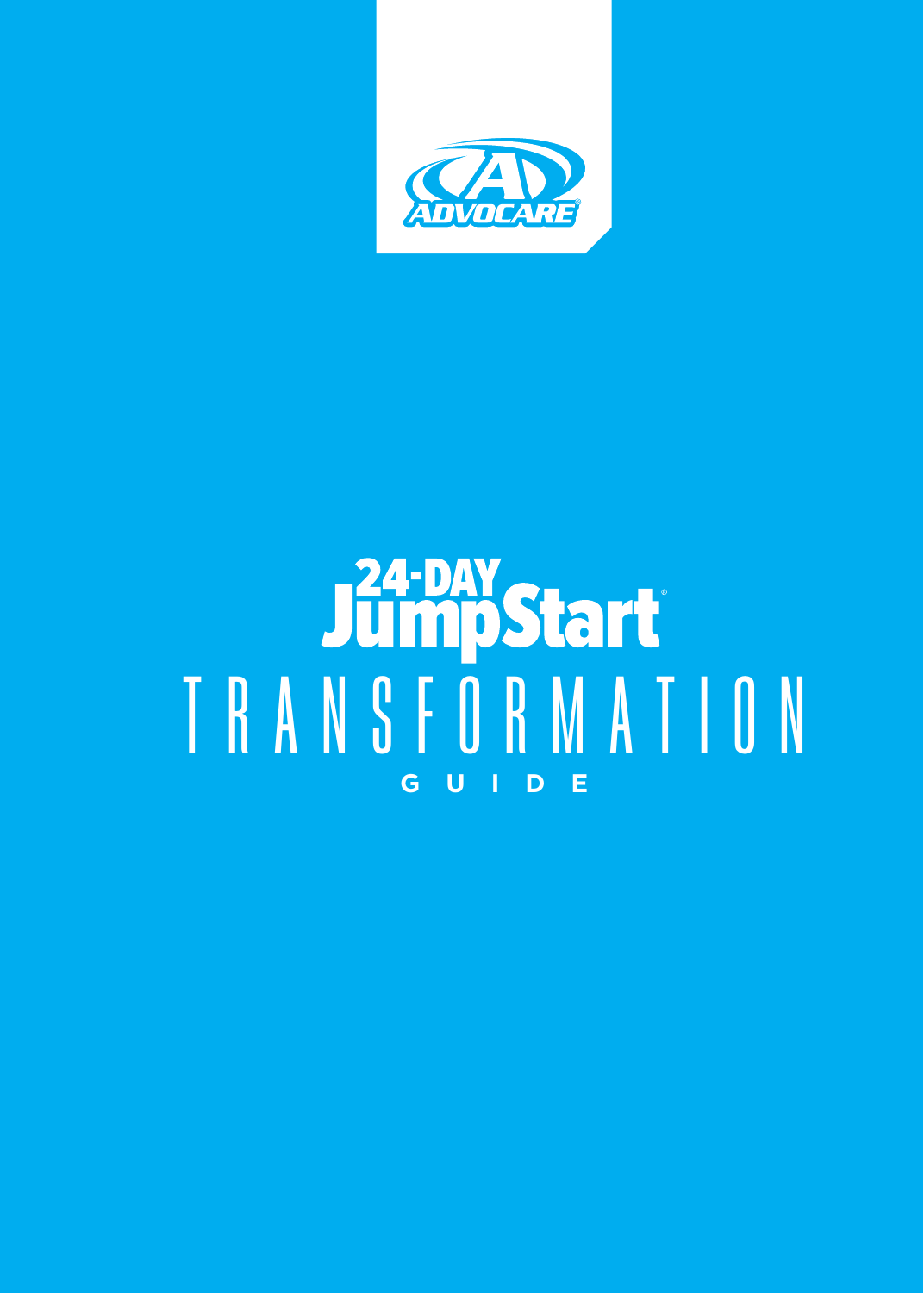*Results vary with individual effort, consistency of use, body composition, eating patterns and exercise.*

*The 24-Day JumpStart® program and materials are for educational use only and should not be considered or used as a substitute for medical advice, diagnosis or treatment. Responses to the 24-Day JumpStart® will vary based on individual characteristics. Participants should seek the advice of a physician or other qualified health care provider with any questions regarding personal health or medical conditions or before beginning any new supplement, exercise or nutritional program.*

*For more information visit advocare.com.*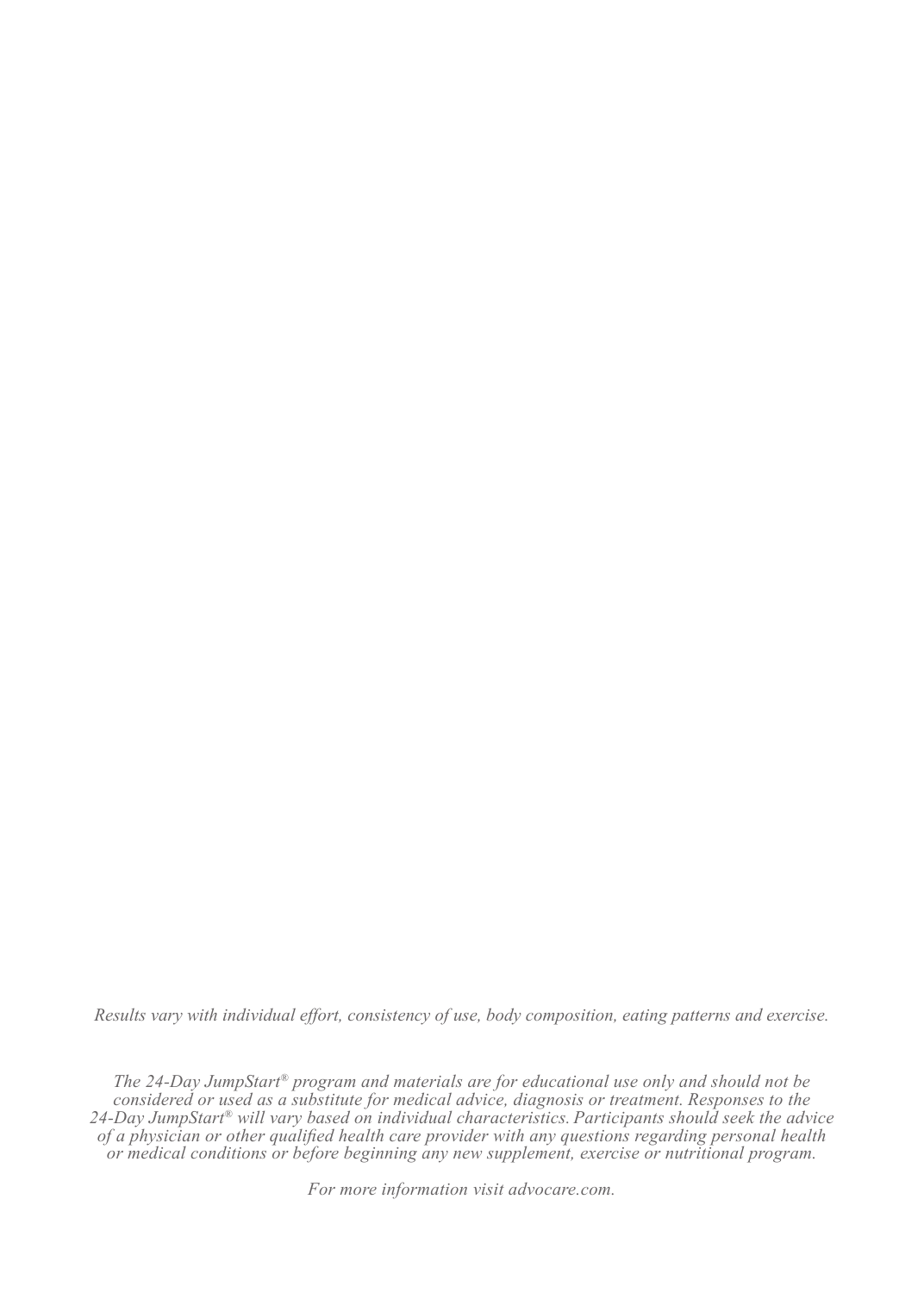

# **JumpStart**<br>TRANSFORMATION **GUIDE**

*Your Journey Begins Now...*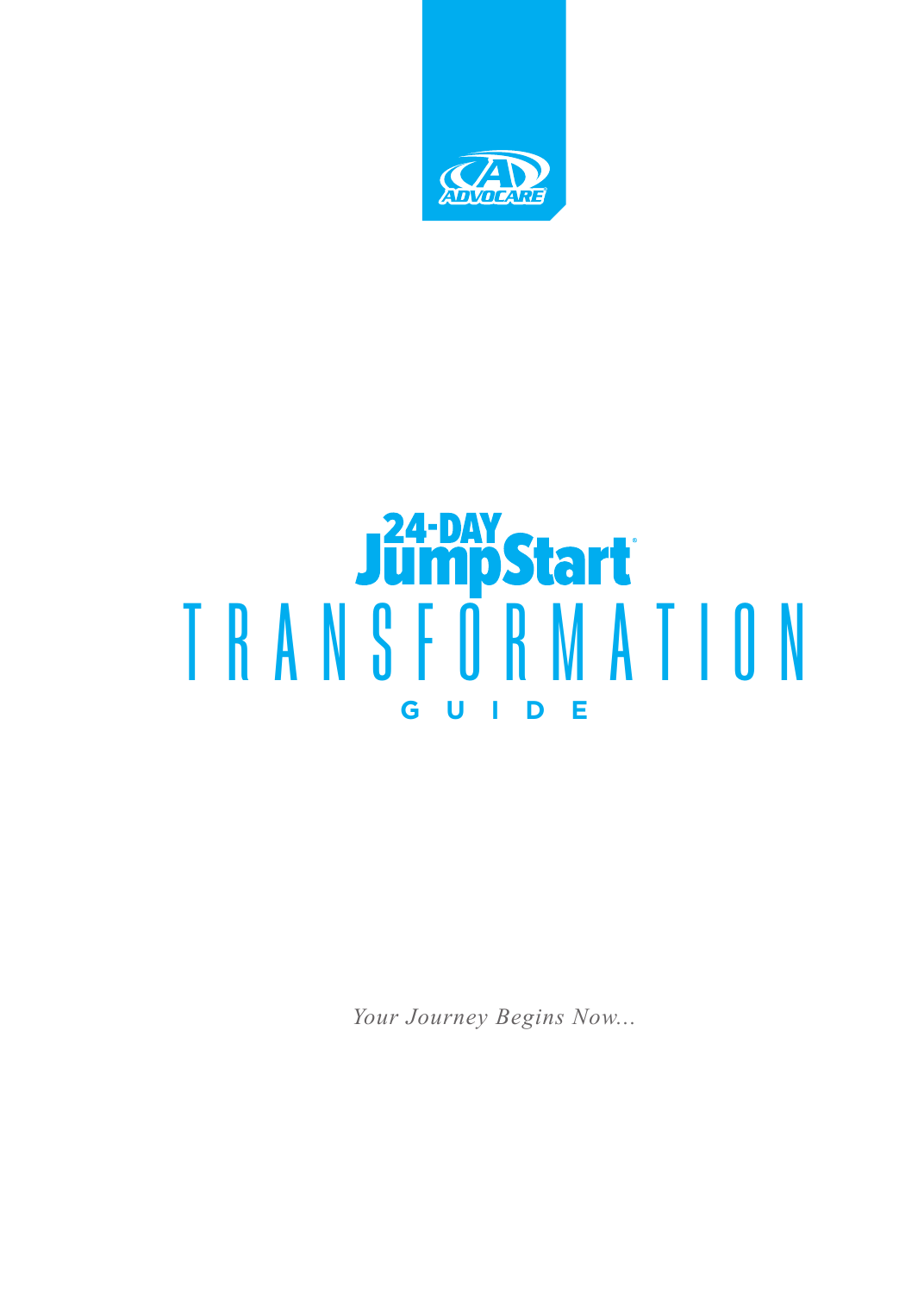# WEL COME

It's official—you're now part of the AdvoCare family! By committing to the 24-Day JumpStart*®*, you're making one of the greatest decisions of your life. On the following pages you'll find everything you need to know in order to make the best choices, stay accountable and work toward your goals over the next 24 days and beyond.

This isn't just about taking AdvoCare products, this is your new lifestyle. Stay focused, stay consistent, and if you occasionally slip up, don't sweat it reset and refocus toward your goals. Remember why you started in the first place and don't give up. We believe in you!

— Team AdvoCare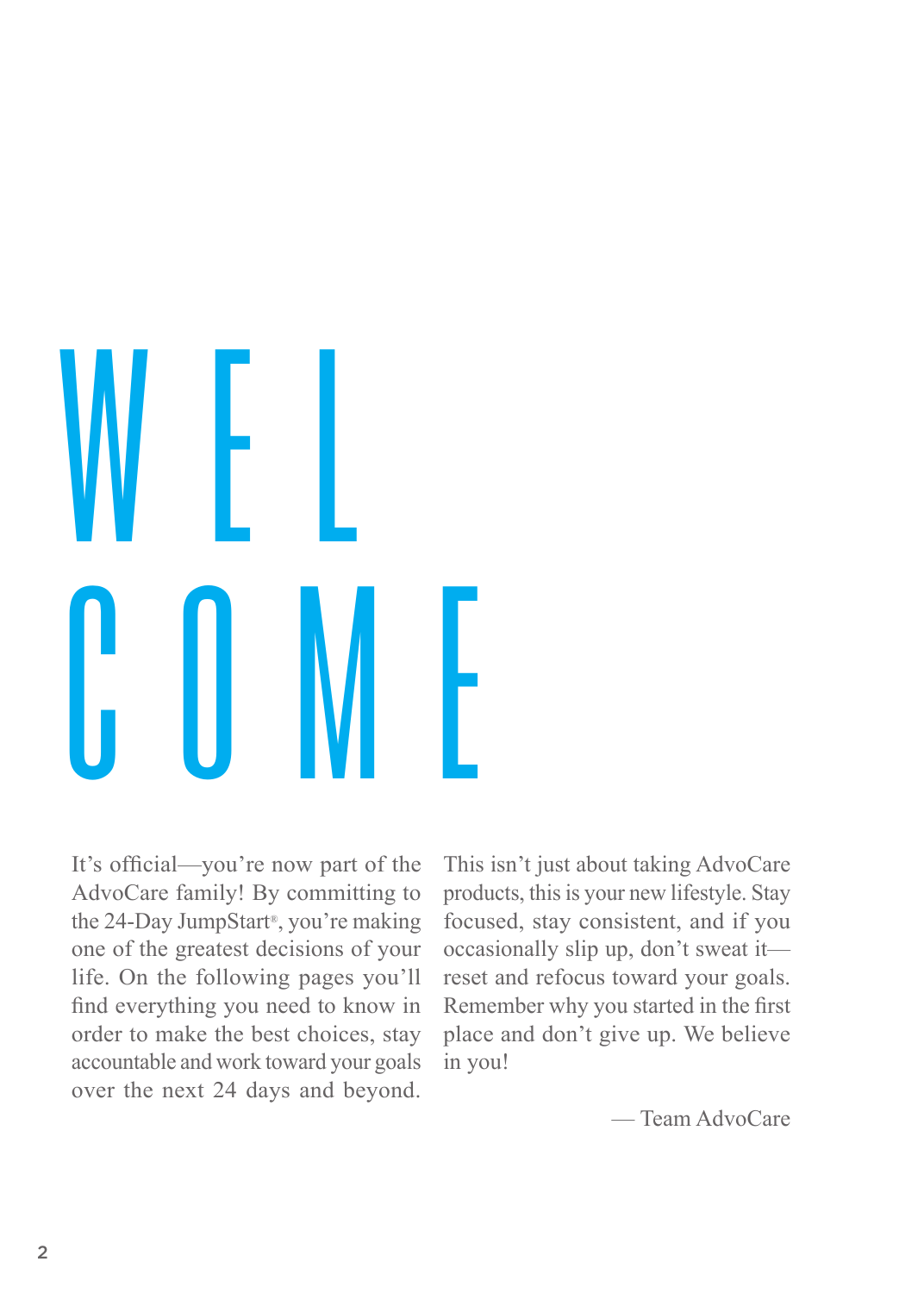## TABLE OF CONTENTS

| Welcome                               | $\overline{c}$ |
|---------------------------------------|----------------|
| Goal Setting                          | $\overline{4}$ |
| Measurements                          | 6              |
| Intro to Pillars of Wellness          | 8              |
| Pillar 1: Supplementation             | $\mathcal{Q}$  |
| Pillar 2: Nutrition                   | 1 <sub>0</sub> |
| <b>Activity Factor Chart</b>          | 11             |
| Daily Calorie Needs Chart             | 12             |
| Carbohydrates                         | 13             |
| Fruit                                 | 16             |
| Protein                               | 17             |
| Daily Protein Needs Equation          | 19             |
| Fats                                  | 20             |
| Fat Swap Chart                        | 23             |
| Vitamins + Minerals                   | 25             |
| Portion Control                       | 27             |
| Suggested Food List + Serving Sizes   | 28             |
| Simple Swaps                          | 31             |
| Meal $Prep + Planning$                | 34             |
| Meal Ideas                            | 36             |
| Snack Ideas                           | 37             |
| How to Understand a Food Label        | 38             |
| Hydration                             | 40             |
| Simple Sip Swap Chart                 | 42             |
| Fueling Workouts                      | 43             |
| Pillar 3: Exercise                    | 46             |
| Pillar 4: Stress Management           | 48             |
| Pillar 5: Sleep                       | 50             |
| Meal Replacement Shakes + Additions   | 51             |
| Intro to Daily Checklists             | 52             |
| <b>Cleanse Phase Daily Checklists</b> | 54             |
| <b>Max Phase Daily Checklists</b>     | 74             |
| What's Next                           | 103            |
| <b>Featured Contributors</b>          | 104            |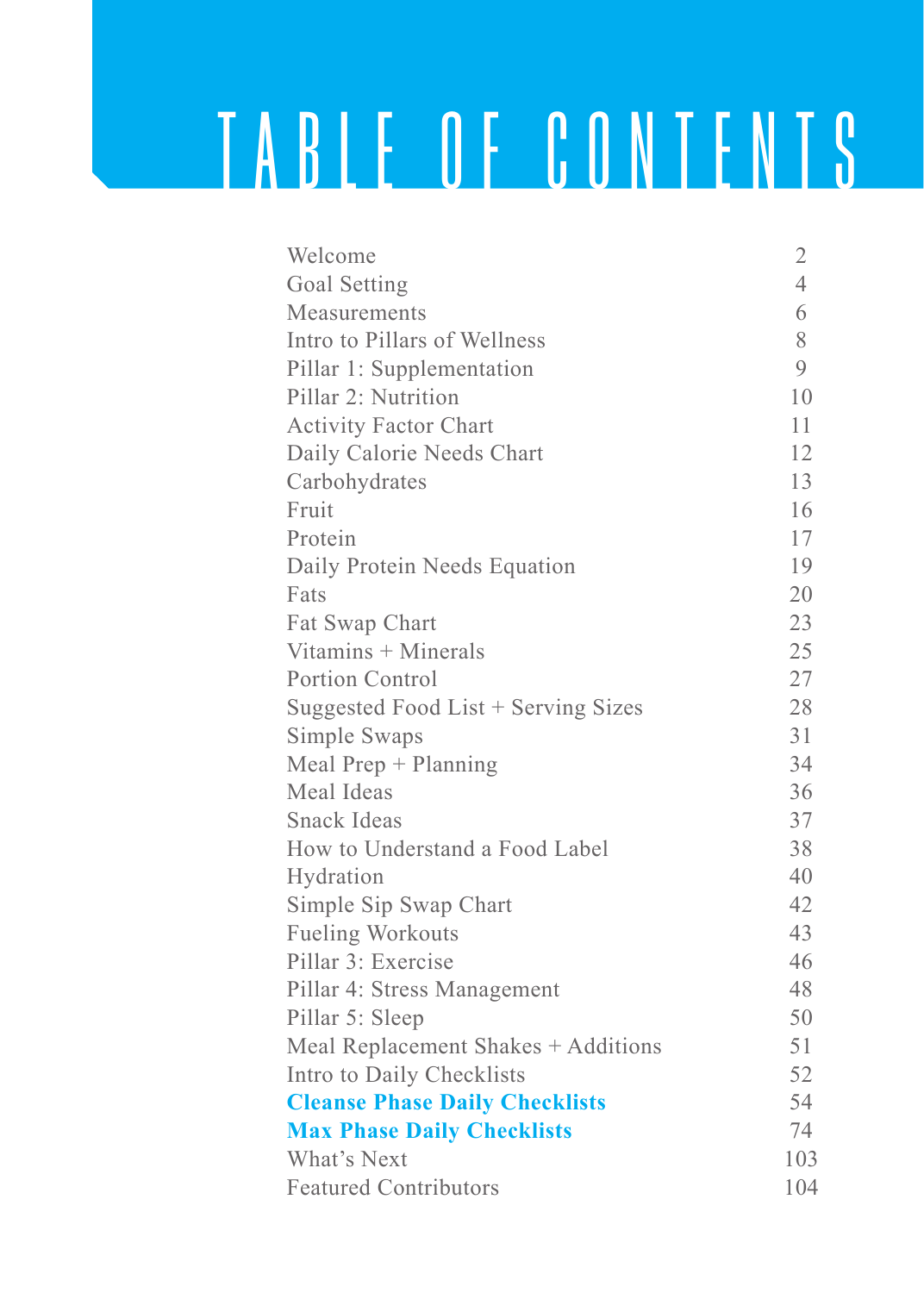## GOAL SETTING

As you begin your journey, it's important to set goals. Goal setting is the process of designing what you want to accomplish and devising a plan to achieve the results you desire. Here are our top tips on making a **SMAART** goal:

**SPECIFIC:** A goal should be as specific as possible so you know exactly what you're working toward. "Lose weight," for example, might be too vague. What exactly do you want to achieve and how? Why do you want to achieve that goal? Some examples include: "Fit into my old jeans" or "Maintain a consistent workout routine three to four times per week."

**MEASURABLE:** You won't know if you've reached a goal unless you measure your progress along the way.

**ACCOUNTABLE:** Keep track of your journey by writing in this Transformation Guide. Pick a family member or friend to help you stay on track and work toward your goal.

**ATTAINABLE:** You want your goal to be challenging but within reach. You don't want your goal to be too difficult because you may get discouraged, but you want to pick a goal that isn't too easy (if it was easy, you should have already achieved it).

**REALISTIC AND RELEVANT:** Each person is different—we all have different capabilities, preferences and resources. Pick a goal that is realistic and relevant to you, and make adjustments as needed.

**TIME FRAME:** You can divide your goal into different periods to help set milestones you'd like to accomplish each step of the way—we recommend starting with 24 days. What would you like to try to achieve in the next 24 days? Then think longer term into the next 90 days, the next year or the next five years. Start small and build confidence as you work toward your goal.

Remember, it's a marathon—not a sprint. Some goals will take longer to achieve and require more consistent work than others.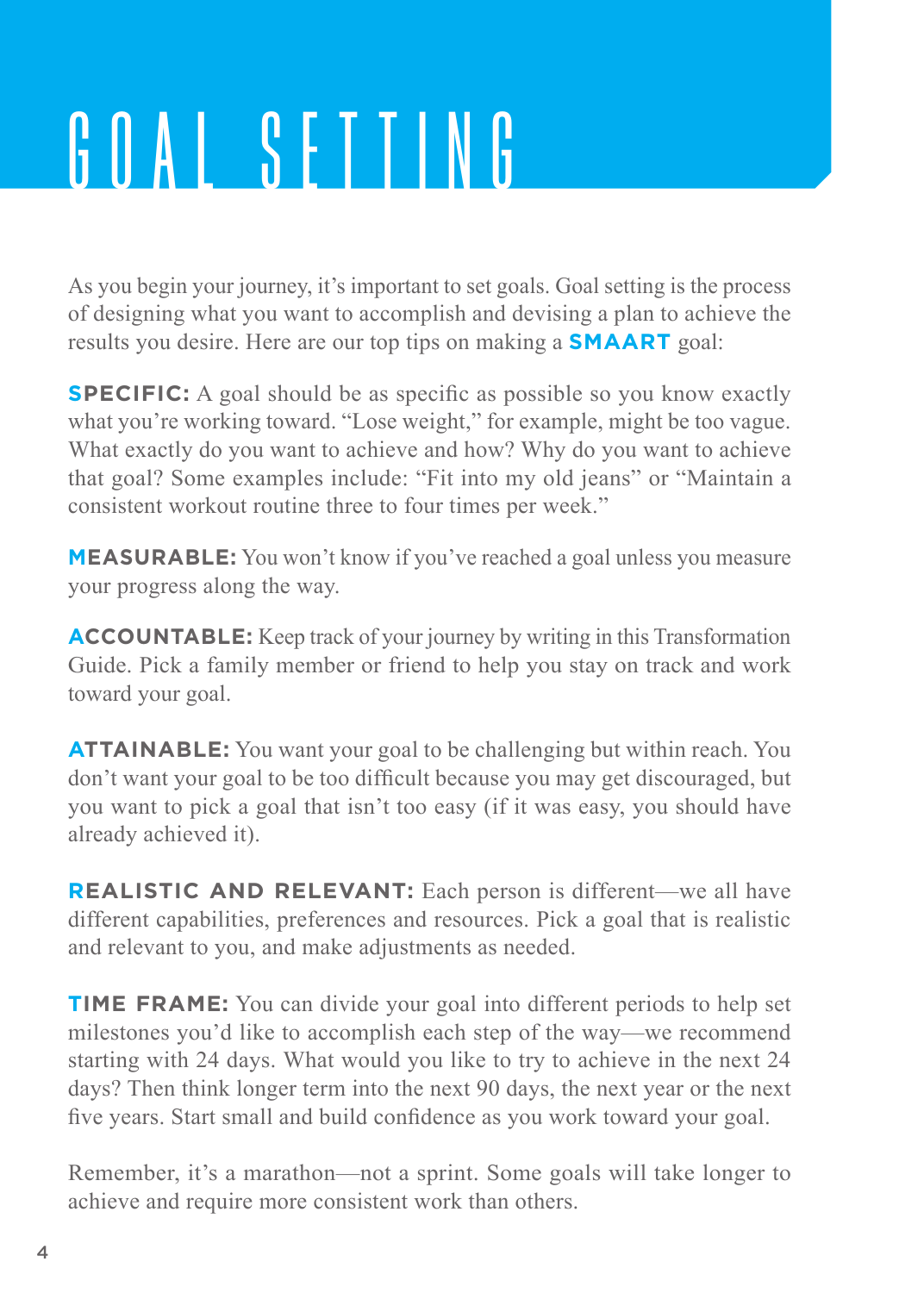#### **WHAT'S YOUR GOAL** FOR THE **NEXT 10 DAYS?**

#### **WHAT'S YOUR GOAL** FOR THE **NEXT 24 DAYS?**

#### **WHAT'S YOUR GOAL** FOR THE **NEXT 90 DAYS?**

#### **WHAT'S YOUR ULTIMATE LONG-TERM GOAL?**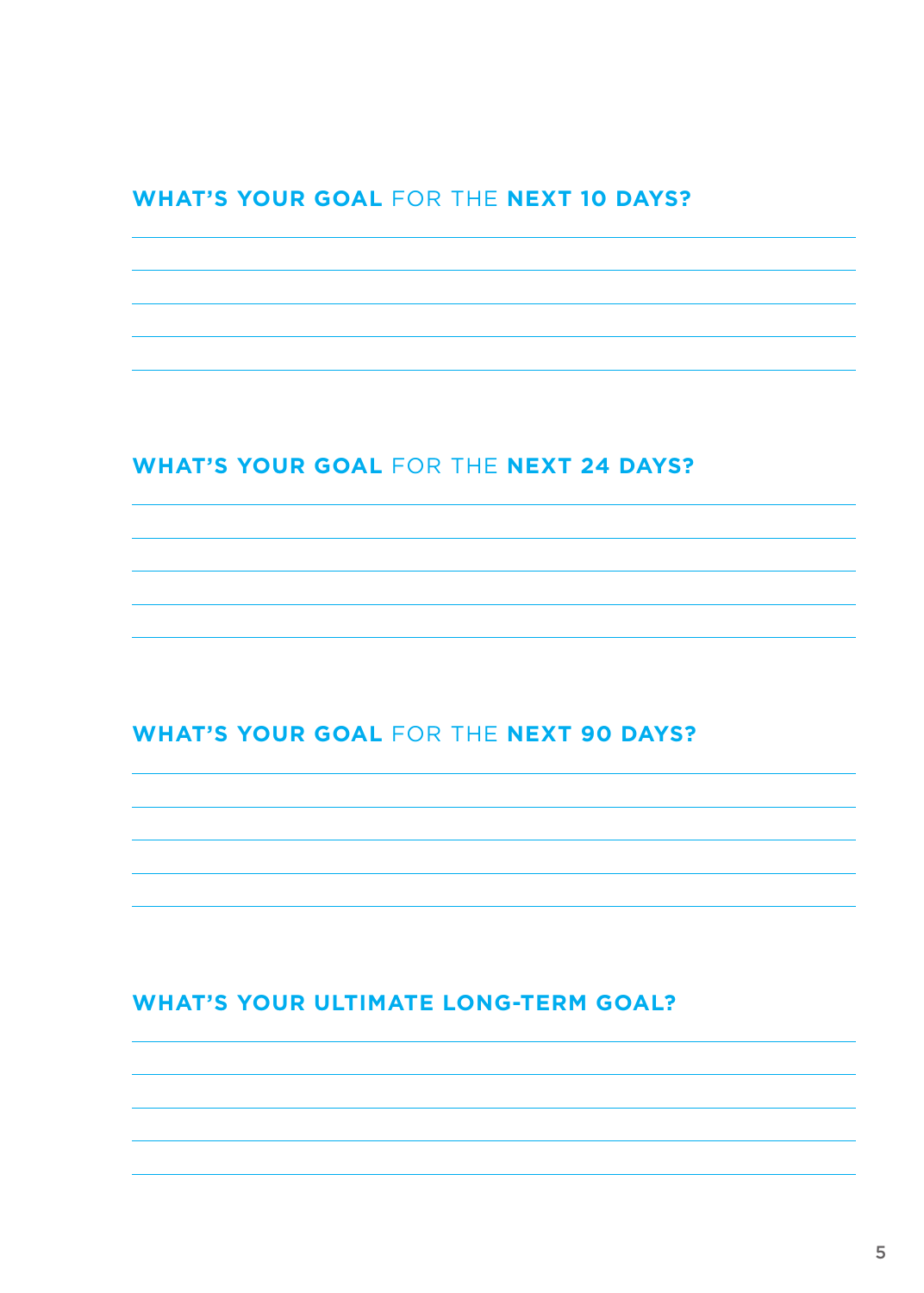## MEASUREMENTS

Though the scale is one way to track your progress on a fitness journey, it can sometimes miss key indicators that the changes you are making in your health and lifestyle habits are having a positive impact.

*Use a tape measure for accuracy:*

**CHEST:** Measure around the chest/bust at fullest point.

- **ARM:** Measure around the fullest part of your arm, unflexed.
- **WAIST:** Measure around the smallest part of your waistline, typically just at or above your belly button.
- **HIPS:** Measure around the fullest part of your hips, keeping the tape parallel to the floor.
- **THIGH:** Measure the fullest part of the thigh.

Pictures are also a great way to keep track of your progress throughout your journey. We recommend you take pictures whenever you take new measurements.

*Here are a few picture tips:*

- Wear the same outfit in every picture
- Take the picture in the same well-lit, clutter-free location with the same lighting
- Take multiple angles (front, back, side) while maintaining proper posture and not sucking in or "sticking it out"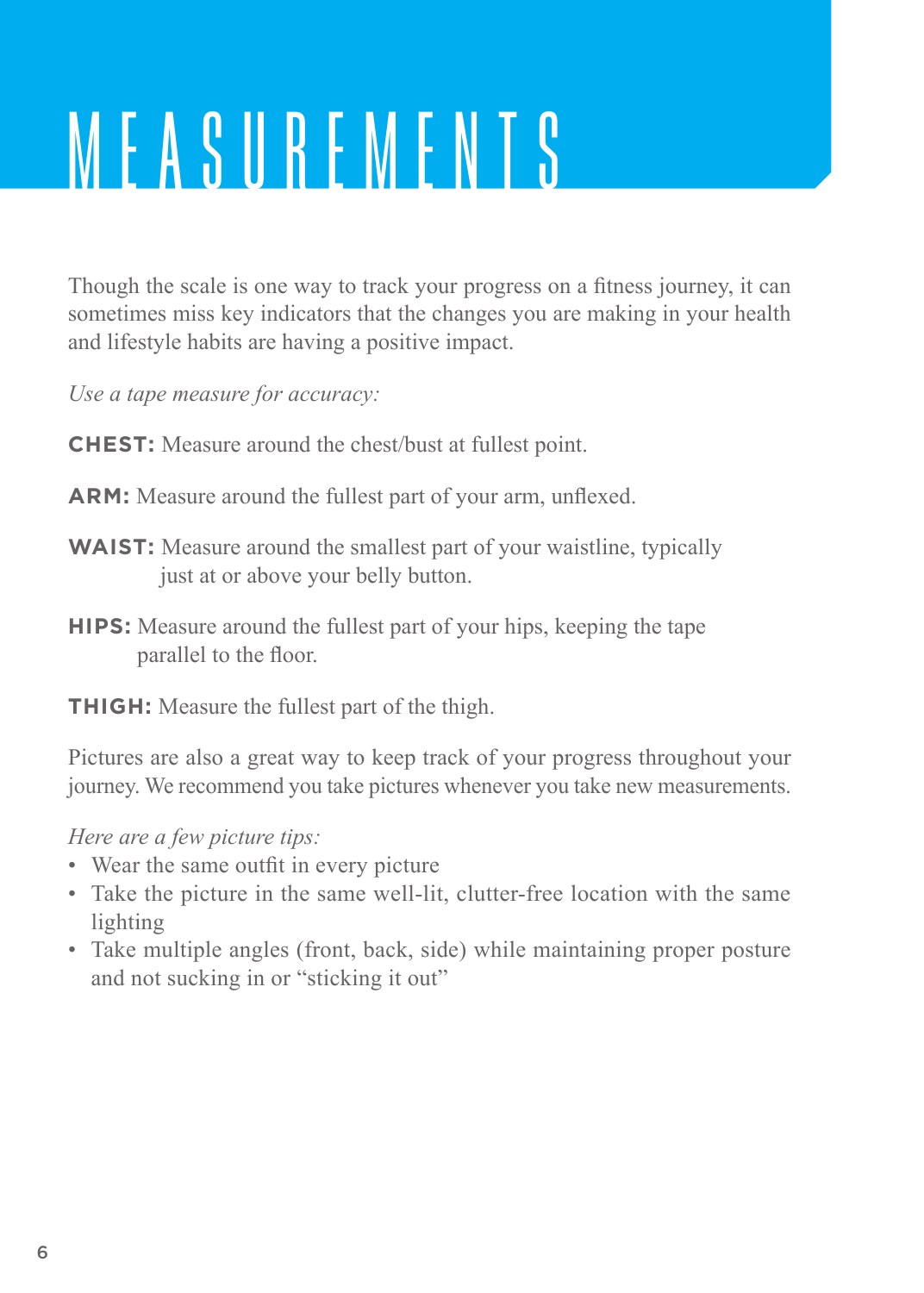# L O O K A T YOU GO

|              | <b>DAY</b><br><b>AREA</b>     | $\mathbf{1}$ | 11<br><b>CLEANSE</b><br><b>PHASE</b> | 25<br>MAX<br><b>PHASE</b> |
|--------------|-------------------------------|--------------|--------------------------------------|---------------------------|
|              | <b>CHEST</b>                  |              |                                      |                           |
|              | <b>LEFT</b><br><b>ARM</b>     |              |                                      |                           |
|              | <b>RIGHT</b><br><b>ARM</b>    |              |                                      |                           |
| $\int_{H_1}$ | <b>WAIST</b>                  |              |                                      |                           |
|              | <b>HIPS</b>                   |              |                                      |                           |
|              | <b>LEFT</b><br><b>THIGH</b>   |              |                                      |                           |
|              | <b>RIGHT</b><br><b>THIGH</b>  |              |                                      |                           |
|              | <b>TOTAL</b><br><b>INCHES</b> |              |                                      |                           |
|              | <b>WEIGHT</b>                 |              |                                      |                           |

The 24-Day JumpStart® program and materials are for educational use only and should not be considered or used as a<br>substitute for medical advice, diagnosis or treatment. Responses to the 24-Day JumpStart® will vary based o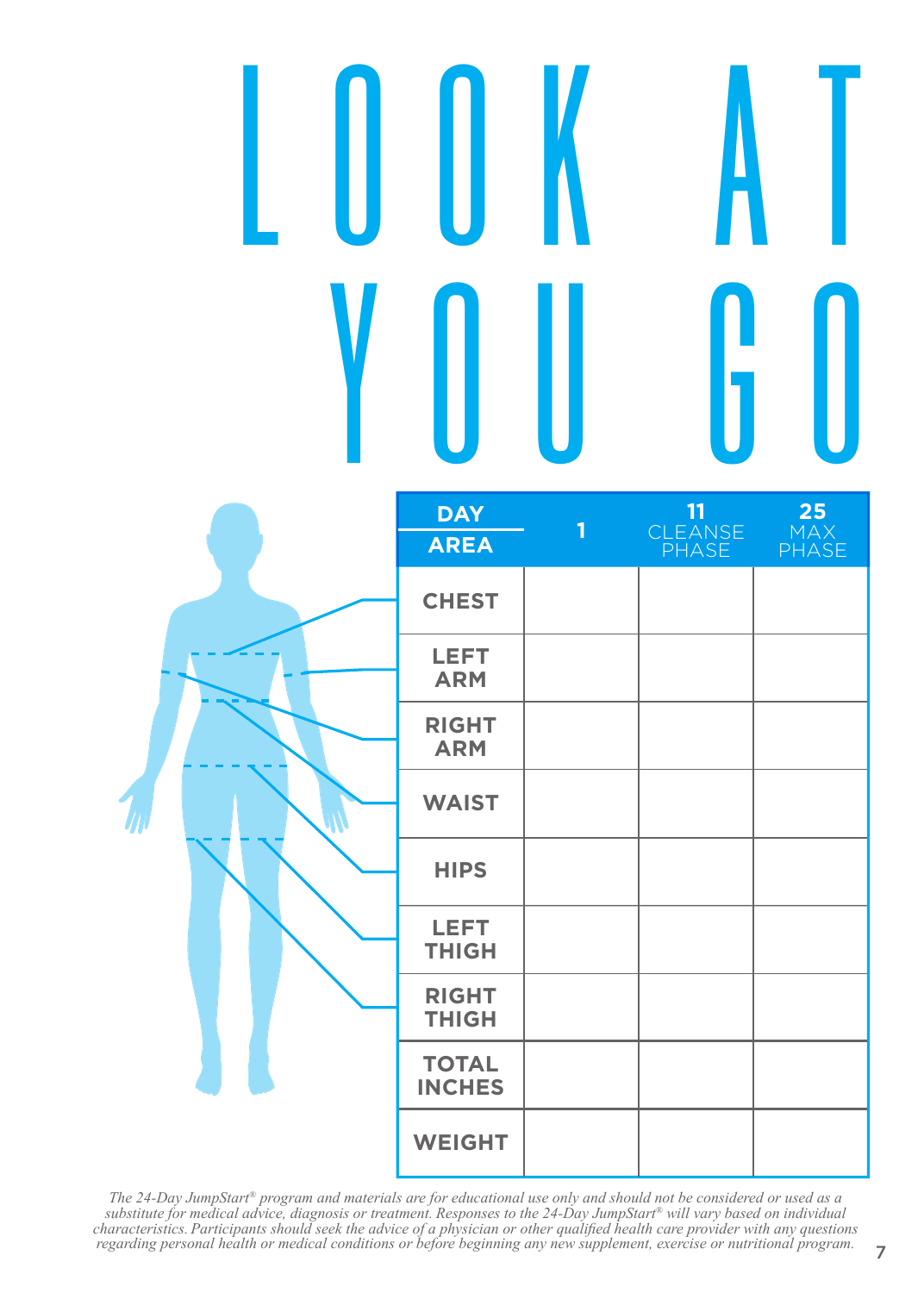### INTRODUCT **WELLNESS**

The pillars of wellness represent the key lifestyle elements that contribute toward your overall health and well-being. At AdvoCare, we believe a sustainable balance of all five pillars is important in order to live a healthy lifestyle and meet your personal health goals. For more information about how you can prioritize each pillar, turn to the corresponding pages in your Transformation Guide.

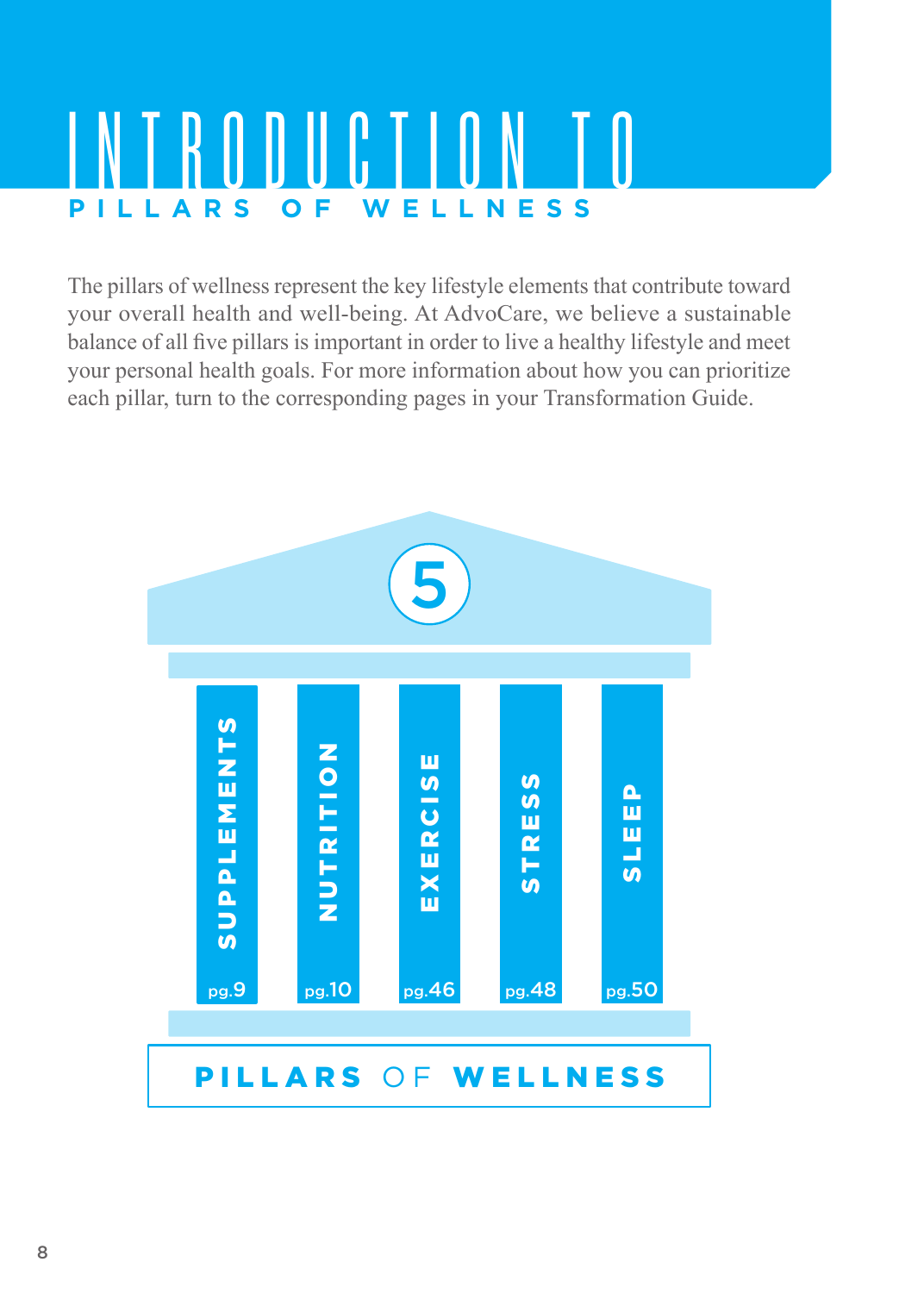### SUPPLEMENTATIO **PILLAR 1**

Even with our best efforts to maintain a balanced, healthy diet and lifestyle, nutritional gaps may arise from time to time. Although many of us lead busy lives, it is important to be intentional about the type and kind of food consumed. Food is fuel for the body. Consuming an appropriate mix of foods from specific food groups and subgroups—with the balanced intake of calories—is important to achieving a healthy lifestyle. The foods we consume provide vitamins, nutrients and minerals necessary for your body to function. Foods in our diet that are nutrient dense play an important role in helping us meet the Food and Drug Administration's (FDA) dietary recommendations for the proper amounts of vitamins and minerals to consume each day. Eating a healthy, balanced diet that incorporates complex carbohydrates, protein and fats helps give your body the building blocks it needs; however, this still may not supply everything needed for optimal health. The Scientific Report of the 2015 Dietary Guidelines Advisory Committee issued by the Office of Disease Prevention and Health Promotion states that the typical American diet is inadequate in fiber, Vitamin C, magnesium, Vitamin A, calcium and potassium.

Supplements are designed to fill in nutritional gaps to help you get the recommended daily amount of vitamins, minerals and nutrients your body needs to function at an optimal level. Supplements are intended to be taken in conjunction with a healthy, balanced diet and should not take the place of nutrients, vitamins and minerals obtained from whole foods consumed daily. Consult your health care provider to ensure dietary supplement products are right for you, and research the quality of the products you choose.

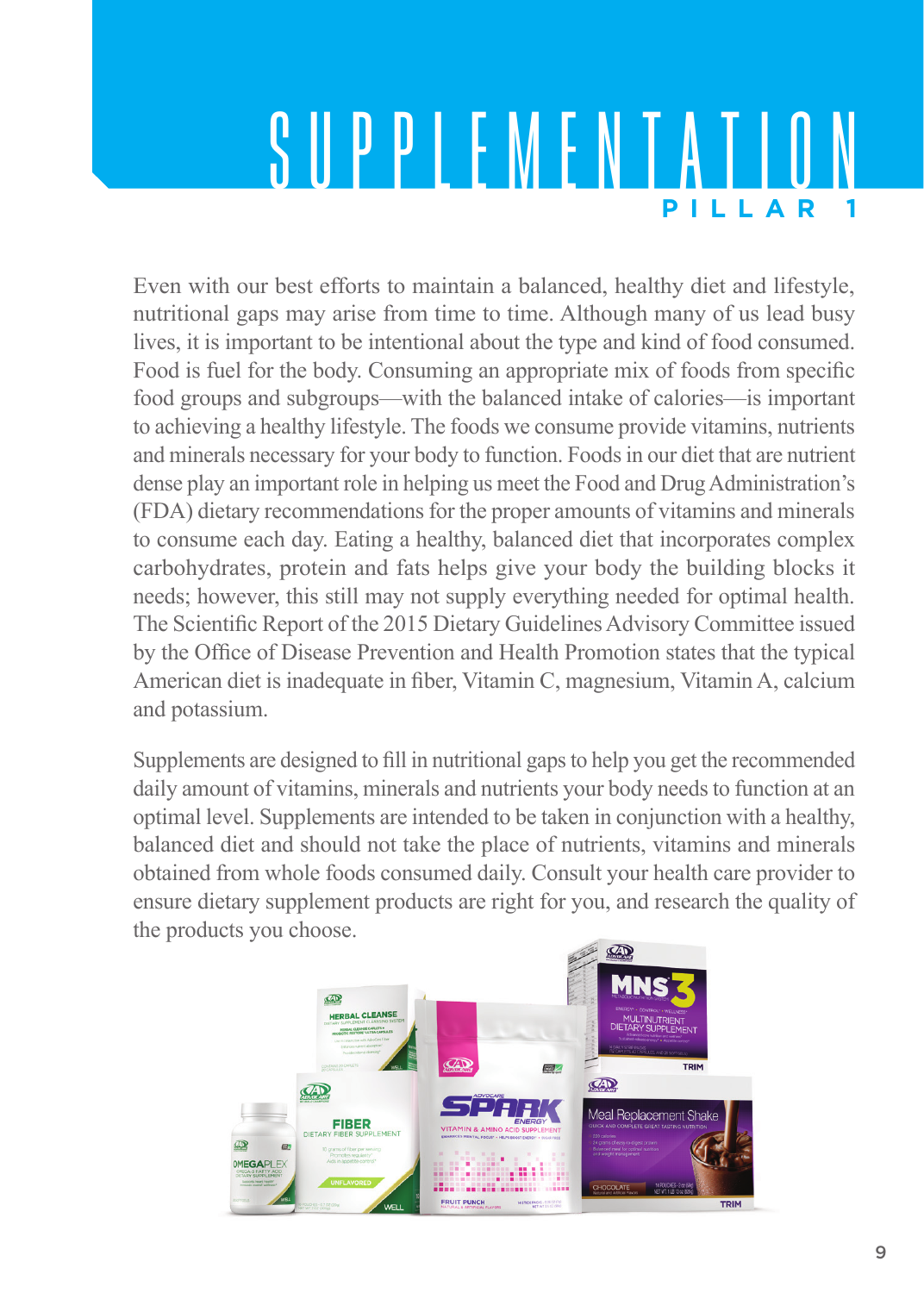### NUTRITION **PILLAR 2**

#### **BALANCED DIET**

A well-balanced diet is one that contains a variety of nutrient-rich foods including lean proteins, complex carbohydrates, healthy fats, fruits, vegetables and water. It's an eating plan that should be sustainable, one that you enjoy and can consume with friends, family, at home, at work and when traveling. It supports healthy physical activity and provides you with the energy you need to manage the daily activities of everyday living. While it should be strategic, it should not be restrictive and should encompass a variety of foods.

While balance can mean a lot of things to many people, a good rule of thumb is to live by the 80/20 Rule. Eighty percent of the time, focus on consuming nutrient-rich foods and beverages that provide your body the energy and nutrients it needs to participate in exercise and maintain a strong, healthy life. Twenty percent of the time, there is room for some of the foods that you enjoy, but maybe should not be consumed every single day. Birthday parties, vacations and holidays will come, and you should enjoy them, but balance them with other healthy foods and activities.

Remember that balance isn't yes or no, always or never; instead, it consists of making healthy decisions on a regular basis to give your body the energy, nutrients and activity it needs.

#### **UNDERSTANDING CALORIE NEEDS**

Calories provide your body with energy and are found in carbohydrates, protein and fats, otherwise known as macro-nutrients. While consuming adequate calories is essential to life, consuming too many calories can have negative effects on body weight and overall health. Long-term consumption of extra calories can lead to weight gain and put you at risk for developing a variety of metabolic-related health issues.

Paying attention to calories is an important part of managing your weight, and all that starts with knowing how many you need. There is no one-size-fits-all approach to nutrition. In order to be successful, long term, it is important to individualize your nutrition needs to your body.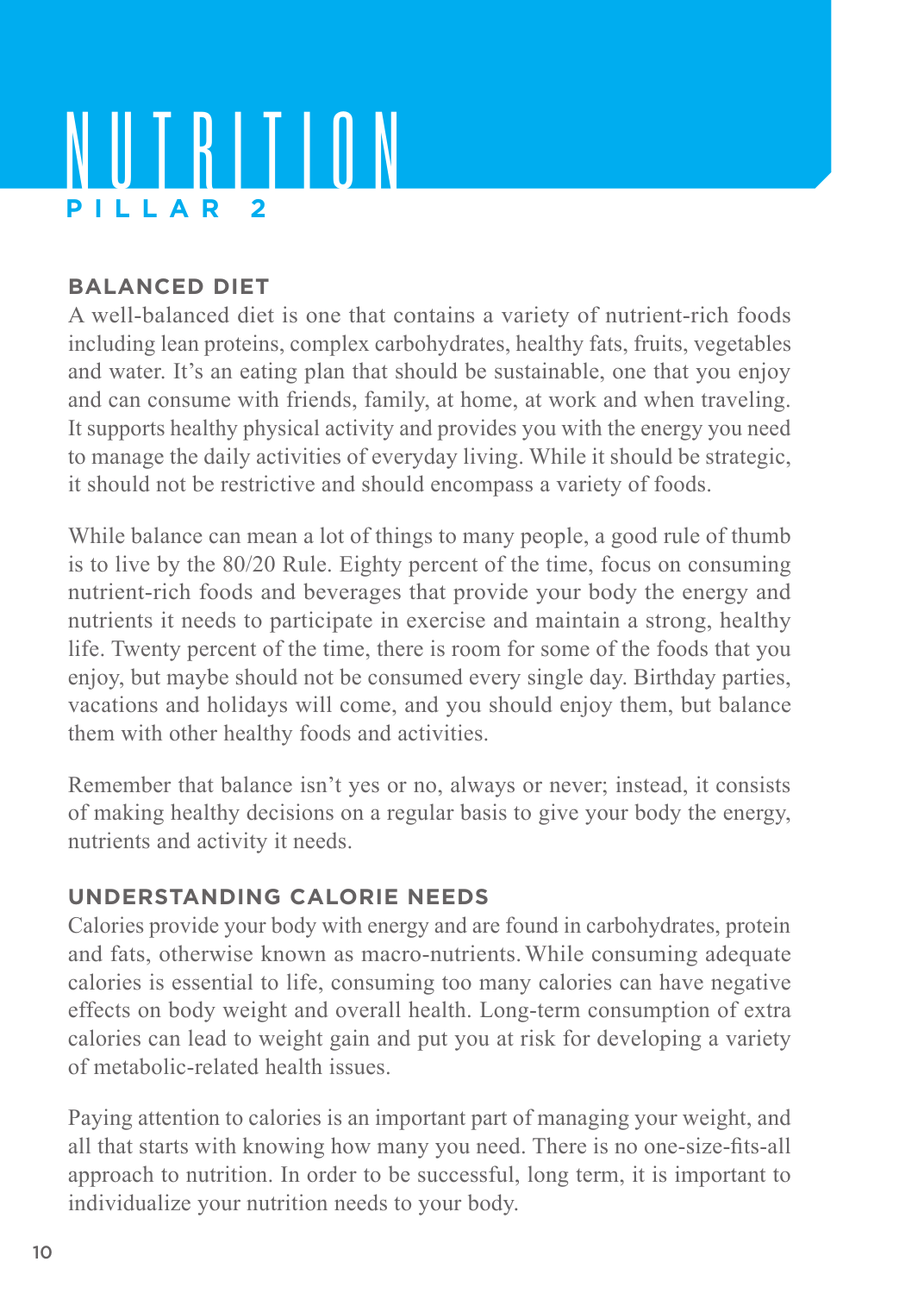So, how many calories should you be eating on a normal basis? It is different for every person because it's based on a variety of factors. Calorie needs can be calculated based on height, weight, age and gender. This number is called your Resting Metabolic Rate (RMR) and determines the number of calories you need to lie on the couch and do nothing all day or sustain basic life. Next, you multiply in an activity factor based on how much you exercise. This gives you the number of calories required to maintain your weight. From here, you can subtract calories if your goal is weight loss or add calories and musclebuilding activities if your goal is to gain muscle.

There are many equations out there including Harris Benedict, Mifflin St. Jeor and more, but to make it easy, here is a simple formula you can use to individualize your calorie needs:

| <b>AMOUNT OF ACTIVITY</b>                        | <b>ACTIVITY</b><br><b>FACTOR</b> |
|--------------------------------------------------|----------------------------------|
| <b>NO EXERCISE</b>                               | 1.2                              |
| 1-3 DAYS OF EXERCISE                             | 1.3                              |
| 3-5 DAYS OF EXERCISE                             | 1.4                              |
| 5-6 DAYS OF EXERCISE                             | 1.5                              |
| <b>6 DAYS OF EXERCISE</b><br>PLUS ADDED WORKOUTS | 1.7                              |
| <b>HEAVY TRAINING OVER</b><br>15 HOURS A WEEK    | 1.9                              |

#### **ACTIVITY FACTOR CHART**

*AdvoCare compensated Amy Goodson for her work in this Guide.*

#### FORMULA CONTINUED ON THE NEXT PAGE >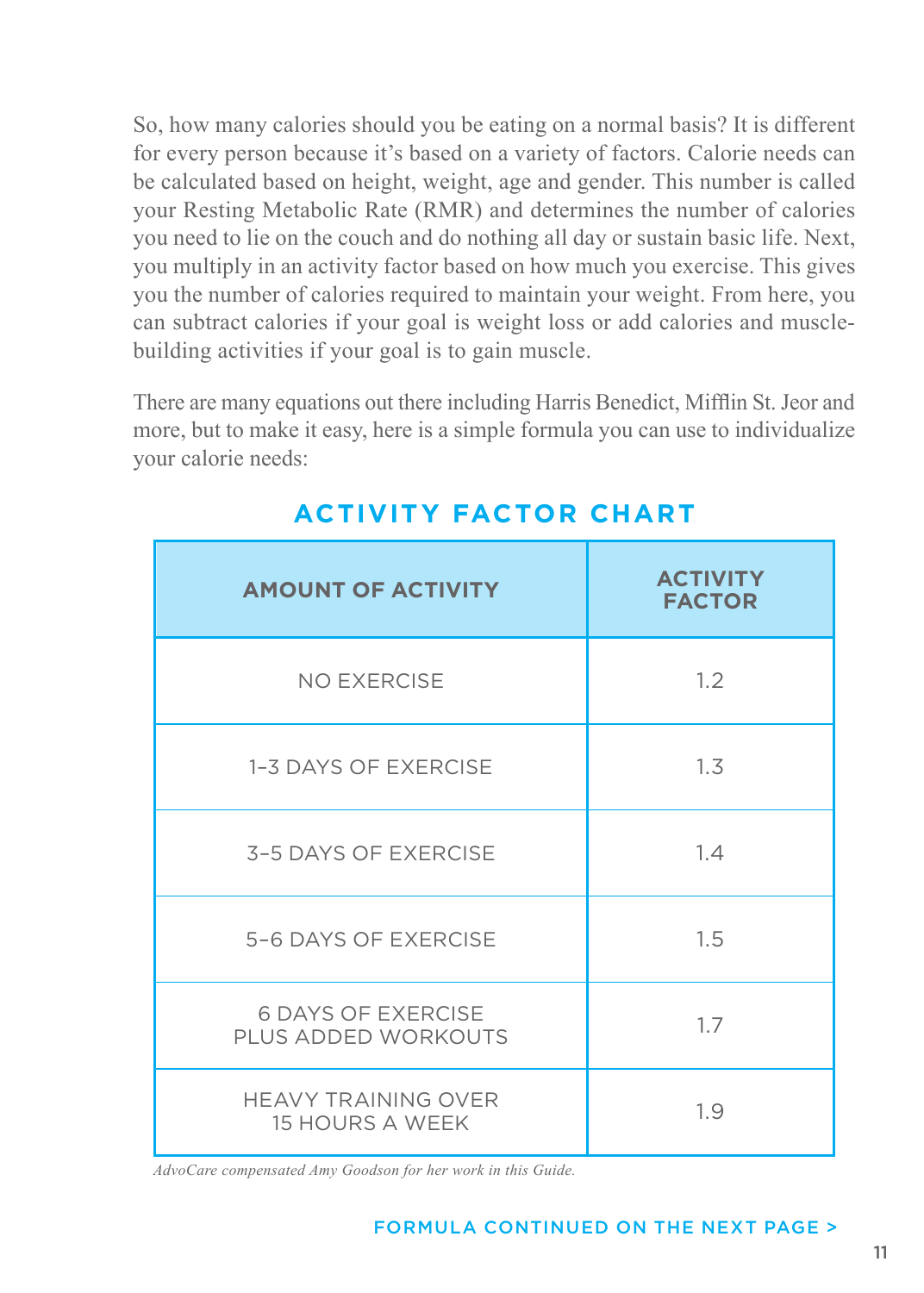### CALCULATE YOUR DAILY CALORIE NEEDS

- 1. Weight in pounds  $x = 10$  = Calories to be alive = RMR  $\text{1b}$ s x 10 =  $\text{calories (RMR)}$
- 2. RMR calories x Activity Factor = Calories to maintain weight \_\_\_\_\_\_\_\_\_\_\_calories x \_\_\_\_\_\_\_\_\_ Activity Factor = \_\_\_\_\_\_\_\_\_\_\_Total calories
- 3. To Lose Weight† : Total Calories –  $500 =$  calories to consume a day *or* To Gain Muscle† : Total Calories  $+ 500 =$  calories to consume a day
- 4. Women Only:

 Subtract an additional 160 calories from total above = \_\_\_\_\_ adjusted calories to consume a day

#### *Example:*

*200-pound person working out 4–5 days a week wanting to lose weight*

1. RMR:

200 lbs  $x 10 = 2000$  calories

- 2. Calories to Maintain Weight: 2000 calories x 1.4 Activity Factor = 2800 Total calories
- 3. To Lose Weight† :

 $2800 - 500 = 2300$  Calories to consume a day

or

To Gain Muscle† :

 $2800 + 500 = 3300$  Calories to consume a day

4. Women Only: Subtract an additional 160 calories from total above  $=$  adjusted calories to consume a day

*<sup>†</sup> Note: These guidelines are for educational use only and should not be considered or used as a substitute for medical advice, diagnosis*  or treatment. Responses to the 24-Day JumpStart® will vary based on individual characteristics. Participants should seek the advice<br>of a physician or other qualified health care provider with any questions regarding person *making changes to their nutritional program.*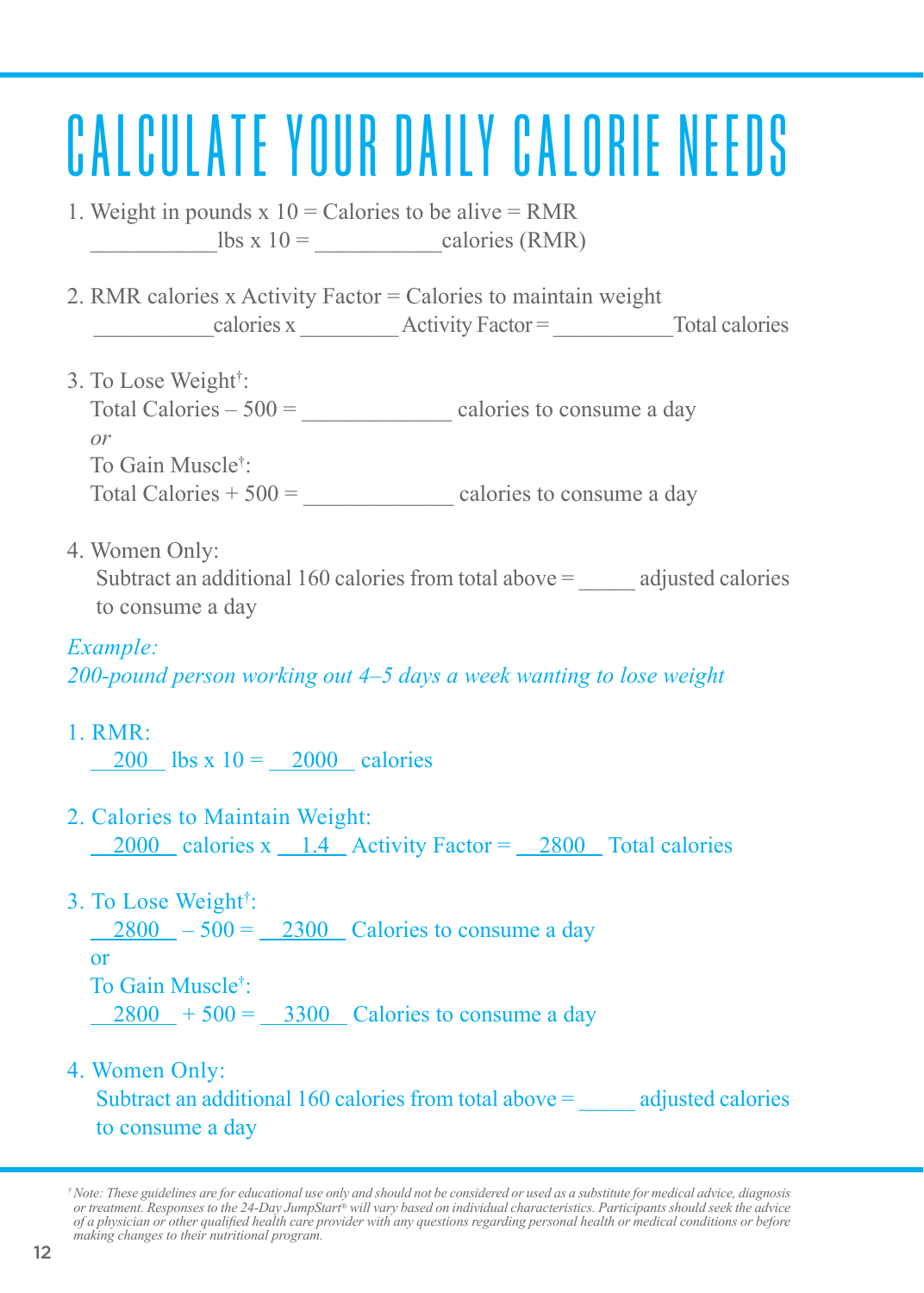Nutrition is really a game of math. Once you know your calorie needs, you then need to divide them up over the course of the day into your meals and snacks. Ideally, you want to distribute them pretty evenly so that you never get really hungry. For most people in good health, when you eat frequent, balanced meals, your blood sugar and energy levels stay more stable. Here are a few examples of how to break up your calories throughout the day:

| <b>TOTAL</b><br><b>CALORIES</b> | <b>BREAK</b><br><b>FAST</b> | <b>SNACK</b> | <b>LUNCH</b> | <b>SNACK</b> | <b>DINNER</b> | <b>SNACK</b> |
|---------------------------------|-----------------------------|--------------|--------------|--------------|---------------|--------------|
| 1400                            | 400                         | <b>NONE</b>  | 400          | 200          | 400           | <b>NONE</b>  |
| 1400                            | 350                         | 150-175      | 350          | 150-175      | 350           | <b>NONE</b>  |
| 1600                            | 400                         | 200          | 400          | 200          | 400           | <b>NONE</b>  |
| 1600                            | 350                         | 150-200      | 350          | 150-200      | 350           | 100-150      |
| 2000                            | 500                         | 200-250      | 500          | 200-250      | 500           | <b>NONE</b>  |
| 2000                            | 400                         | 200-250      | 400          | 250-300      | 400           | 200-250      |

#### **CARBOHYDRATES**

Carbohydrates are one of your body's main sources of energy. While the media and fad diets have vilified carbohydrates, the truth is that carbohydrates are a vital macro-nutrient (meaning providing calories) that gives your body the energy it needs to live, think, run, jump, chase your kids, go to work and more! In fact, your brain and central nervous system's preferred source of energy is carbohydrates. Without them in the diet, many people suffer from fatigue, low energy and decreased mental activity. And, the more you exercise, the more you need to help fuel your activity.

As with any macro-nutrient, not all carbohydrates are created equal. While each gram of carbohydrate contains 4 calories, the nutrients differ. Some of them, like complex carbohydrates, have a variety of nutrients and health benefits. Others, like simple carbohydrates, provide less nutrients, more sugar and typically contain more calories. When considering what carbohydrates to fuel your body with, it is important to understand what makes up each category of carbohydrates.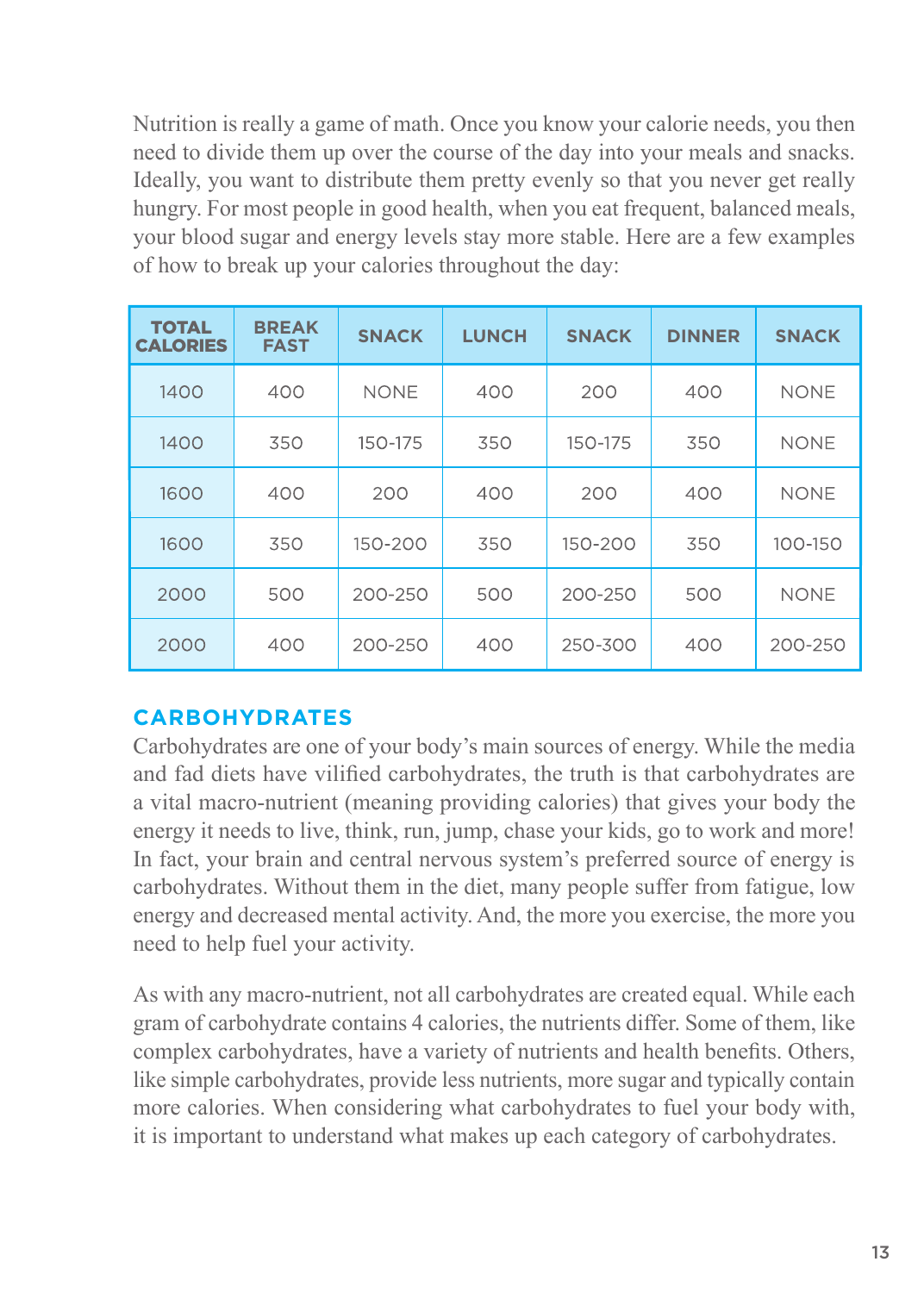#### **SIMPLE CARBOHYDRATES**

Simple carbohydrates are made up of mono-saccharides and disaccharides, which are two-part sugar molecules. This type of carbohydrate breaks down quickly and is used as a quick source of energy for the body. Around exercise, this can be great to give the body quick fuel, but eaten in abundance over the course of the day, and you are often left on an energy roller coaster. Because simple carbohydrates digest so quickly, they have the ability to cause spikes and drops in your blood sugar, which can have negative effects on your energy levels.

Typically, simple carbohydrates are often lower in vitamins and minerals as well. In a balanced diet, they should be eaten less often. Here is a list to help you identify where they are found:

#### **SIMPLE CARBOHYDRATE LIST**

- Table sugar
- Honey and agave nectar
- Corn and maple syrup
- Candy
- Cookies, cakes and other pastries
- White flour
- Soda
- Sugar-sweetened beverages

#### **COMPLEX CARBOHYDRATES**

Complex carbohydrates are made up of glucose (sugar), starch and fiber and breakdown at a slower rate than simple carbohydrates. Because of this, they enter your blood stream slower and help slow dramatic blood sugar spikes and drops. In turn, they also help you stay full longer than simple carbohydrates.

The fiber found in complex carbohydrates does not digest and helps move things along in the digestive tract. Thus, fiber helps you get full a little faster and stay full a little longer than its simple counterparts. There are two types of fiber in the diet, insoluble and soluble. Think of insoluble fiber like a broom that helps move things along digestively. It promotes gastrointestinal mobility and helps you stay "regular". Insoluble fiber is found in vegetables, whole wheat, bran and foods made with those ingredients. Soluble fiber, on the other hand, plays a significant role in a heart healthy diet. Examples of soluble fiber include oats and foods made with oat flour, beans, legumes, nuts, seeds and fruits where you can eat the skin like apples, pears, peaches, berries, etc.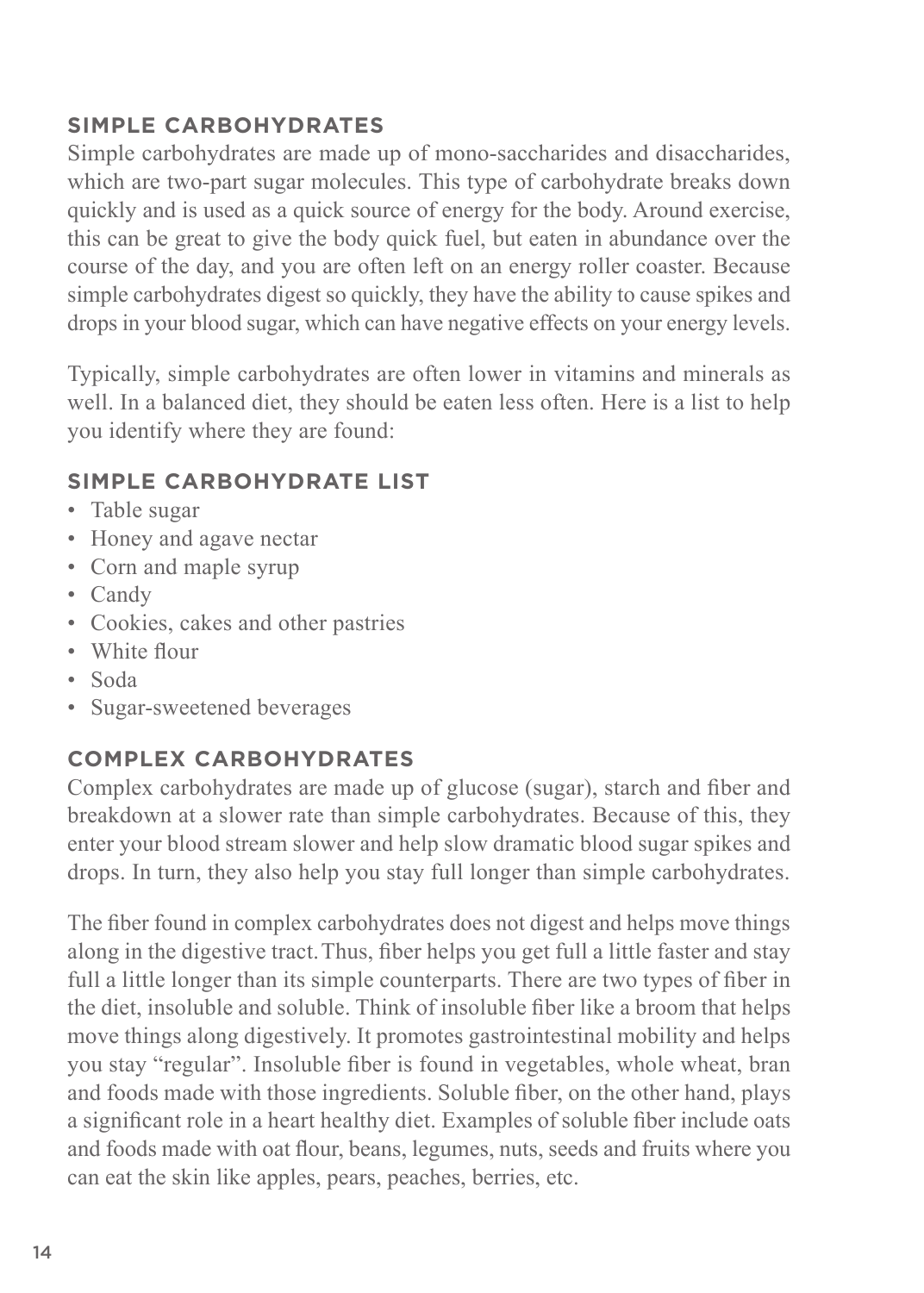#### **COMPLEX CARBOHYDRATE LIST**

- Whole grains
	- Whole wheat, oats, quinoa, couscous, farro, barley, buckwheat, brown rice, etc.
- Starchy vegetables
	- Potato, sweet potato/yams, corn, peas, pumpkin, winter squash like butternut, acorn and spaghetti squash
- Vegetables
- Beans and legumes

When evaluating calories of carbohydrates, typically the grain foods contain more carbohydrates per serving than beans or vegetables, which means they also have more calories. Foods like pasta, rice, couscous and other grains have more calories than broccoli, for instance. It's not to say you can't eat them, they just need to be accounted for in your total calorie needs. It is important to note, however, that whole grains also provide B vitamins, iron, folate and other nutrients required for optimal health.

Non-starchy vegetables, on the other hand, contain some grams of carbohydrate, but more fiber. They are typically considered a low-calorie food and can be eaten in greater quantities in the diet without providing extra calories. Be sure that you are not lathering your veggies in butter and high calorie sauces, as that can add extra calories. Starchy vegetables like potatoes, sweet potatoes, peas, corn and winter squash contain more carbohydrates than their non-starchy counterparts. They are also a good source of a variety of nutrients, but should be counted for more like a grain than non-starchy vegetables.

Here are a few tips to help you consume more vegetables in your diet:

- Raw veggies dipped in a couple tablespoons of hummus
- Spinach or kale blended into a smoothie
- Baby carrots dipped in 1–2 tablespoons of peanut butter
- Mix vegetables into common recipes that your family already enjoys
- Try shredding or spiraling vegetables to use instead of pasta in dishes like spaghetti and lasagna
- Mash cauliflower instead of potatoes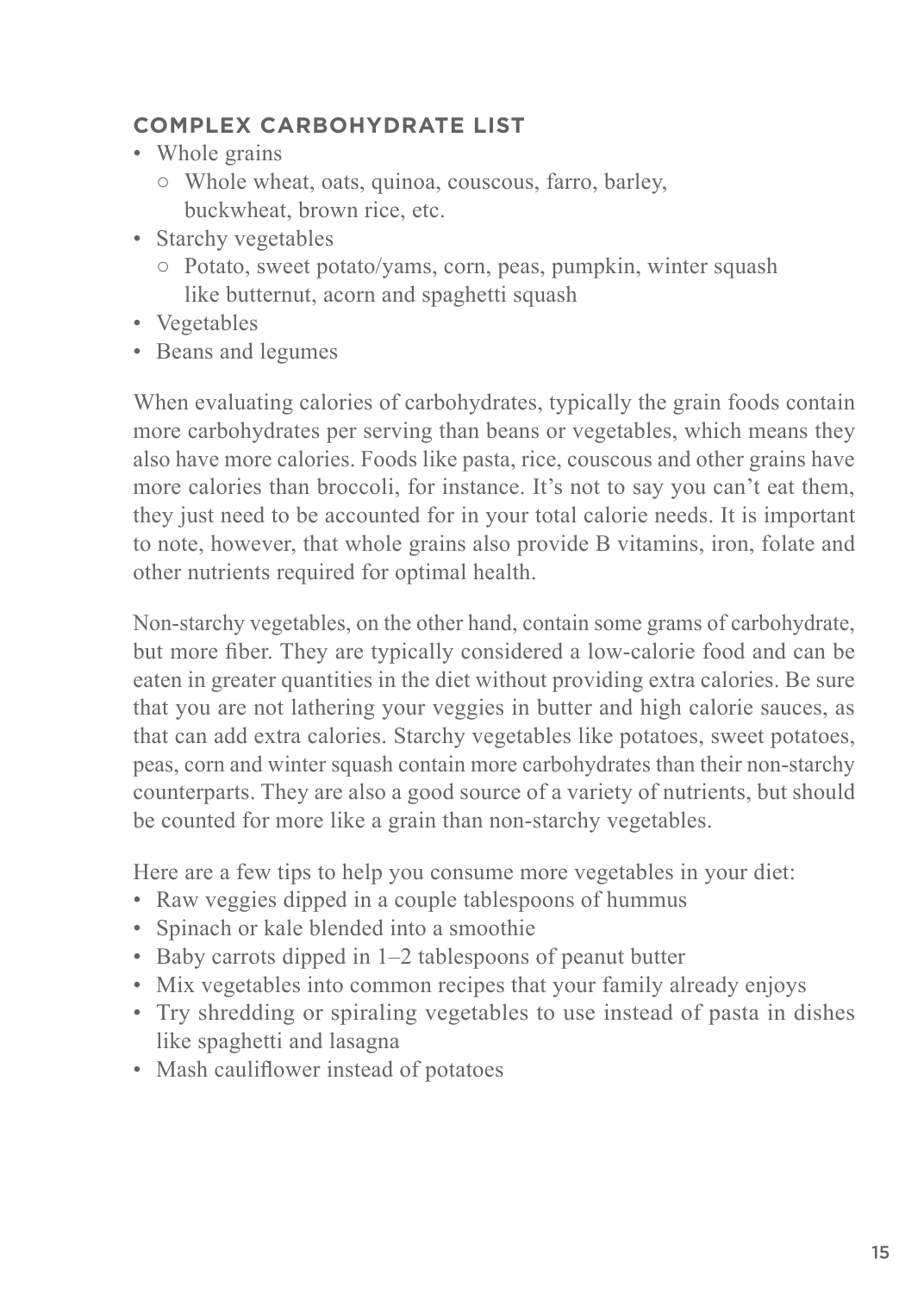#### **FRUIT**

Fruit often straddles the line between simple and complex carbohydrates. Some fruit, like that where you can eat the skin (apples, pears, peaches, berries, etc.), is higher in fiber than other fruits. However, because its primary carbohydrate is fructose, a simple sugar, it typically digests faster than many complex carbohydrates.

It is important to note that fruit is a nutrient-rich food that contains a variety of vitamins, minerals, antioxidants and other phytonutrients that helps strengthen the body and immune system. Fruit does contain more calories than non-starchy vegetables, so it is important to pay attention to serving sizes. One serving of fruit is considered approximately 15 grams of carbohydrate and provides the body around 60 calories. One serving can be classified as:

- One baseball-size fruit (apple, pear, peach, orange, etc.)
- $\bullet$  ½ banana
- $\cdot$   $\frac{1}{2}$  cup chopped fruit (pineapple, melons, mango, etc.)
- $\cdot$   $\frac{3}{4}$  cup berries
- $\cdot$   $\frac{1}{4}$  cup dried fruit (raisins, craisins, etc.)
- 15 bite-size fruits like grapes or cherries
- 4 oz 100% fruit juice

The key to carbohydrate intake is to choose quality sources and manage how much you consume. For most people looking to lose weight, making one-fourth your plate carbohydrates, one-fourth protein and one-half vegetables can help manage calories while still providing you with a vast amount of nutrients. If you are a heavy exerciser, shaping your plate to one-third carbohydrates, one-third protein and one-third vegetables can give you adequate energy for your level of activity.

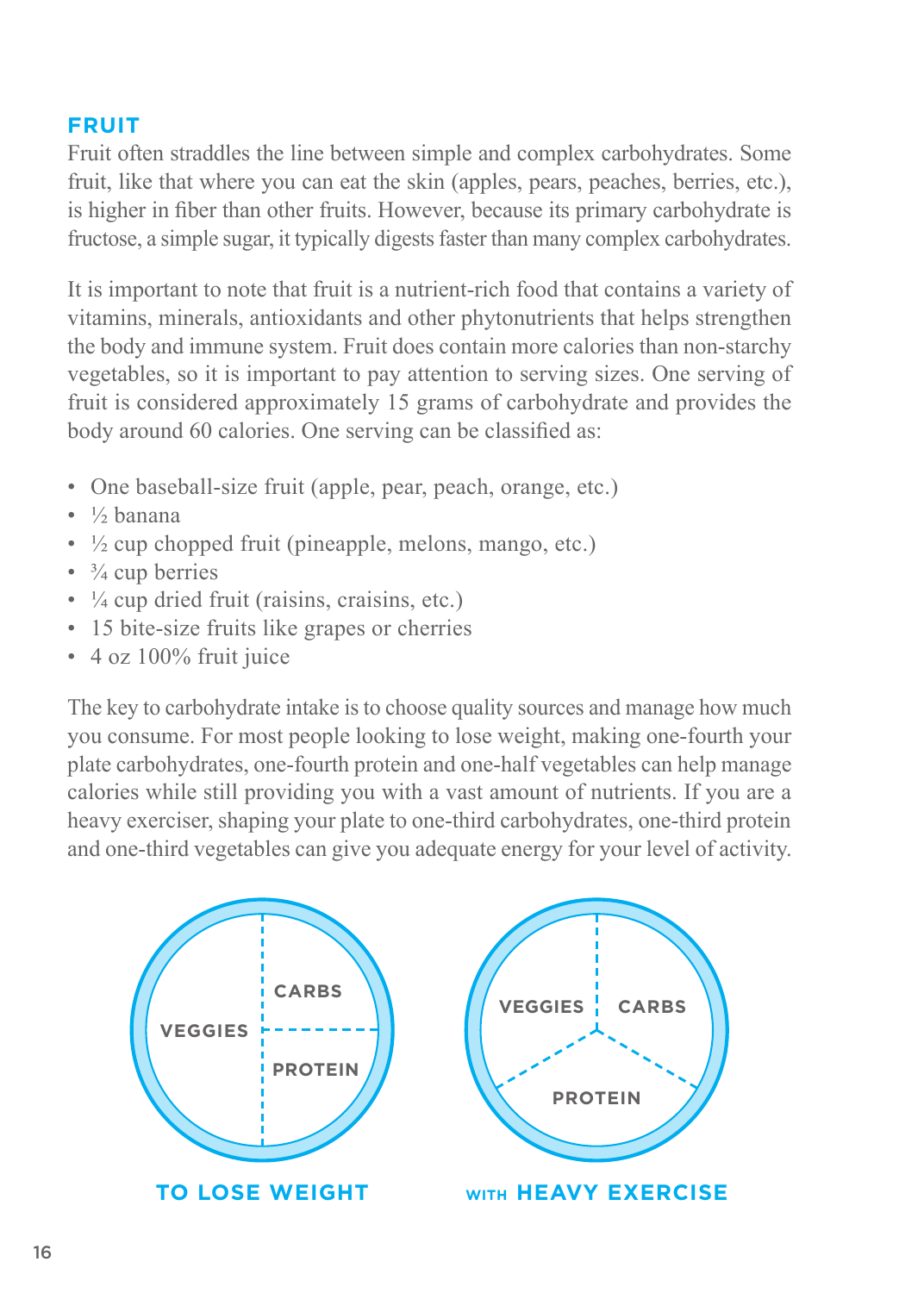#### **PROTEIN**

Protein is comprised of smaller components known as amino acids. There are actually 22 amino acids, nine which are considered "essential amino acids" because they cannot be made in the body. This means you must get them from the foods you eat or by taking dietary supplements. The other amino acids are also found in food, but can be synthesized by the body. Protein is essential for various functions in the body such as the growth and repair of tissues (including muscle), the production of hormones and enzymes, fluid balance and more. Similar to carbohydrates, each gram of protein provides the body with 4 calories, but protein takes longer to digest. So, you can think of protein as helping you get full faster and stay full longer. Because of this, protein can help to stabilize healthy blood sugar and thus energy levels as well.

Protein sources are considered complete, meaning that they contain all the essential amino acids your body cannot make, or incomplete, meaning that they only contain some of the essential amino acids. Animal proteins such as beef, pork, chicken, turkey, fish, dairy foods and eggs are complete proteins. Some plant sources like soy foods and quinoa are also considered complete proteins. Plant proteins like beans, legumes, nuts, seeds, nut butters and whole grains are considered incomplete. You can still get protein from these foods, but need to get a variety of plant protein options to ensure you are getting all the essential amino acids your body cannot make on its own.

If you eat plant-based, consider pairing your plant proteins to create "complementary proteins," meaning two foods that together give you all nine essential amino acids. It is not necessary to do this at each meal, but combinations like black beans and brown rice, bean salad with corn and couscous, peanut butter on whole wheat bread or even trail mix with nuts, seeds and toasted oats can help you up the protein in your day to help ensure you are getting everything you need. It is also important to note that most plant proteins contain carbohydrates and protein or fat and protein, which typically results in more calories. So, if you choose to get all of your protein from plants, be sure that you are also evaluating your calories as well.

As with other food groups, there are high and low-quality proteins in which to choose. Typically the recommendation is to consume high-quality proteins that are lean, meaning lower in saturated and total fat. Animal foods naturally contain fat, but there are some small tweaks you can make in order to create a lean protein option:

- Take the skin off your chicken or turkey, or opt for breast meat
- Buy lean cuts of red meat and cut off visible fat
- Choose low-fat or fat-free dairy
- Bake, grill and pan sear instead of fry
- Go with fish—it's naturally lean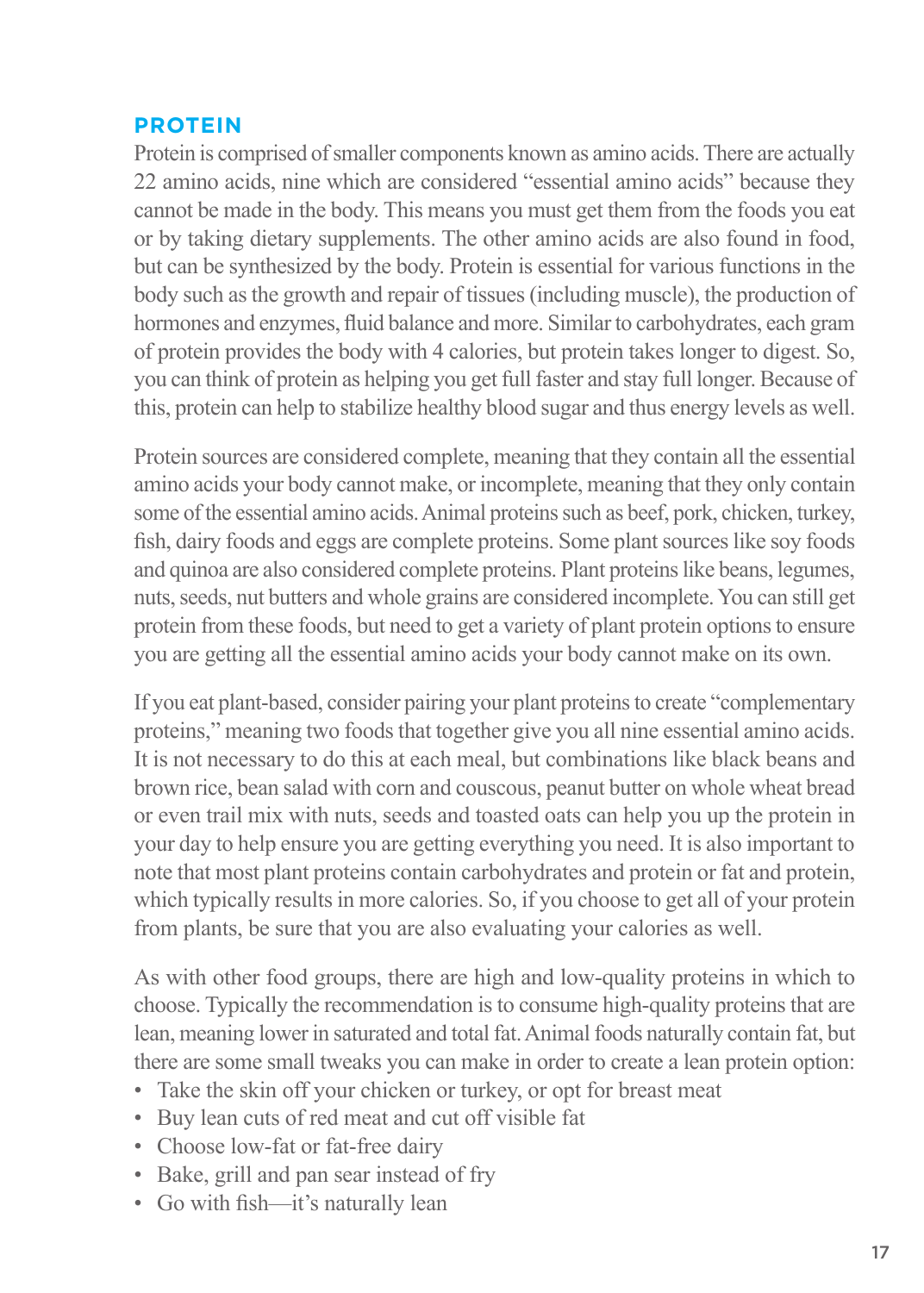#### **DETERMINING PROTEIN NEEDS**

The other piece of the protein equation is knowing how much you need each day. Similar to carbohydrates, this varies based on exercise level and how much you weigh. The Recommended Dietary Allowance (RDA) says 0.8 grams protein per kilogram of body weight can help meet the basic requirements of healthy people. However, this is less of a recommendation and more of a minimal need to maintain health.

So, how can you determine your specific, individual protein needs? First, you need to convert your weight to kilograms (kg). To do this, you divide your weight in pounds by 2.2 and that will give you kilograms. From there, determine how many grams of protein per kilogram of body weight you need to match your activity level. Here is a guide to help you:

| <b>ACTIVITY LEVEL</b>                               | <b>RECOMMENDED</b><br><b>PROTEIN NEEDS</b> |
|-----------------------------------------------------|--------------------------------------------|
| Sedentary (no exercise)                             | 0.8 GM PER KG BODY WEIGHT                  |
| <b>Moderately Active</b><br>(a few days a week)     | 1.0 GM PER KG BODY WEIGHT                  |
| Endurance Athletes<br>(runners, cyclists, swimmers) | 1.2 - 1.4 GM PER KG BODY WEIGHT            |
| Weight Loss<br>(with activity included)             | 1.5 GM PER KG BODY WEIGHT                  |
| <b>Strength Athletes</b>                            | 1.6 - 1.7 GM PER KG BODY WEIGHT            |
| Heavy Strength<br><b>Training Athletes</b>          | 1.7 - 2.0 GM PER KG BODY WEIGHT            |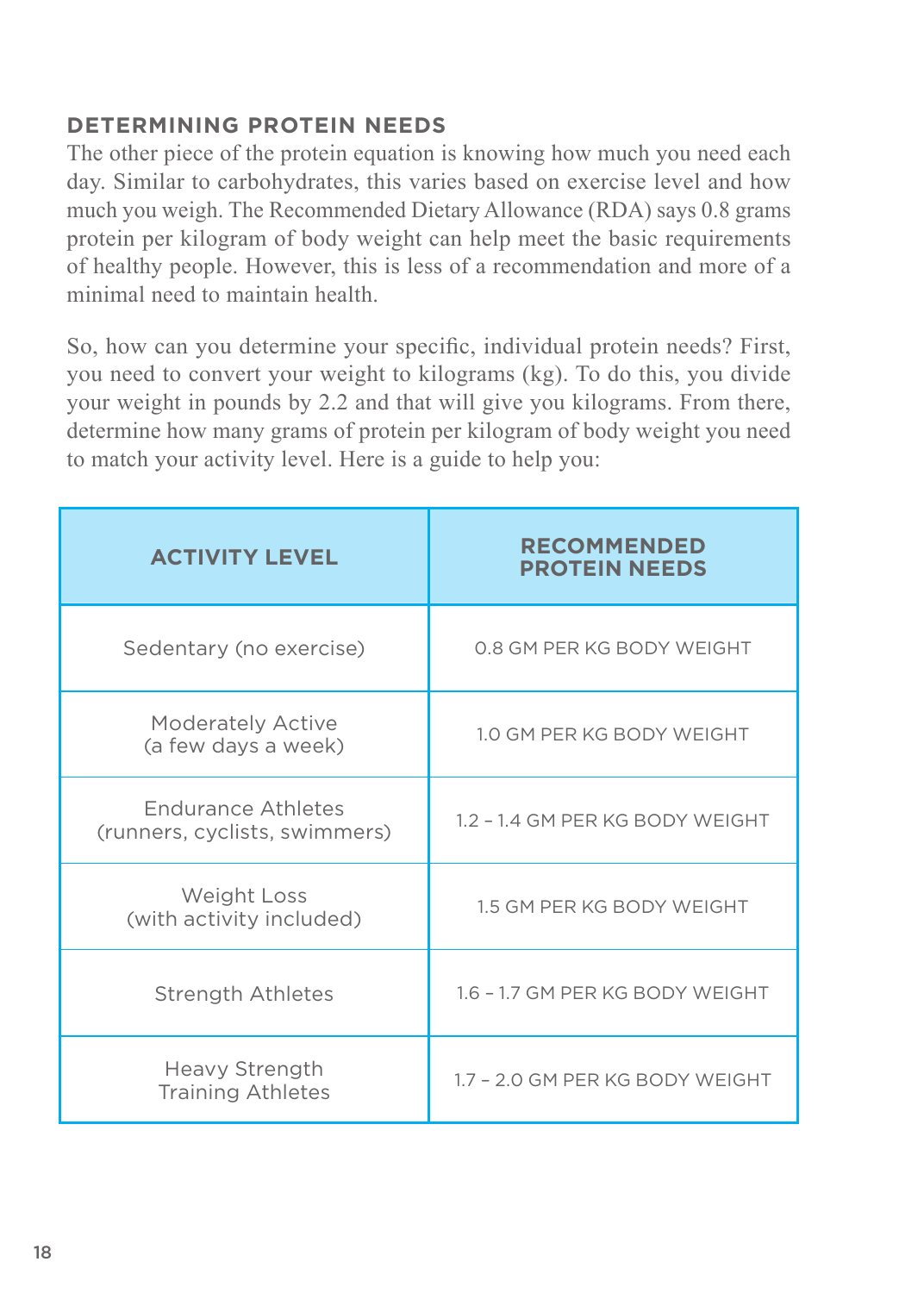| My weight<br>lbs divided by $2.2 =$ |  |
|-------------------------------------|--|
|-------------------------------------|--|

My weight  $\qquad \qquad$  kg multiplied by my activity level gm/kg

= gm of protein per day for ME

It can be hard to calculate protein at every meal, so a good rule of thumb is to try to consume a lean source of protein at each meal and a smaller portion at each snack throughout the day.

A food scale can help you dial in on your protein needs. Remember that larger, more active individuals will need more protein than someone who is smaller and less active. Understanding how much protein is in certain foods can help you make educated protein choices throughout the day. Here are some examples to give you an idea:

| <b>FOOD</b>                                    | <b>GRAMS OF</b><br><b>PROTEIN</b> | <b>REAL LIFE EXAMPLE</b>                   |
|------------------------------------------------|-----------------------------------|--------------------------------------------|
| 3 oz Lean Meat, Chicken,<br>Turkey, Pork, Tofu | $21-24$ grams                     | Deck of Cards or Palm<br>of a Woman's Hand |
| 3 oz Fish                                      | $18-22$ grams                     | Checkbook                                  |
| 1 cup Yogurt                                   | 8-12 grams                        | Baseball                                   |
| 1 oz Cheese                                    | 7-8 grams                         | Tube of Lipstick                           |
| 2 Tbs, Peanut Butter                           | 8 grams                           | Golf Ball                                  |

Once you know the grams of protein you need per day, you can use your scale to help you measure out what that looks like in food. While you may not have to measure your protein foods forever, as you get on a healthy eating plan using tools like scales can be helpful to guide you along the right path.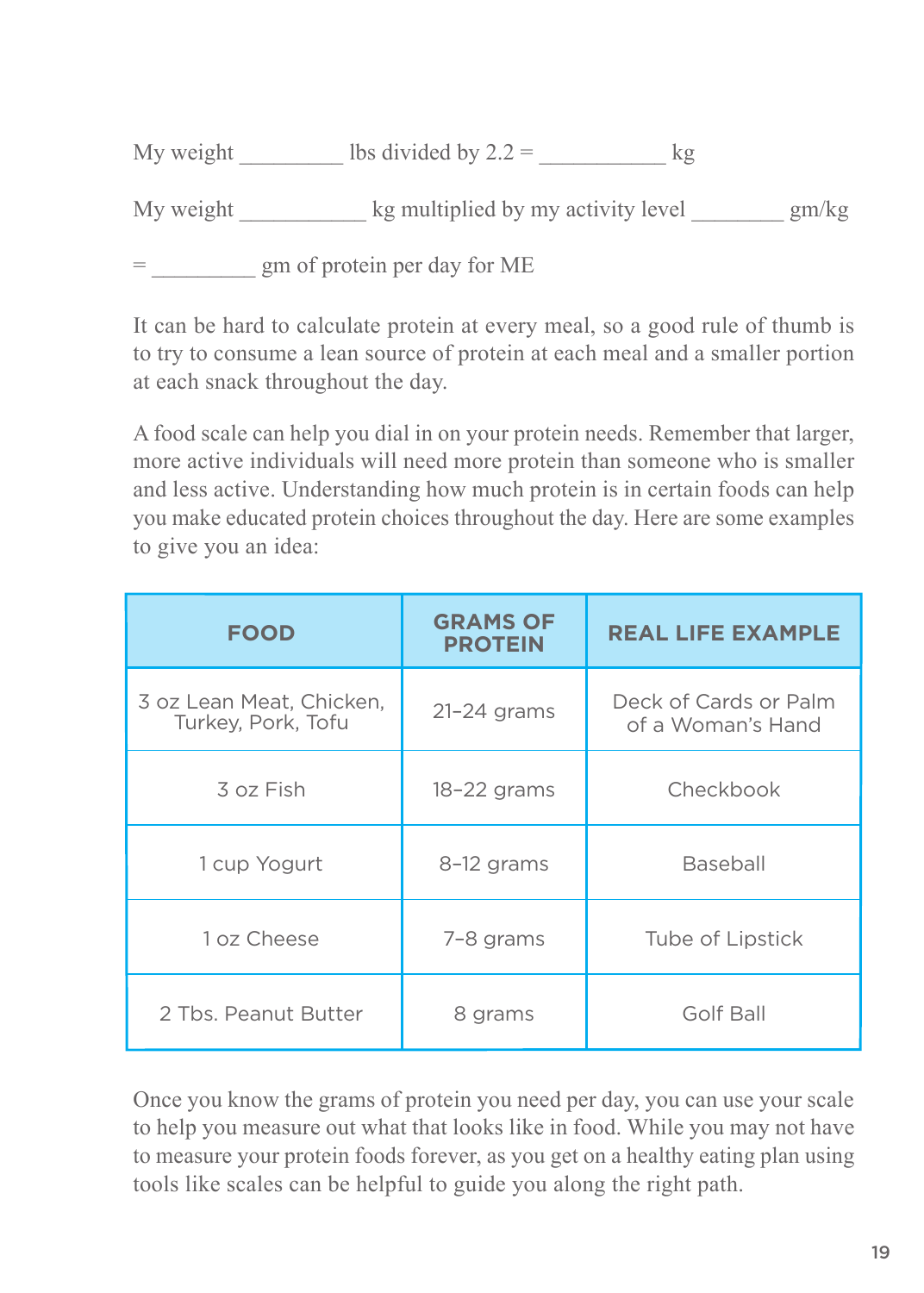#### **FATS**

Like carbohydrates and protein, fat is an essential macro-nutrient in the diet. However, fat yields 9 calories per gram, whereas carbohydrate and protein each only provide 4 calories per gram, meaning that you don't need as much fat in the diet as you do carbs and protein. Dietary fat has a variety of roles in the body including providing insulation for organs and helping with hormone production. Essential fatty acids also serve as an energy source for the body and assist with the absorption of fat-soluble vitamins like A, D, E and K. Fat also helps with satiety and can help you feel more satiated after a meal.

While some people think eating fat will make them fat, that could not be further from the truth. Eating too many calories (from carbohydrates, protein or fat) can cause weight gain, but distributing fat throughout the day can help you get full faster and stay full longer. The American Heart Association and Dietary Guidelines for Americans recommends consuming approximately 20–35% of your total calories from fat. The recommendation further states that 10% should come from monounsaturated fat, 10% from polyunsaturated fat, 10% or less should come from saturated fat and as little as possible from trans fat. The idea is to focus more on the "good" or heart healthy fats and minimize the "bad" or saturated fats.

#### **GOOD FATS" "**

One of the categories of "good" fat is monounsaturated fatty acids, and they come from plant foods. This type of fat has been shown to help lower bad cholesterol (LDL) and triglyceride levels and raise good cholesterol (HDL) levels in healthy individuals. Here is a list of the foods where you can find monounsaturated fats:

- Avocados and avocado oil
- Olives and olive oil
- Sunflower oil
- Cashews
- Hazelnuts
- Macadamia nuts
- Almonds
- Pistachios
- Sesame seeds
- Nut butters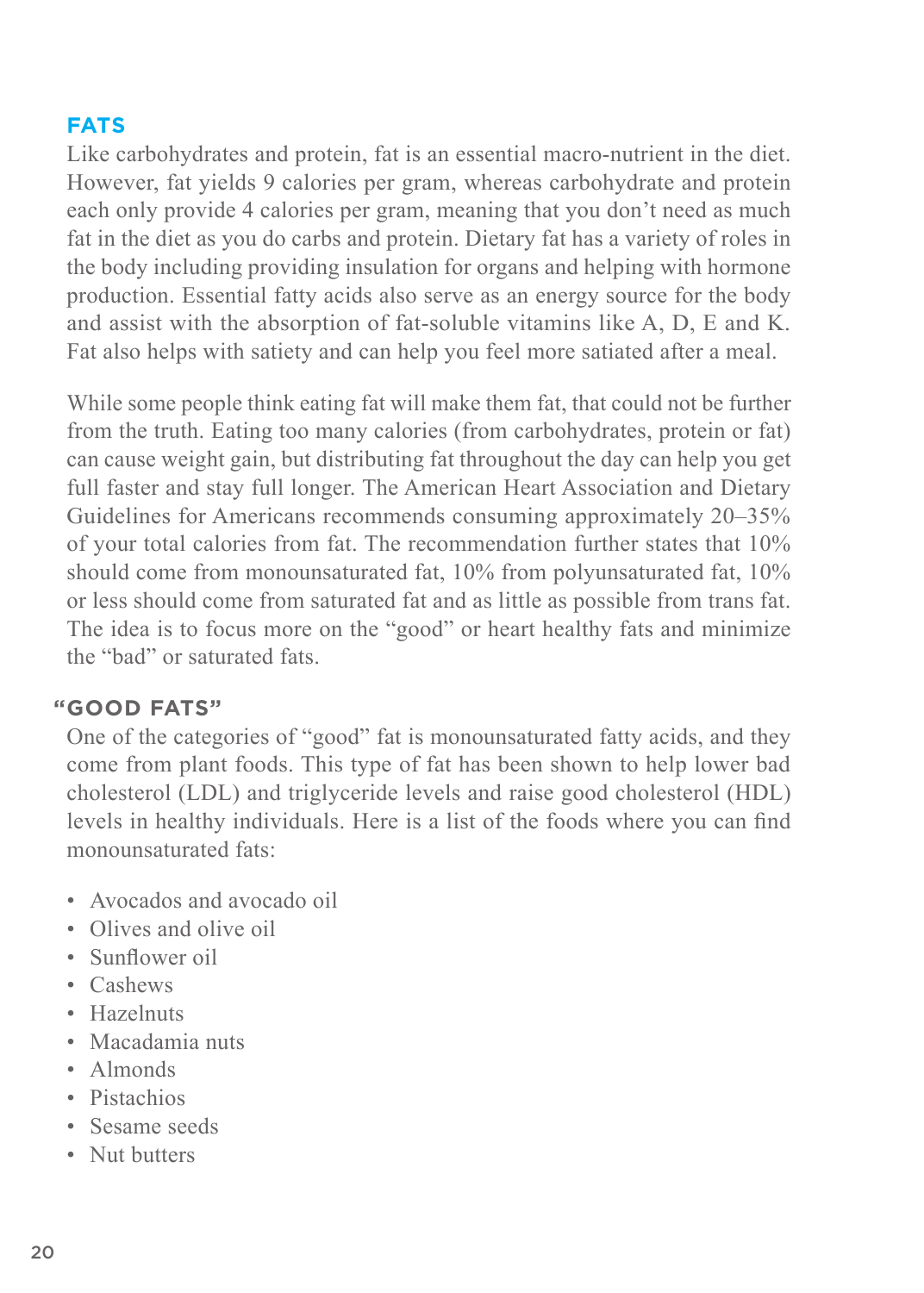The next category of "good" fat is polyunsaturated fatty acids, and it provides two essential fatty acids that your body cannot make. The polyunsaturated fats are also called omega-3 and omega-6 fatty acids or linolenic and linoleic acids. While the Western diet is high in omega-6 fatty acids (found in plant-based foods), most Americans do not get enough omega-3 fatty acids in the diet. However, those that consume a Mediterranean style diet are likely to be eating more omega-3s. Omega-3 fatty acids can also help raise good cholesterol (HDL) levels and lower triglycerides in healthy individuals. Omega-3s can be found in supplements, as well as in certain foods where you can find polyunsaturated fats. Here is a list of the foods where you can find polyunsaturated fats:

- Canola oil
- Soybeans and soybean oil
- Walnuts
- Chia seeds
- Flax seeds
- Mackerel
- Salmon
- Tuna
- Sardines
- Egg yolk

#### **BAD" FATS "**

Saturated fat, otherwise known as "bad" fat can contribute to inflammation in the body and when consumed in excess, can contribute to an increase in total and bad cholesterol (LDL) levels. Saturated fats primarily come in animal foods such as meat, the skin on chicken, full-fat dairy and butter. However, they can also be found in palm, palm kernel and coconut oils as well as baked goods, creamy sauces and salad dressings. Here is a list of common foods containing saturated fat:

- Whole fat dairy foods
- Butter
- Gristled and marbled beef
- Visible fat and skin on beef, pork and other animal proteins
- Skin on chicken and turkey
- Small portion of egg yolk
- Coconut oil
- Palm oil
- Palm kernel oil
- Fried foods
- Baked goods and desserts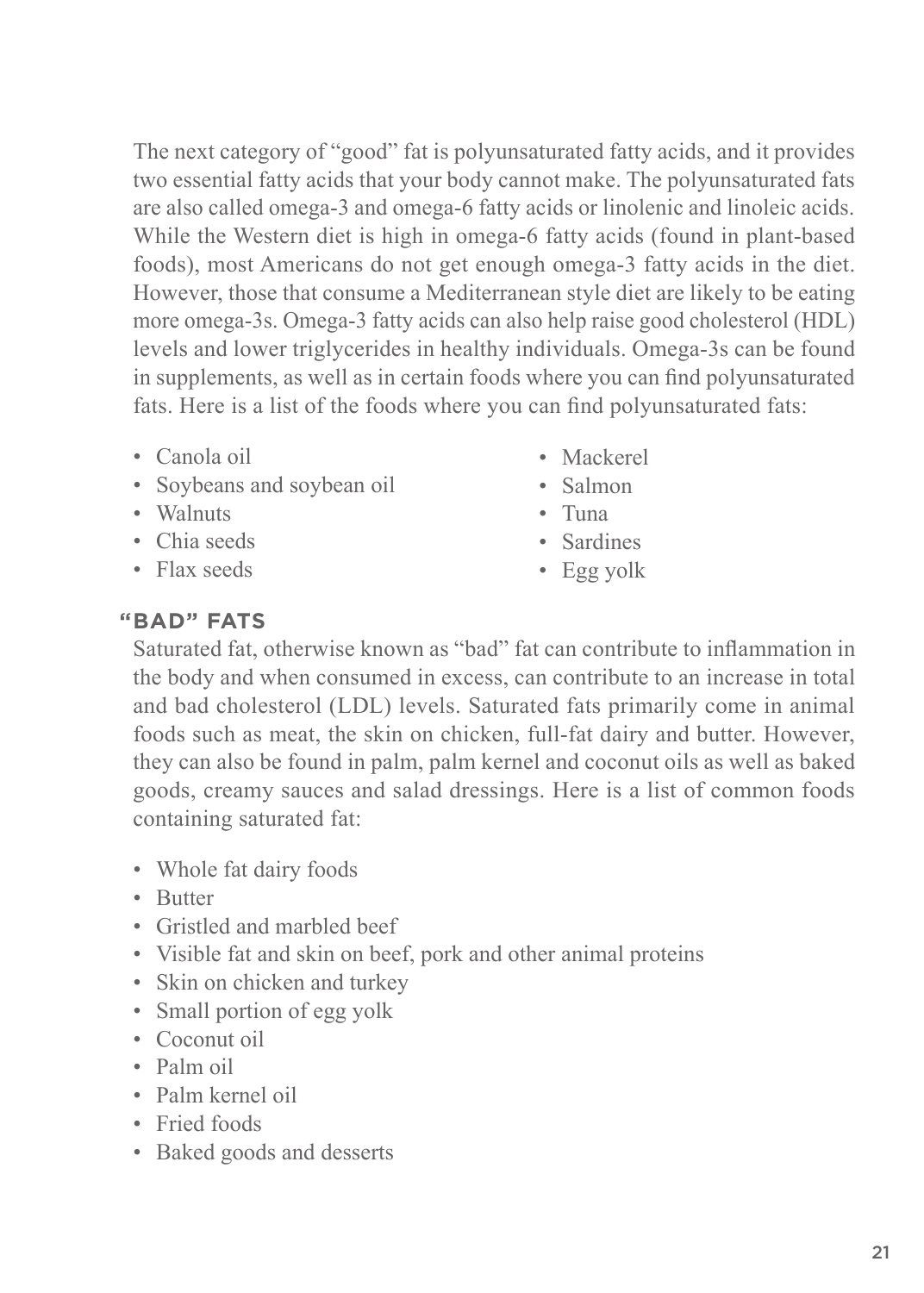It's not to say you can't ever consume saturated fat, but it is important to keep it at 10% or less of total calories. Baked goods, desserts and fried foods should fall under the 20% of the 80/20 Rule.

The other "bad" fat is called trans fat. Ideally, you consume little to no trans fat in the diet. For the most part, trans fat is formed in the cooking (frying more specifically) process versus naturally occurring. On a food label and ingredient list, trans fats can be identified by the words "hydrogenated" or partially hydrogenated". Trans fats were originally used in packaged products "to improve flavor, texture and shelf-life. However, in 2013 the Food and Drug Administration (FDA) made a determination that partially hydrogenated oils were no longer considered generally safe for the public and should be limited and avoided if possible.

Here is a list of foods that do contain or may contain trans fat:

- Fried food
- Margarine
- Shortening
- Packaged cookies, pastries and cakes
- Processed foods containing hydrogenated or partially hydrogenated oils
- Microwave popcorn

#### **FAT IN THE DIET**

Remember, that it is important to consume healthy, "good-for-you" fat in the diet; you just don't need as much as carbohydrates and protein. Think of garnishing each meal with healthy fat. Here are a few ideas of how to include fat into your meals and snacks:

- Sprinkle nuts on your oatmeal at breakfast
- Dip your apple or banana in peanut butter as a mid–morning snack
- Add avocado to your whole wheat wrap at lunch
- Dip your raw veggies or pita chips in hummus for an afternoon snack
- Serve salmon with veggies roasted in olive oil for dinner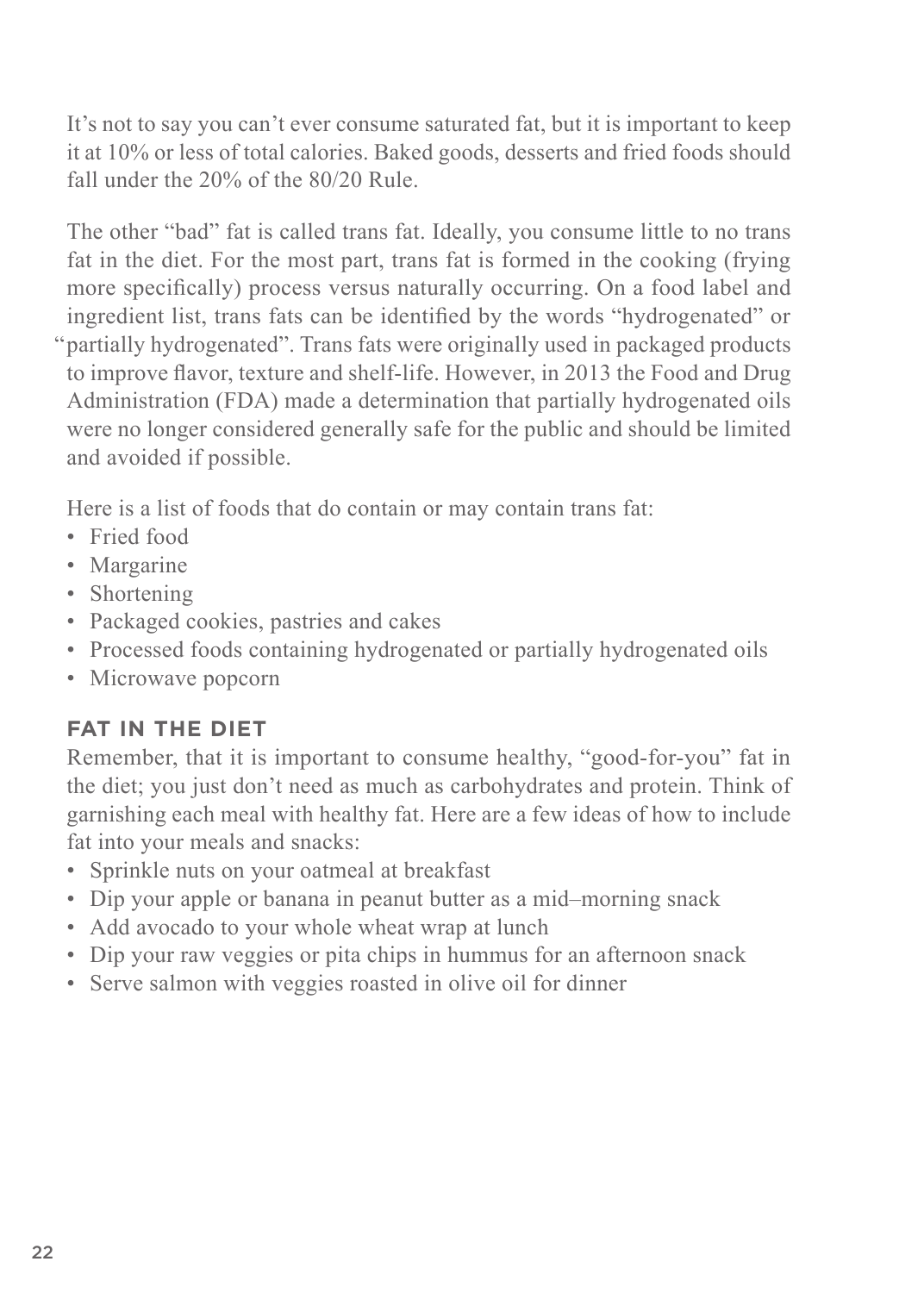Here are some easy ways to swap your bad fat for a good fat:

| <b>FAT SWAP CHART</b> |
|-----------------------|
|-----------------------|

| <b>HIGH FAT FOOD</b>      | <b>HEALTHY SWAP</b>                            |
|---------------------------|------------------------------------------------|
| ALFREDO SAUCE             | MARINARA SAUCE                                 |
| <b>MAYONNAISE</b>         | <b>MUSTARD</b>                                 |
| <b>CREAM CHEESE</b>       | PEANUT BUTTER                                  |
| CREAMY SALAD DRESSING     | <b>BALSAMIC VINAIGRETTE</b><br><b>DRESSING</b> |
| <b>TARTER SAUCE</b>       | <b>KETCHUP</b>                                 |
| BUTTER/MARGARINE          | YOGURT-BASED BUTTER                            |
| <b>FRENCH FRIES</b>       | ROASTED SWEET<br>POTATO WEDGES                 |
| <b>BISCUIT</b>            | <b>ENGLISH MUFFIN</b>                          |
| <b>DOUGHNUT OR PASTRY</b> | <b>WHOLE WHEAT TOAST</b>                       |
| <b>FRIED CHICKEN</b>      | <b>GRILLED OR PAN</b><br><b>SEARED CHICKEN</b> |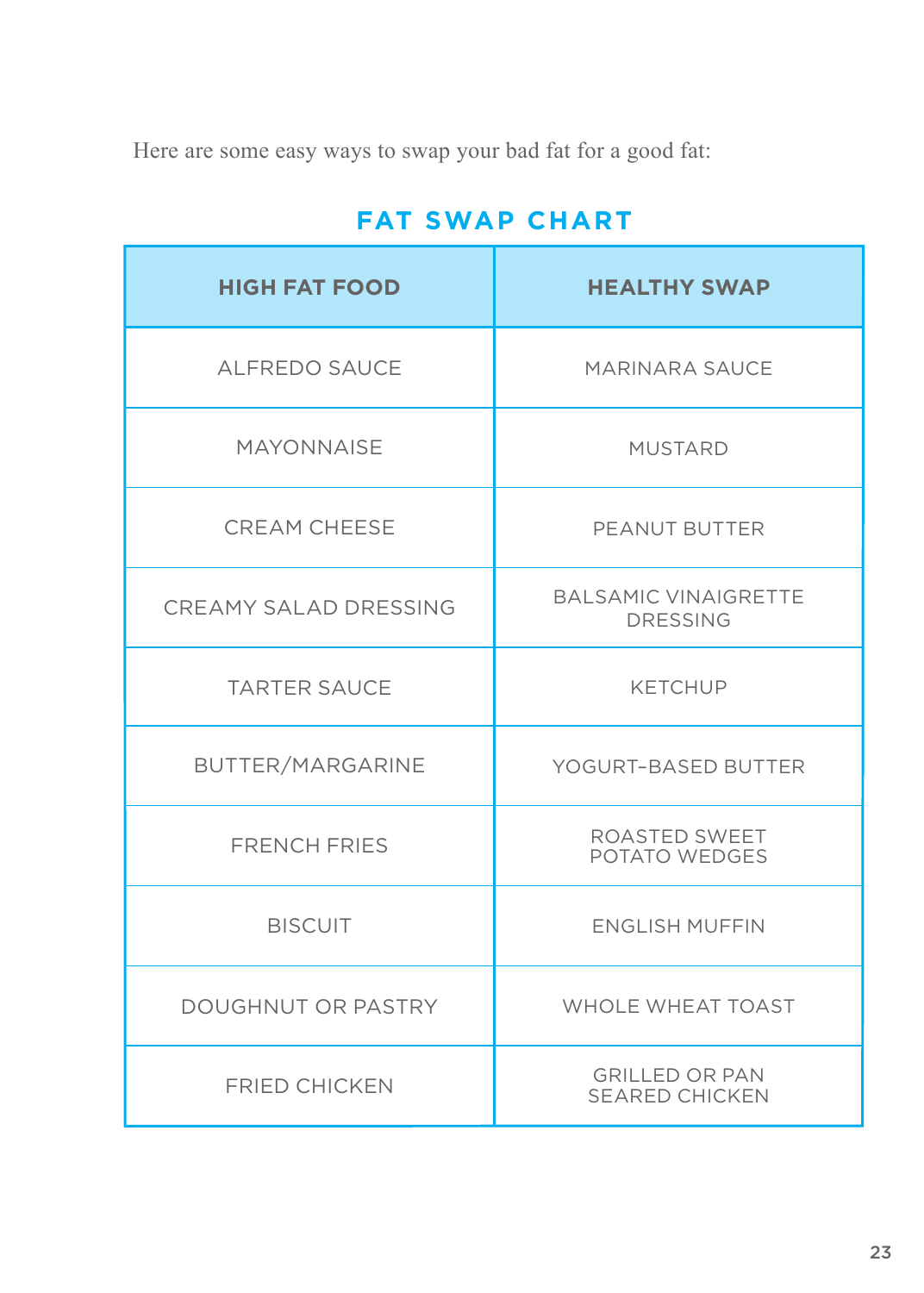The chart below can help guide you and is based on the American Heart Association®'s heart health guidelines and recommendations.

| <b>HEART HEALTH</b><br><b>NUMBERS</b> | <b>OPTIMAL</b><br><b>RANGE</b>                                             | <b>WAYS TO IMPROVE</b>                                                                                                                                                                                |
|---------------------------------------|----------------------------------------------------------------------------|-------------------------------------------------------------------------------------------------------------------------------------------------------------------------------------------------------|
| Total<br>Cholesterol                  | Less than<br>$200$ mg/dL                                                   | • Decrease saturated<br>& trans fat intake<br>· Increase soluble fiber<br>intake<br>• Lose weight<br>• Exercise                                                                                       |
| LDL (bad)<br>Cholesterol              | Less than<br>$100$ mg/dL                                                   | • Decrease saturated<br>& trans fat intake<br>· Increase soluble<br>fiber intake<br>• Lose weight<br>• Exercise                                                                                       |
| HDL (good)<br>Cholesterol             | Men: Greater than<br>$40 \text{ mg/dL}$<br>Women: Greater<br>than 50 mg/dL | · Increase unsaturated<br>fat intake, specifically<br>omega-3 fatty acids<br>· Exercise                                                                                                               |
| Triglycerides                         | Less than 150<br>mg/dL                                                     | · Decrease saturated<br>& trans fat intake<br>· Increase unsaturated fat<br>intake, specifically<br>omega-3 fatty acids<br>• Decrease processed<br>carbohydrate intake<br>• Lose weight<br>• Exercise |

#### **GET TO KNOW YOUR FAT CHART**

*Guidelines based on American Heart Association Recommendations*

*http://www.onlinejacc.org/sites/default/files/additional\_assets/guidelines/Prevention-Guidelines-Made-Simple.pdf Circulation. 2019;139:e1082-e1143- https://www.ahaGuides.org/doi/pdf/10.1161/CIR.0000000000000625*

*If you have a known health condition, consult your health care provider for specific advice on your individual needs.*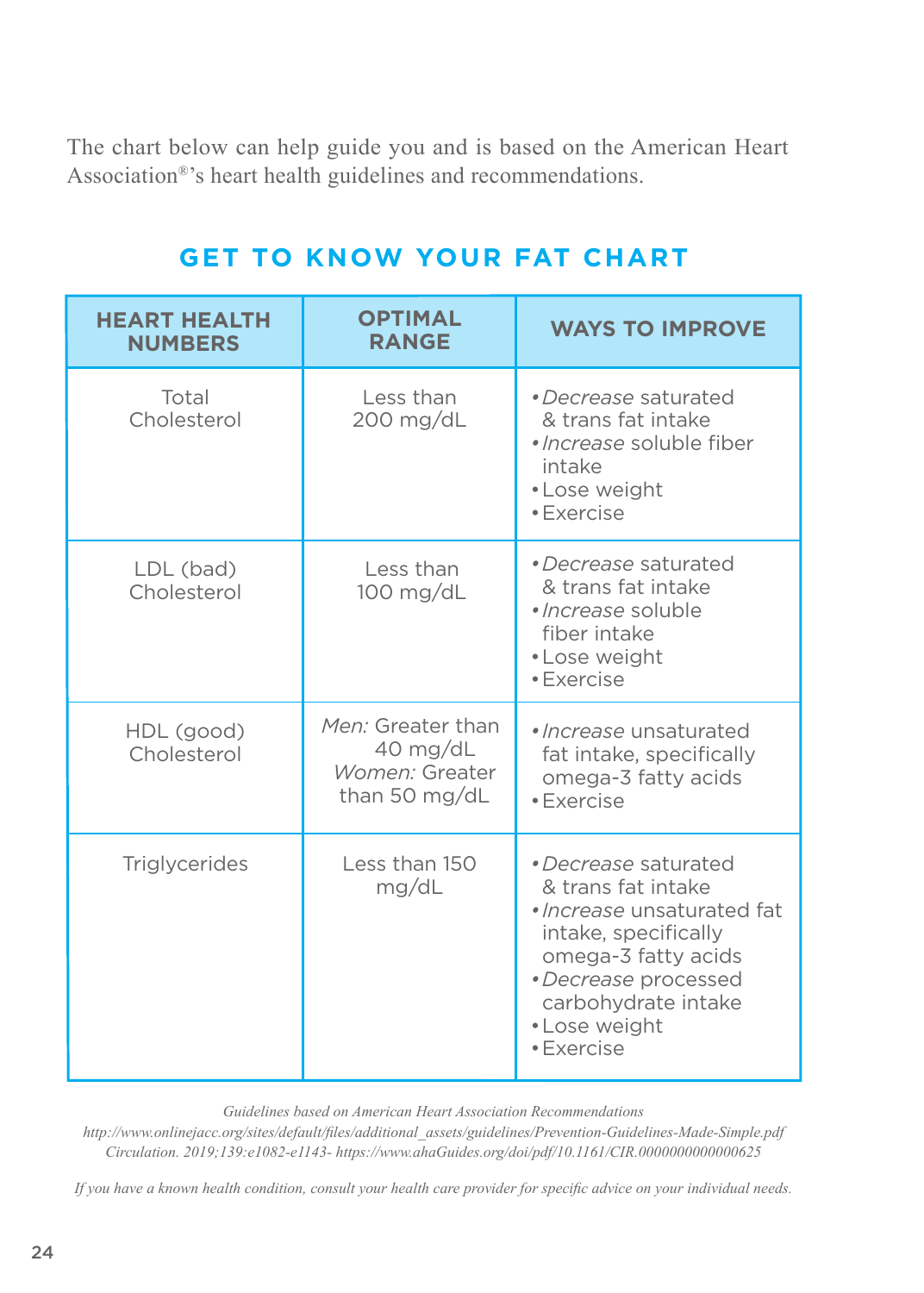#### **VITAMINS AND MINERALS**

Vitamins and minerals are known as micro-nutrients since they are required by the body in small amounts, but do not provide calories like macronutrients (carbohydrate, protein and fat). Micro-nutrients are essential to every metabolic process in your body! They help create energy from the food you eat, strengthen your immune system, help build strong bones, enhance recovery from exercise and so much more. Think of micro-nutrients as the "behind the scenes crew" working to pull off a big concert or the presidential address; you don't know they're there, but without them the show would not go on.

While we could spend weeks discussing each vitamin and mineral's role in the body, it is more important to understand a general view of how certain ones work together to improve your health and where you can find them in food. Knowing the micro-nutrients you need to help strengthen your immune system, build and maintain strong bones and recover from exercise will help you live a more nutrient-rich life!

#### **STRENGTHENING IMMUNE HEALTH**

Lots of vitamins and minerals play a role in immune health, but vitamins A, B-6, C, D, E as well as the minerals zinc, selenium, magnesium, iron and copper top the chart in regards to helping your body remain healthy. While you may be thinking "How will I ever get all these nutrients in my diet?", the truth is that consuming a balanced, nutrient-rich diet can provide you with what you need. Focus on getting a variety of fruits, vegetables, whole grains, lean proteins and healthy fats into your meals and snacks to help boost your immune health.

What are some examples of the foods that contain immune-strengthening nutrients?

- Vitamin A: Orange and yellow fruits and vegetables, cod liver oil, eggs, broccoli, spinach
- Vitamin B–6: Fish, pork, poultry, beef, whole grains, eggs, milk, spinach, carrots
- Vitamin C: Citrus fruits, tomatoes and tomato sauces, bell peppers, green vegetables
- Vitamin D: Milk, fatty fish (salmon, trout, tuna, mackerel), eggs, fortified foods
- Vitamin E: Vegetable oils, nuts, seeds, green leafy vegetables, fortified breakfast cereals
- Zinc: Meat, fish, dairy, eggs, legumes, nuts, seeds, whole grains
- Selenium: Beef, chicken, pork, tuna, tofu, cottage cheese, Brazil nuts, enriched foods
- Magnesium: Avocados, nuts, seeds, legumes, tofu, whole grains, fatty fish
- Iron: Beef, turkey, tofu, shellfish, spinach, legumes, pumpkin seeds, quinoa, broccoli
- Copper: Oysters and shellfish, whole grains, beans, nuts, potatoes, organ meats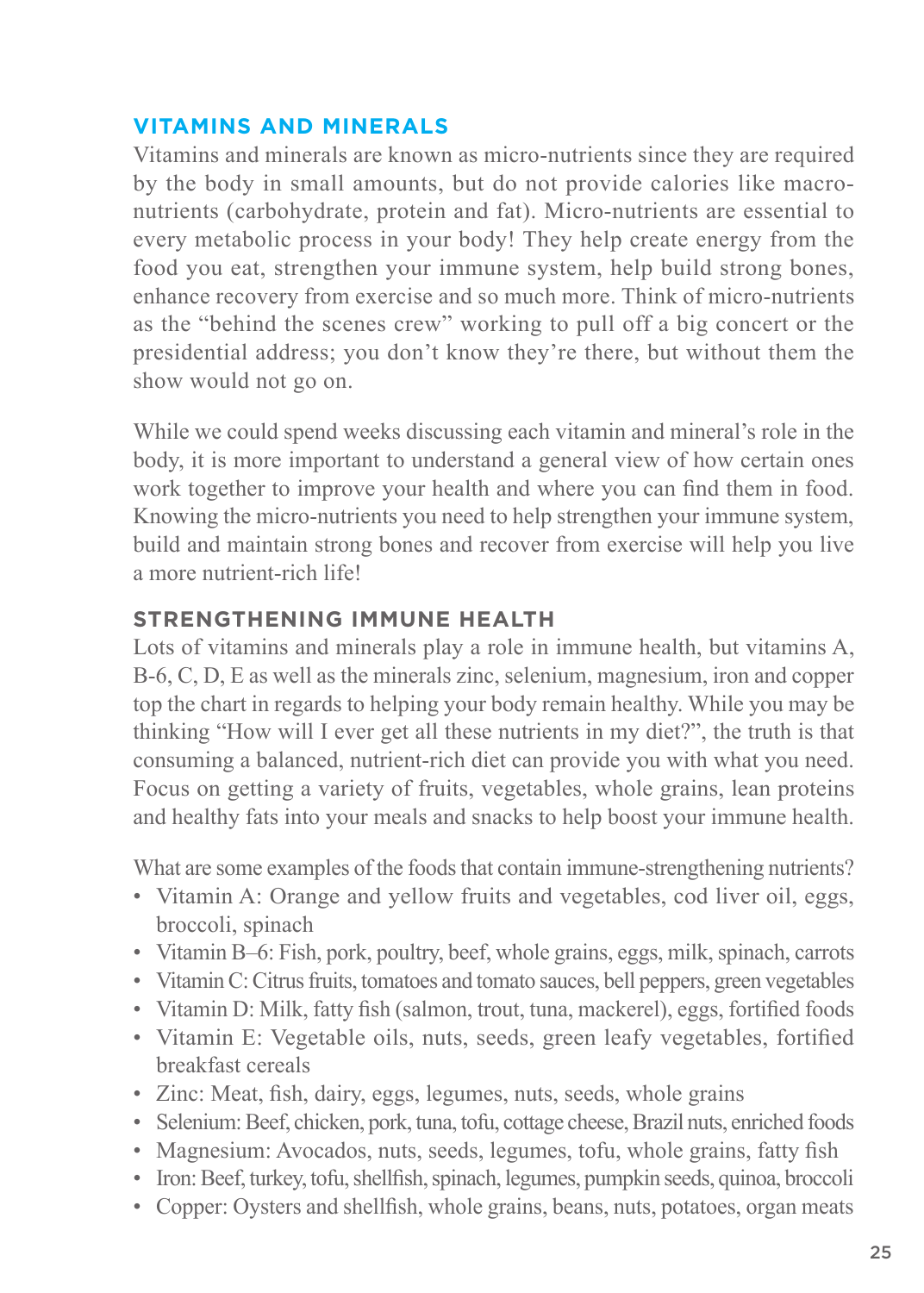#### **BUILD AND MAINTAIN STRONG BONES**

Calcium, vitamin D, phosphorus and magnesium are the main micro-nutrient players when it comes to supporting bone health. This is true whether you are building bone ages 0–30 years or striving to maintain bone mineral density age 30 years+. Calcium and vitamin D work in concert together to build bone, as without adequate vitamin D you only absorb about 10–20% of the calcium consumed. The best sources of calcium in the diet are dairy foods (cow's milk, cheese and yogurt), but some calcium can also be found in fortified and plant foods. Vitamin D can be found in milk, egg yolk and fatty fish (salmon, trout, tuna, mackerel, sardines), but is ideally "consumed" with 15–20 minutes of sunlight exposure in the middle of the day.

#### **RECOVERY FROM EXERCISE**

While a variety of micro-nutrients are needed to support exercise, focusing on antioxidants and omega-3 fatty acids can help with the recovery process. Antioxidants help protect cell membranes from oxidative damage that occurs during exercise. They are a classification of vitamins and minerals such as vitamins A, C and E, selenium, zinc and copper. Polyphenols and flavonoids that are found in plants also have antioxidant properties. Bright colored fruits and vegetables are the body's biggest suppliers of antioxidants, as they are loaded with the nutrients required to rebuild, recover and restore. Animal and plant proteins also provide the body with an abundance of zinc and selenium.

To obtain the vitamins and minerals your body needs, focus on eating a variety of colors of fruits and vegetables. Each color supplies the body with a package of nutrients, so try to eat a rainbow of colors. Ideally, you want to consume at least five servings (more is better) a day. The list below will help you identify what a serving is:

#### **VEGETABLES**

- 1 cup green leafy vegetables
- 1 cup raw vegetables
- $\cdot$   $\frac{1}{2}$  cup cooked vegetables
- 6 oz 100% vegetable juice

#### **FRUIT**

- 1 medium-size fruit (apple, orange, peach, pear, etc.)
- 1 cup berries
- ½ banana
- $\cdot$   $\frac{1}{2}$  cup chopped fruit (pineapple, melons, mango, etc.)
- $\cdot$   $\frac{1}{4}$  cup dried fruit
- 15 individual bite-size fruit (grapes, cherries)
- 4 oz 100% fruit juice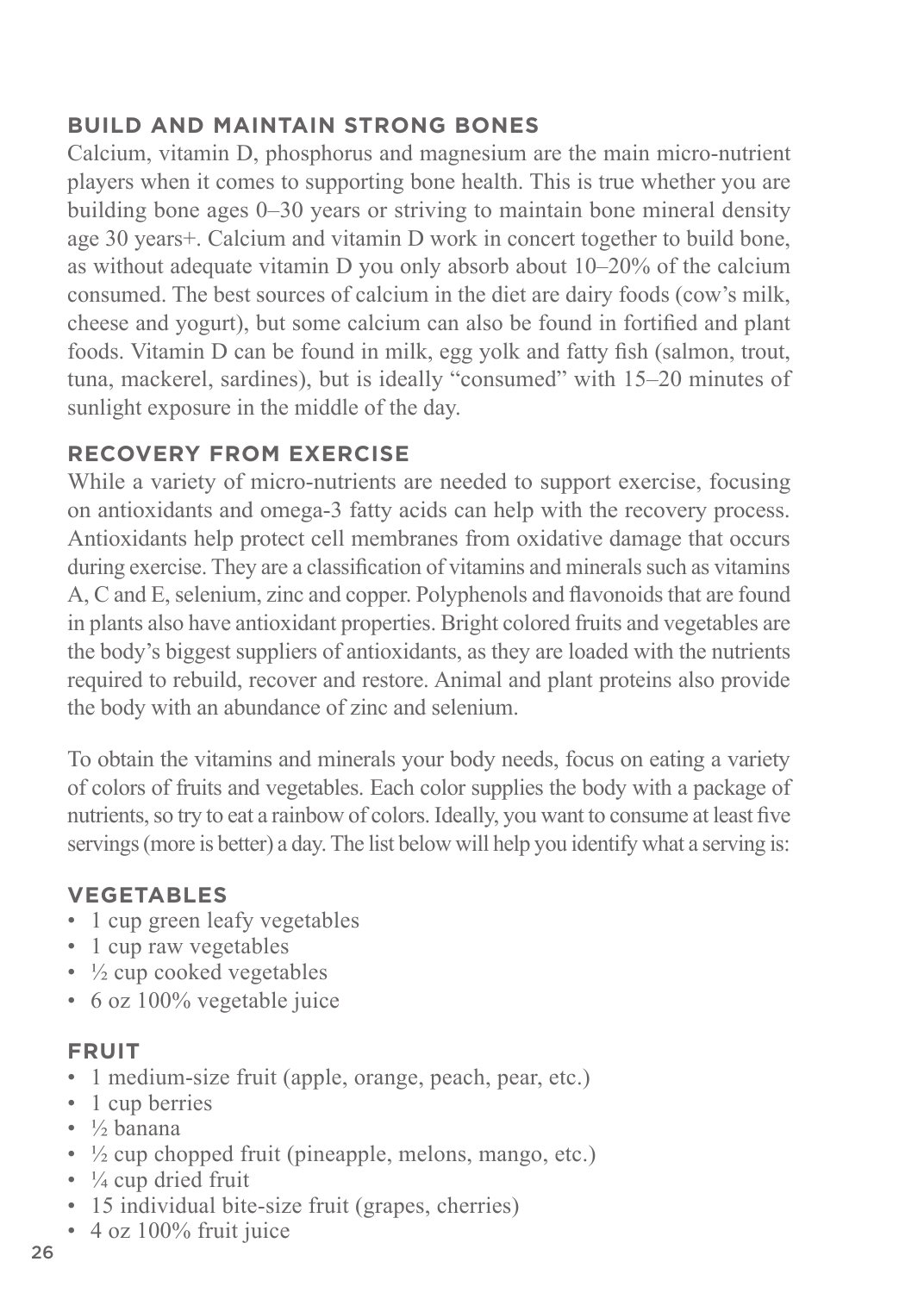#### **PORTION CONTROL**

Portion control is an important tool for weight management and consuming the proper amount of calories to help reach your personal goal. The reality is that plates and portion sizes are bigger these days and you need tools and tips in place to help you consume the right amount of nutrition. The goal is to think of eating until you are not hungry, instead of until you are full. Here are some tips to help you control portions:

- Shape your plate! A good rule of thumb is to take your plate and make half of it veggies, one-fourth lean protein and one-fourth whole grains; then if you are hungry, go back for more veggies.
- Pay attention to the serving size on food labels. Some packaged foods list nutrition facts for "1 serving" when the package might contain 2–3 servings total.
- Food scales are another tool that can help you accurately measure the amount of food you need at a setting.
- Use snack baggies to help you measure out bite-size foods like crackers, nuts, etc. A good rule is to portion out the bag or box into how many servings are on the food label. Taking 5–10 minutes after going to the grocery store can help you make better portion decisions all week long.
- Make your meal multiple colors of food as adding color typically means adding fiber, which can help you feel full faster.
- If you struggle with not feeling "full" at meals, try increasing fiber-rich vegetables and drinking more water.
- Watch the clock! Nutrient timing is key to healthy eating. If you skip meals, you set yourself up to feel "starving" and likely to make less optimal food choices. The goal is to fuel your body with nutrient-rich foods every few hours.
- For most people, eating regularly helps stabilize your blood sugar, and thus your energy levels, and also helps you feel hungry and satisfied versus starving and stuffed!
- When eating out at restaurants, here are some tips that can help you make better decisions!
	- Ask for a to-go box and reserve half of your meal for later (portions served in American restaurants tend to be extremely large).
	- Ask for your sauces, spreads and salad dressings on the side when possible.
	- Look for words like baked, grilled, roasted, pan seared, sautéed, and steamed.
	- Avoid menu items with words like crispy, fried, battered, breaded, creamy, buttered, stuffed with, etc.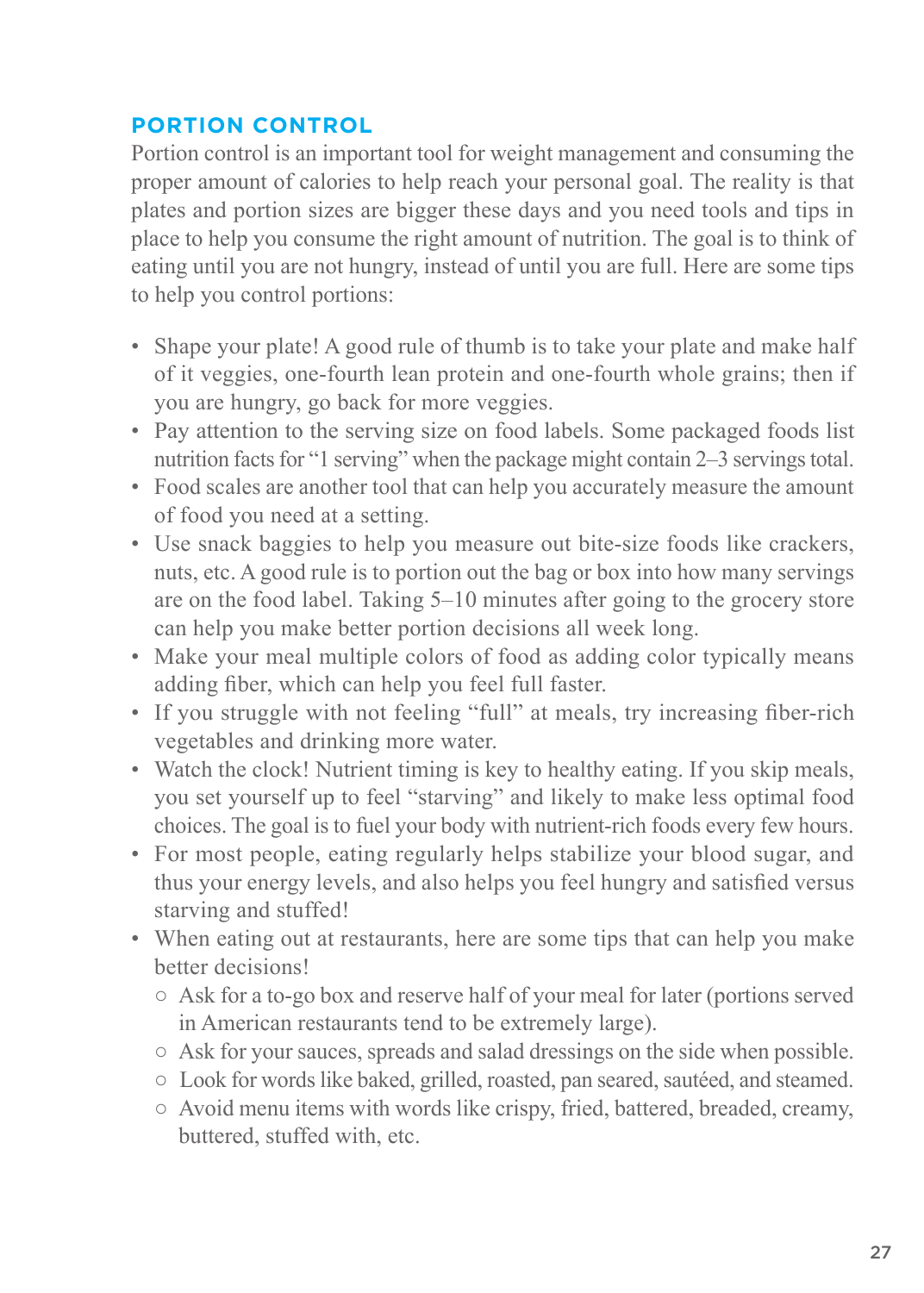#### **SUGGESTED FOOD LIST (WITH SERVING SIZES)**

The following food lists and tips can serve as a guide to help you complete your daily nutrition log in the Transformation Guide. These food suggestions are merely a guide and not a definitive list of what can and cannot be consumed. Serving sizes vary based on your size, your goal and how much you are exercising. After calculating your calorie goals and protein needs, you should be able to gauge how much you should be eating from the food group lists below.

As always, please consult your health care provider before making any dietary or fitness modifications.

#### **CARBOHYDRATES**

Based on your calorie needs and activity level, your carbohydrate needs can vary. For many people, consuming 30–45 grams of carbohydrates at a meal is adequate. This typically equates to about one-half to one cup cooked. Again, this amount can vary for different people, but is a good place to start. You can also think of making carbohydrates one-fourth of your plate and increasing that to one-third of your plate if you exercise one hour or more per day.

#### **CARBOHYDRATE SERVING SIZES:**

- Beans,  $\frac{1}{2}$  cup dry, 1 cup cooked
- Lentils,  $\frac{1}{4}$  cup uncooked/dry,  $\frac{1}{2}$  cup cooked
- Oatmeal,  $\frac{1}{2}$  cup uncooked/dry, 1 cup cooked
- Quinoa,  $\frac{1}{4}$  cup uncooked,  $\frac{1}{2}$  cup cooked
- Potatoes (any variety), 1 cup or 1 medium potato
- Whole grains (brown rice, whole grain pasta, etc.),  $\frac{1}{2}$  cup cooked
- Whole grain bread, 1 slice,  $\frac{1}{2}$  English muffin or small bagel
- Whole grain crackers, 10–15 each or 1 serving as indicated on food label

#### **PROTEIN**

Based on your calculated protein needs, you can determine how much protein you should be consuming at each meal and snack. A general recommendation is to consume 20–30 grams of protein at each main meal (breakfast, lunch and dinner) and then include some at snacks as well. One ounce of protein typically yields around 7–8 grams of protein.

Based on the one-ounce (or equivalent) serving sizes below, most individuals should consume 3–4 ounces at a meal, to meet the 20–30 gram recommendation, and 1–2 ounces at a snack. A food scale can be a helpful tool to identify what 3–4 ounces looks like. Remember, protein choices can be mixed and matched to provide the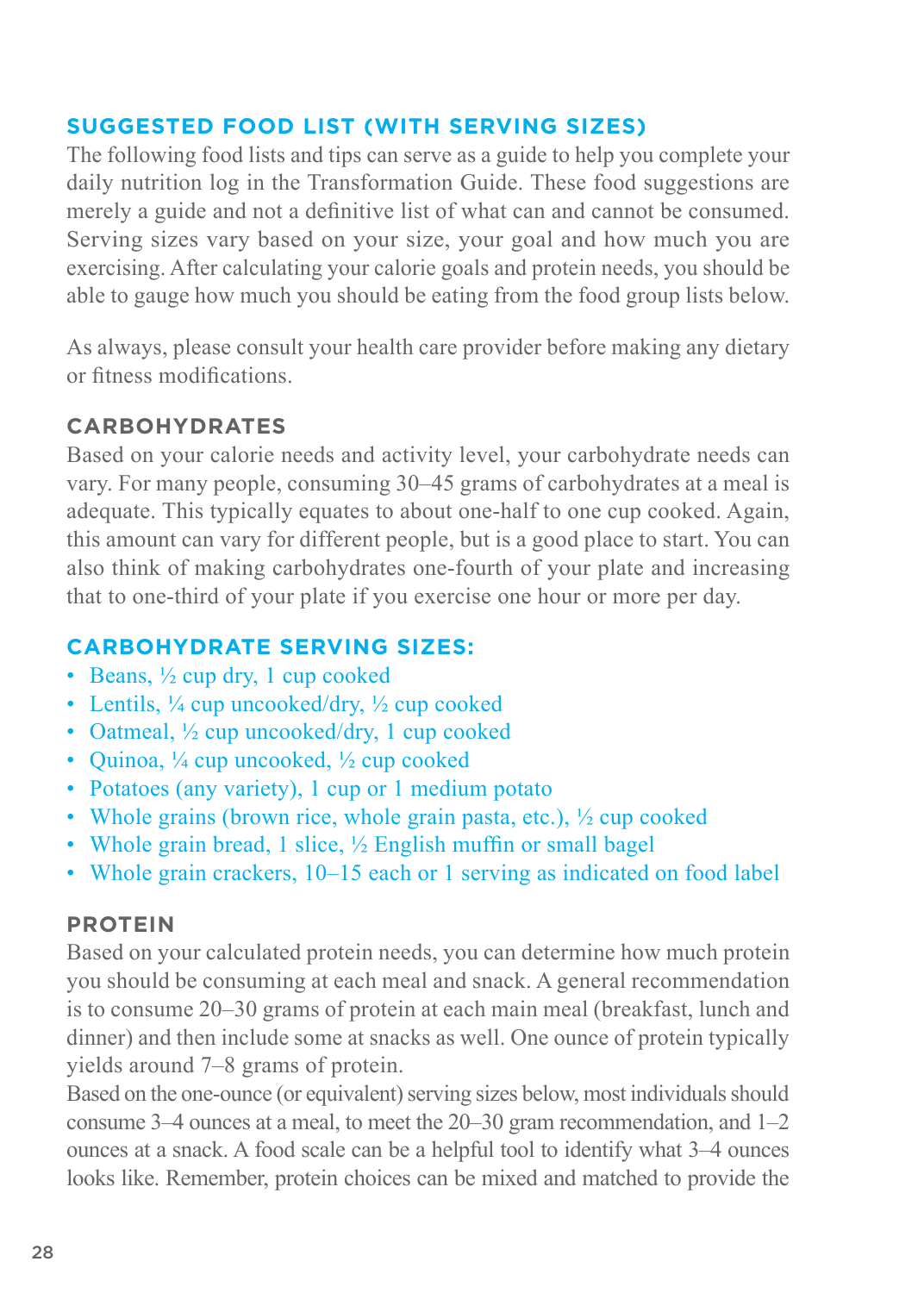total amount of protein needed at a meal or snack. It is also important to note that some foods, like dairy, beans, nuts, seeds and nut butters, can count toward your total protein intake as well. However, those foods typically also contain carbohydrates and/or fat, so those calories need to be accounted for at that meal or snack.

#### **PROTEIN SERVING SIZES:**

- 1 oz meat (beef, pork bison, venison, ground beef)
- 1 oz fish (cooked salmon, halibut, cod, tuna, etc.)
- 1 oz poultry (chicken or turkey)
- 1 large egg
- 1 oz firm tofu or 2 oz extra firm or regular tofu
- 1 oz cheese
- 3 oz Greek yogurt
- 7 oz plain yogurt
- 8 oz cow's milk (also contains 12 grams of carbohydrate)
- 2 tablespoons nut butter (also contains 8 grams of fat)
- 1–2 oz seeds (also contains 5–8 grams of fat)
- $\cdot$   $\frac{1}{2}$  cup beans or lentils (also contains various amounts of carbohydrate)

#### **HEALTHY FATS**

It can be hard to identify how much fat you should consume at a meal, so think of garnishing each meal with some healthy fat. Remember, the goal is to consume 20–35% of total calories from fat. So, for instance, if you need to consume 1500 calories to meet your goal, then your fat range should be 33–58 grams of fat per day. If you are consuming 2000 calories a day, then your fat range should be 44–78 grams of fat per day.

It is also important to note that you consume grams of fat in other foods like dairy, proteins, etc. Reading food labels and/or tracking your food in an app can help you identify how much fat is in the other foods you are consuming. The following serving sizes each yield approximately 4–5 grams of fat.

#### **FAT SERVING SIZES:**

- Avocado, 1/<sub>8</sub> medium
- Nut butter, 1 tablespoon
- Olives, 5 large or 10 small
- Seeds, 1–2 tablespoons
- Nuts: 6 almonds, 2 whole pecans/ walnuts, 10 large or 20 small peanuts, 1 tablespoon other nuts
- Unsaturated oils, 1 teaspoon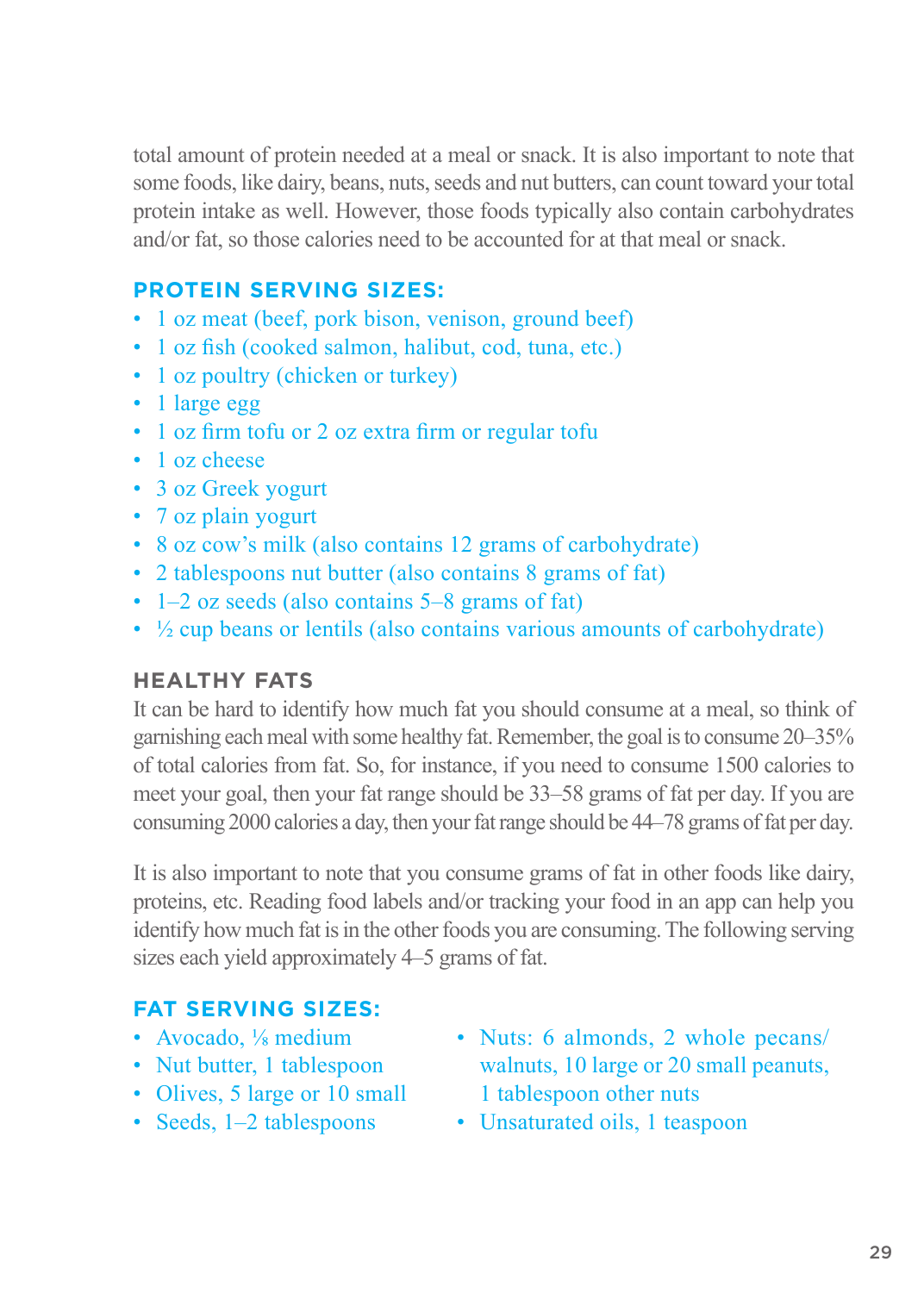#### **FRUIT SERVING SIZES**

- 1 medium-size fruit (apple, orange, peach, pear, etc.)
- 1 cup berries
- ½ banana
- $\cdot$   $\frac{1}{2}$  cup chopped fruit (pineapple, melons, mango, etc.)
- $\cdot$   $\frac{1}{4}$  cup dried fruit
- 4 oz 100% fruit juice
- 15 individual bite-size fruit (grapes, cherries)

#### **VEGETABLE SERVING SIZES**

- 1 cup green leafy vegetables
- 1 cup raw vegetables
- $\cdot$   $\frac{1}{2}$  cup cooked vegetables
- 6 oz 100% vegetable juice

#### **DAIRY SERVING SIZES**

- 8 oz milk (skim or reduced fat)
- 6 oz plain yogurt (nonfat or low fat)
- $\cdot$  1  $\frac{1}{2}$  oz low-fat cheese
- $\frac{1}{2}$  cup cottage cheese

#### **FOODS TO LIMIT**

- Sugar-sweetened beverages
- Alcohol
- Creamy sauces, spreads and salad dressings
- Fried foods
- Foods made with refined flours
- Processed foods
- Added sugars
- Candy

#### **FRUIT EXAMPLES INCLUDE:**

- Apple
- Banana
- Berries (strawberries, blueberries, etc.)
- Citrus Fruits (oranges, nectarines, grapefruit, etc.)
- Grapes
- Kiwi
- Mango
- Melon
- Peach
- Pear
- Pineapple
- Plum
- 100% Fruit Juice

#### **VEGETABLE EXAMPLES INCLUDE:**

- Asparagus
- Beets
- Broccoli
- Brussels Sprouts
- Carrots
- Cauliflower
- Celery
- Cucumber
- Dark Leafy Greens
- Eggplant
- Green Beans
- Mushrooms
- Onion
- Peppers
- Radishes
- Tomato
- Yellow Squash
- Zucchini
- 100% Vegetable Juice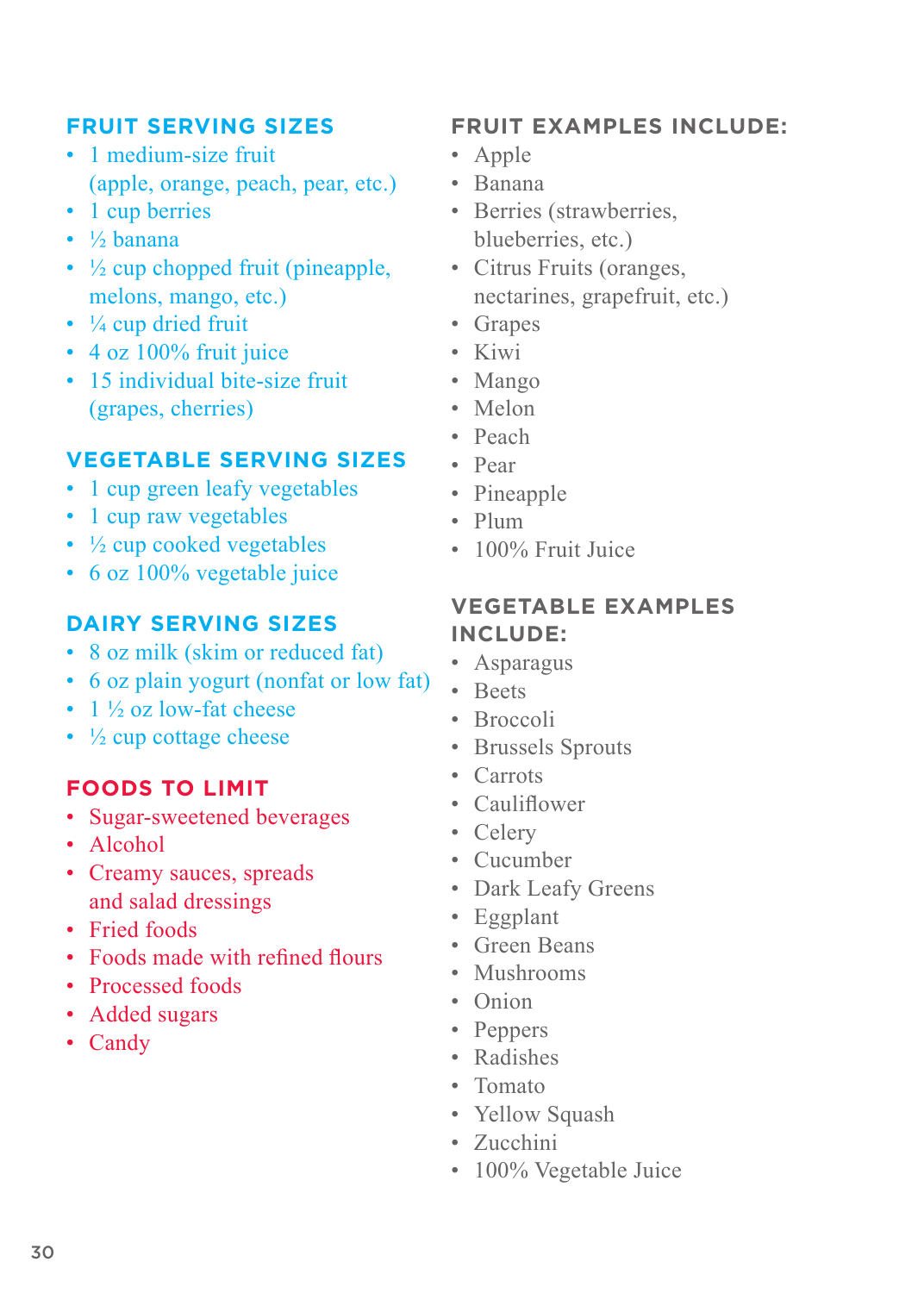#### **SIMPLE SWAPS**

It can be hard to remove some of your favorite high-calorie foods from your diet, but simple swaps can help you still enjoy the foods you love for less calories. Swapping some of the following foods for more nutrient-rich options can help you eat more nutrients, have more energy and feel better over the course of the day. Here are some examples of simple food swaps:

| <b>CARBOHYDRATES</b><br>Avoid or limit high-sugar, low fiber carbohydrates.<br>Instead, look for whole grains that are higher in fiber. |                                 |  |
|-----------------------------------------------------------------------------------------------------------------------------------------|---------------------------------|--|
| <b>AVOID/MINIMIZE</b>                                                                                                                   | <b>BETTER CHOICE</b>            |  |
| POTATO FRIES                                                                                                                            | <b>BAKED SWEET POTATO FRIES</b> |  |
| <b>WHITE BREAD</b>                                                                                                                      | WHOLE WHEAT/GRAIN BREAD         |  |
| <b>FRUIT JUICE</b>                                                                                                                      | <b>FRESH BERRIES</b>            |  |
| <b>HIGH-SUGAR CEREAL</b>                                                                                                                | <b>HIGH FIBER CEREAL</b>        |  |

#### **PROTEINS**

*Avoid fried or breaded proteins or proteins cooked in a creamy sauce. Instead, look for lean cuts of meat that are grilled, boiled, steamed or poached with no sauce or sauce on the side.*

| <b>AVOID/MINIMIZE</b>                 | <b>BETTER CHOICE</b>                                 |
|---------------------------------------|------------------------------------------------------|
| FRIED FISH OR FISH STICKS             | FRESH COD OR WHITE FISH                              |
| <b>FRIED CHICKEN</b>                  | <b>GRILLED, BROILED OR</b><br>POACHED CHICKEN BREAST |
| <b>HIGH-FAT PORK</b><br>(EX. SAUSAGE) | PORK TENDERLOIN                                      |
| <b>CREAM CHEESE</b>                   | <b>LOW-FAT COTTAGE CHEESE</b>                        |
| <b>GROUND CHUCK</b>                   | <b>LEAN SIRLOIN BEEF</b><br>OR FILET MIGNON          |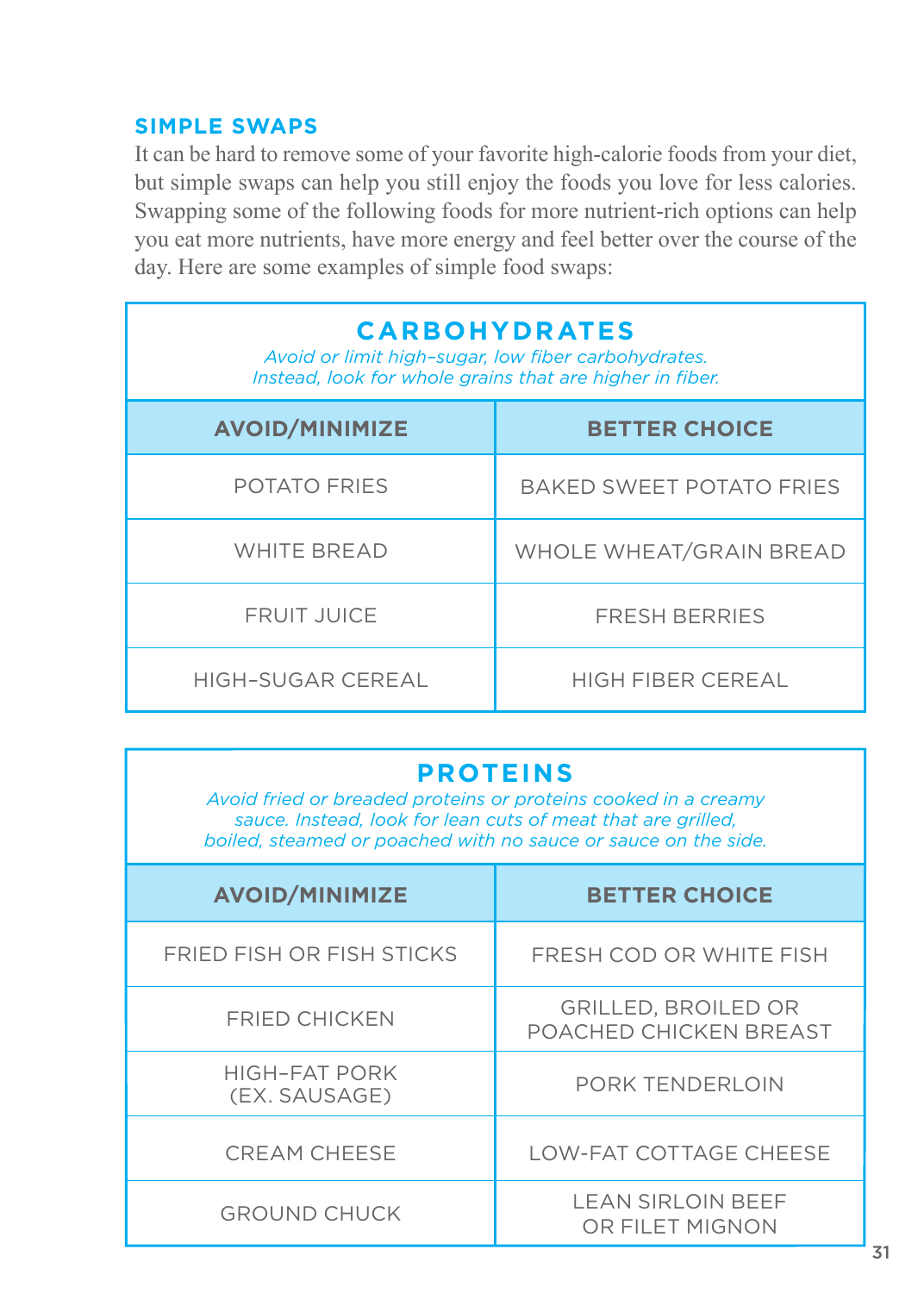| <b>FATS</b><br>Avoid and limit the intake of saturated fats in your diet.<br>Instead, look for mono-unsaturated and polyunsaturated<br>fats and sources of omega-3 fatty acids. |                       |  |
|---------------------------------------------------------------------------------------------------------------------------------------------------------------------------------|-----------------------|--|
| <b>AVOID/MINIMIZE</b>                                                                                                                                                           | <b>BETTER CHOICE</b>  |  |
| <b>CREAMY DIPS/SAUCES</b>                                                                                                                                                       | <b>AVOCADO</b>        |  |
| <b>MARGARINE</b>                                                                                                                                                                | OLIVE OIL             |  |
| POTATO CHIPS                                                                                                                                                                    | <b>NUTS AND SEEDS</b> |  |
| <b>CORN OIL</b>                                                                                                                                                                 | CANOLA OIL            |  |
| <b>FATTY RED MEAT</b>                                                                                                                                                           | <b>FRESH SALMON</b>   |  |

#### **LOWER CALORIE SAUCES/SEASONING:**

- Apple Cider Vinegar (Mix with 1 packet of sweetener and mustard for a DIY honey mustard sauce)
- Balsamic Vinegar
- Ketchup (Ideally reduced-sugar)
- Mustard (Dijon, grainy mustard, spicy mustard)
- Salsa or hot sauce
- Soy Sauce or Liquid Aminos or Coconut Aminos (Low-sodium)
- Sriracha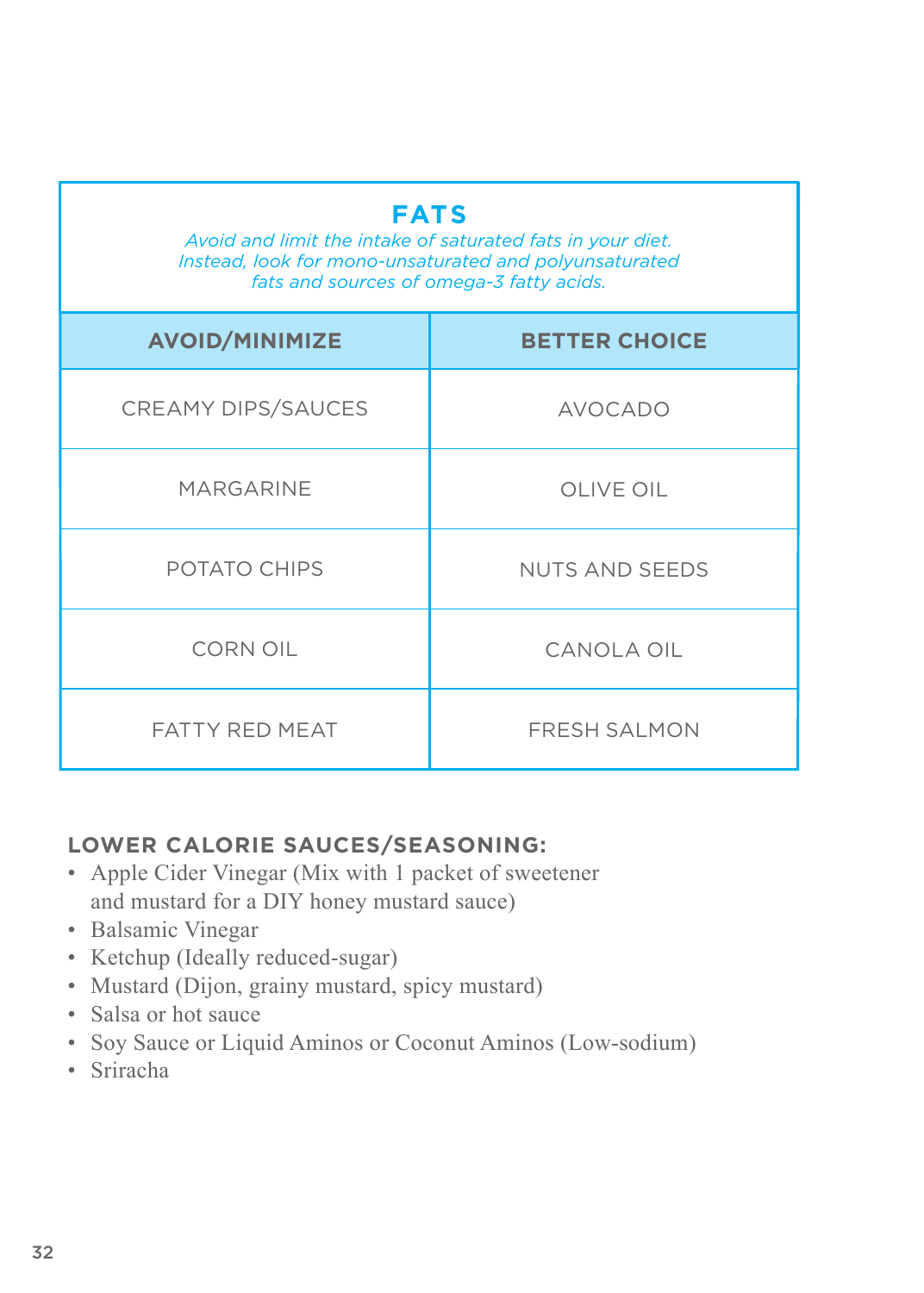#### **ADDITIONAL HEALTHY SWAPS**

| <b>INSTEAD OF</b>      | <b>TRY</b>                              |
|------------------------|-----------------------------------------|
| PASTA                  | ZUCCHINI NOODLES OR<br>SPAGHETTI SQUASH |
| <b>BREAD</b>           | PORTOBELLO MUSHROOMS<br>OR LETTUCE      |
| <b>CHIPS</b>           | MINI BELL PEPPERS<br>OR CARROT CHIPS    |
| SOUR CREAM             | 0% PLAIN GREEK YOGURT                   |
| <b>RICE</b>            | SHREDDED<br>CAULIFLOWER RICE            |
| <b>BREAD CRUMBS</b>    | <b>OLD FASHIONED OATS</b>               |
| <b>TACO SHELLS</b>     | <b>LETTUCE WRAP</b>                     |
| <b>MASHED POTATOES</b> | <b>MASHED CAULIFLOWER</b>               |
| <b>SOFT DRINKS</b>     | SPARKLING WATER<br>WITH LIME OR LEMON   |
| CANDY                  | <b>FROZEN GRAPES</b><br>OR CHERRIES     |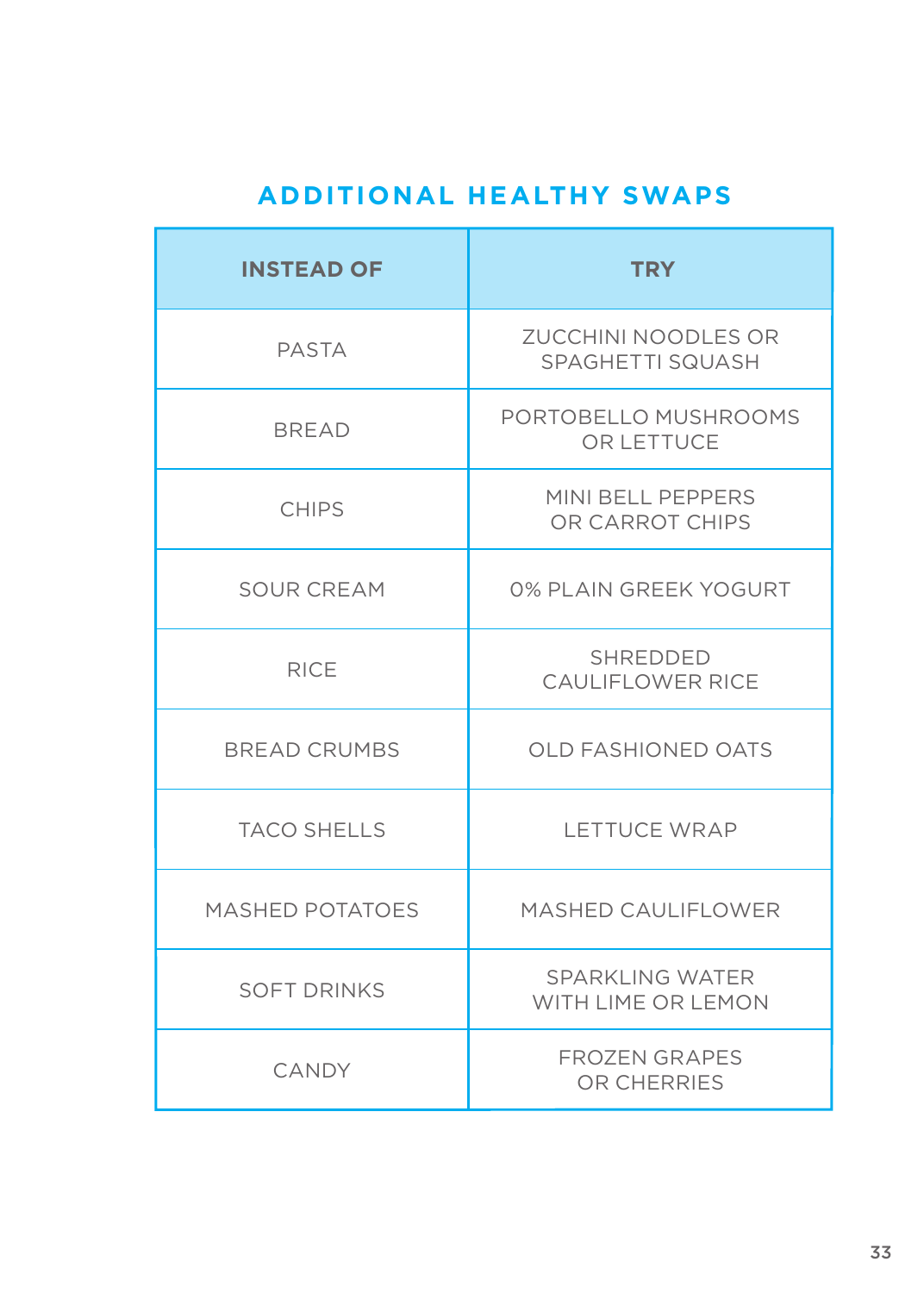#### **MEAL PREP AND PLANNING**

Meal prep may seem overwhelming when you first start, but it can help you in a variety of ways:

- Make healthier, more mindful choices When you are prepared with meals and snacks, it can help you avoid temptation. Many people choose a less healthy option when they are not prepared.
- Save money Planning ahead, making a grocery shopping list and having healthy meals and snacks available is typically cheaper than eating out or grabbing food on-the-go.
- Save time Taking a few hours to meal prep one day a week can help you save time the other six days, as well as make better choices.

To get started meal prepping, start small and keep it simple. Plan one to two meals a day and pack healthy snacks that don't require any prep. AdvoCare Meal Replacement Shakes require minimal prep time and take the guesswork out of breakfast! AdvoCare Ready-to-Drink Protein is great for on-the-go nutrition, especially in place of an afternoon snack.

What does a meal prep day look like? Dedicate a few hours and save time throughout the week.

- **1. GROCERY SHOP** Create a plan, make a grocery list and stick to it!
	- Tip: Stick to the outer edges of the grocery store for most of your shopping, as this is typically where you find produce, dairy, meat and other whole foods. When you go through the aisles, be on the lookout for high fiber, less processed carbohydrates like whole grain breads, quinoa, rice, etc., healthy fats like nuts, seeds and nut butters, spices to cook with, etc.
		- If you're getting condiments, be mindful of the sugar and sodium content take a look at the food label and ingredient list to double check your choice.
- **2. PRODUCE PREP** When you get home, take time to peel, chop and cut all your produce.
	- Put prepped veggies and fruit into containers in the fridge so that they are easy to grab for a snack or to toss into a dish for an easy dinner.
	- Roasting is a delicious way to eat vegetables and often a great way to learn to like other veggies. Drizzle your veggies with olive oil, herbs and spices then cook on 400 degrees F for 45 minutes to an hour. Store in an airtight container in the refrigerator. Veggies cooked like this can stay fresh in the fridge up to five days, making veggies an easy addition to weeknight meals.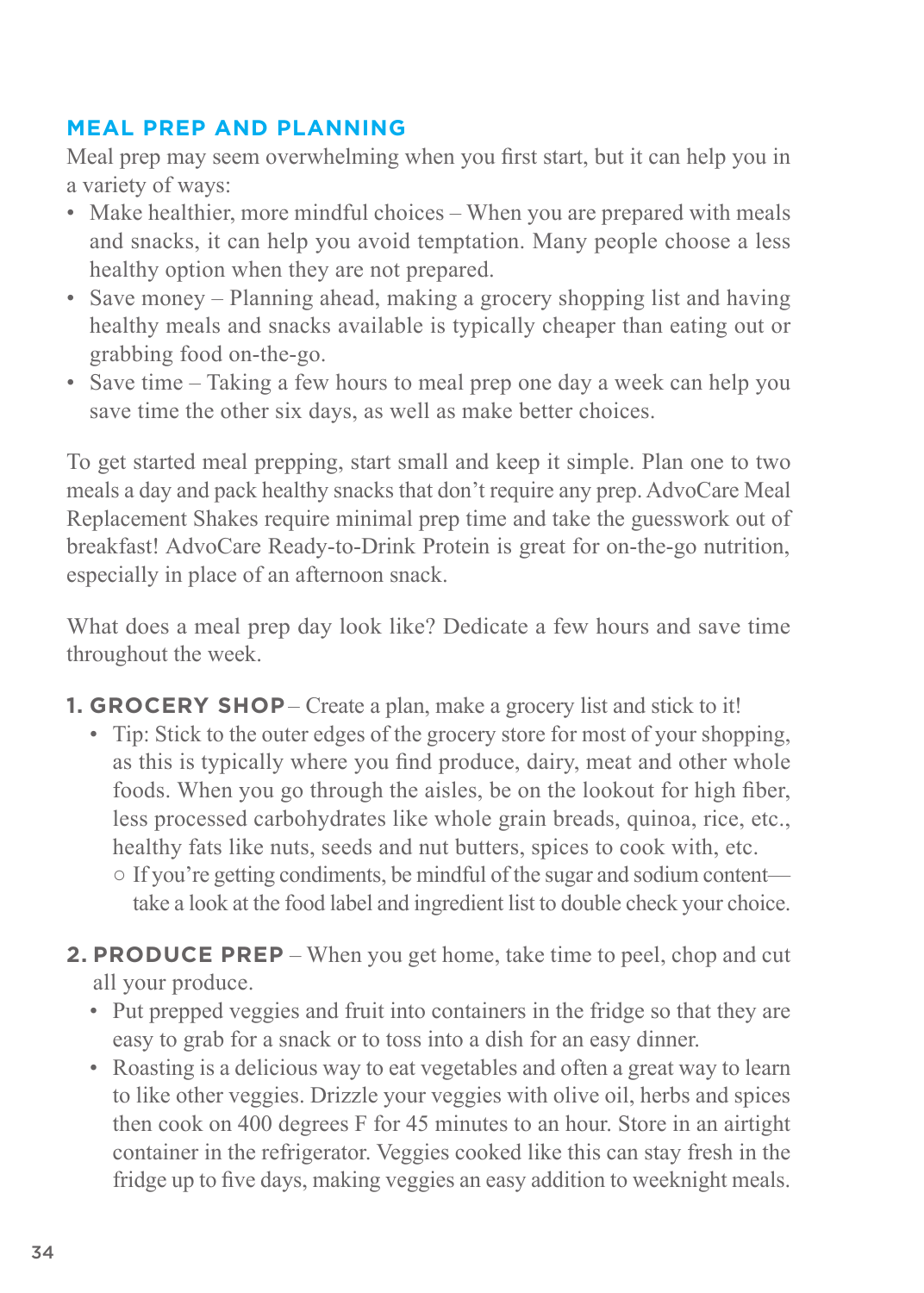# **3. SNACK–BAGGIE TEMPTING FOODS**

- If foods that come in large packages like nuts and crackers tempt you to eat too many, try snack bagging them right after you grocery shop. Use the serving size on the box or bag to determine how many servings are in the container. From there, get out that many snack bags and separate. This will make your life easier when it comes to snack time as well as help you watch your portion sizes.
- **4. PICK ONE OR TWO PROTEINS FOR THE WEEK** Having protein options already cooked can make it easier to increase meal variety.
	- Choose one or two protein options that can be used in a variety of meals and cook those on your prep today.
	- Flavoring your protein with basic seasonings can make it easier to add to various dishes.
	- For example, cook chicken in a slow cooker or pressure cooker to be used for a basic carb-protein-veggie meal, wrapped up in chicken lettuce tacos, tossed into a soup or as a protein addition to a salad. Similarly, ground beef or turkey can be used in tacos, taco salad, zucchini-noodle pasta dishes and even in breakfast scrambles.
- **5. MAKE BREAKFAST EASY** Breakfast can be a struggle for many people due to morning time constraints so prep what you can beforehand.
	- The AdvoCare Meal Replacement Shakes are a great option to mix in the morning. They can also be used to make overnight chia puddings.
	- Adding milk or yogurt to oats in a jar (with a lid) and mixing in some of your favorite nut, seed and fruit toppings to make "overnight oats" can make getting fiber and protein easy in the morning.
	- Egg muffin cups are another great way to prep breakfast. Choose a cheese, meat and vegetable and whip up a batch on the weekend. Store in an airtight container, and you have protein ready to go for busy mornings.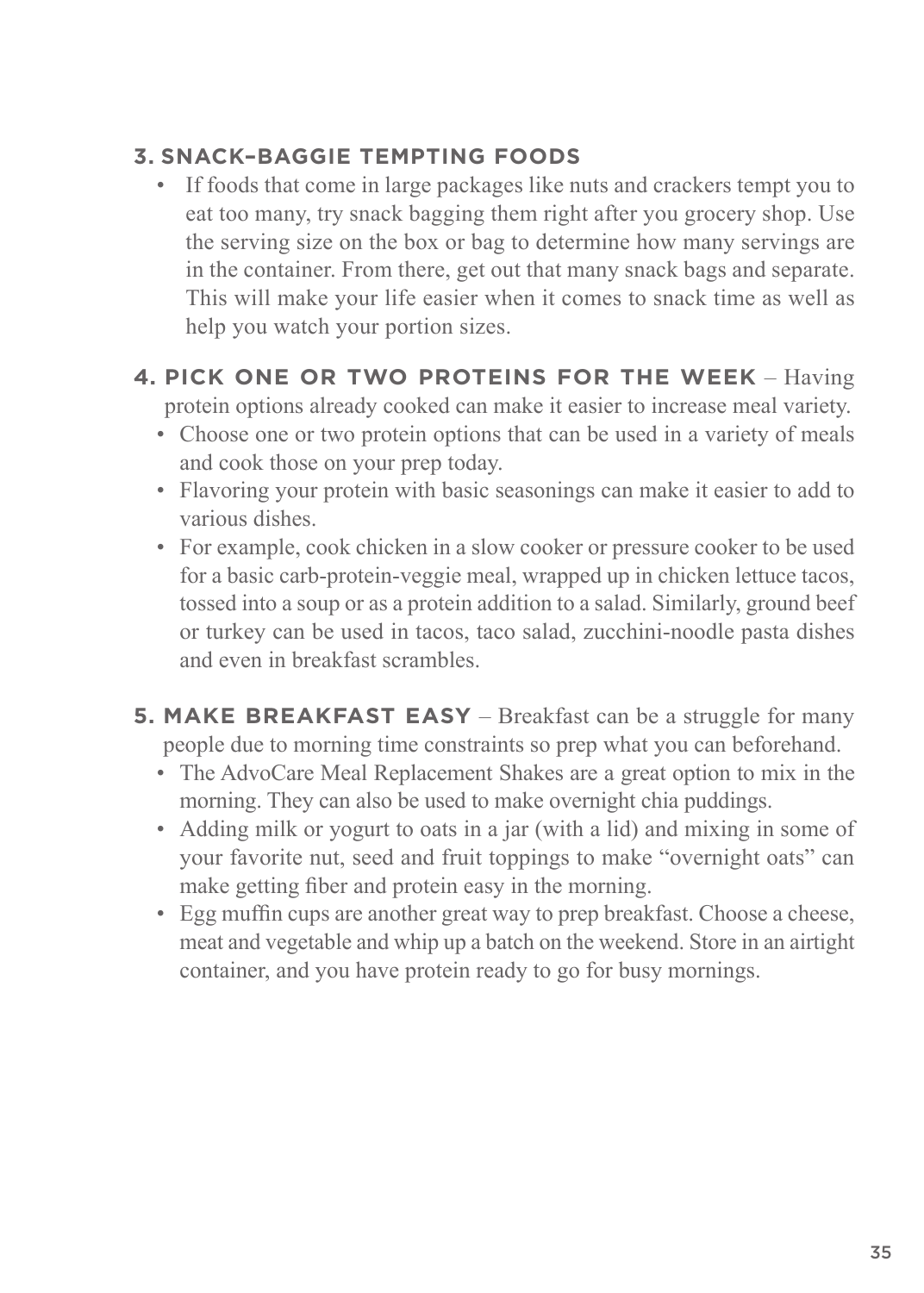Here are some **MEAL IDEAS** that include protein, high-fiber carbohydrates and vegetables to help fuel your day:

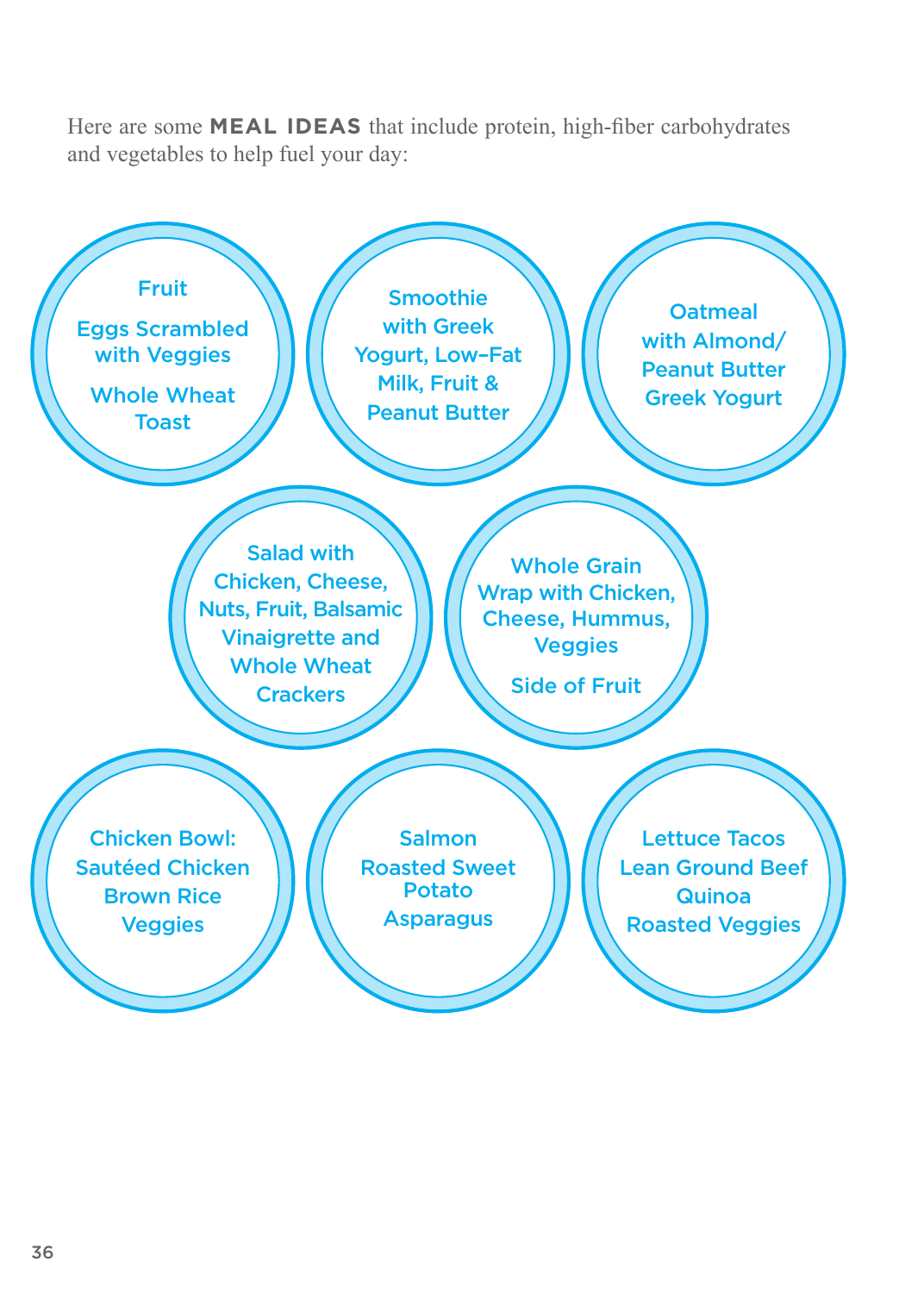**HEALTHY SNACKS** are essential to help you ward off afternoon vending machine calls. Consider packing snacks in your lunch box and keeping them handy in your purse, desk as well as at home in the pantry and fridge.



Having snacks that can be stored in a work bag or desk are key for afternoon snack attacks when you need fuel to keep working or chase kids. These are easy options that will help you feel satisfied and keep you from looking for junk food around the office or your house.

- Nuts
- Turkey Jerky (Watch out for sodium levels and added ingredients)
- Whole grain crackers and nut butter
- Tuna (in water)
- Protein Shakes (like AdvoCare BodyLean 25™)
- Protein bars (like AdvoBar<sup>®</sup>)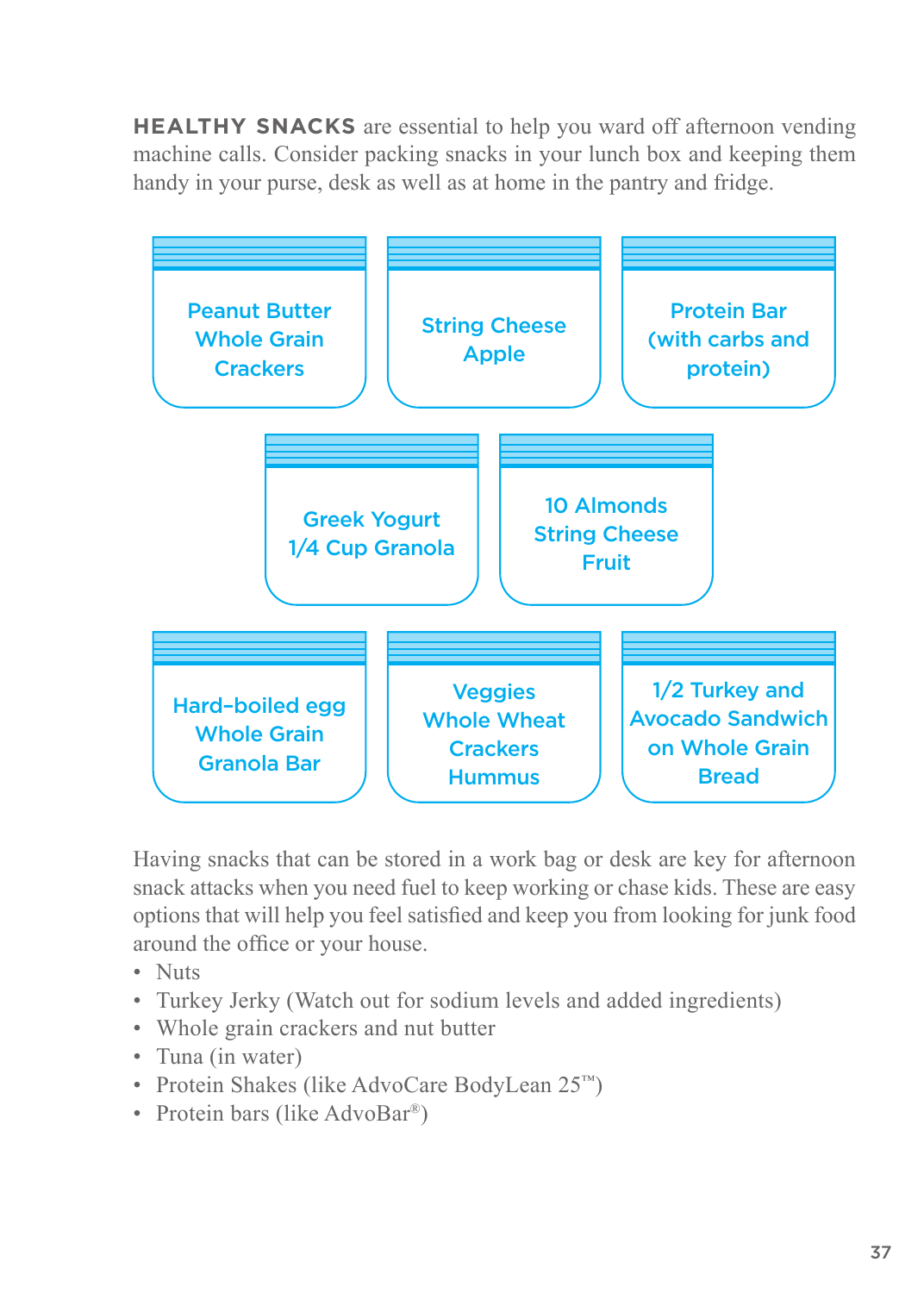# **HOW TO UNDERSTAND A FOOD LABEL**

Food labels can be confusing to read and understand, but being aware of some easy tips can help you identify better choices when grocery shopping.

> First, look at the "Serving Size" and "Calories per Serving". Many food items have more than one serving per container so be aware of how many servings you are eating! Multiplying the number of servings per container by calories per serving can help you determine how many calories are in a food item and thus, how much you should consume.

$$
\bigotimes
$$

Second, look at the "Total Carbohydrate" category to assess for fiber and added sugars. If added sugar is listed, that means the product has sugar added and the goal is to limit those in the diet.

- *• Dietary Fiber:* Look for high-fiber foods (6 grams or more per serving)
- Sugars: Some foods contain natural sugar like products made with fresh or dried fruit. While naturally occurring, it still counts toward your total carbohydrate and sugar calories. Added sugars, on the other hand, are found in certain packaged foods and beverages; this means sugar has been added to sweeten the product. Note that added sugars can come from honey, agave nectar, fructose, high fructose corn syrup, dextrose and other ingredients that mean "sugar". The goal is to consume minimal added sugars in the diet as they can add up to additional, unwanted calories. A good rule of thumb is for the product to have less than half of its total carbohydrates coming from sugar.

Third, look to see if the product has protein. Many grain-based foods won't have much protein per serving and that is okay; you will just need to add protein to the meal or snack when you eat that food item. Animal based products, soy foods, beans, lentils, legumes, nuts, nut butters, seeds and foods made with these ingredients are likely to contain more protein than other foods.

Fourth, check out the "Total Fat" and "Saturated Fat" grams. Though some saturated fat is fine to have in the diet, you want to limit it from packaged foods. Try to choose foods that have one gram of saturated fat or less per serving and look for more polyunsaturated and monounsaturated fats on the label as those are the good fats!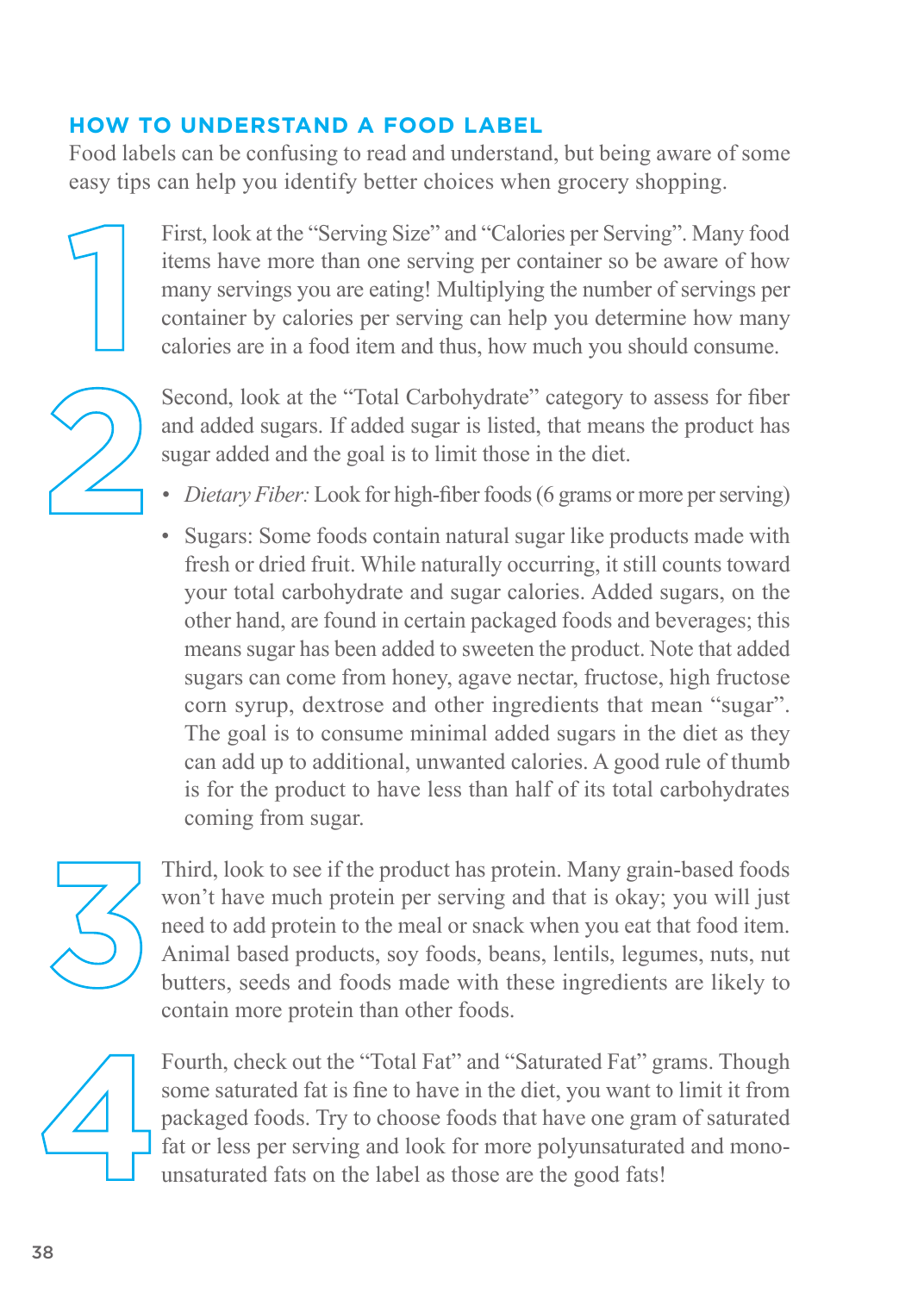

Fifth, assess how much sodium (salt) is in the food product. The goal is to eat 2,300 mg sodium or less per day if you are a healthy individual. • A low sodium food is considered one with 140 mg of sodium or less per serving

Finally, check out the ingredient list! Ingredients are listed in order of amount they are used in the product. If some type of sugar is listed first, try looking at a different brand or version. Also, when reading the names of flours, try to choose whole wheat/grain/oat flour. Typically, if the product has a shorter ingredient list that means it has less things added to it, which is often (not always) a good sign.

Food labels have been modified to help consumers better identify what's important. The picture below shows what changes have been made and how the food label can now better help you understand what's in the food you are eating.

| Servings:<br>larger, bolder type        | <b>Nutrition Facts</b><br>28 servings per container<br><b>Serving Size</b><br>1 $score(36g)$<br>Amount per serving<br>Calories                                      | <b>Serving Sizes</b><br>updated<br>Calories:<br><i>larger type</i> |
|-----------------------------------------|---------------------------------------------------------------------------------------------------------------------------------------------------------------------|--------------------------------------------------------------------|
|                                         | % Daily Value*                                                                                                                                                      |                                                                    |
|                                         | Total Fat 2q                                                                                                                                                        | 3%                                                                 |
|                                         | Saturated Fat 1.5g                                                                                                                                                  | 8%                                                                 |
|                                         | Trans Fat 0q                                                                                                                                                        | Daily Values:                                                      |
|                                         | 17%<br>Cholesterol 50mg                                                                                                                                             | updated                                                            |
|                                         | Sodium 50mg                                                                                                                                                         | 2%                                                                 |
|                                         | Total Carbohydrate 5g                                                                                                                                               | 2%                                                                 |
|                                         | Dietary Fiber 0q                                                                                                                                                    | 0%                                                                 |
|                                         | <b>Total Sugars 4g</b>                                                                                                                                              |                                                                    |
| New:                                    | Includes 2g Added Sugars                                                                                                                                            | 4%                                                                 |
| added sugars                            | 50%<br>Protein 25g                                                                                                                                                  |                                                                    |
| Change:<br><i>in nutrients required</i> | Vitamin D 0mcg<br>0% · Calcium 180mg<br>Iron 0.2mg<br>1% · Potassium 70mg                                                                                           | <i>actual amounts</i><br>14%<br>declared<br>1%                     |
|                                         | *The % Daily Value tells you how much a nutrient in a<br>serving of food contributes to a daily diet. 2,000 calories<br>a day is used for general nutrition advice. | Footnote:<br>new                                                   |

# **NEW LABEL: WHAT'S DIFFERENT**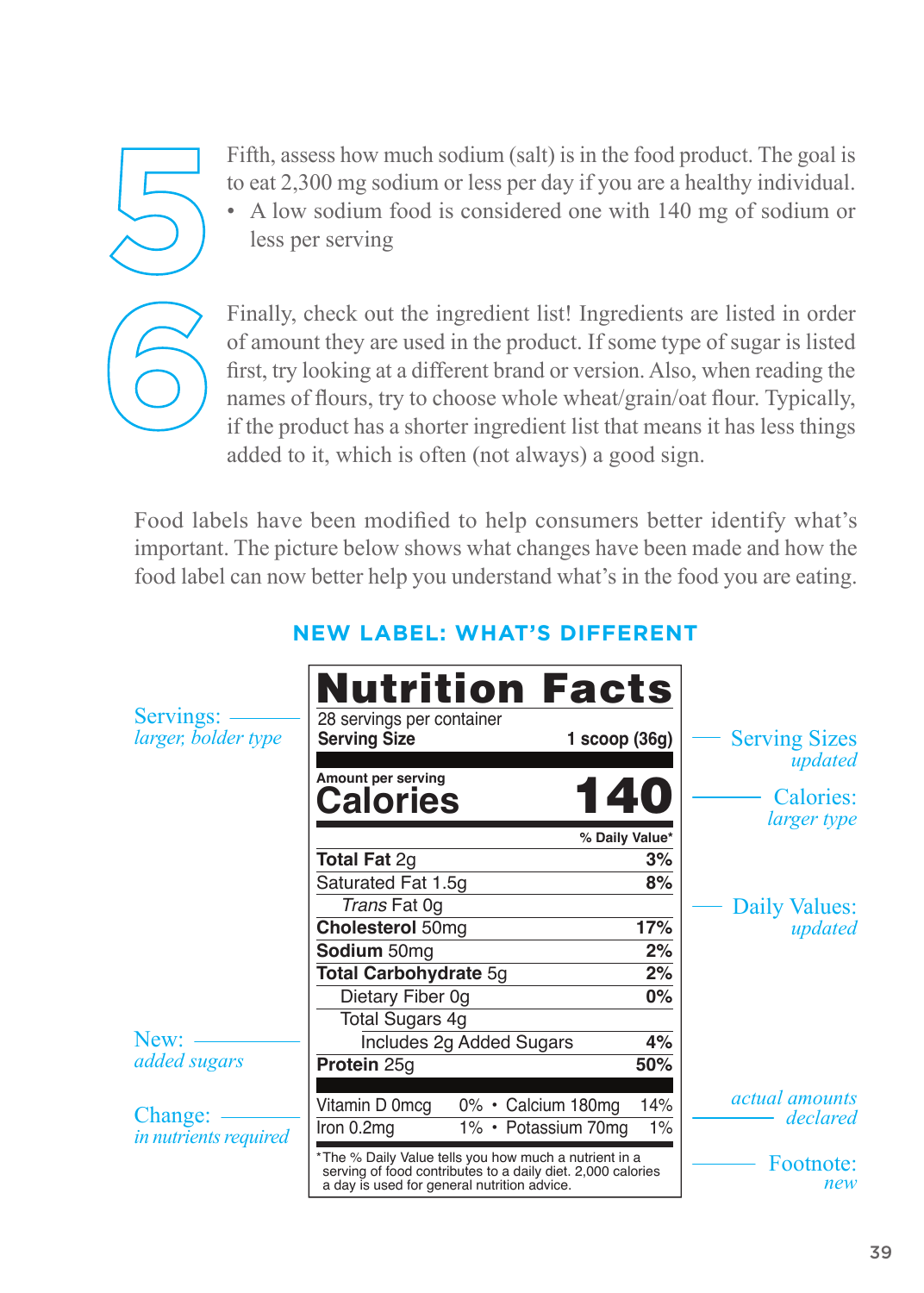# **HYDRATION**

Maintaining proper hydration is a key component to your health. Water helps your body in a variety of ways including:

- Regulating body temperature
- Helps lubricate and cushion joints
- Helps rid the body of wastes through urination, perspiration and bowel movements

In fact, depending on age, the human body is comprised of 60–80% water, making it essential that you're hydrating continuously. The general guideline is to consume half your bodyweight (in pounds) in ounces of fluid per day. Exercise will increase your fluid needs, an additional five to ten ounces for every 20 minutes of consistent activity.

Most people are walking around dehydrated on a daily basis. How do you know if you are hydrated? The easiest way is to look at the color of urine. Pale yellow to clear is generally deemed "hydrated" while apple juice and darker usually means "dehydrated". You are more likely to be dehydrated when you wake up in the morning, when it is really hot and humid outside and/or if you workout twice a day. These are times you might need to drink more than what is "normal" for you. Even mild dehydration can cause dizziness, muscle cramps, and fatigue, and extreme dehydration has further consequences.

Most of your fluid needs can be obtained through the water and beverages you drink, as well as through some of the types of foods you eat. So, what beverages count toward your total fluid needs? All beverages except for alcohol. Fruit, vegetables and soups can also help you reach your hydration goals.

It is important to note that not all beverages are created equal. Water is always a great, calorie-free option for hydration, but many of the beverages people consume also contain calories. The problem with this is that many sugarsweetened beverages provide extra calories with little to no nutrient value. Fluids like soda, sweet tea, lemonade, fruit juices, fancy coffee beverages and even some smoothies can tack on unwanted calories.

# **JUICES**

Even the new pressed juices and antioxidant smoothies need to be evaluated. While they might be full of nutrients, they are often high in calories as well. It's not to say you can't drink them, but you need to make sure you allow for them in your total calorie intake. A good rule of thumb is to eat your fruit and not drink it, as you typically get more fiber and less calories by eating the whole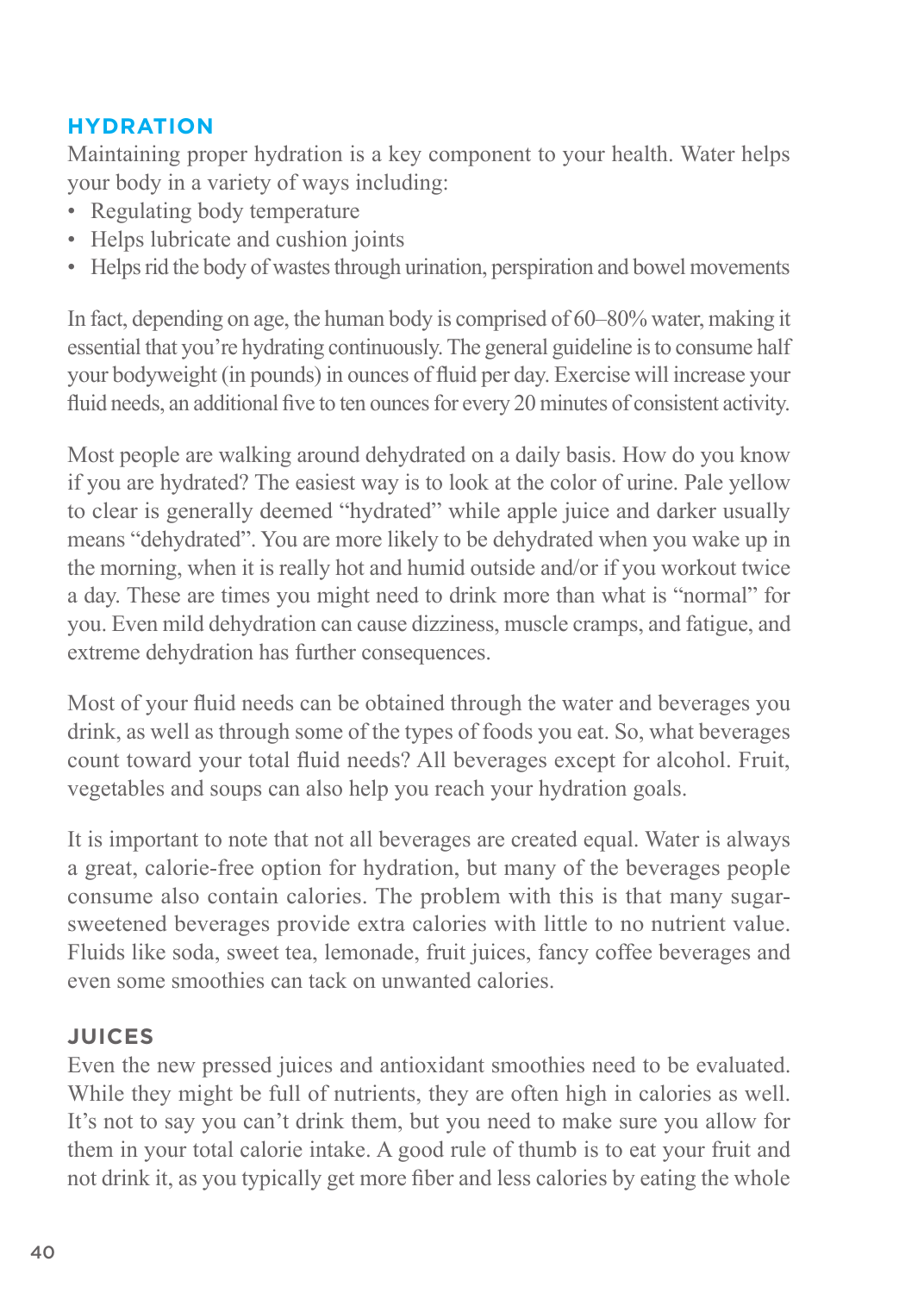fruit itself. However, if you want to juice, the best way is to create a base with vegetables and then add 2 servings of fruit (see carbohydrate section for serving sizes). This allows you to have a fairly sweet, nutrient-packed juice for way less calories than fruit juice alone. Another option is to actually blend or puree the whole fruit and vegetable. There are many fancy blenders on the market that have the capability to puree, which will allow you to get the benefits of the nutrients and fiber to help with satiety.

# **ALCOHOL**

While alcohol can be included in a healthy diet, it can also add up to lots of calories if you are not careful. The American Heart Association states that one "drink" a day for women and two for men is safe for those that want to consume alcohol. Note that a "drink" is designated by appropriate serving sizes (For example, 5 oz red wine or 12 oz beer), not by the size of your glass. And like other fluids, the calories must be counted.

Certain drinks such as red wine, have actually been shown to offer numerous benefits when consumed in appropriate amounts. Tannins, which give red wine its color, have been linked to heart health; and resveratrol, a powerful antioxidant, protects against cell damage.

Beverages can be tricky and for many, derail their goal. So, take inventory of what you are drinking and how much. See if those beverages are adding a significant amount of calories to your day and if they are, consider some simple sip swaps.

*Reference based on American Heart Association Recommendations https://www.heart.org/HEARTORG/Conditions/Alcohol-and-Cardiovascular-Disease\_ UCM\_305173\_Article.jsp?appName=MobileApp*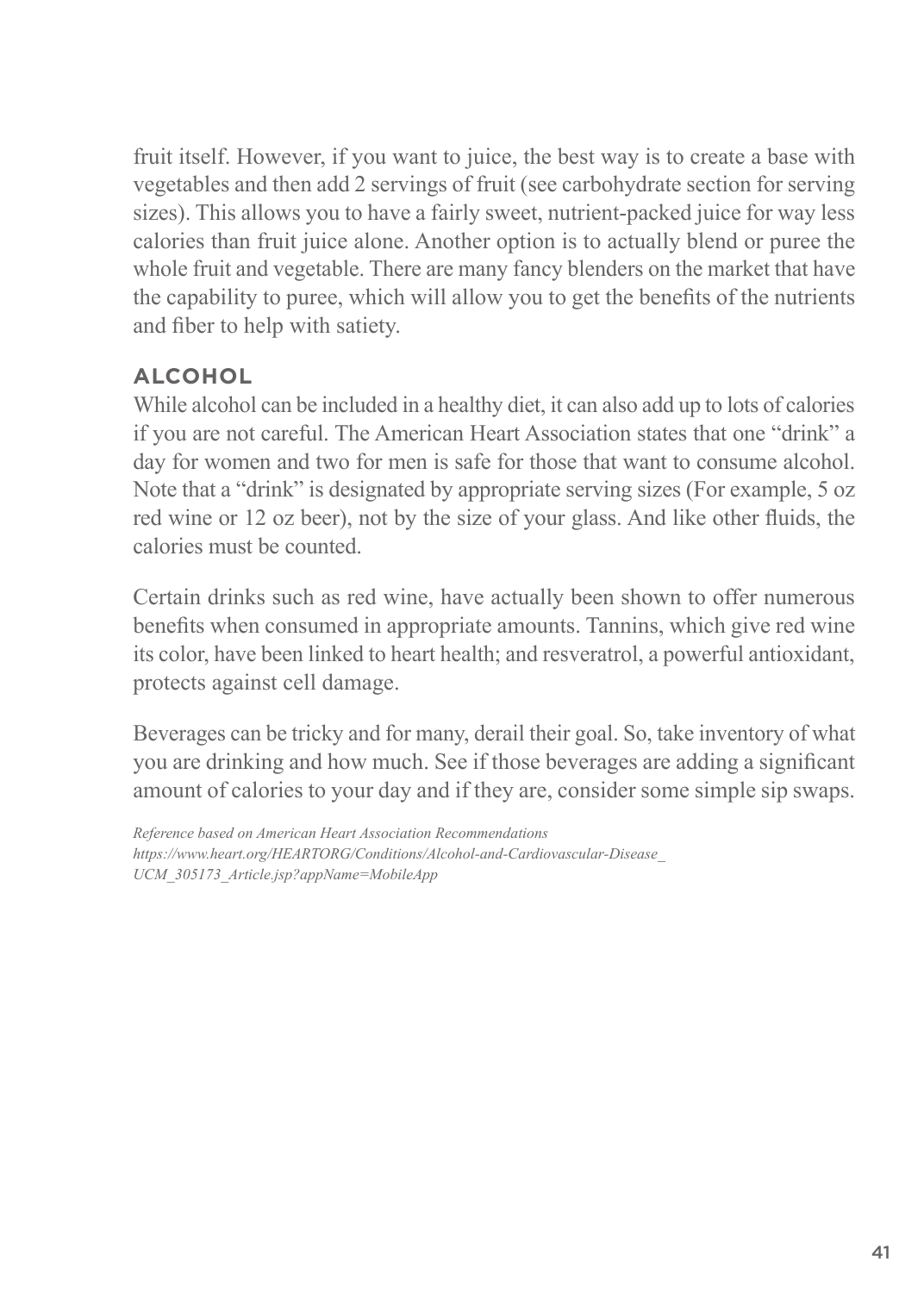# **SIMPLE SIP SWAP**

| <b>BEVERAGE</b>                               | <b>APPROXIMATE</b><br><b>CALORIES</b> | <b>APPROXIMATE</b><br><b>EXERCISE REQUIRED TO</b><br><b>BURN THE CALORIES OFF</b> |
|-----------------------------------------------|---------------------------------------|-----------------------------------------------------------------------------------|
| <b>WATER</b>                                  | O CALORIES                            | O MILES                                                                           |
| <b>LARGE SWEET TEA</b>                        | 220 CALORIES                          | <b>2.25 MILES</b>                                                                 |
| 20 OZ BOTTLE<br>OF SODA                       | <b>240 CALORIES</b>                   | 2.5 MILES                                                                         |
| <b>16 OZ BOTTLED</b><br><b>JUICE BLEND</b>    | <b>260 CALORIES</b>                   | 2.75 MILES                                                                        |
| 3 (5 OZ) GLASSES<br>OF RED WINE               | 320-350 CALORIES                      | 3.5 MILES                                                                         |
| 20 OZ FRUIT<br><b>FUSION SMOOTHIE</b>         | 355 CALORIES                          | 3.5 MILES                                                                         |
| <b>VENTI FRAPPUCCINO</b><br>(MOCHA) WITH WHIP | <b>410 CALORIES</b>                   | 4 MILES                                                                           |
| 5(12OZ)<br><b>LIGHT BEERS</b>                 | 480-530 CALORIES                      | 5 MILES                                                                           |
| 5(12OZ)<br>REGULAR BEERS                      | <b>750 CALORIES</b>                   | 7.5 MILES                                                                         |
| 2 (8 OZ) FROZEN<br><b>MARGARITAS</b>          | 800-1200 CALORIES                     | 8-12 MILES                                                                        |

### **CAFFEINE**

Caffeine is a naturally occurring substance found in a large variety of plants and beverages we consume. Caffeine is a thoroughly researched ingredient, and the general consensus is that a moderate amount consumed daily is not harmful. It is important to remember, however, that everybody and every body is different. Those that are extra sensitive to the effects of caffeine should carefully monitor their consumption and discuss with their physician if necessary.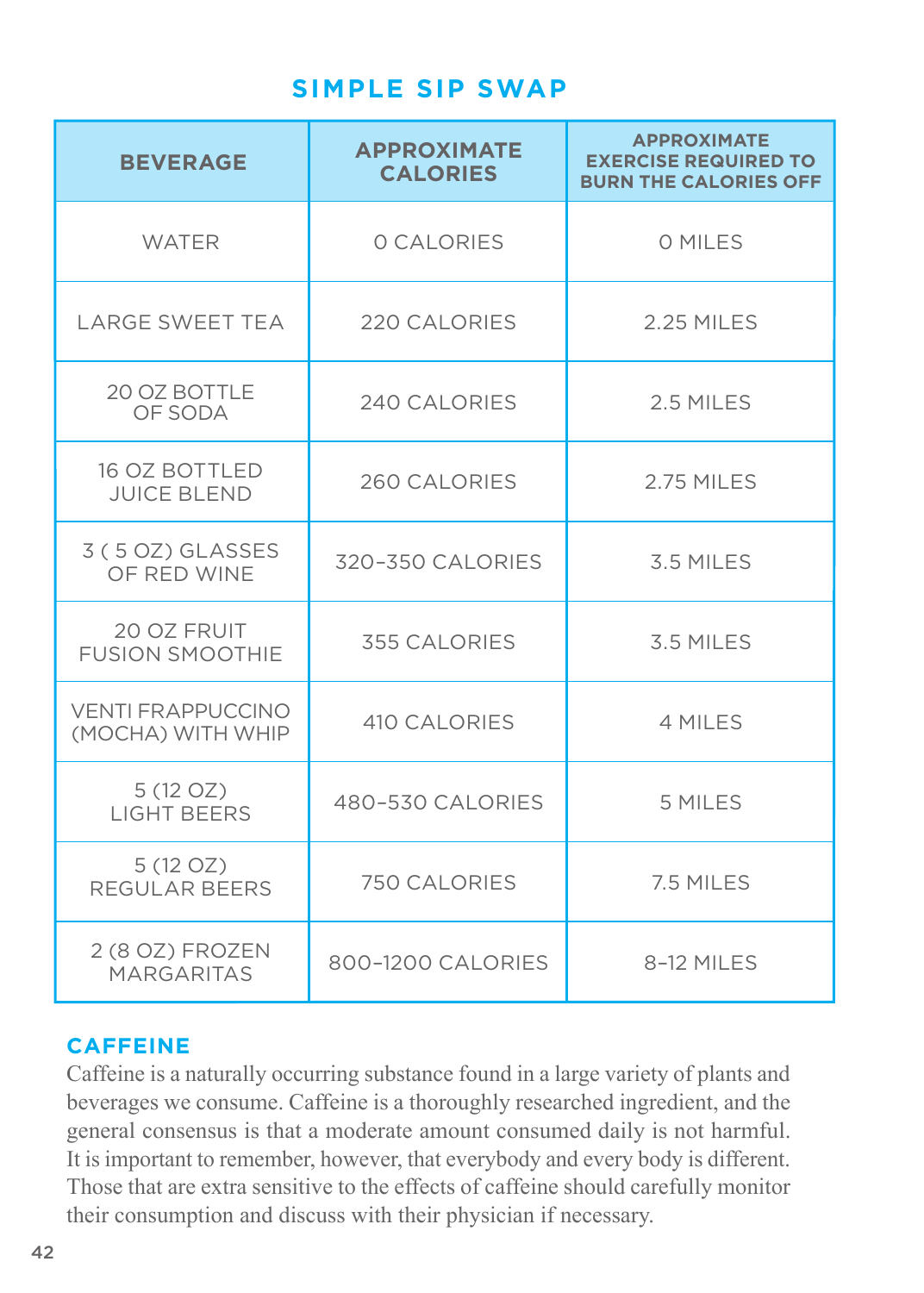Newer research supports than on average, a healthy person can safely consume up to 500 mg of caffeine a day. It is important to be cognizant of the foods, drinks and supplements you consume and how much caffeine they contain. Coffee, tea, chocolate and other beverages all contain various amounts of caffeine per serving.

AdvoCare Products containing caffeine:

- Spark®  $(120 \text{ mg})$
- AdvoCare Slam<sup>®</sup> (120 mg)
- MNS<sup>®</sup> 3 (130–160 mg)
- MNS<sup>®</sup> C (300–320 mg)
- MNS<sup>®</sup> E (338–412 mg)
- ThermoPlus<sup>®</sup>  $(40-50$  mg)
- Pre Workout (120 mg)
- BioFuel<sup>®</sup> (110 mg)

*Note: Products with a range of numbers listed contain caffeine from herbal sources, therefore, a range is an approximation of the total caffeine content.*

# **FUELING WORKOUTS**

It is important to consume the right foods at the right time to fuel your workout and promote optimal recovery. Knowing what to eat and when can help you have the energy you need to train at an optimal level.

# **PRE–WORKOUT FUEL AND HYDRATION**

The goal of a pre-workout meal or snack is to provide the body with fuel and hydration to get to and through the workout, whether that be cardio, weight training or a combination of the two. Ideally you include a pre-workout meal 2–4 hours before activity that is rich in complex carbohydrates (think oatmeal or brown rice), moderate in lean protein (think chicken or dairy), lower in fat (think nuts and oils) and fiber (think broccoli and cauliflower). You also want to be sure to consume plenty of fluids pre-workout, at least 16–20 ounces. This will help to give you the energy you need to move. Nutrient-rich examples of pre-workout meals include:

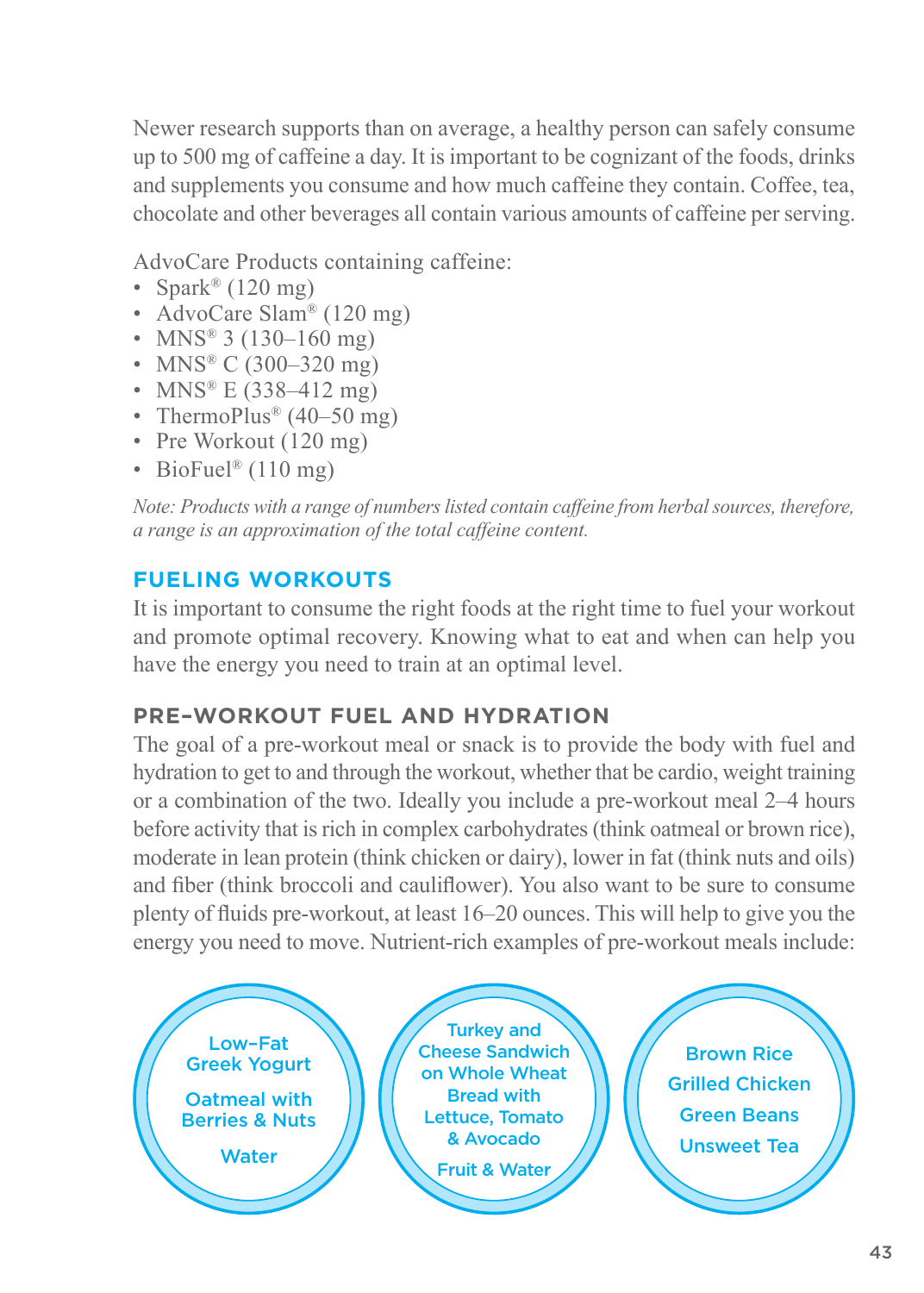If a meal isn't a feasible pre-workout option and you need to eat something closer to your activity, try a snack with carbohydrates and protein. Here are some examples:



If you workout early in the morning and don't have time to eat hours before, try a granola bar, banana or even dry cereal or crackers within the 30 minutes before you get moving. If the workout will be intense or extra long, pump the snack up to one of the ones listed above.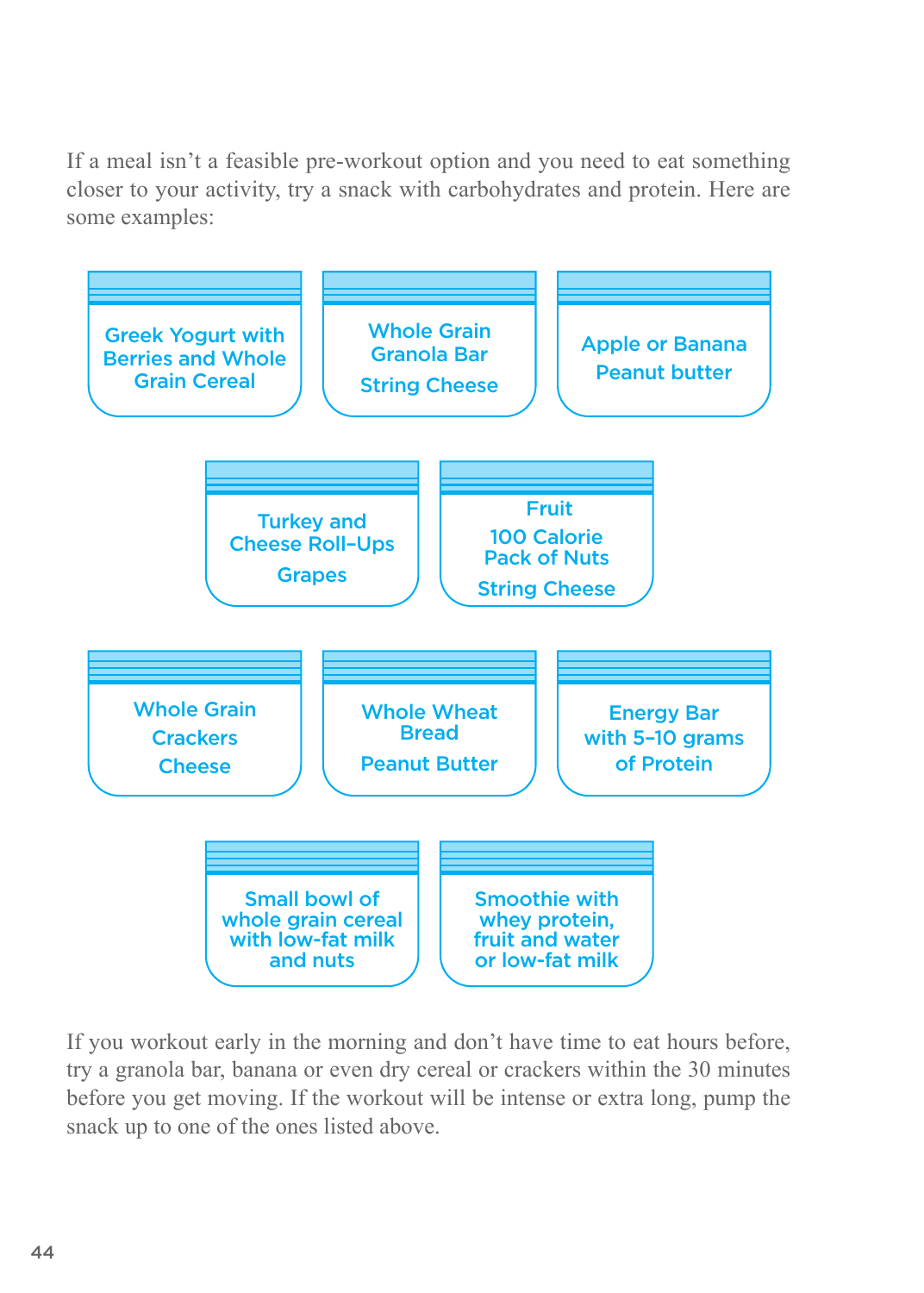# **DURING–WORKOUT FUEL AND HYDRATION**

During exercise, your main goal is to stay hydrated. Ideally, you should be consuming 5–10 ounces of fluid every 20 minutes of consistent movement. For those exercising 0–90 minutes, water should be an appropriate way to hydrate. The sports nutrition recommendation for fueling during exercise longer than 90 minutes is 30–60 grams of carbohydrate per hour. If you are training for a marathon or endurance event and know your workout will be hours long, then start fueling with carbohydrates earlier so you don't get behind. If you have never consumed fuel during exercise, start practicing on long runs and/or rides with approximately 20–25 grams of carbohydrates every 30 minutes. Examples include 8 ounces of a sports drink and a few bites of a granola bar.

# **POST–WORKOUT FUEL**

Post–workout is all about recovery. Think of recovery as having 3 Rs: Replenish, Rebuild, Rehydrate. Replenish means you need carbohydrates to replace what was burned off in exercise. Rebuild means you need protein. Exercise causes breakdown and thus requires high-quality protein to help rebuild and repair muscle fibers. Rehydrate means you need to drink adequate fluid to replace the sweat and electrolytes you lost in sweat.

Ideally you want simple carbohydrates immediately post-workout because it breaks down quickly. While all proteins can work, whey protein is the ideal protein choice after a workout as it is also quick digesting and contains the highest content of leucine, an amino acid that independently has been shown to stimulate muscle re-synthesis after a workout.†

The goal is to eat as quick as you can post-workout, but definitely within 45 minutes. If you can do it faster, then great! Again, your post-workout snack calories need to be included in your daily calorie intake. Many people don't feel hungry immediately after a workout, so shakes and smoothies can be a nutrient-rich option to start recovery. Plus, it can count toward rehydration. Get a quick snack in within the 45 minutes after a workout, and then follow it up with a meal of complex carbohydrates, lean protein, veggies and fluid and hour or two after.

Here are some nutrient-rich, high-quality protein post-workout recovery snacks:

- Low-fat chocolate milk
- Vanilla yogurt with fruit and honey, water
- Protein Bar, water
- Beef or turkey jerky, a banana, water
- Smoothie made with low-fat milk, whey protein and fruit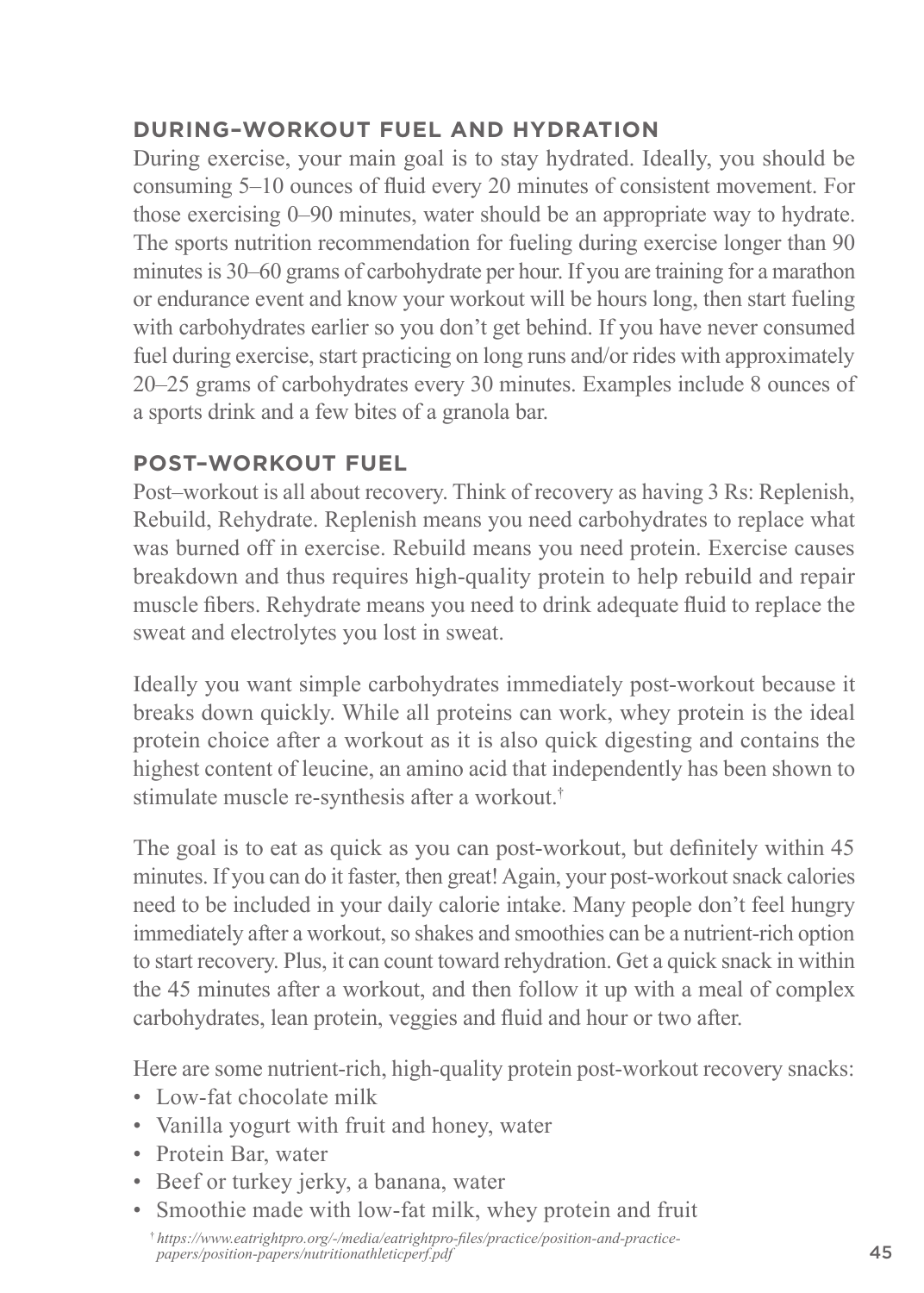# EXERCISE **PILLAR 3**

Any amount of physical activity is better than none, but the recommended about is 150 minutes per week (or two hours and 30 minutes) in at least 10 minute intervals.

The CDC recommends adults receive:

2 hours and 30 minutes (150 minutes) of moderate-intensity aerobic activity every week AND muscle-strengthening activities on 2 or more days a week *OR*

1 hour and 15 minutes (75 minutes) of vigorous-intensity aerobic activity every week AND muscle-strengthening activities on 2 or more days a week

# *OR*

An equivalent mix of moderate and vigorous-intensity aerobic activity AND muscle-strengthening activities on 2 or more days a week

# **INTENSITY**

- *• Moderate:* Brisk walking, water aerobics, general gardening
- *• Vigorous:* Jogging, jump rope, heavy gardening

# **TYPES OF ACTIVITY**

- *• Aerobic activity:* Any endurance activity performed in a rhythmic manner for a sustained period of time. These activities typically increase your heart rate and help improve cardiovascular fitness.
- *• Muscle strengthening:* Any activity which increases skeletal muscle strength, power, endurance and mass. It is imperative to work all major skeletal muscle groups such as shoulders, chest, triceps, biceps, abdomen, legs and back.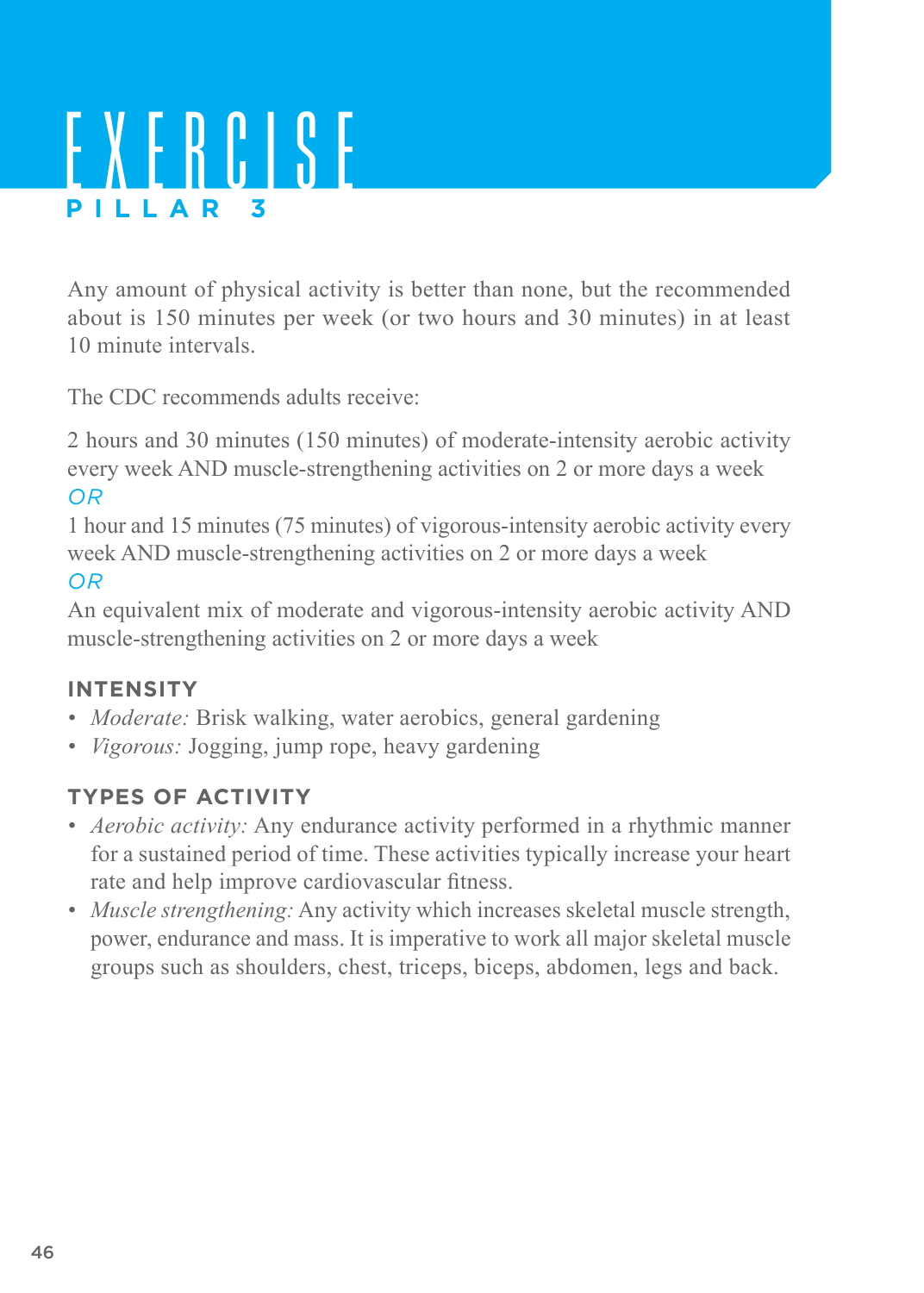# **IDEAS TO GET MOVING**

Having an active lifestyle does not mean you have to go to the gym, although working out at the gym is great to do. It may just mean being a little more creative. Below are some suggestions on ways to incorporate physical activity into your daily routine:

# **AT HOME:**

- Garden or mow the grass
- Go on a short walk
- Walk the dog
- Stand while talking on the phone
- Park further away when shopping
- Jog in place or do squats while watching TV

### **AT WORK:**

- Brainstorm project ideas with co-workers while taking a walk
- Use a standing desk
- Walk to speak to someone instead of using the phone
- Take the stairs instead of the elevator
- Walk while waiting for the plane at the airport
- Participate in a recreational league at your company
- Walk around your building during a break during the work day or during lunch

# **AT PLAY:**

- Plan family outings and vacations that include physical activity (hiking, backpacking, swimming, etc.)
- See the sights in new cities by walking, jogging or bicycling
- Join a recreational club that emphasizes physical activity
- At the beach, sit and watch the waves instead of lying flat
- Better yet, get up and walk, run or fly a kite
- When golfing, walk instead of using a cart
- Dance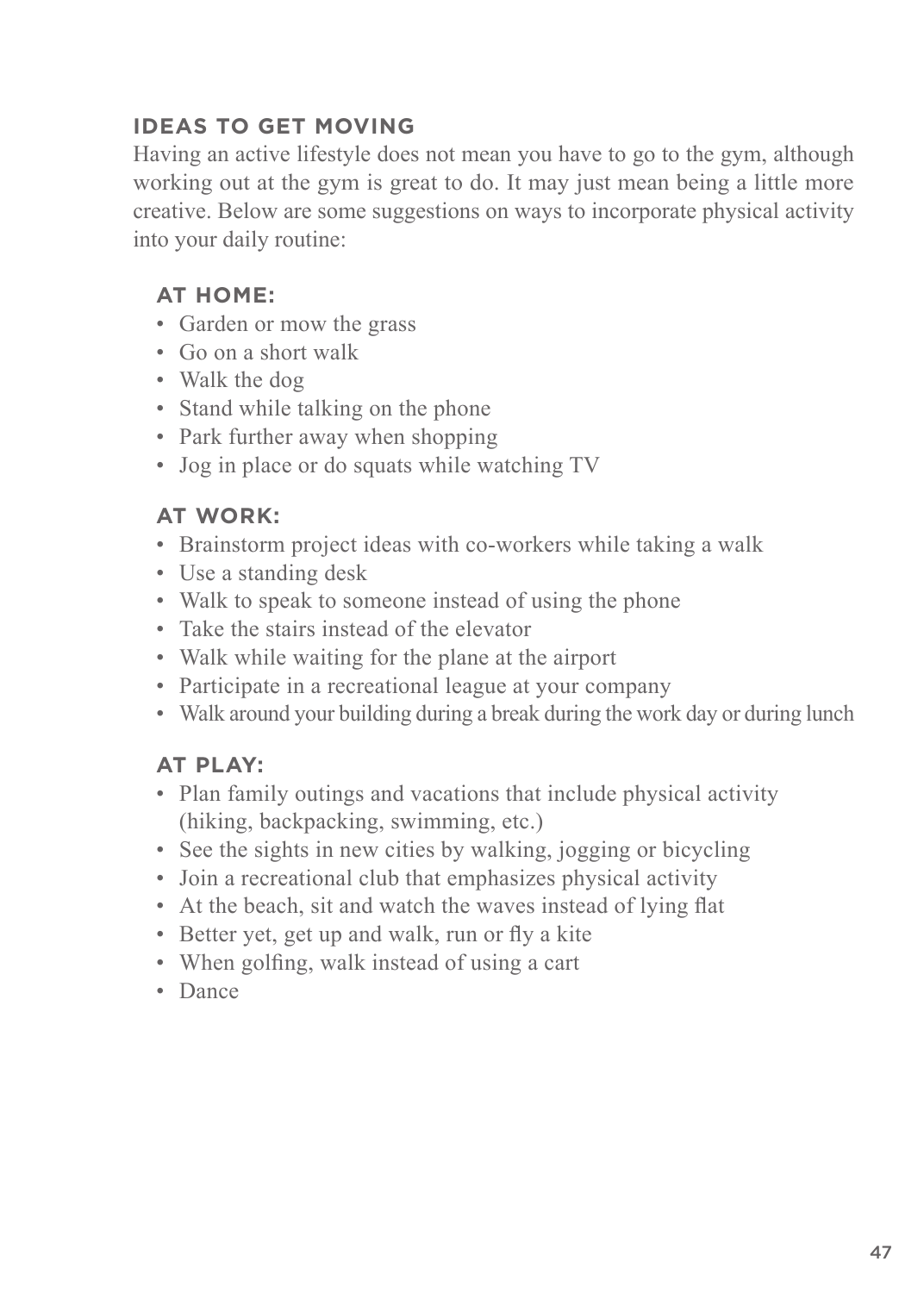# STRESS MANAGEMENT **PILLAR 4**

Stress is your body's normal response to a challenge or demand. Not all stress is negative; in fact, a little stress can be a good thing when managed properly. Short-term and low levels of stress can help motivate you to achieve your goals, meet a deadline or get away in a dangerous situation. Prolonged periods of stress can become unhealthy. When experienced continuously, stress can cause cortisol, the flight or fight hormone, to be released from the adrenal gland. A high level of circulating cortisol is associated with bad food choices and weight gain. Long bouts of stress can lead to negative outcomes such as irritability, reduced sleep, bad food choices and negative effects on cardiovascular health. Some common indicators of stress are headaches, muscle pain/tension, fatigue, overeating, social withdrawal and exercising less often. Managing stress is a key aspect of a healthy lifestyle. While stress is inevitable, there are many ways to help negate its effects and keep stress levels under control. Creating a stress-management strategy is a fantastic way to keep your stress in check.

- *• Listen to music.* Research studies confirm that music is able to change the mood of the listener. Music with stringed instruments, drums, wind instruments as well as sounds of rain or nature sounds are the most effective at relaxing listeners.
- *• Go for a walk.* Walking (or any type of physical exercise) helps with the release of endorphins. Endorphins are mood-boosting hormones. Walking can also put individuals in a meditative state.
- *• Meditate.* Stress initiates the fight or flight response. Meditation may help structurally transform the brain and change its response to stress.
- *• Read.* Reading is a great way to relax. It has been shown as little as 10 minutes of reading can be enough to decrease stress levels by more than 68 percent.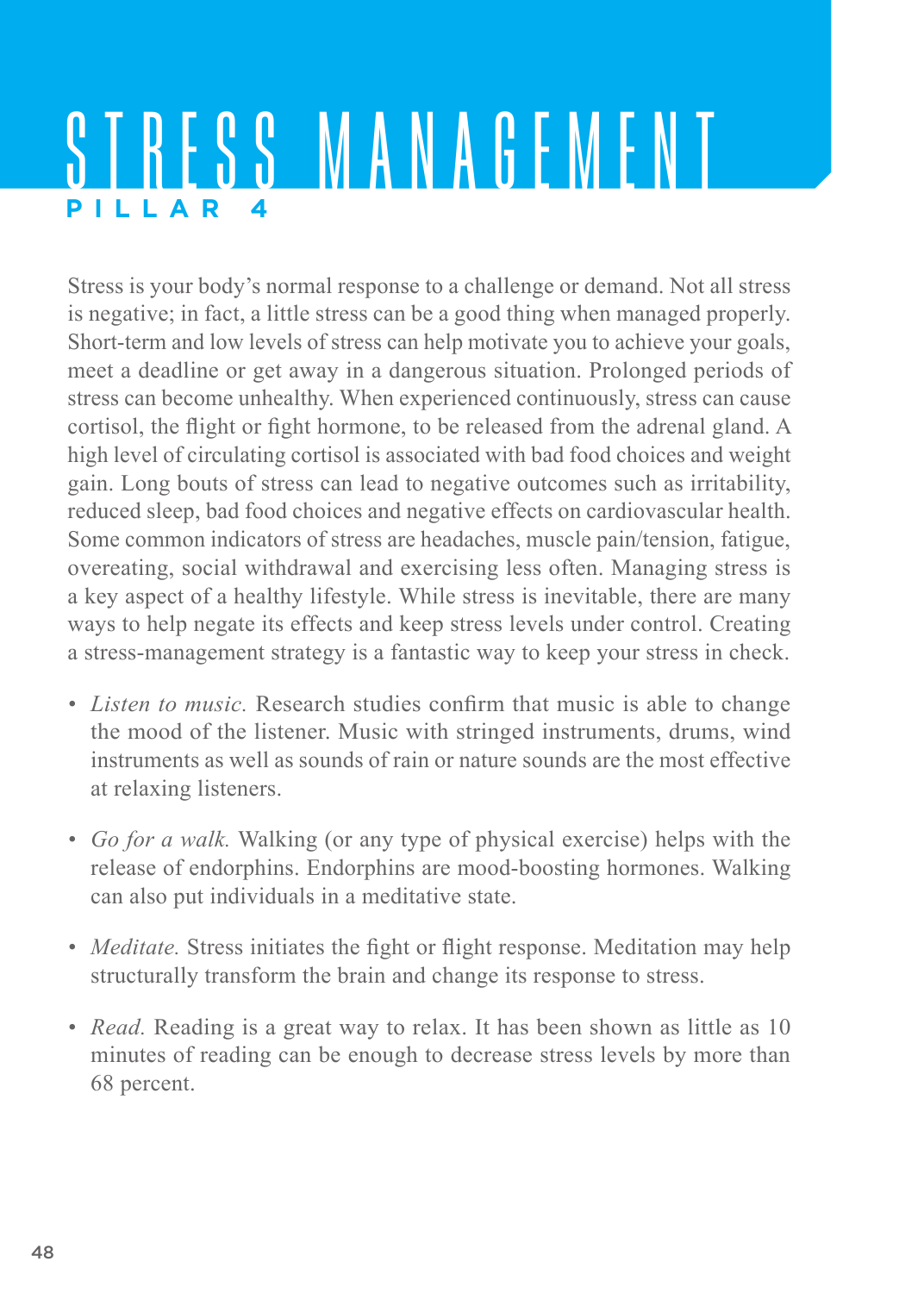- *• Laugh.* Research shows that laughter has the ability to reduce stress hormones by as much as 70 percent. Even the anticipation of laughter has been shown to reduce stress.
- *• Step away.* One key strategy of stress management is to get away. It sounds obvious, but sometimes the quickest way to de-stress is to walk away from a stressful situation to regroup and collect your thoughts.
- *• Hug.* Hugging is a great way to signal the body to let go of stress. Scientific data has revealed that the hormone oxytocin is released when people hug. Oxytocin can illicit anti-stress effects like the lowering of blood pressure and cortisol levels. Oxytocin is also able to increase mood–altering hormones like serotonin and dopamine, which is thought to cause the warm and cozy feeling you get when you get a hug.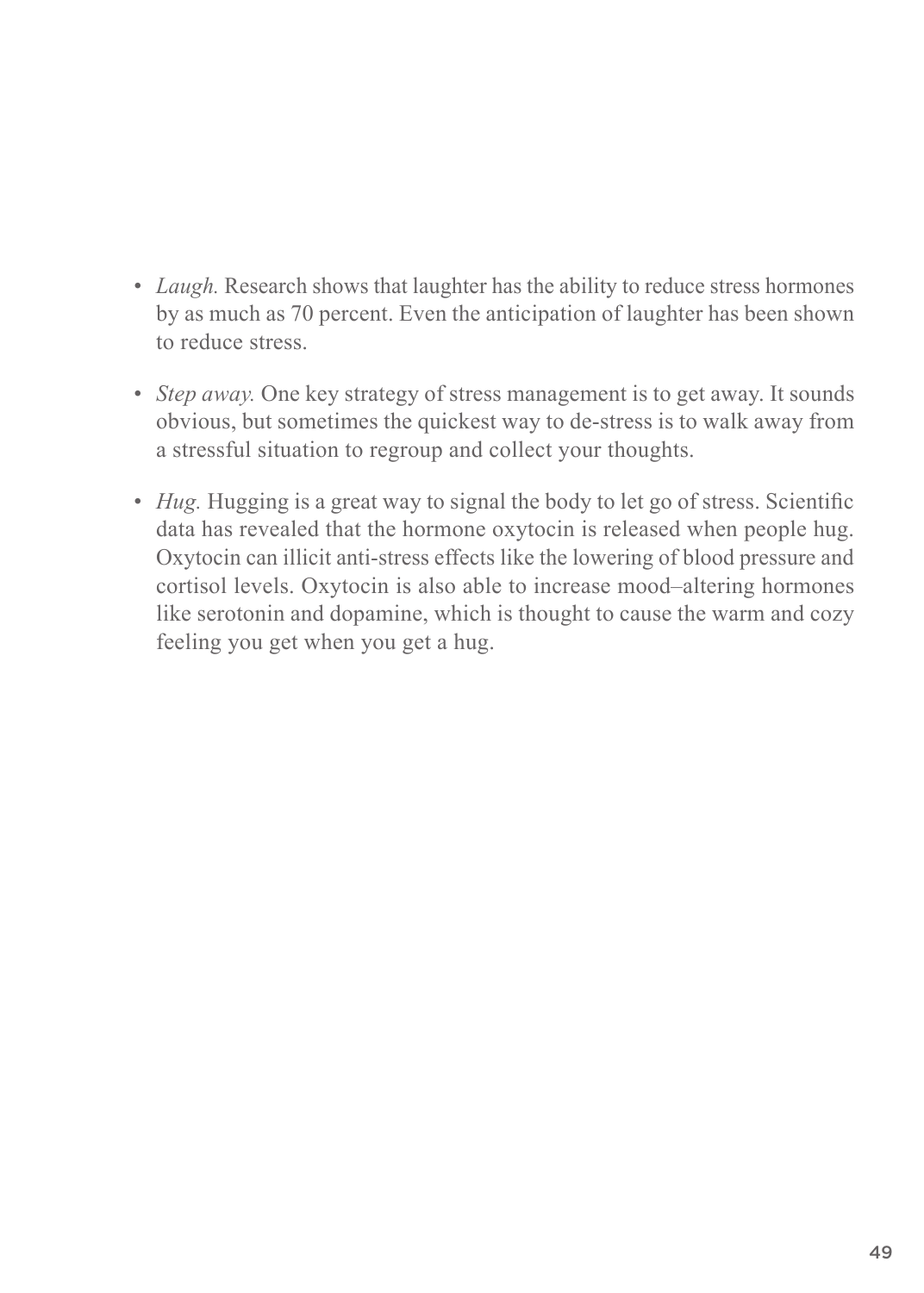# SLEEP **PILLAR 5**

Sleep is one of the most underrated parts of a healthy lifestyle. One-third of your life is spent sleeping, which means it is an important part of daily life. While sleeping, memories are solidified and consolidated. During the day, the brain takes in large amounts of information; overnight, the information is processed and transferred from tentative, short-term memory to stronger, long-term memory in a process called consolidation. The body needs sleep in order to rejuvenate and repair damage to the body that may have occurred during the day. The American Academy of Sleep Medicine recommends adults aged 18 years and older sleep at least 7 hours each night to promote optimal health and well-being. Sleep satisfaction is associated with higher levels of daytime energy. Unhealthy levels of stress and a bad diet can negatively impact sleep. When possible try to find healthy outlets like exercise and mediation to help manage stress as well as choose healthy sleep-promoting foods to help get a good night's rest.

# **PREPARE A COMFORTABLE & RELAXING ENVIRONMENT**

- Keep your room comfortably cool.
- Switch off your TV. Put your phone on silent and use light blocking (blackout) curtains in your bedroom.
- Sleep on a comfortable mattress and pillow to help support your natural sleeping position.
- Avoid eating heavy meals and caffeine later in the day, and limit fluid intake close to bedtime.
- Limit your exposure to bright light and sunlight during the evening hours leading up to slumber.

# **CREATE A ROUTINE THAT IS EASY TO FOLLOW & MAINTAIN**

- The time immediately before going to bed is crucial to your quality of sleep.
- Go to bed at the same time each night and wake up at the same time each morning, even on the weekends.
- Maintain an active lifestyle during the day.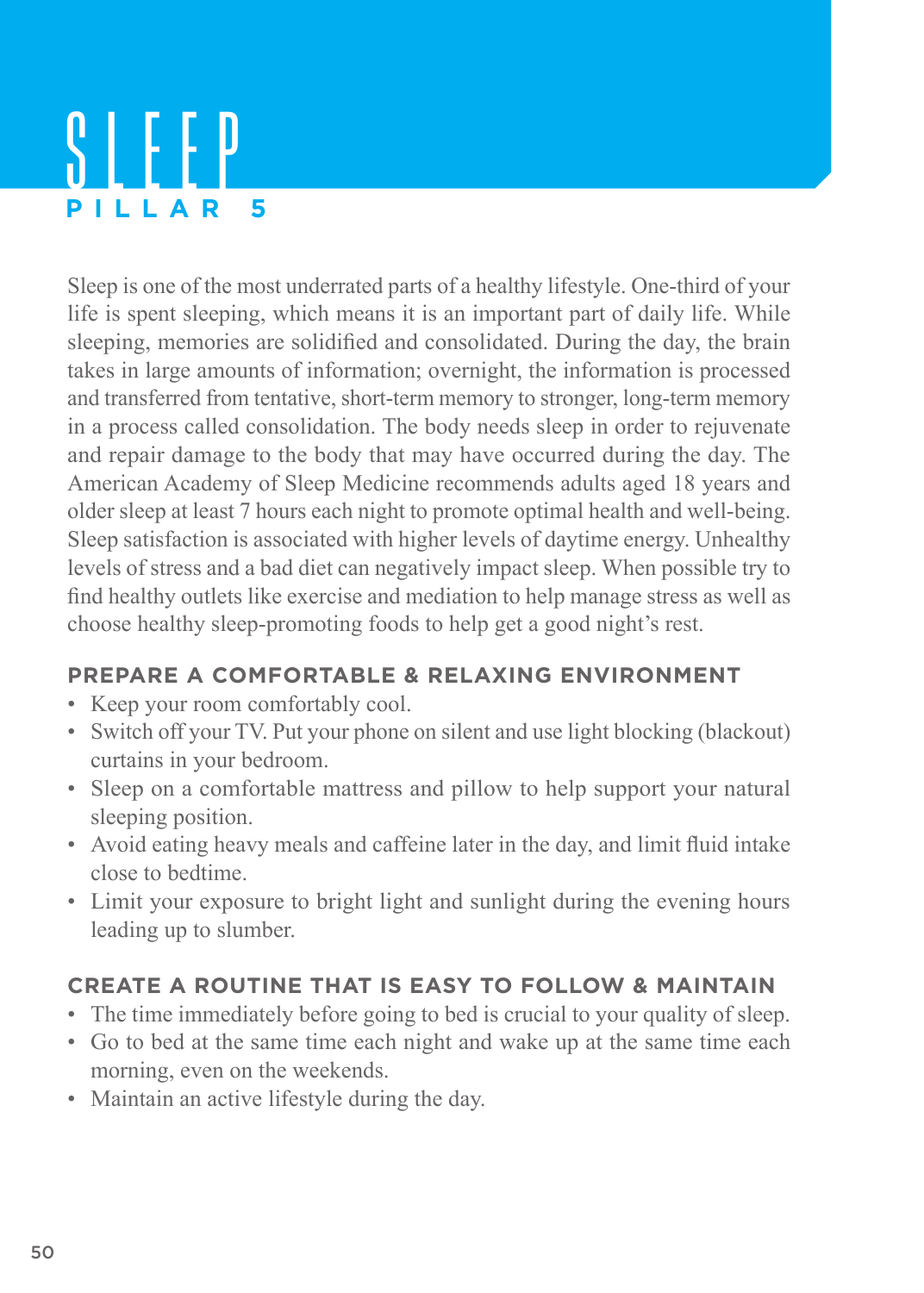# M E A L R E P L A C E M E N T S H A K F S ADDITIONS

The AdvoCare Meal Replacement Shakes can be a convenient option for consuming protein and other nutrients. As a snack they are likely sufficient in calories for most people; however, some people may need more calories if consuming the shakes as breakfast. In the previous sections, you learned how to calculate your calorie needs, as well as how to distribute them over the course of the day. If you find you need more calories at breakfast, you can mix the AdvoCare Meal Replacement Shakes with add-ins. Here are a few nutrient-rich additions for your shake:

- Blend your shake with milk instead of water (Adds 80–150 calories per cup depending on skim, 2% or whole milk)
- 6–8 oz Greek yogurt (Typically adds 80–120 calories depending on fat fat free, 2% or whole milk base)
- Nut butters like peanut and almond (Adds 95 calories per tablespoon)
- Peanut butter powder (Adds 25–30 calories per tablespoon)
- Fruit (Adds approximately 75 calories per serving—see fruit section for serving size)
- Non-starchy vegetables (Adds very little calories and lots of nutrients)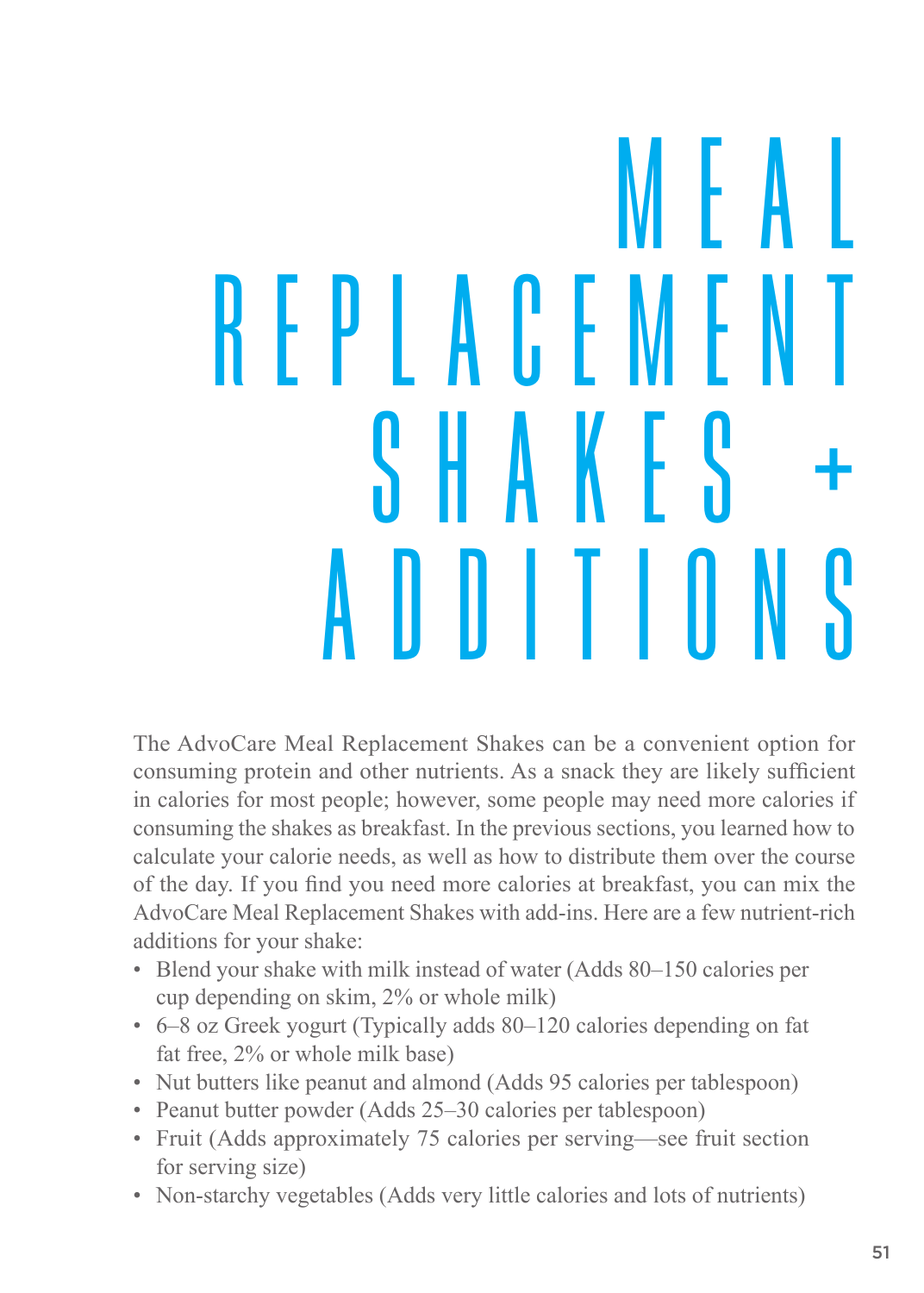# **KEEPING TRACK USING THE DAILY CHECKLISTS**

Use the following pages to keep track of your journey over the next 24 days. Writing down your goals and keeping track of your food choices, supplements sleep, stress, and exercise helps you stay accountable and gives you an opportunity to go back, review and make adjustments based on what you wrote down.

# **HERE ARE A FEW TIPS FOR SUCCESS:**

- 1. The night before or as soon as you wake up, set your goal for the day. Each day can have a focus on a different area whether it's nutrition choices, working out, your attitude, or whatever goal is going to help you stay on the right track.
- 2. Use the pages to plan out your meals ahead of time, especially if you're eating out—feel free to write in the pages or print out extras from advocare.com to take on the go.
- 3. Make sure to look ahead to know which AdvoCare products you're taking each day. That way, if you're traveling or away from your home, you're prepped and ready to take your products at the proper time. Try setting reminders on your phone to help you remember, too!
- 4. Look back on your days—were there days when you ate too much, ate too little, or didn't take supplements properly? Did you sleep enough? Use this as a Guide to go back and look at what happened so you can make adjustments as needed.
- 5. Share your days with a trusted friend or family member. These pages are great ways to stay accountable and focused—a friend or family member can help you stay on track!

Remember, the following pages are merely suggestions for making the most of your days on the 24-Day JumpStart®. Find what works best for you and make tweaks along the way. Long-term consistency is key, so if you make a mistake or go off track, don't sweat it. Get back to making healthy choices and working toward your goals.

# *Let's get started!*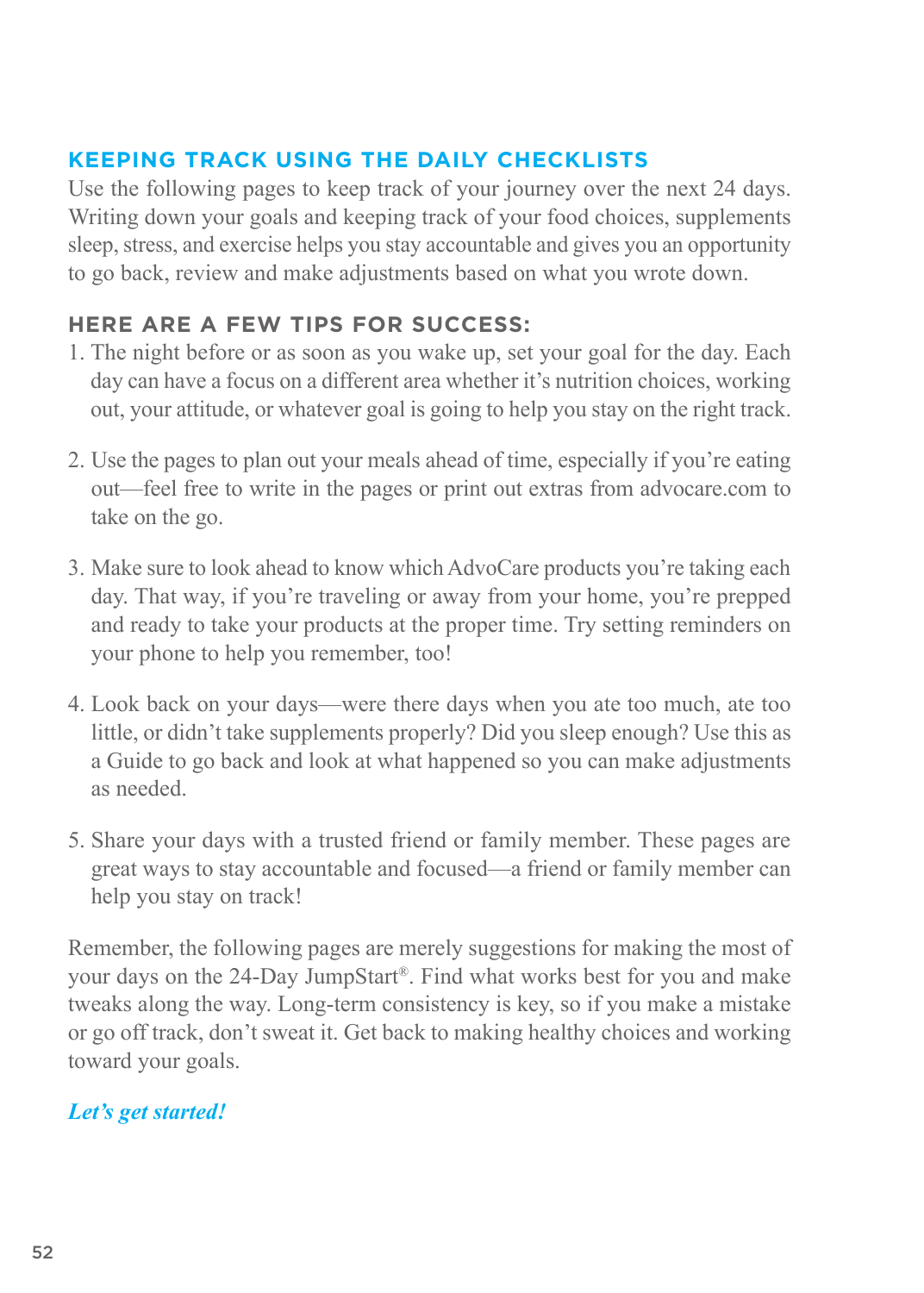# DAILY CHECK LISTS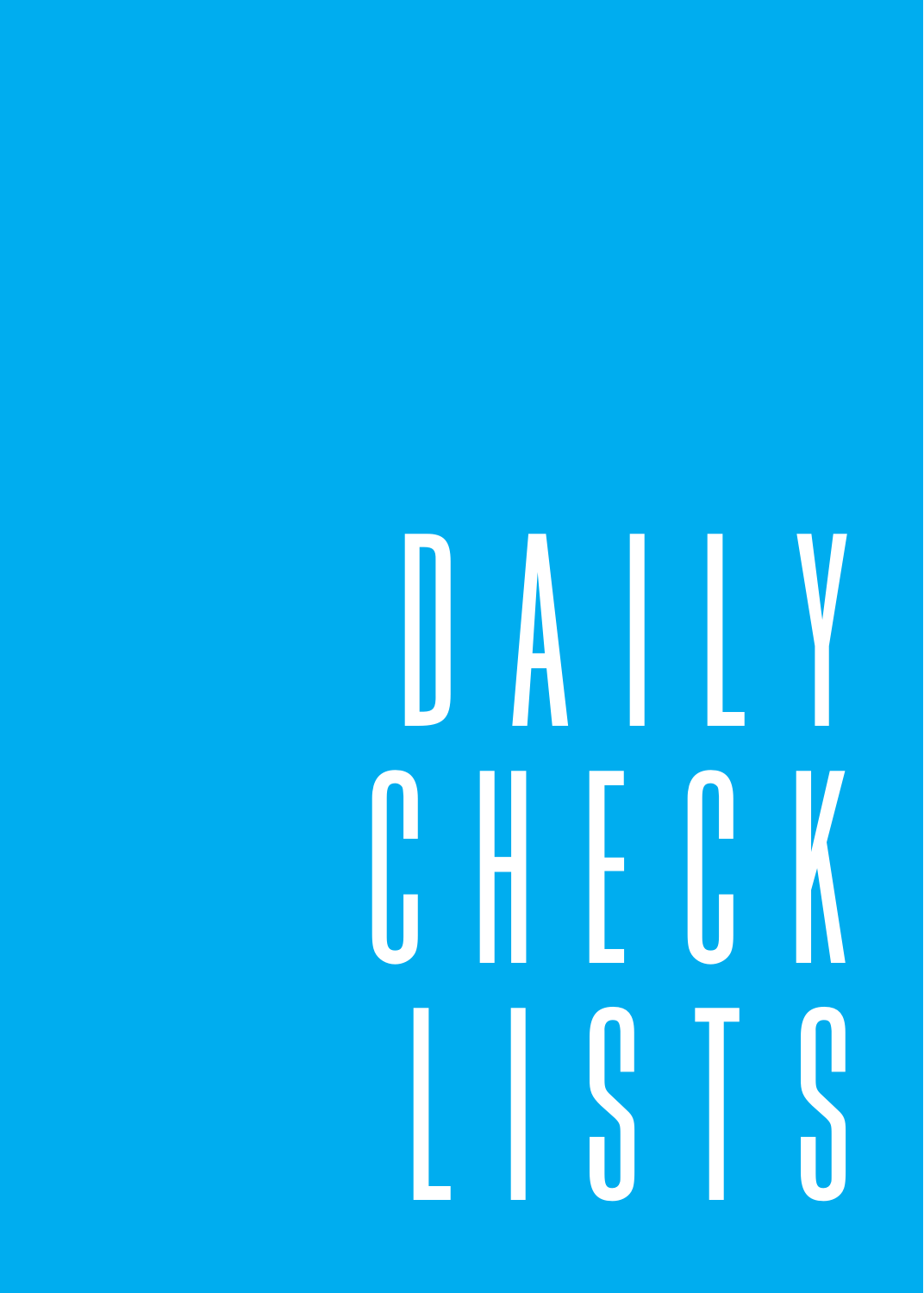| CLEANSE<br>PHASE                                             |  |  |  |
|--------------------------------------------------------------|--|--|--|
| DAY 1                                                        |  |  |  |
| TODAY'S DATE: _______________                                |  |  |  |
| I slept______________hours last night.                       |  |  |  |
| On a scale of $1-10$ , today I feel:<br>1 2 3 4 5 6 7 8 9 10 |  |  |  |
| EXERCISE:                                                    |  |  |  |
|                                                              |  |  |  |
| DAILY GOAL:                                                  |  |  |  |
|                                                              |  |  |  |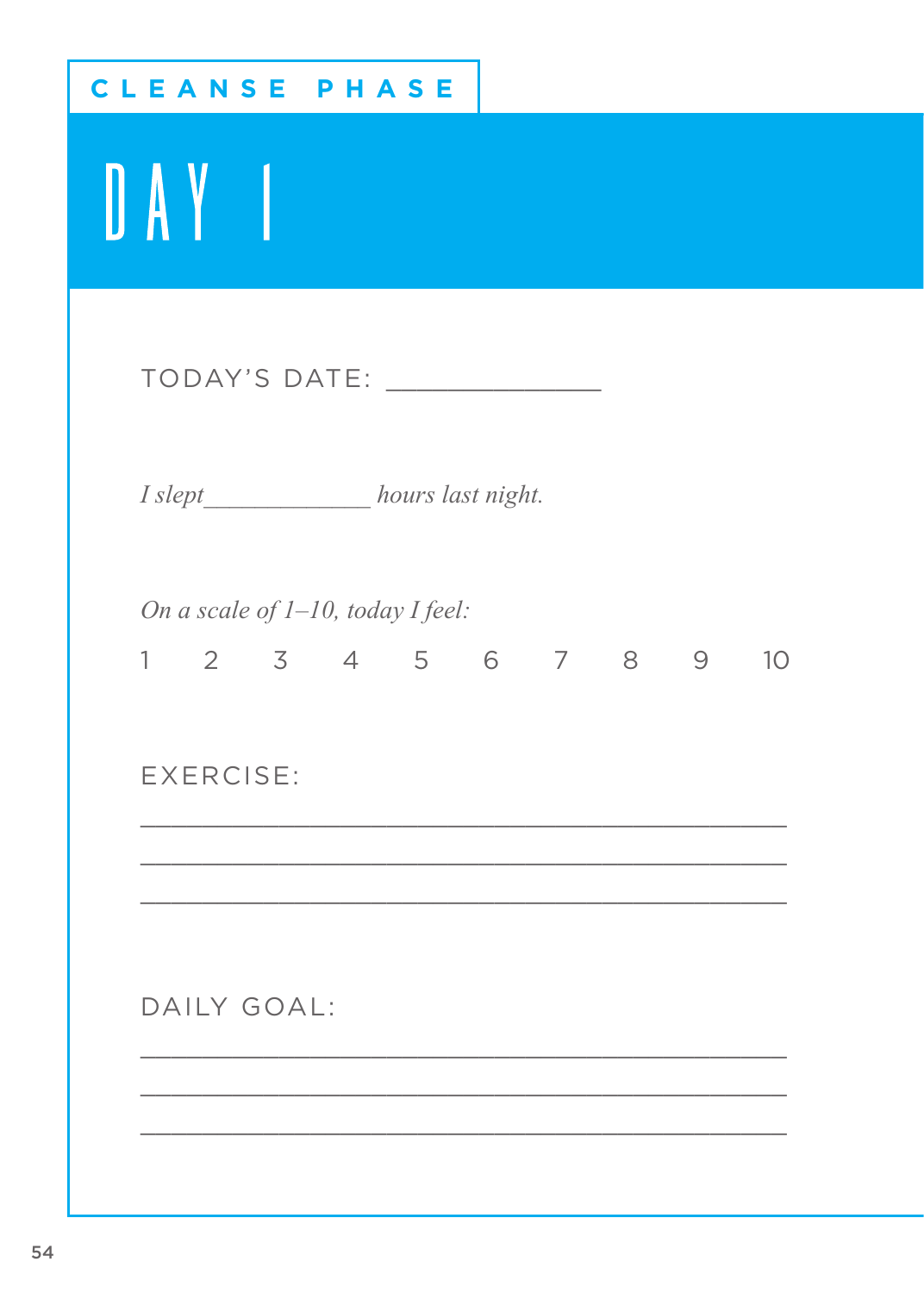*Nutrient-rich snacks with fiber and protein can help prevent energy lulls and are a great way to add nutrients to your day. Plan an afternoon snack between lunch and dinner to help yourself make better portion decisions at dinner time.*

| <b>30 MINUTES</b><br><b>BEFORE BREAKFAST</b>   | $\bigcirc$ Spark <sup>*</sup><br>O Probiotic Restore Ultra® Capsules                                                              |
|------------------------------------------------|-----------------------------------------------------------------------------------------------------------------------------------|
| <b>BREAKFAST</b>                               | $\bigcirc$ AdvoCare <sup>®</sup> Fiber (follow with 8 oz of water)<br>O Protein:<br>O Complex Carb:<br>$\circ$ Fruit:<br>$O$ Fat: |
| MID-MORNING                                    | O Dairy or Protein:<br>O Fruit or Complex Carb:                                                                                   |
| <b>LUNCH</b>                                   | $\bigcirc$ Protein:<br>O Complex Carb:<br>$O$ Fat:                                                                                |
| MID-AFTERNOON                                  | O Dairy or Protein:<br>O Fruit or Complex Carb:<br>O Optional Vegetable:<br>O Optional Spark                                      |
| <b>DINNER</b>                                  | $\bigcirc$ Protein:<br>$\bigcirc$ Fat:<br>O Optional Complex Carb:<br>$\bigcirc$ OmegaPlex <sup>®</sup>                           |
| <b>AFTER DINNER</b>                            | O Dairy or Protein:                                                                                                               |
| <b>BEDTIME</b>                                 | O AdvoCare Cleanse Caplets                                                                                                        |
| <b>Total</b><br>0000000000<br>H <sub>2</sub> 0 |                                                                                                                                   |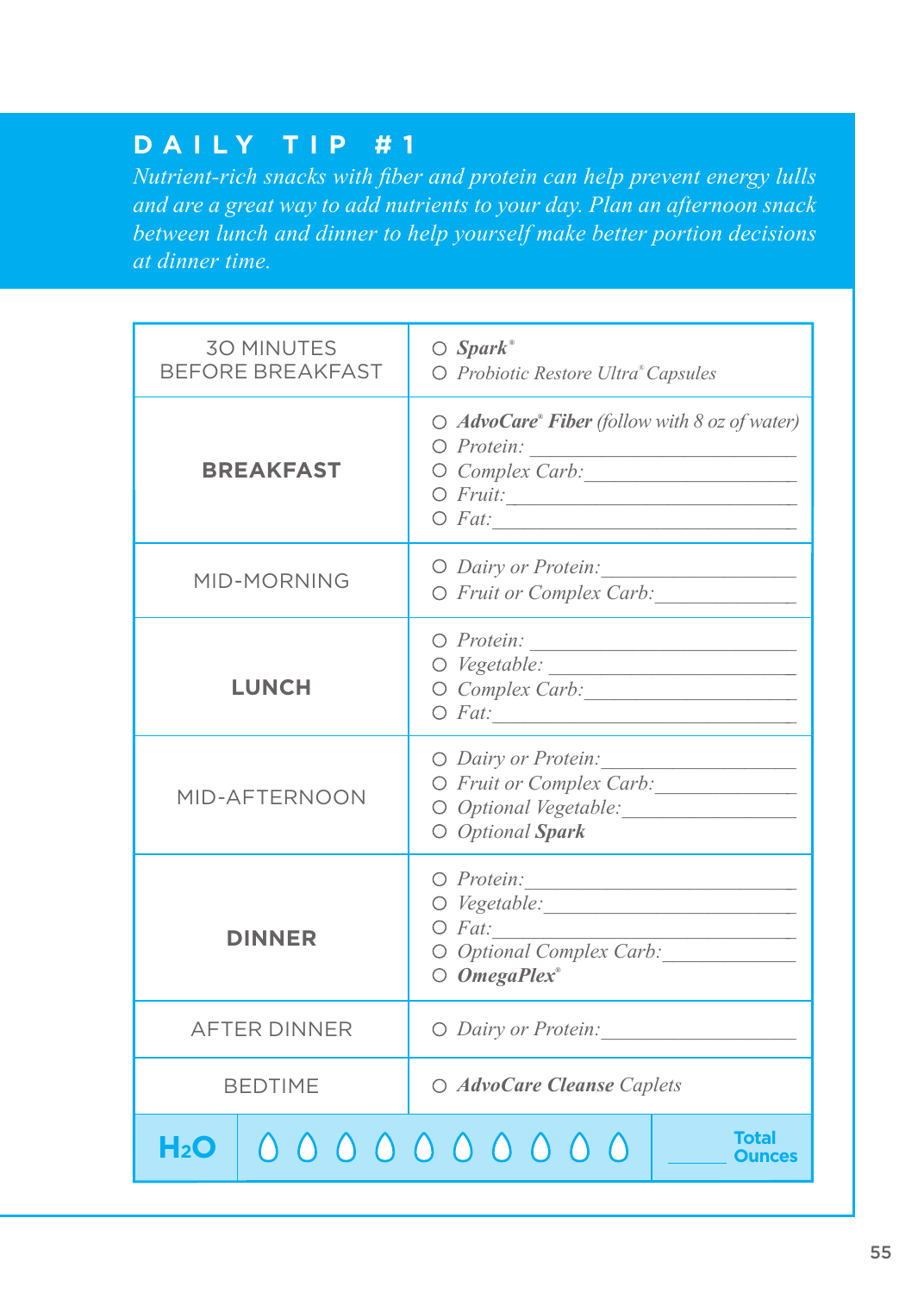| <b>CLEANSE PHASE</b>                                                                                                                                                                                                           |
|--------------------------------------------------------------------------------------------------------------------------------------------------------------------------------------------------------------------------------|
| UAY ?                                                                                                                                                                                                                          |
| TODAY'S DATE: Network of the state of the state of the state of the state of the state of the state of the state of the state of the state of the state of the state of the state of the state of the state of the state of th |
| I slept______________ hours last night.                                                                                                                                                                                        |
| On a scale of 1-10, today I feel:<br>1 2 3 4 5 6 7 8 9 10                                                                                                                                                                      |
| EXERCISE:                                                                                                                                                                                                                      |
|                                                                                                                                                                                                                                |
| DAILY GOAL:                                                                                                                                                                                                                    |
|                                                                                                                                                                                                                                |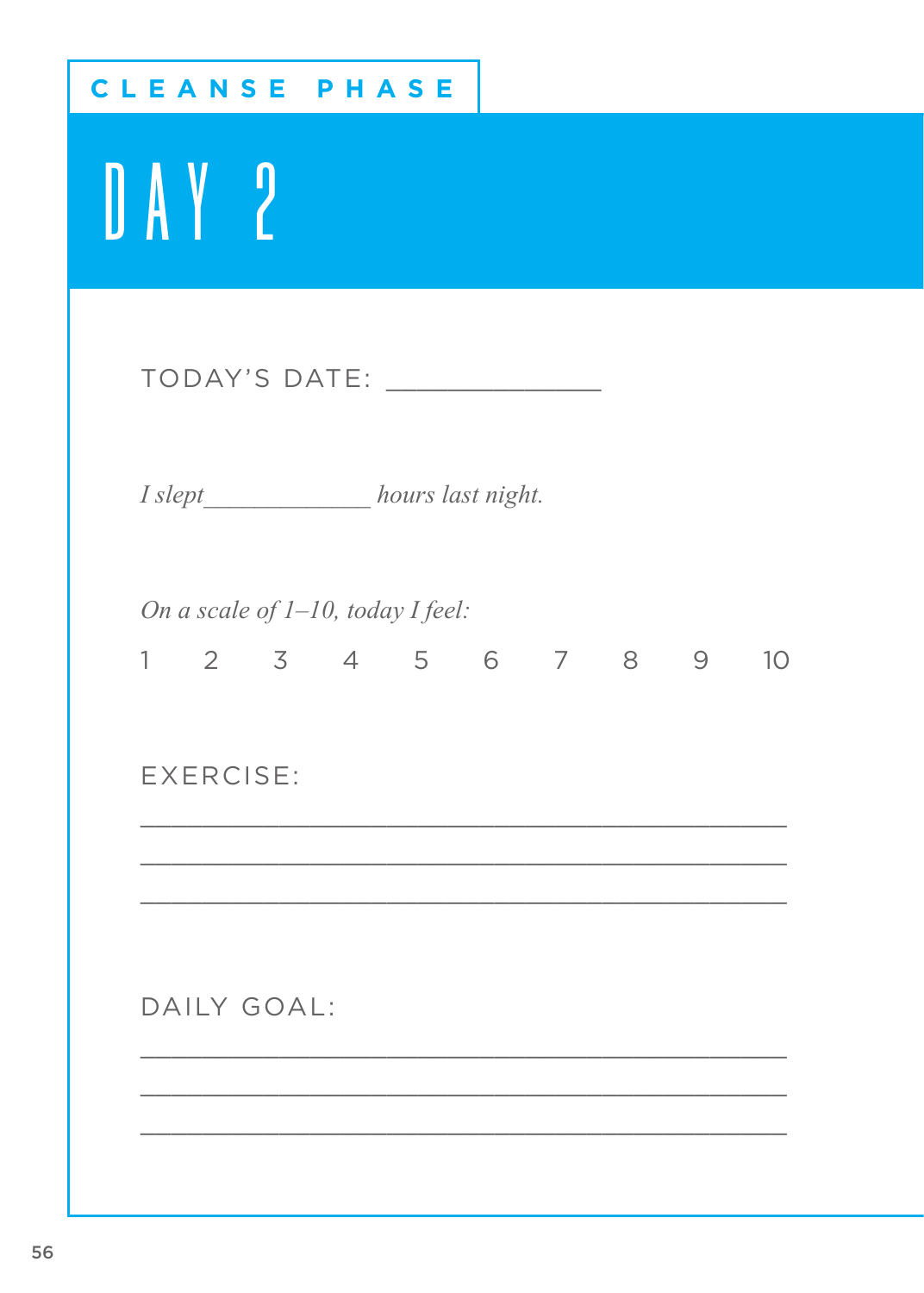*When choosing snacks, try to include food groups that you might miss in meals like dairy or fruit. Adding milk, cheese, yogurt and fruit to snack time can increase your nutrient intake!*

| <b>30 MINUTES</b><br><b>BEFORE BREAKFAST</b>   | $\bigcirc$ Spark <sup>*</sup><br>O Probiotic Restore Ultra® Capsules                                                                                                                                                                                                                           |
|------------------------------------------------|------------------------------------------------------------------------------------------------------------------------------------------------------------------------------------------------------------------------------------------------------------------------------------------------|
| <b>BREAKFAST</b>                               | $\bigcirc$ AdvoCare® Fiber (follow with 8 oz of water)                                                                                                                                                                                                                                         |
| MID-MORNING                                    | O Dairy or Protein:<br>O Fruit or Complex Carb:                                                                                                                                                                                                                                                |
| <b>LUNCH</b>                                   | $\bigcirc$ Protein:<br>$\bigcirc$ Vegetable:<br>O Complex Carb:<br>$O$ Fat:                                                                                                                                                                                                                    |
| MID-AFTFRNOON                                  | O Dairy or Protein:<br>O Fruit or Complex Carb:<br>O Optional Vegetable:<br>O Optional Spark                                                                                                                                                                                                   |
| <b>DINNER</b>                                  | $\bigcirc$ Protein:<br>$O$ <i>Fat:</i><br>$\mathcal{L}^{\mathcal{L}}(\mathcal{L}^{\mathcal{L}})$ and $\mathcal{L}^{\mathcal{L}}(\mathcal{L}^{\mathcal{L}})$ . Then, if $\mathcal{L}^{\mathcal{L}}(\mathcal{L}^{\mathcal{L}})$<br>O Optional Complex Carb:<br>$\bigcirc$ OmegaPlex <sup>®</sup> |
| <b>AFTER DINNER</b>                            | O Dairy or Protein:                                                                                                                                                                                                                                                                            |
| <b>BEDTIME</b>                                 | O AdvoCare Cleanse Caplets                                                                                                                                                                                                                                                                     |
| <b>Total</b><br>0000000000<br>H <sub>2</sub> O |                                                                                                                                                                                                                                                                                                |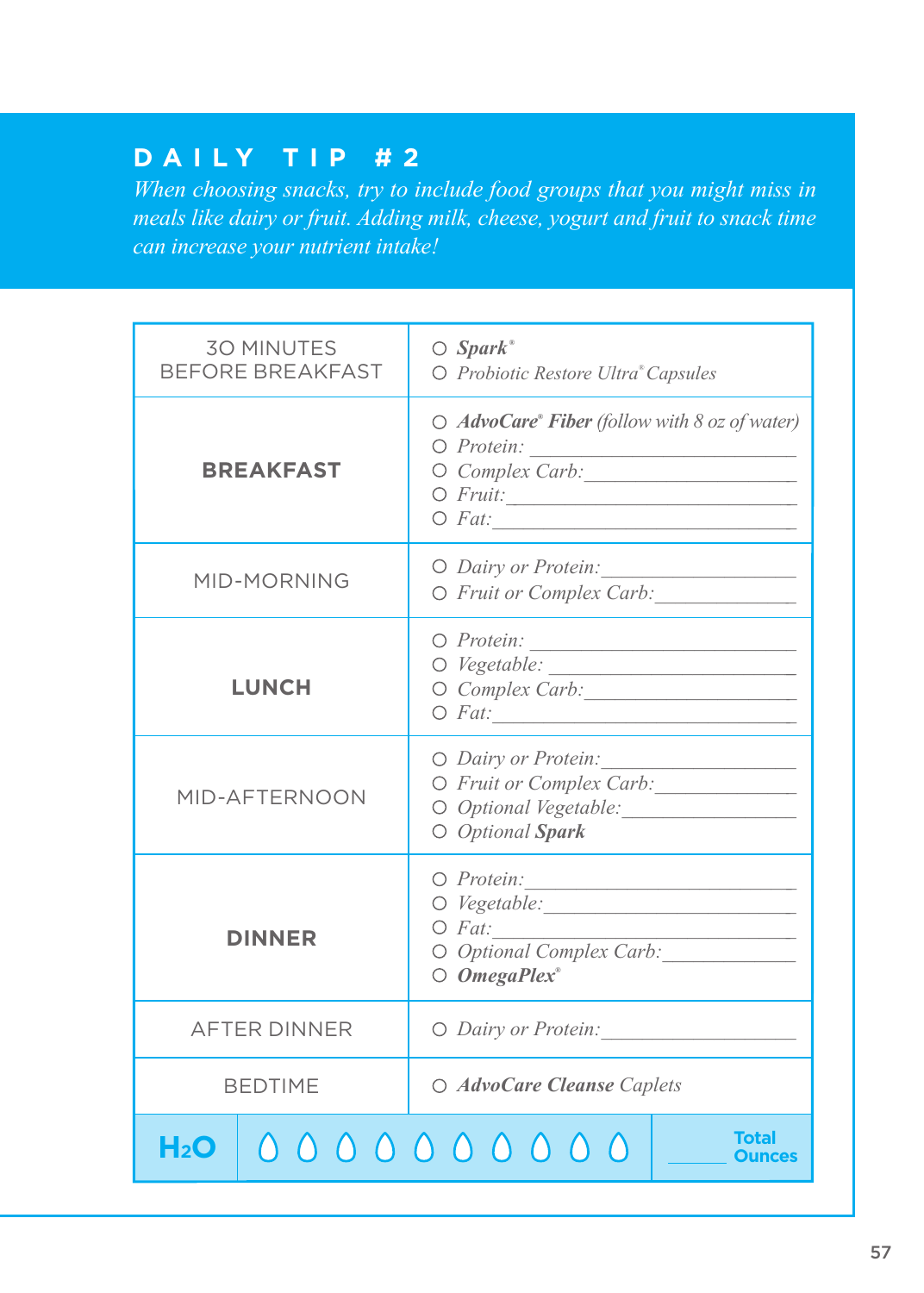| CLEANSE PHASE                                                |
|--------------------------------------------------------------|
| DAY 3                                                        |
| TODAY'S DATE: _______________                                |
| I slept______________hours last night.                       |
| On a scale of $1-10$ , today I feel:<br>1 2 3 4 5 6 7 8 9 10 |
| <b>EXERCISE:</b>                                             |
|                                                              |
| DAILY GOAL:                                                  |
|                                                              |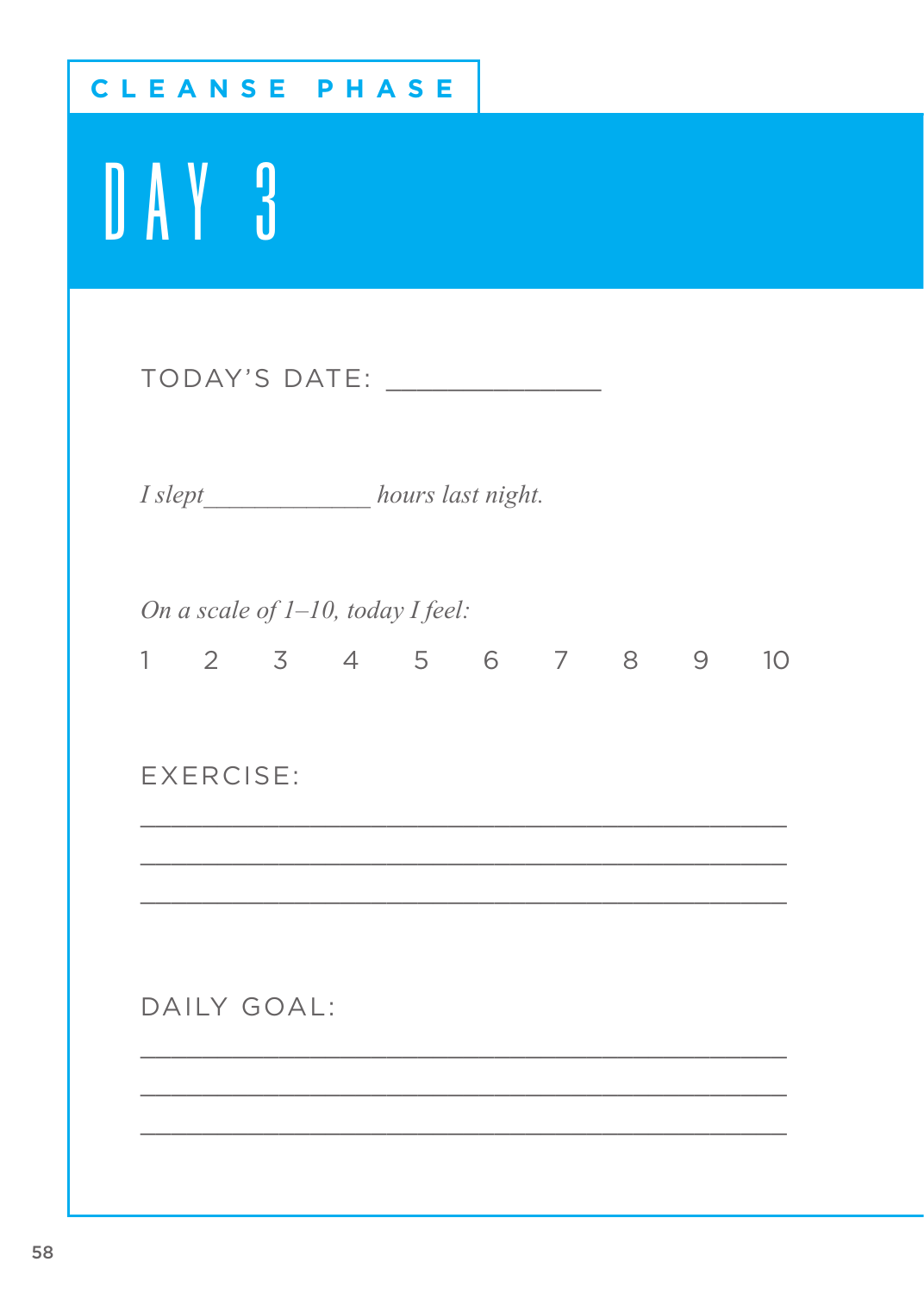*Live the 80/20 Rule. Eighty percent of your diet should come from nutrient-rich foods like whole grains, lean proteins, dairy, healthy fats, fruits and vegetables. Twenty percent of your diet can come from less nutrient-rich foods that likely have more calories, fat and sugar and less vitamins and minerals like fried foods and pastries.*

| <b>30 MINUTES</b><br><b>BEFORE BREAKFAST</b> |  | $\bigcirc$ Spark <sup>®</sup><br>O Probiotic Restore Ultra® Capsules                                                         |
|----------------------------------------------|--|------------------------------------------------------------------------------------------------------------------------------|
| <b>BREAKFAST</b>                             |  | $\bigcirc$ AdvoCare <sup>®</sup> Fiber (follow with 8 oz of water)<br>$O$ Fat:                                               |
| MID-MORNING                                  |  | O Dairy or Protein:<br>O Fruit or Complex Carb:                                                                              |
| <b>LUNCH</b>                                 |  | $\bigcirc$ Protein: $\qquad \qquad$<br>$\circ$ Vegetable:<br>$\circ$ Complex Carb:<br>$O$ <i>Fat:</i> $\qquad \qquad \qquad$ |
| MID-AFTERNOON                                |  | O Dairy or Protein:<br>O Fruit or Complex Carb:<br>O Optional Vegetable:<br>O Optional Spark                                 |
| <b>DINNER</b>                                |  | $\bigcirc$ Protein:<br>$O$ <i>Fat:</i><br>O Optional Complex Carb:<br>$O$ <i>OmegaPlex</i> <sup>*</sup>                      |
| <b>AFTER DINNER</b>                          |  | O Dairy or Protein:                                                                                                          |
| <b>BEDTIME</b>                               |  | O AdvoCare Cleanse Caplets                                                                                                   |
| <b>Total</b><br>0000000000<br>H2O            |  |                                                                                                                              |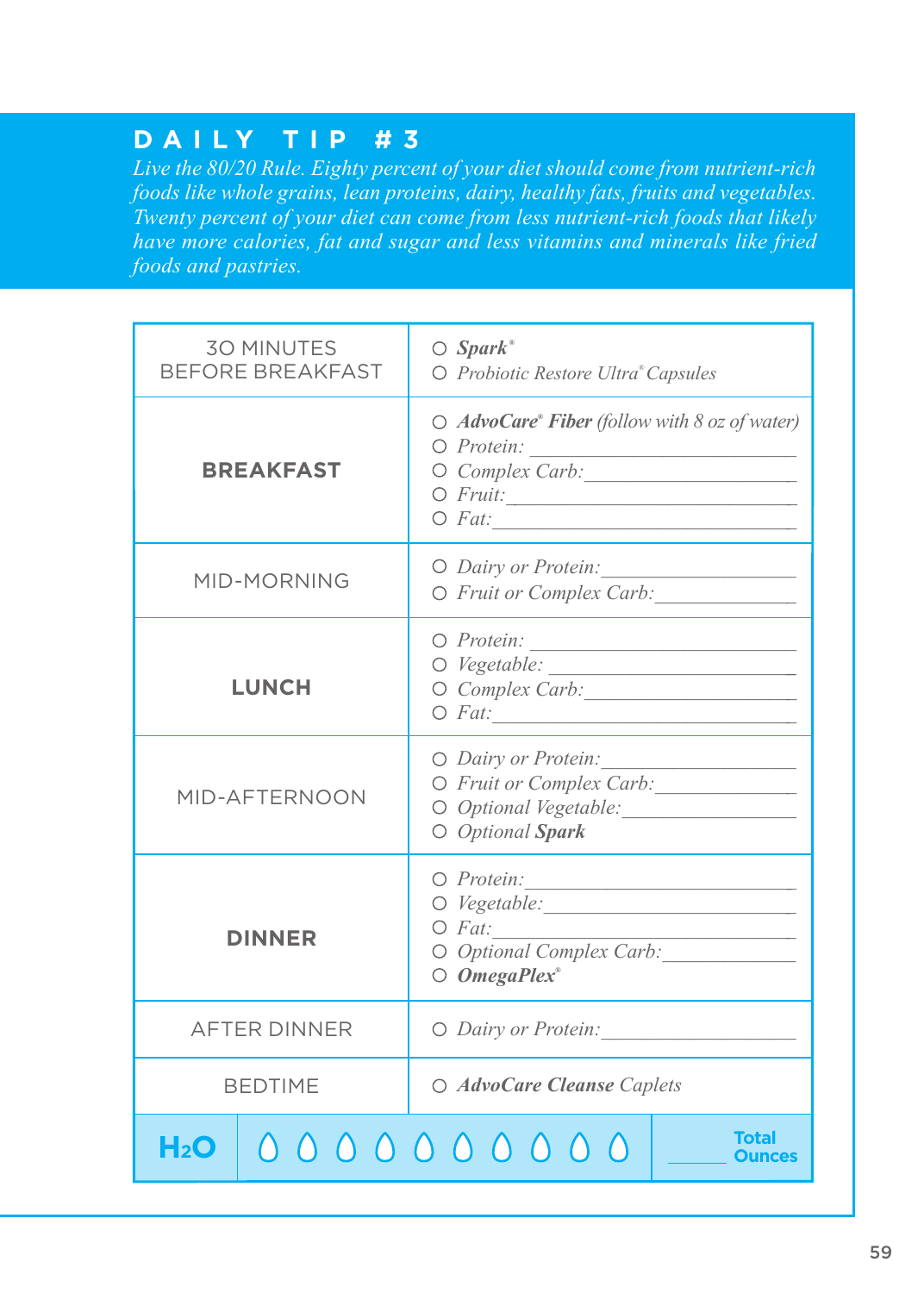| CLEANSE PHASE                                             |
|-----------------------------------------------------------|
| UAY 4                                                     |
|                                                           |
| I slept______________ hours last night.                   |
| On a scale of 1-10, today I feel:<br>1 2 3 4 5 6 7 8 9 10 |
| EXERCISE:                                                 |
|                                                           |
| DAILY GOAL:                                               |
|                                                           |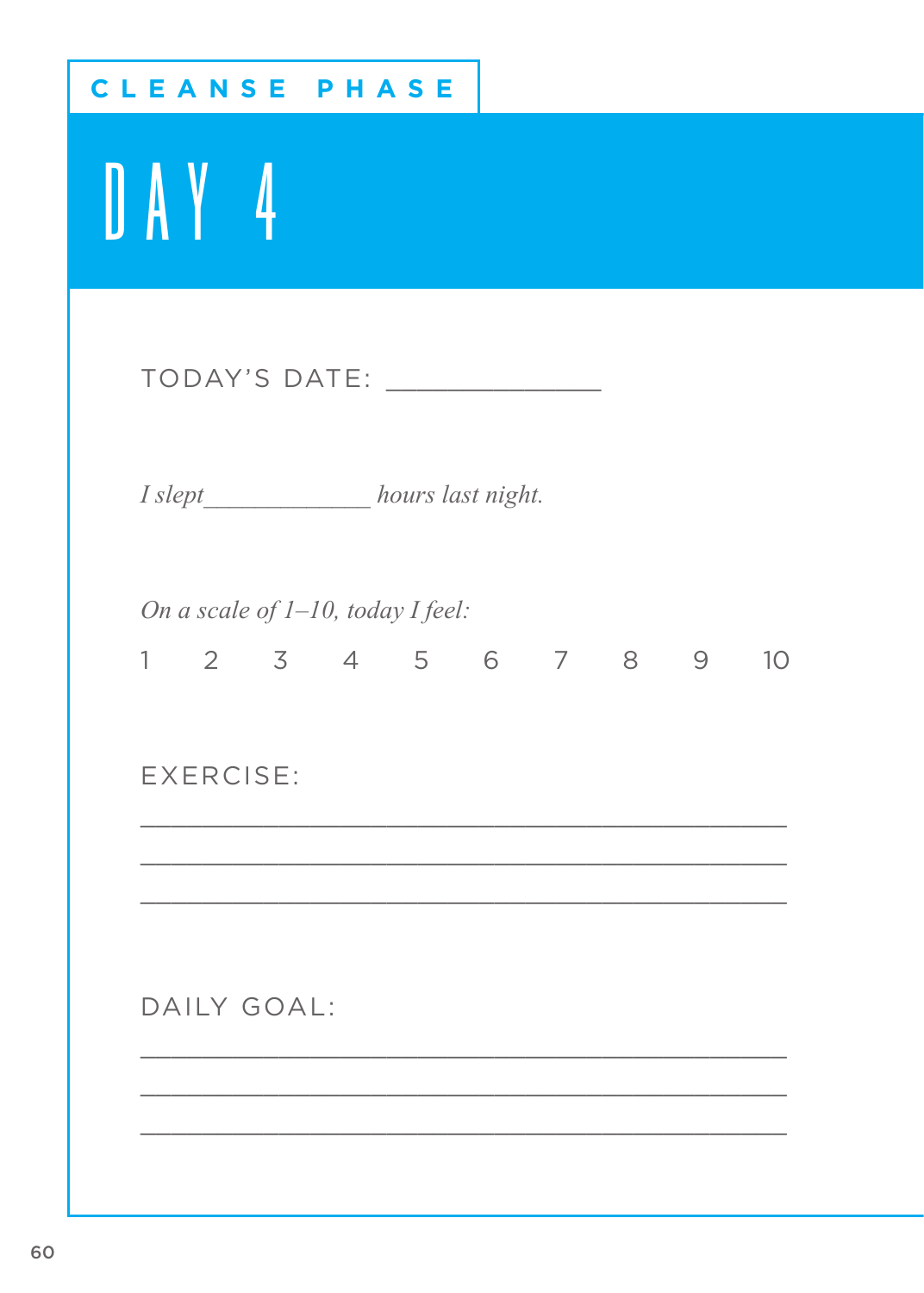*Consuming soluble fiber can help you get full faster and stay full longer after a meal! Add soluble fiber to your eating plan with foods made with oats, fruits where you can eat the skin (apples, pears, berries), almonds and seeds.* 

| <b>30 MINUTES</b><br><b>BEFORE BREAKFAST</b>   |  | $\bigcirc$ Spark <sup>*</sup><br>O Probiotic Restore Ultra® Capsules                                                         |
|------------------------------------------------|--|------------------------------------------------------------------------------------------------------------------------------|
| <b>BREAKFAST</b>                               |  | $\bigcirc$ AdvoCare* Fiber (follow with 8 oz of water)<br>O Protein:<br>O Complex Carb:<br>$\circ$ Fruit:<br>$O$ <i>Fat:</i> |
| MID-MORNING                                    |  | O Dairy or Protein:<br>O Fruit or Complex Carb:                                                                              |
| <b>LUNCH</b>                                   |  |                                                                                                                              |
| MID-AFTFRNOON                                  |  | O Dairy or Protein:<br>O Fruit or Complex Carb:<br>O Optional Vegetable:<br>O Optional Spark                                 |
| DINNER                                         |  | $\bigcirc$ Protein:<br>$O$ <i>Fat:</i><br>O Optional Complex Carb:<br>$\bigcirc$ OmegaPlex <sup>*</sup>                      |
| <b>AFTER DINNER</b>                            |  | O Dairy or Protein:                                                                                                          |
| <b>BEDTIME</b>                                 |  | O AdvoCare Cleanse Caplets                                                                                                   |
| <b>Total</b><br>0000000000<br>H <sub>2</sub> O |  |                                                                                                                              |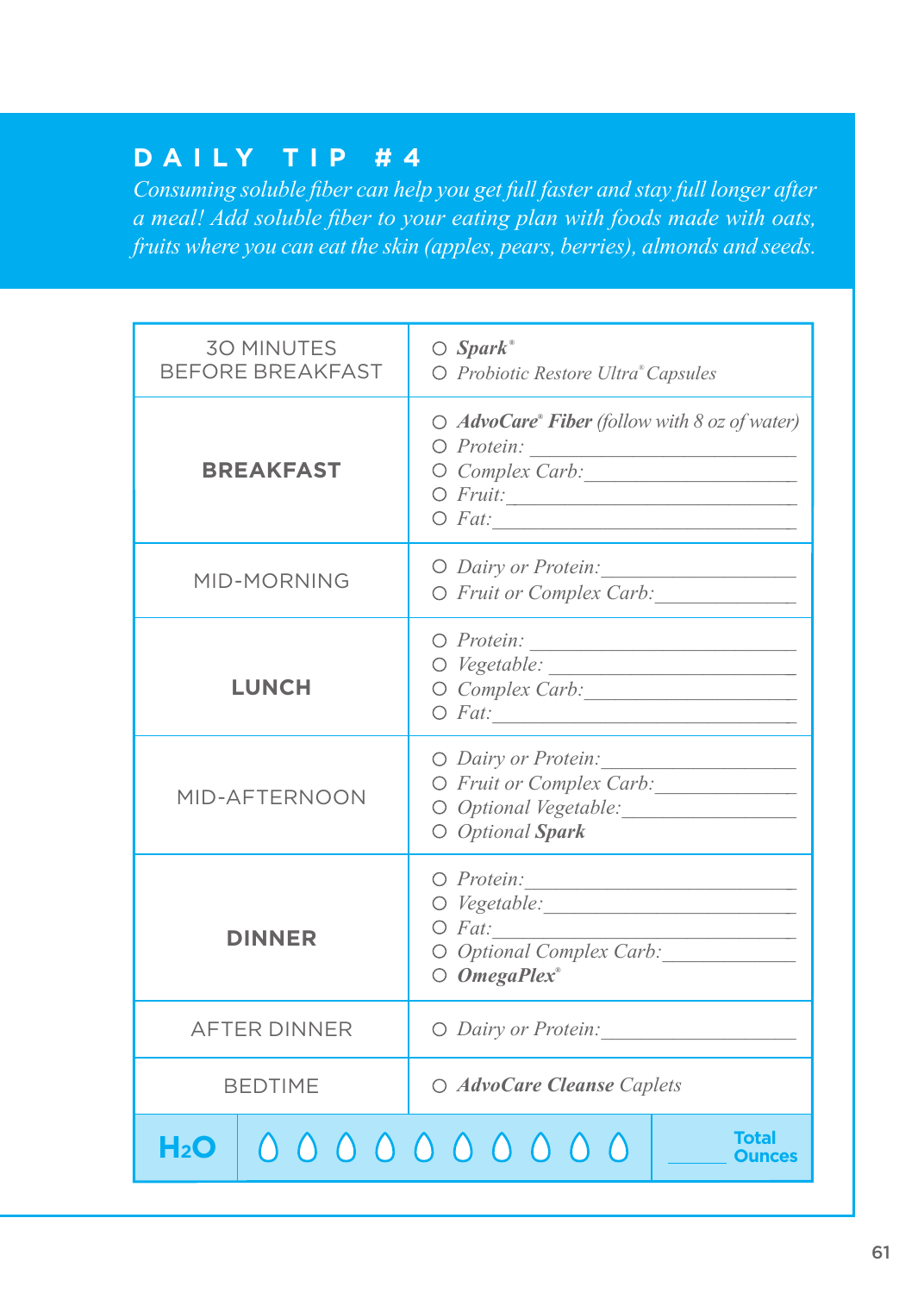| CLEANSE<br>PHASE                                             |
|--------------------------------------------------------------|
| UAY 5                                                        |
| TODAY'S DATE: NAMEL SERVICE                                  |
| I slept______________ hours last night.                      |
| On a scale of $1-10$ , today I feel:<br>1 2 3 4 5 6 7 8 9 10 |
| EXERCISE:                                                    |
|                                                              |
| DAILY GOAL:                                                  |
|                                                              |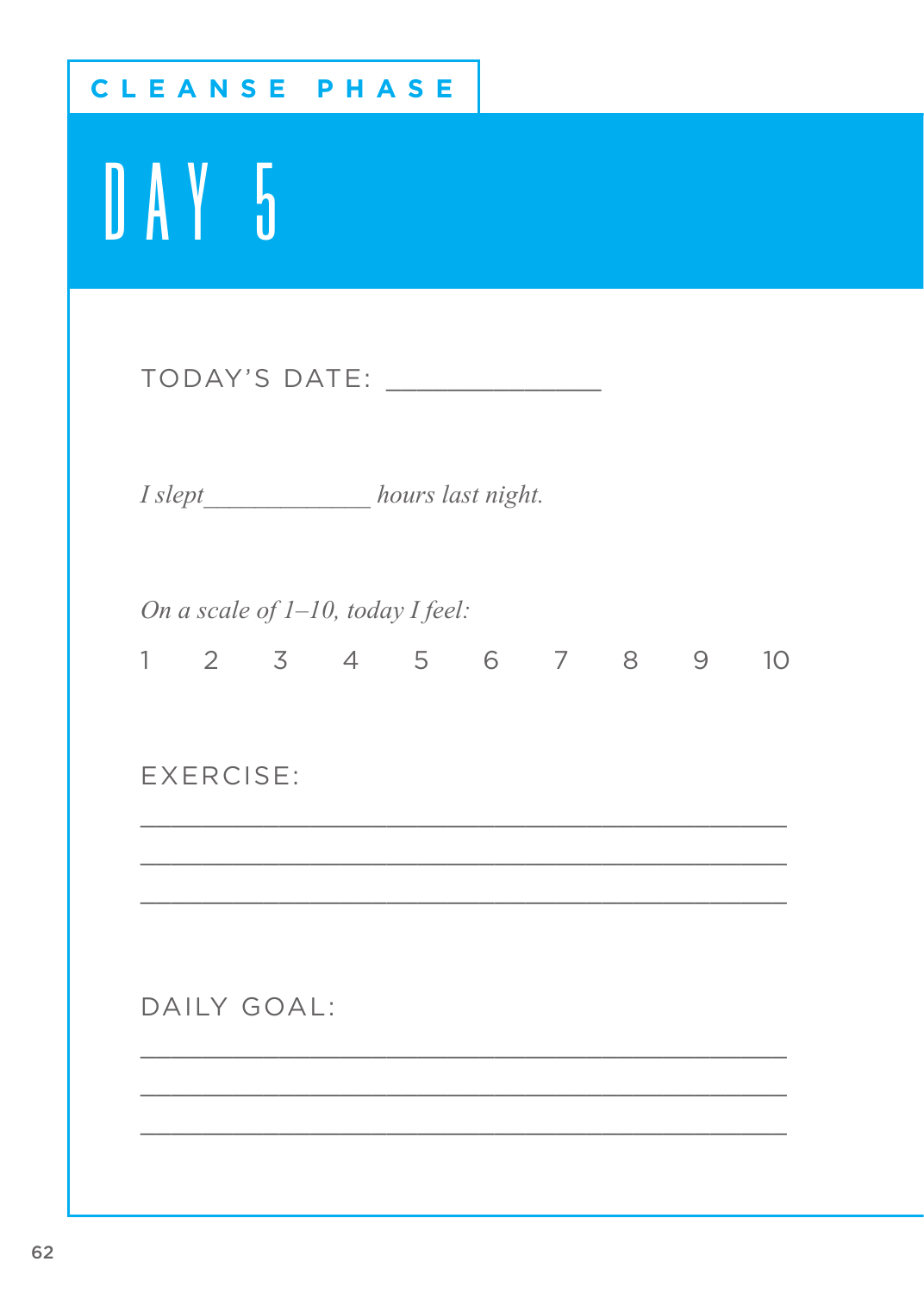*Watch out for sneaky sources of sodium! Your dietary intake of sodium should be at or under 2,300 mg. per day. You can lower sodium intake by eating less processed and packaged foods, less restaurant food, less frozen entrées and filling up on more whole foods like fruits, vegetables and dairy!*

| <b>30 MINUTES</b><br><b>BEFORE BREAKFAST</b> |  | $\bigcirc$ Spark <sup>*</sup><br>O Probiotic Restore Ultra® Capsules                                                         |
|----------------------------------------------|--|------------------------------------------------------------------------------------------------------------------------------|
| <b>BREAKFAST</b>                             |  | $\bigcirc$ AdvoCare* Fiber (follow with 8 oz of water)<br>O Protein:<br>O Complex Carb:<br>$\circ$ Fruit:<br>$O$ <i>Fat:</i> |
| MID-MORNING                                  |  | O Dairy or Protein:<br>O Fruit or Complex Carb:                                                                              |
| <b>LUNCH</b>                                 |  |                                                                                                                              |
| MID-AFTFRNOON                                |  | O Dairy or Protein:<br>O Fruit or Complex Carb:<br>O Optional Vegetable:<br>O Optional Spark                                 |
| DINNER                                       |  | $\bigcirc$ Protein:<br>$O$ <i>Fat:</i><br>O Optional Complex Carb:<br>$\bigcirc$ OmegaPlex <sup>*</sup>                      |
| <b>AFTER DINNER</b>                          |  | O Dairy or Protein:                                                                                                          |
| <b>BEDTIME</b>                               |  | O AdvoCare Cleanse Caplets                                                                                                   |
| H2O.                                         |  | <b>Total</b><br>0000000000<br><b>Ounces</b>                                                                                  |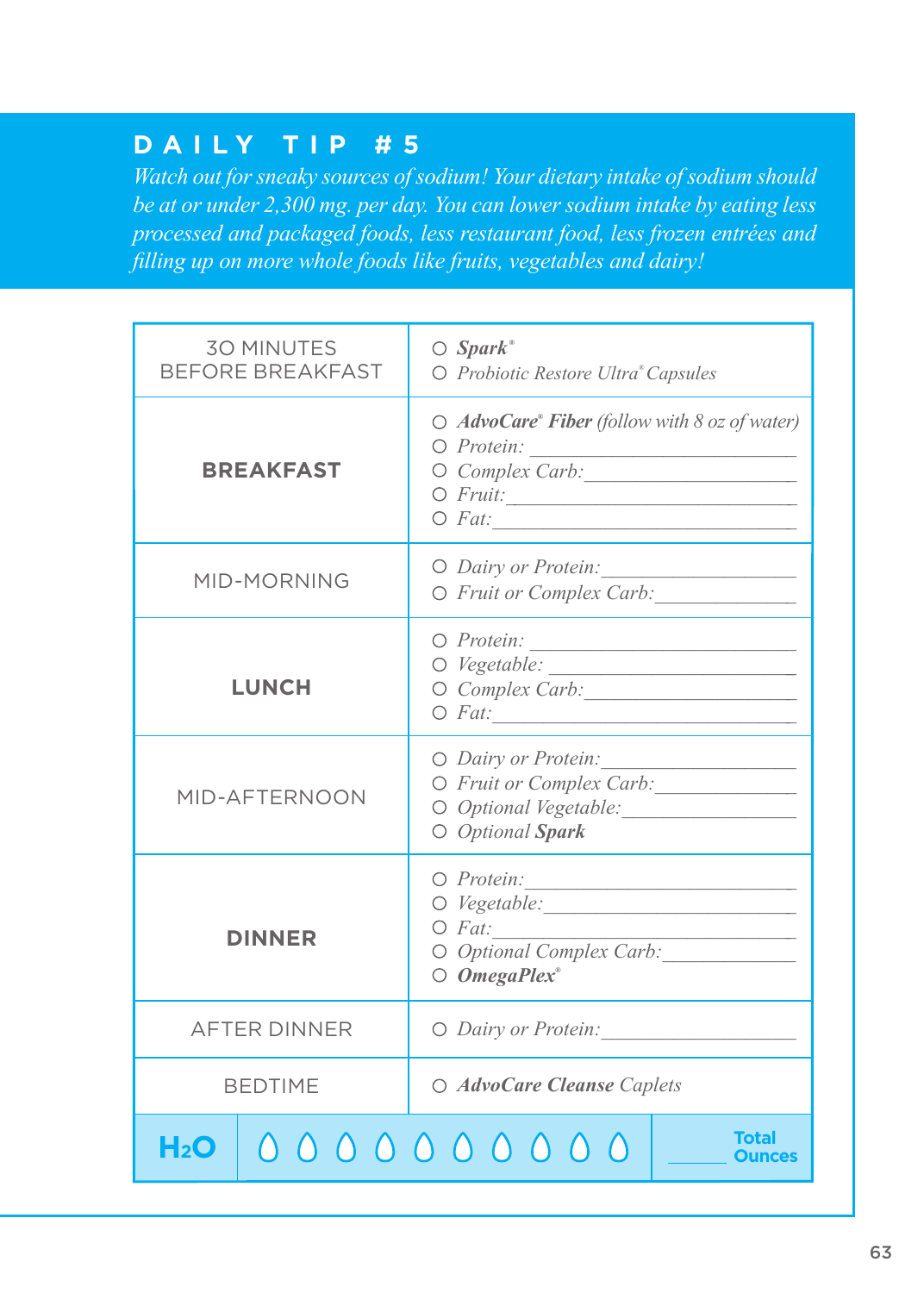| <b>CLEANSE PHASE</b>                                         |
|--------------------------------------------------------------|
| DAY 6                                                        |
|                                                              |
| I slept______________ hours last night.                      |
| On a scale of $1-10$ , today I feel:<br>1 2 3 4 5 6 7 8 9 10 |
| EXERCISE:                                                    |
|                                                              |
| DAILY GOAL:                                                  |
|                                                              |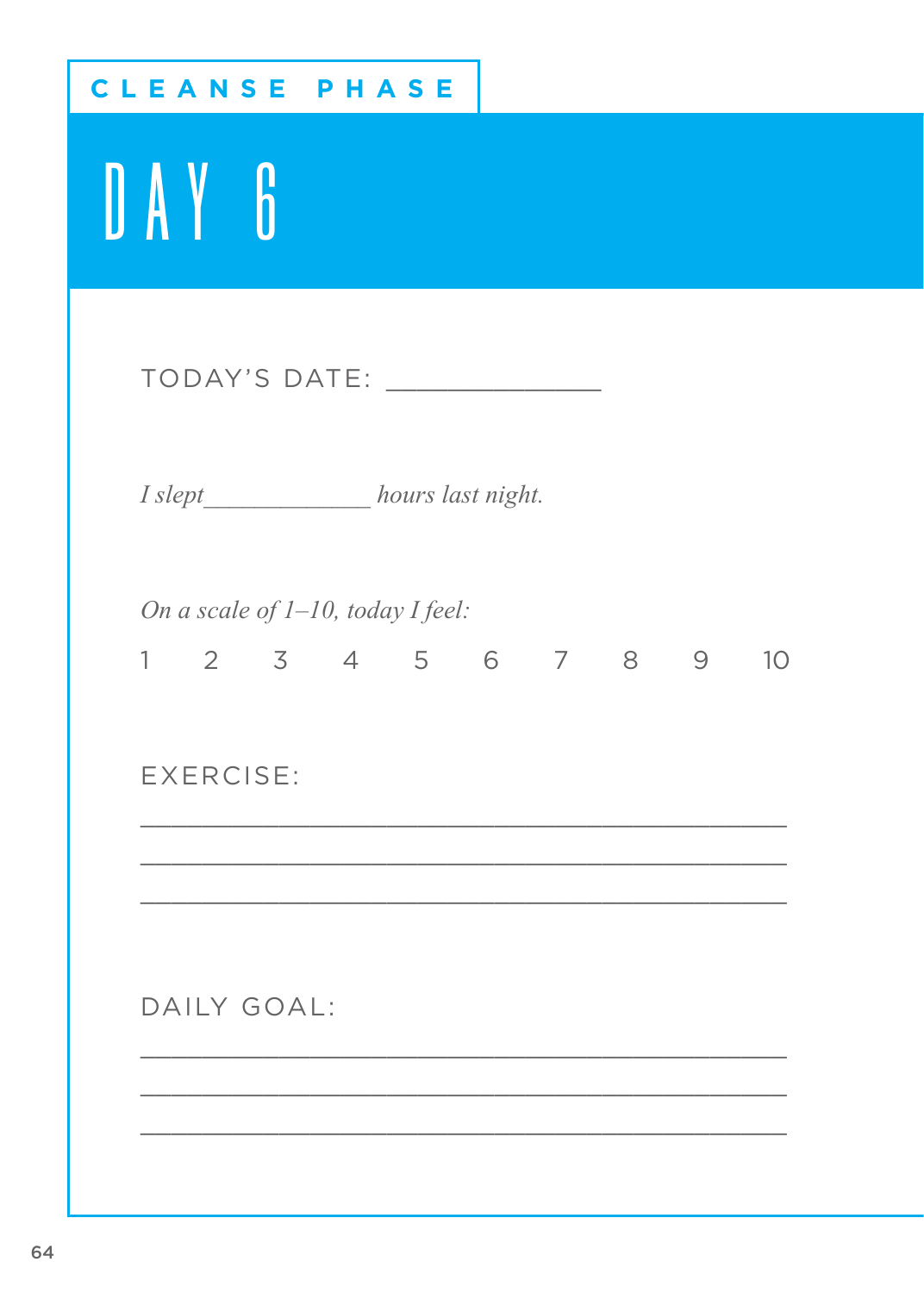*Breakfast is the most important meal of the day because it breaks your overnight fast and sets the base for your energy and blood sugar throughout the day. Don't make it a small snack; be sure to get in high fiber carbohydrates and protein to start your day!* 

| <b>30 MINUTES</b><br><b>BEFORE BREAKFAST</b> | $\bigcirc$ Spark <sup>®</sup><br>O Probiotic Restore Ultra® Capsules                                                    |
|----------------------------------------------|-------------------------------------------------------------------------------------------------------------------------|
| <b>BREAKFAST</b>                             | $\bigcirc$ AdvoCare* Fiber (follow with 8 oz of water)<br>$\circ$ Fruit:<br>$O$ Fat:                                    |
| MID-MORNING                                  | O Dairy or Protein:<br>O Fruit or Complex Carb:                                                                         |
| <b>LUNCH</b>                                 |                                                                                                                         |
| MID-AFTFRNOON                                | O Dairy or Protein:<br>O Fruit or Complex Carb:<br>O Optional Vegetable:<br>O Optional Spark                            |
| <b>DINNER</b>                                | $\bigcirc$ Protein:<br>$O$ Fat: $\qquad \qquad \qquad$<br>O Optional Complex Carb:<br>$\bigcirc$ OmegaPlex <sup>*</sup> |
| <b>AFTER DINNER</b>                          | O Dairy or Protein:                                                                                                     |
| <b>BEDTIME</b>                               | O AdvoCare Cleanse Caplets                                                                                              |
| H <sub>2</sub> O                             | <b>Total</b><br>0000000000<br>Ounces                                                                                    |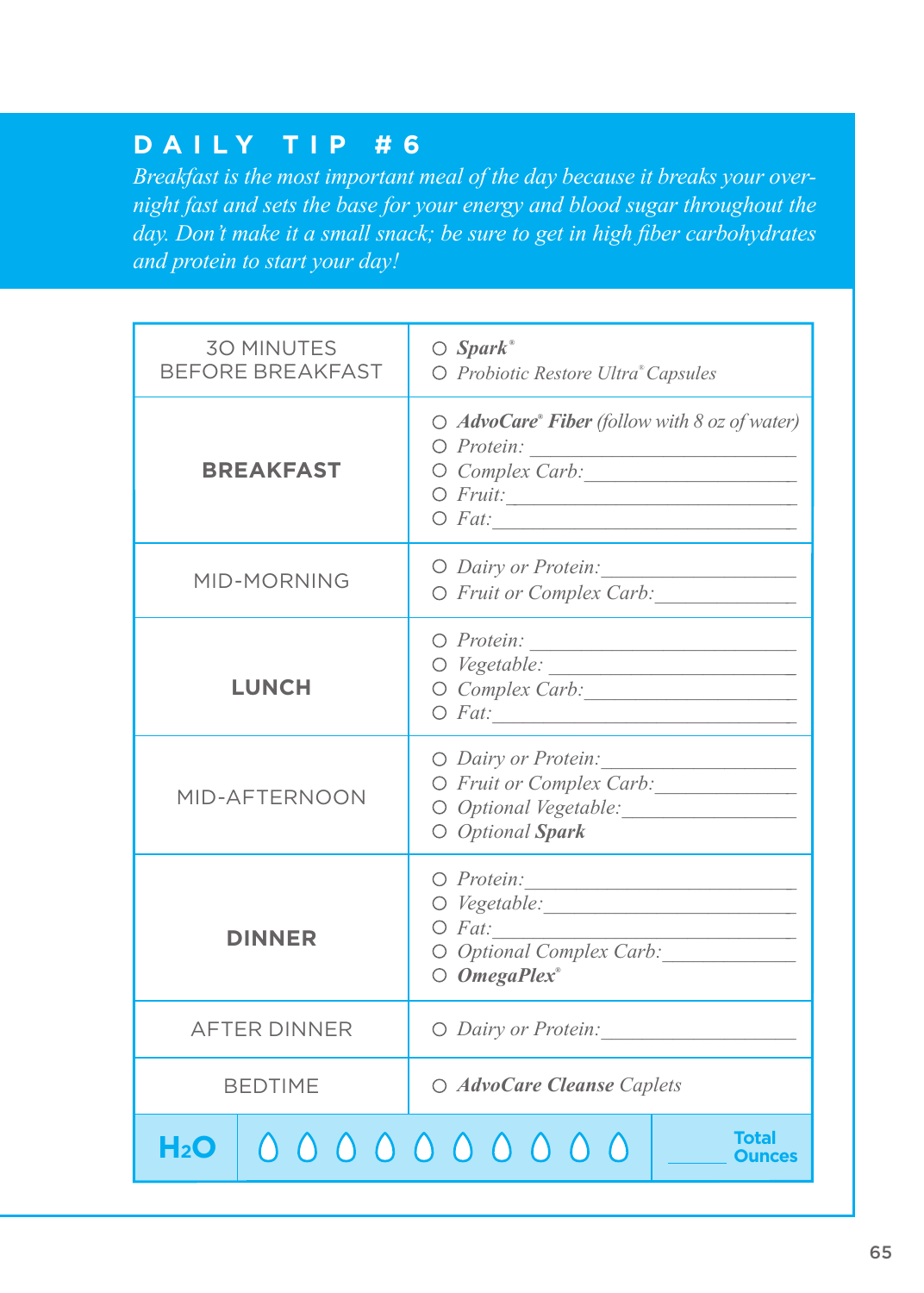| CLEANSE PHASE                                                |
|--------------------------------------------------------------|
| DAY 7                                                        |
| TODAY'S DATE: New York Canada American State Communications  |
| I slept______________ hours last night.                      |
| On a scale of 1-10, today I feel:<br>1 2 3 4 5 6 7 8 9<br>10 |
| <b>EXERCISE:</b>                                             |
|                                                              |
| DAILY GOAL:                                                  |
|                                                              |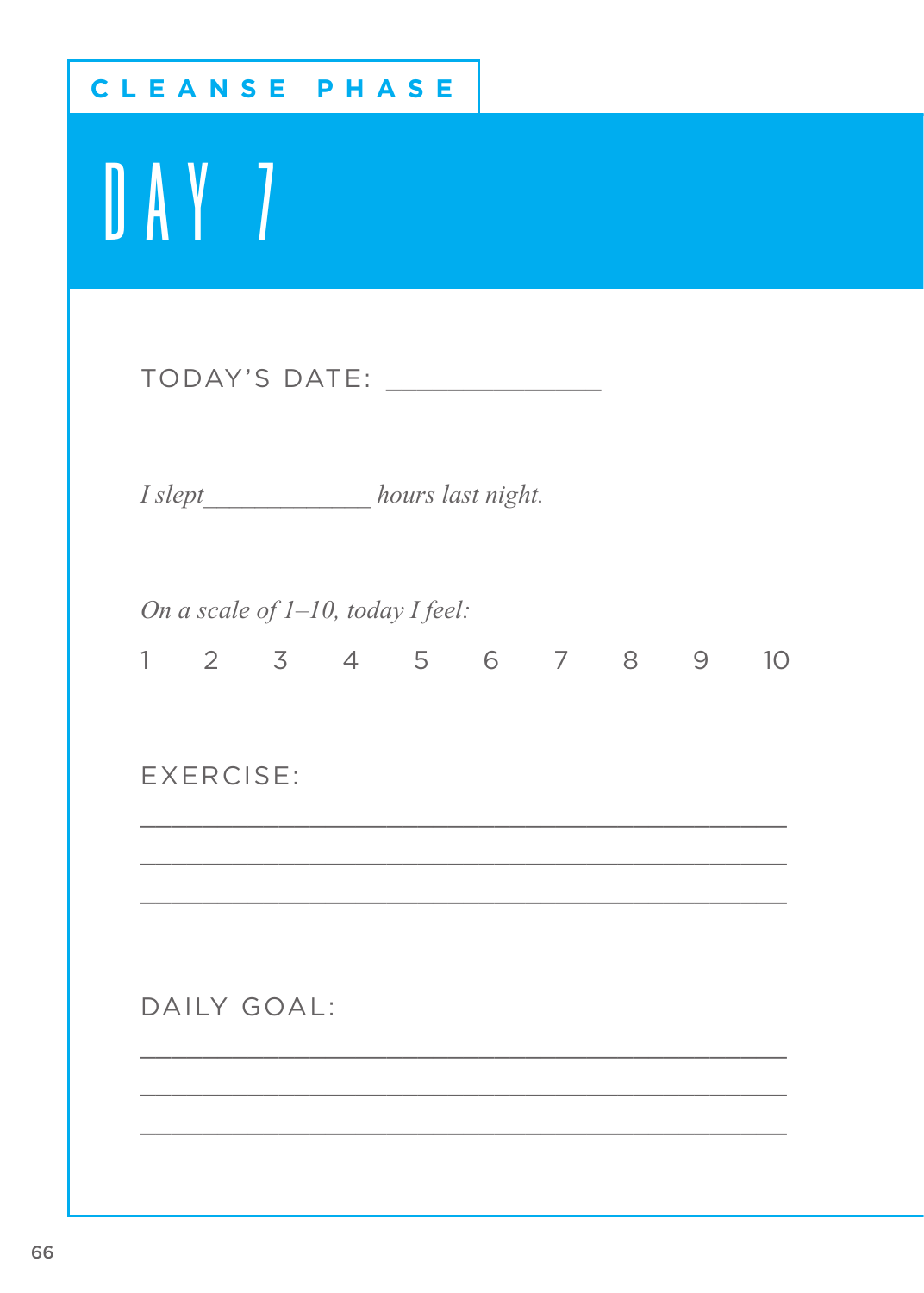*Make half of your lunch and dinner plate vegetables. Vegetables can be eaten raw in a salad, layered on a sandwich, wrap or burger, or roasted, steamed or sautéed as a side item.*

|                  | <b>30 MINUTES</b><br><b>BEFORE BREAKFAST</b> | $\bigcirc$ Spark <sup>®</sup><br>O Probiotic Restore Ultra® Capsules                                    |
|------------------|----------------------------------------------|---------------------------------------------------------------------------------------------------------|
|                  | <b>BREAKFAST</b>                             | $\bigcirc$ AdvoCare® Fiber (follow with 8 oz of water)<br>$\circ$ Fruit:<br>$O$ Fat:                    |
|                  | MID-MORNING                                  | O Dairy or Protein:<br>O Fruit or Complex Carb:                                                         |
|                  | <b>LUNCH</b>                                 | $O$ Fat:                                                                                                |
|                  | MID-AFTFRNOON                                | O Dairy or Protein:<br>O Fruit or Complex Carb:<br>O Optional Vegetable:<br>O Optional Spark            |
|                  | DINNER                                       | $\bigcirc$ Protein:<br>$\bigcirc$ Fat:<br>O Optional Complex Carb:<br>$\bigcirc$ OmegaPlex <sup>®</sup> |
|                  | <b>AFTER DINNER</b>                          | O Dairy or Protein:                                                                                     |
|                  | <b>BEDTIME</b>                               | O AdvoCare Cleanse Caplets                                                                              |
| H <sub>2</sub> O |                                              | <b>Total</b><br>0000000000                                                                              |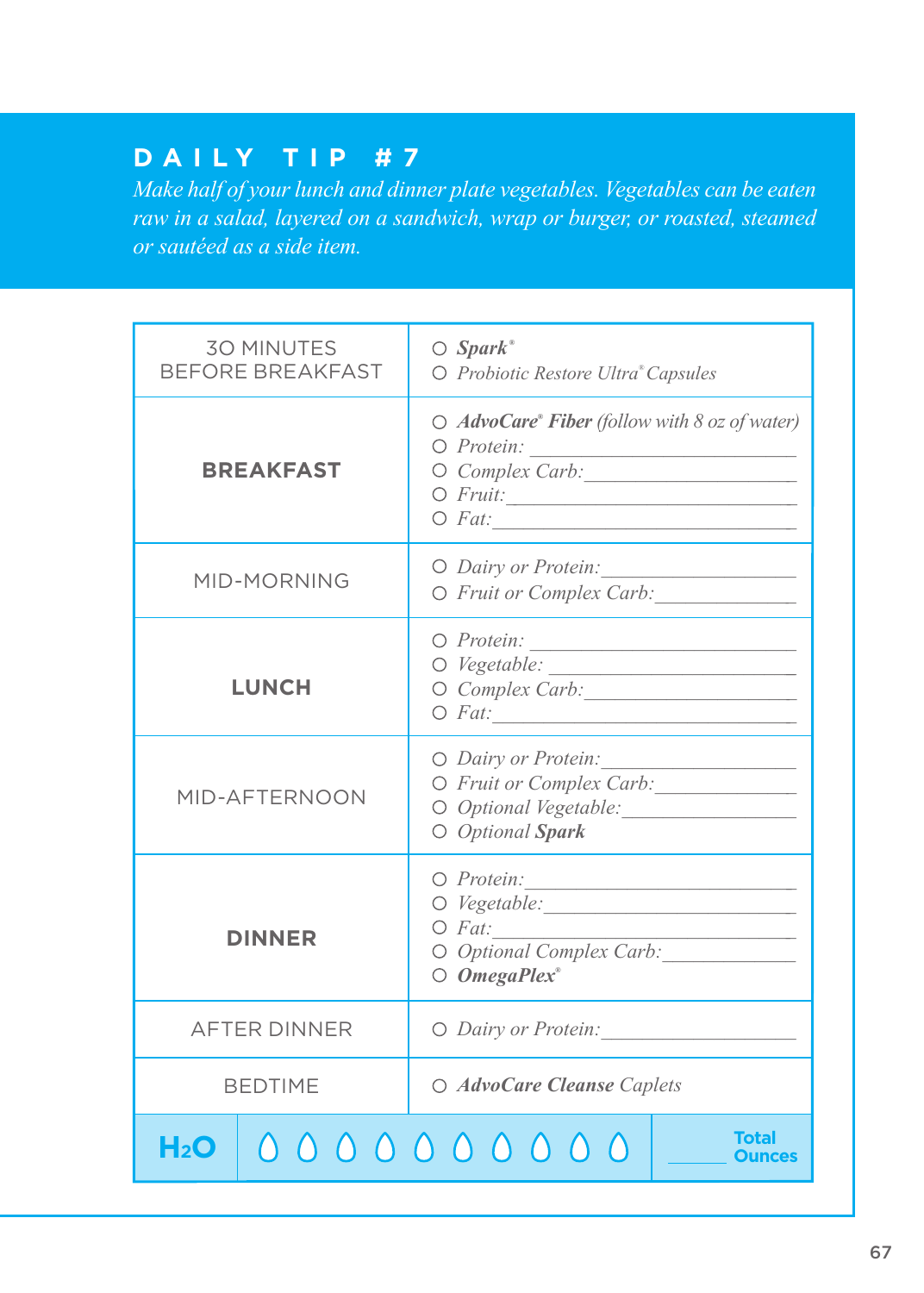| CLEANSE PHASE                                                     |
|-------------------------------------------------------------------|
| DAY 8                                                             |
|                                                                   |
| I slept______________ hours last night.                           |
| On a scale of $1-10$ , today I feel:<br>1 2 3 4 5 6 7 8 9<br>- 10 |
| <b>EXERCISE:</b>                                                  |
|                                                                   |
| DAILY GOAL:                                                       |
|                                                                   |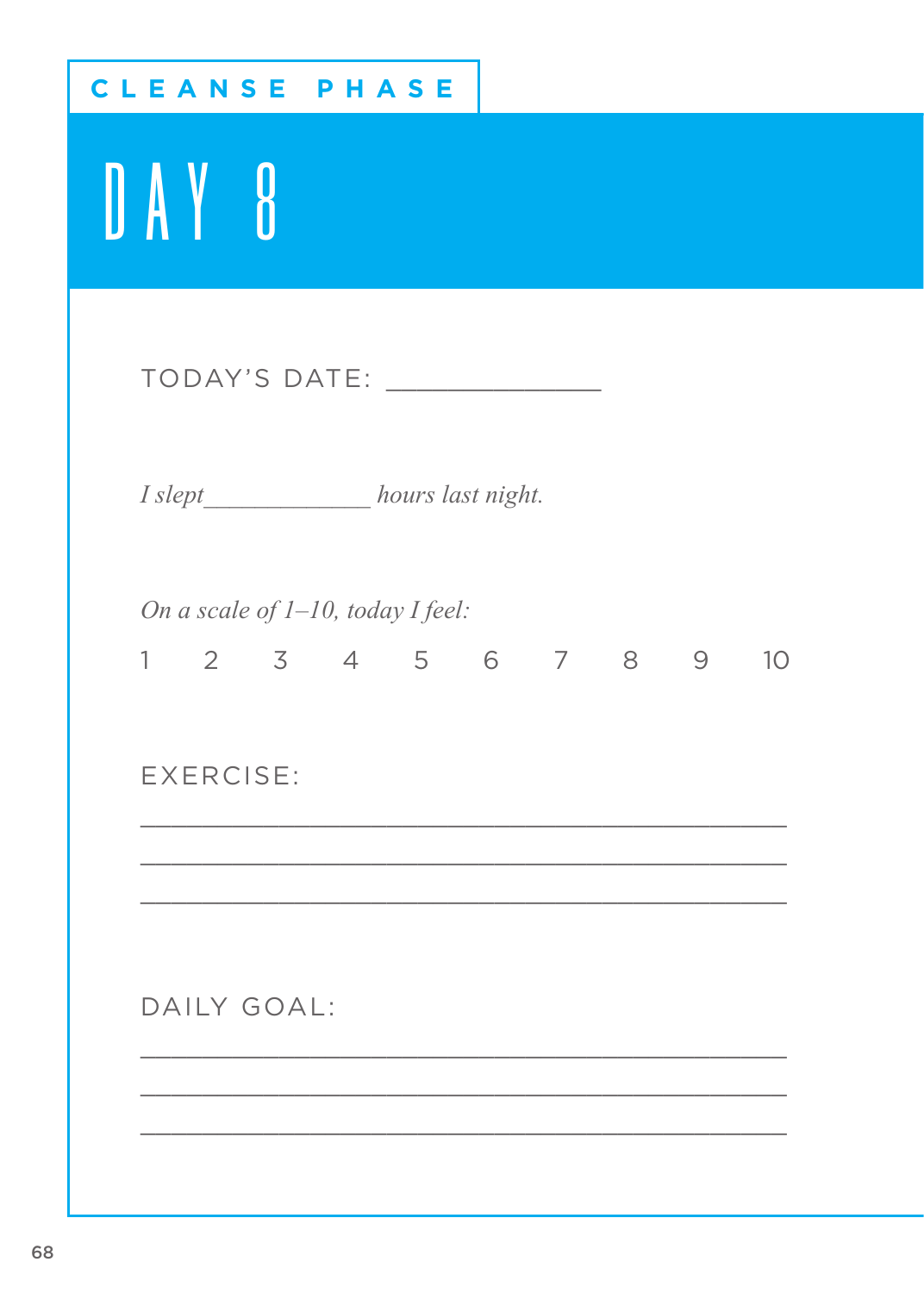*Portion control for snacks can be hard. One idea is to "snack baggie" your favorite snacks like cheese cubes, whole grain crackers, nuts, trail mix, etc. at the beginning of the week so they are ready to go, in the right portion sizes, when you are hungry.* 

|                  | <b>30 MINUTES</b><br><b>BEFORE BREAKFAST</b> | $\bigcirc$ Spark <sup>*</sup><br>O Probiotic Restore Ultra® Capsules                                                         |
|------------------|----------------------------------------------|------------------------------------------------------------------------------------------------------------------------------|
|                  | <b>BREAKFAST</b>                             | $\bigcirc$ AdvoCare* Fiber (follow with 8 oz of water)<br>O Protein:<br>O Complex Carb:<br>$\circ$ Fruit:<br>$O$ <i>Fat:</i> |
|                  | MID-MORNING                                  | O Dairy or Protein:<br>O Fruit or Complex Carb:                                                                              |
|                  | <b>LUNCH</b>                                 |                                                                                                                              |
|                  | MID-AFTFRNOON                                | O Dairy or Protein:<br>O Fruit or Complex Carb:<br>O Optional Vegetable:<br>O Optional Spark                                 |
|                  | DINNER                                       | $\bigcirc$ Protein:<br>$O$ <i>Fat:</i><br>O Optional Complex Carb:<br>$\bigcirc$ OmegaPlex <sup>*</sup>                      |
|                  | <b>AFTER DINNER</b>                          | O Dairy or Protein:                                                                                                          |
|                  | <b>BEDTIME</b>                               | O AdvoCare Cleanse Caplets                                                                                                   |
| H <sub>2</sub> O |                                              | <b>Total</b><br>0000000000                                                                                                   |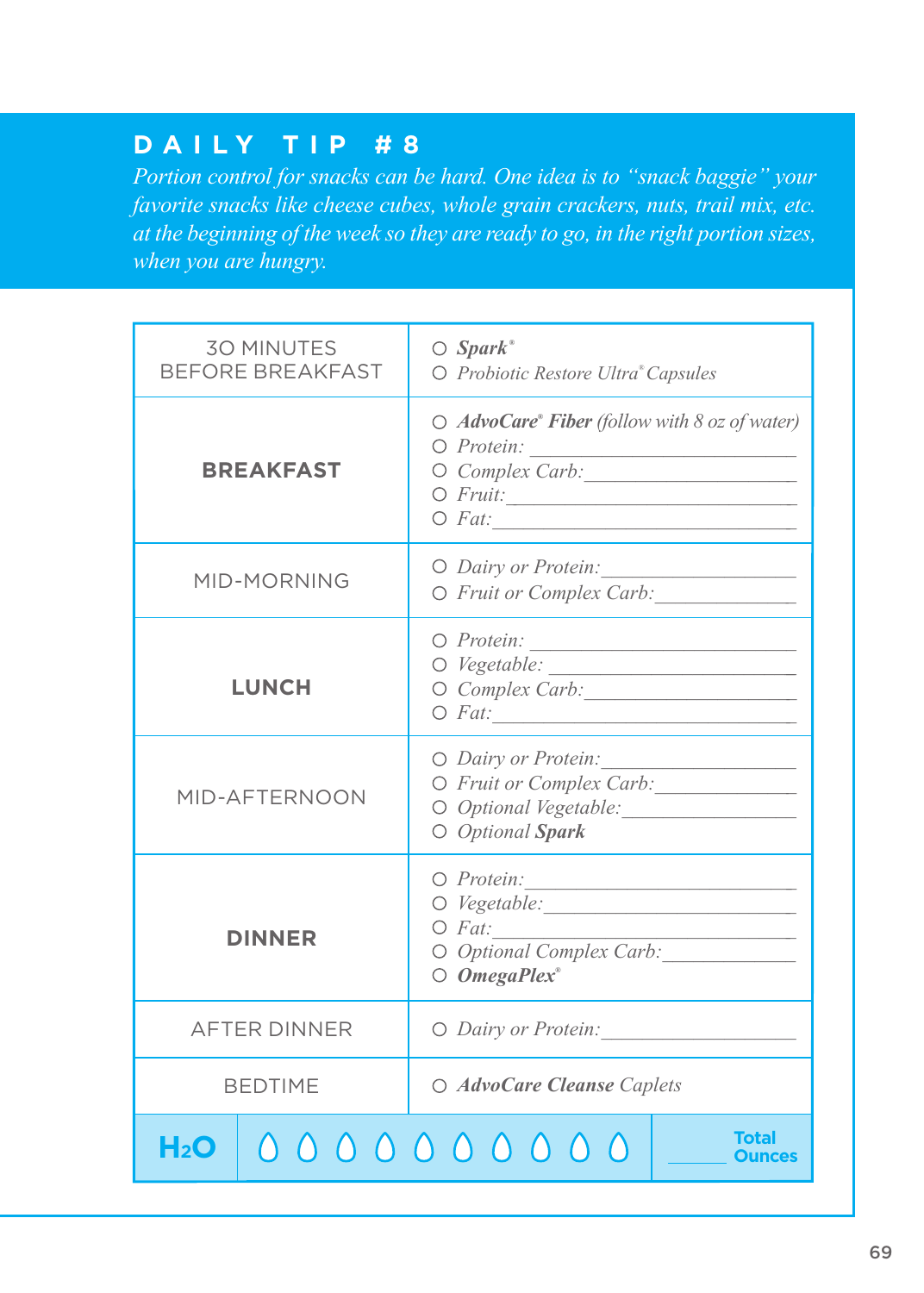| <b>CLEANSE PHASE</b>                                         |
|--------------------------------------------------------------|
| DAY 9                                                        |
| TODAY'S DATE: NAMEL SERVICE                                  |
| I slept______________ hours last night.                      |
| On a scale of $1-10$ , today I feel:<br>1 2 3 4 5 6 7 8 9 10 |
| <b>EXERCISE:</b>                                             |
|                                                              |
| DAILY GOAL:                                                  |
|                                                              |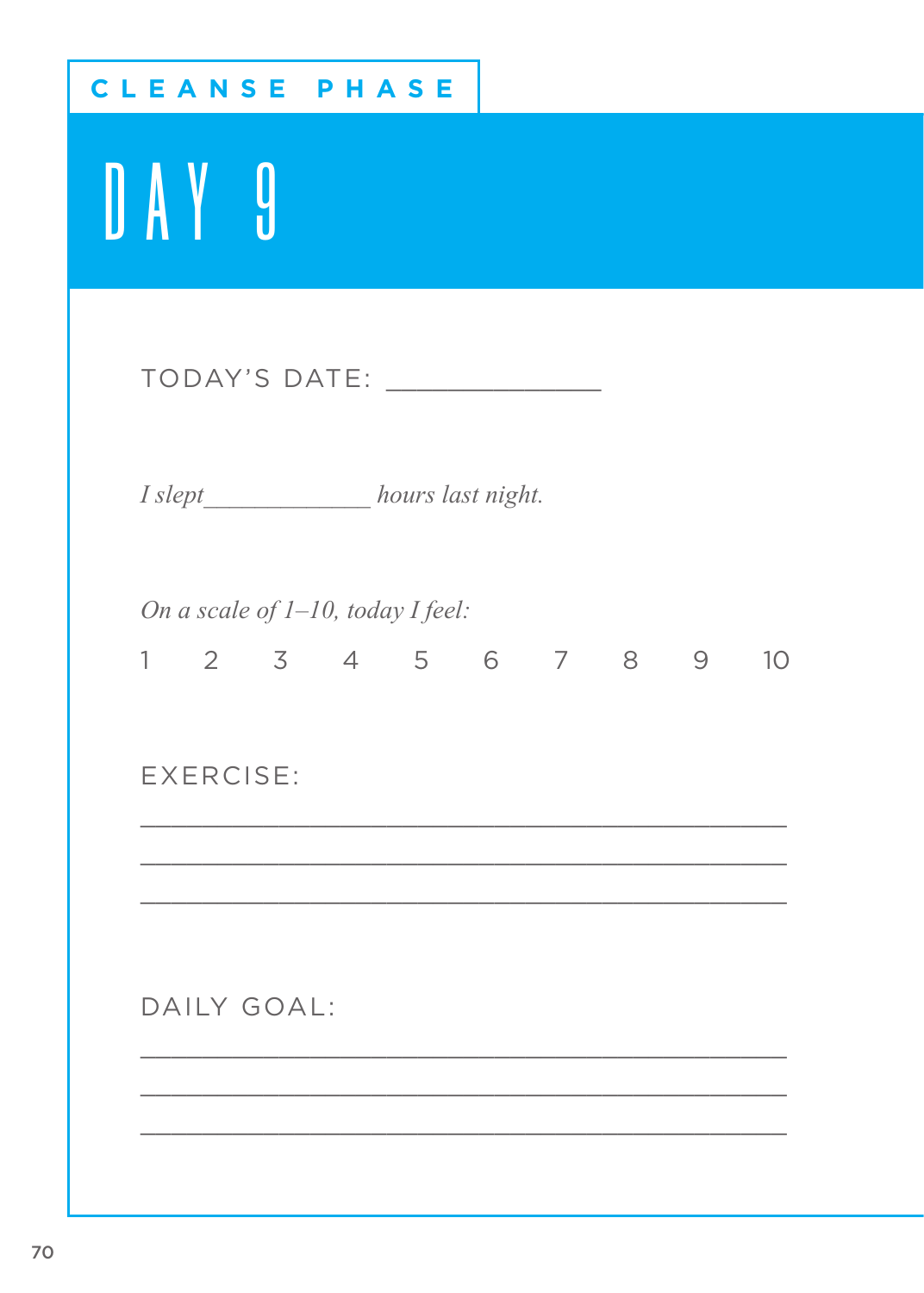*Trying to reach a weight-loss goal? Try tracking your meals and snacks in an app. Being aware of how much you are eating and how many calories you consume can help you watch portions and possibly choose healthier options.*

| <b>30 MINUTES</b><br><b>BEFORE BREAKFAST</b> | $\bigcirc$ Spark <sup>*</sup><br>O Probiotic Restore Ultra® Capsules                                      |  |  |  |
|----------------------------------------------|-----------------------------------------------------------------------------------------------------------|--|--|--|
| <b>BREAKFAST</b>                             | $\bigcirc$ AdvoCare® Fiber (follow with 8 oz of water)<br>O Protein:<br>O Complex Carb:<br>$\circ$ Fruit: |  |  |  |
| MID-MORNING                                  | O Dairy or Protein:<br>O Fruit or Complex Carb:                                                           |  |  |  |
| <b>LUNCH</b>                                 | $\circ$ Vegetable:<br>O Complex Carb:                                                                     |  |  |  |
| MID-AFTERNOON                                | O Dairy or Protein:<br>O Fruit or Complex Carb:<br>O Optional Vegetable:<br>O Optional Spark              |  |  |  |
| <b>DINNER</b>                                | $\bigcirc$ Protein:<br>$O$ <i>Fat:</i><br>O Optional Complex Carb:<br>$\bigcirc$ OmegaPlex <sup>®</sup>   |  |  |  |
| <b>AFTER DINNER</b>                          | O Dairy or Protein:                                                                                       |  |  |  |
| <b>BEDTIME</b>                               | O AdvoCare Cleanse Caplets                                                                                |  |  |  |
| H2O                                          | <b>Total</b><br>0000000000                                                                                |  |  |  |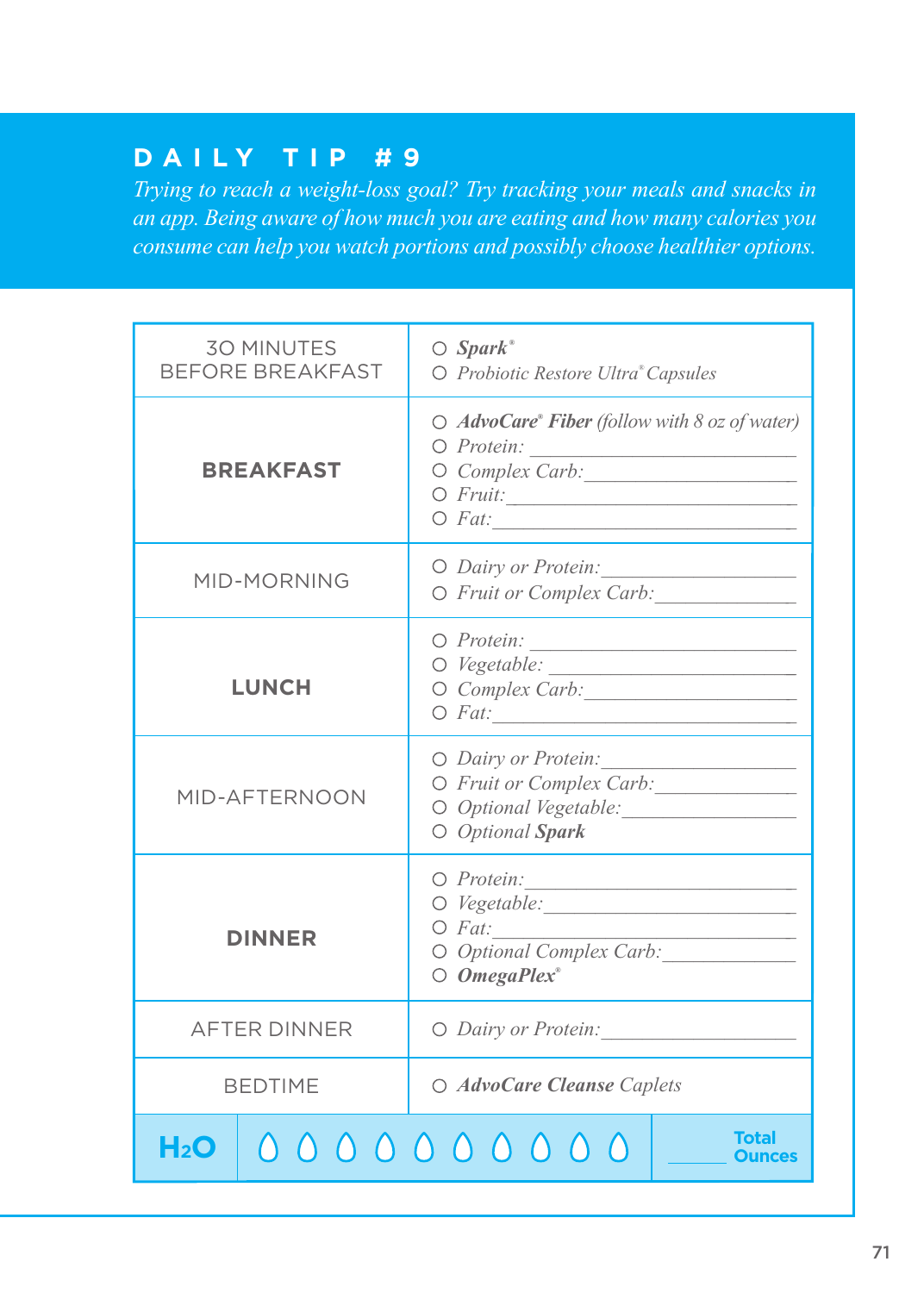| <b>CLEANSE PHASE</b>                                           |
|----------------------------------------------------------------|
| UAYO                                                           |
|                                                                |
| I slept______________ hours last night.                        |
| On a scale of 1-10, today I feel:<br>1 2 3 4 5 6 7 8 9<br>- 10 |
| EXERCISE:                                                      |
|                                                                |
| DAILY GOAL:                                                    |
|                                                                |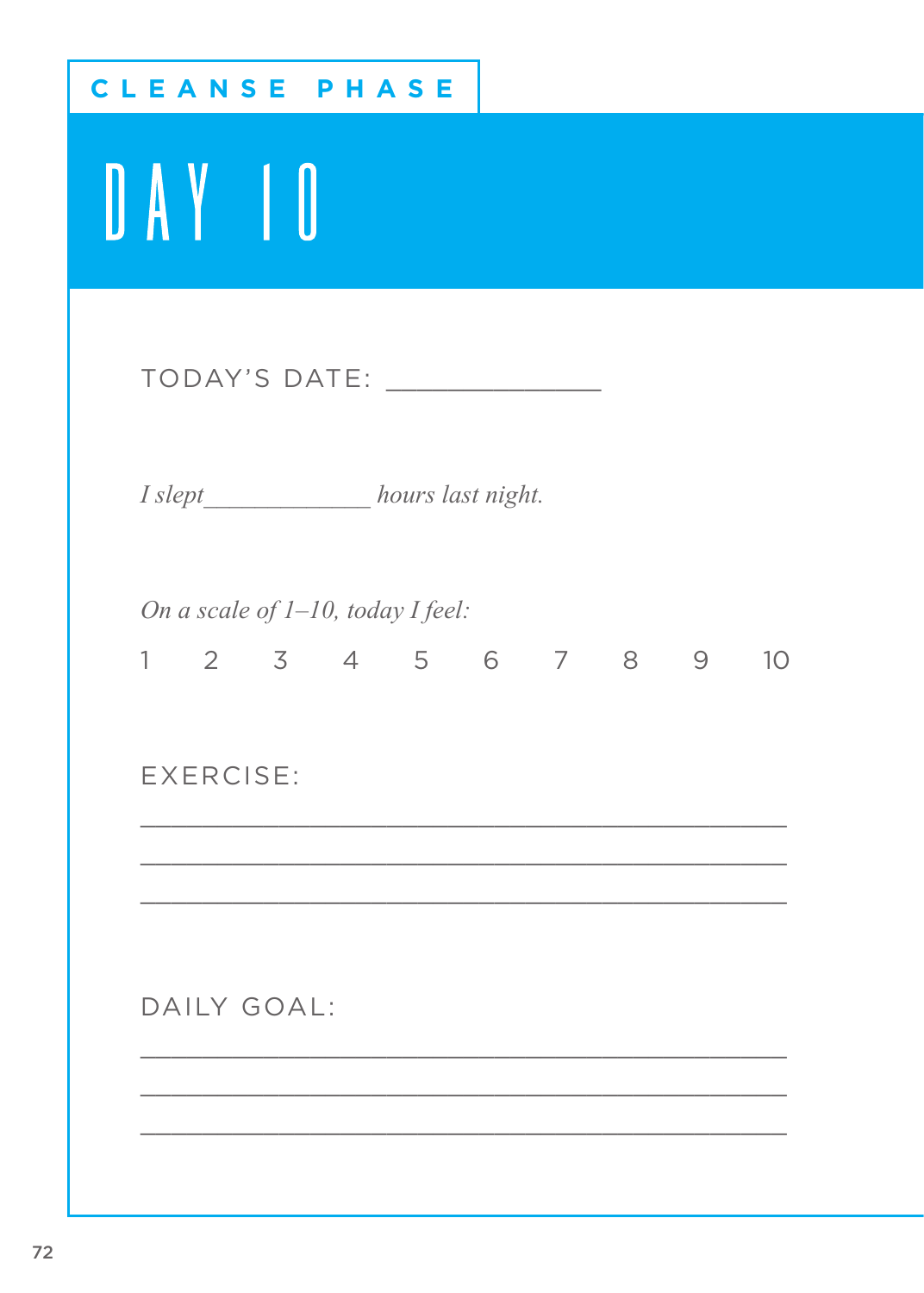*To lose body fat, you need to eat less and move more! Adding extra steps to your normal day and eating until you are "not hungry" versus "full" will get you headed in the right direction!*

| <b>30 MINUTES</b><br><b>BEFORE BREAKFAST</b> | $\bigcirc$ Spark <sup>*</sup><br>O Probiotic Restore Ultra® Capsules                                                       |  |  |  |
|----------------------------------------------|----------------------------------------------------------------------------------------------------------------------------|--|--|--|
| <b>BREAKFAST</b>                             | $\bigcirc$ AdvoCare* Fiber (follow with 8 oz of water)<br>$O$ Protein:<br>O Complex Carb:<br>$\circ$ Fruit:<br>$O \; Fat:$ |  |  |  |
| MID-MORNING                                  | O Dairy or Protein:<br>O Fruit or Complex Carb:                                                                            |  |  |  |
| <b>LUNCH</b>                                 | $\bigcirc$ Protein:<br>$\circ$ Vegetable:<br>O Complex Carb: 1997                                                          |  |  |  |
| MID-AFTERNOON                                | O Dairy or Protein:<br>O Fruit or Complex Carb:<br>O Optional Vegetable:<br>O Optional Spark                               |  |  |  |
| <b>DINNER</b>                                | $\bigcirc$ Protein:<br>$O$ <i>Fat:</i><br>O Optional Complex Carb:<br>$\bigcirc$ OmegaPlex <sup>®</sup>                    |  |  |  |
| <b>AFTER DINNER</b>                          | O Dairy or Protein:                                                                                                        |  |  |  |
| <b>BEDTIME</b>                               | O AdvoCare Cleanse Caplets                                                                                                 |  |  |  |
| H <sub>2</sub> 0                             | <b>Total</b><br>0000000000                                                                                                 |  |  |  |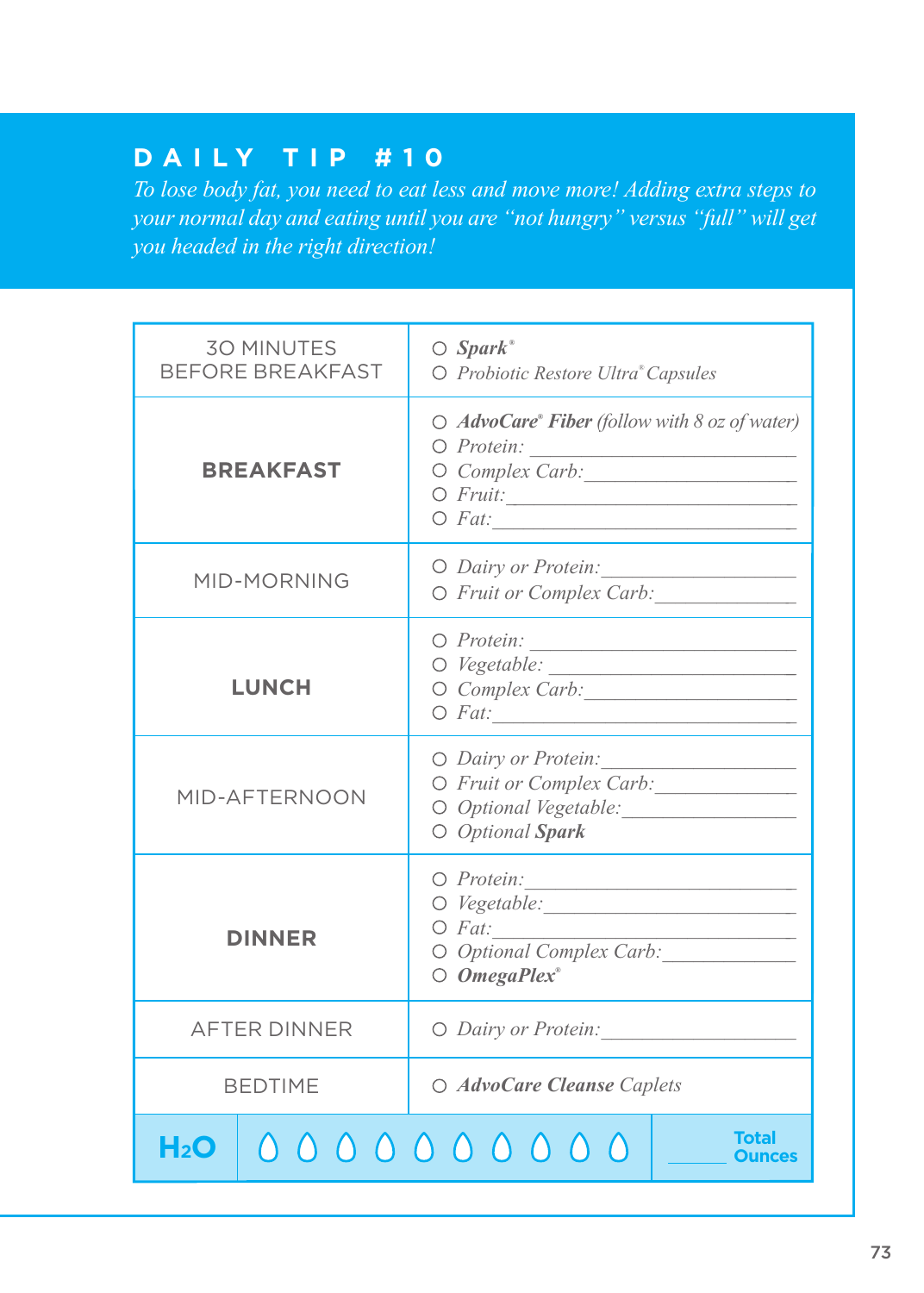|           | MAX PHASE                                                 |  |  |  |  |
|-----------|-----------------------------------------------------------|--|--|--|--|
| DAY II    |                                                           |  |  |  |  |
|           | TODAY'S DATE: _______________                             |  |  |  |  |
|           | I slept______________ hours last night.                   |  |  |  |  |
|           | On a scale of 1-10, today I feel:<br>1 2 3 4 5 6 7 8 9 10 |  |  |  |  |
| EXERCISE: |                                                           |  |  |  |  |
|           |                                                           |  |  |  |  |
|           | DAILY GOAL:                                               |  |  |  |  |
|           |                                                           |  |  |  |  |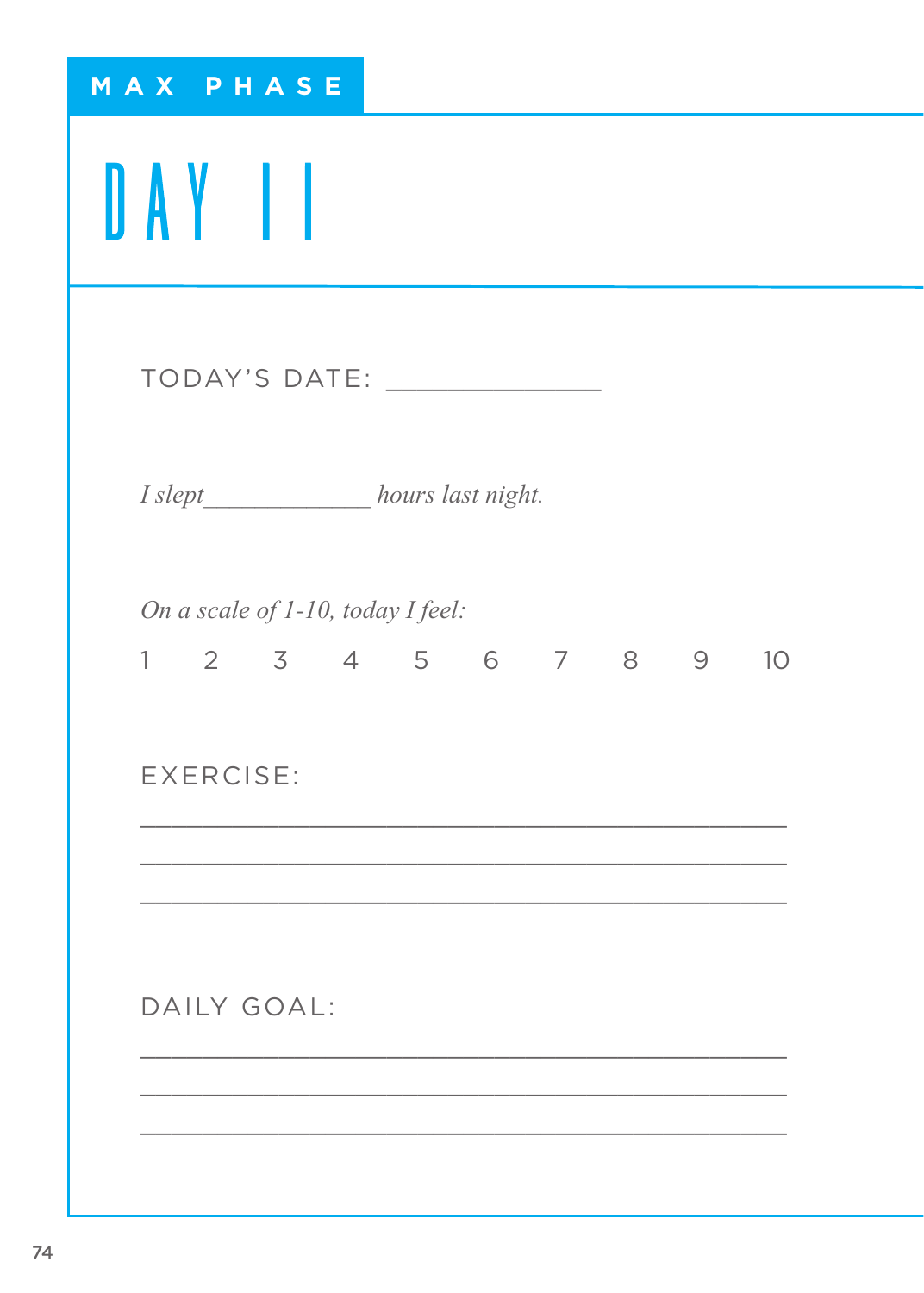*To maintain a healthy weight, try to consume at least three food groups in every meal. Making vegetables one of those food groups will up your fiber intake and your satiety level!*

| <b>30 MINUTES</b><br><b>BEFORE BREAKFAST</b> | $\bigcirc$ Spark <sup>*</sup><br>$\bigcirc$ MNS <sup>*</sup> Color Pack (Pack #1)<br>$\bigcirc$ Other: |  |  |  |
|----------------------------------------------|--------------------------------------------------------------------------------------------------------|--|--|--|
| <b>BREAKFAST</b>                             | O Meal Replacement Shake<br>$\bigcirc$ Optional Shake Additions:                                       |  |  |  |
| MID-MORNING                                  | O Dairy or Protein:<br>O Fruit or Complex Carb:                                                        |  |  |  |
| <b>30 MINUTES</b><br><b>BEFORE LUNCH</b>     | $\bigcirc$ MNS Color Pack (Pack #2)                                                                    |  |  |  |
| <b>LUNCH</b>                                 | $\bigcirc$ Protein:<br>$O$ <i>Fat:</i><br>$\bigcirc$ MNS White Pack (Pack #3 & #4)                     |  |  |  |
| MID-AFTERNOON                                | O Dairy or Protein:<br>O Fruit or Complex Carb:<br>O Optional Vegetable:<br>O Optional Spark           |  |  |  |
| <b>DINNER</b>                                | $O$ Protein:<br>$\bigcirc$ Vegetable:<br>$O$ <i>Fat:</i><br>O Optional Complex Carb:                   |  |  |  |
| <b>AFTER DINNER</b>                          | $\bigcirc$ Dairy or Protein:                                                                           |  |  |  |
| H2O                                          | <b>Total</b><br>0000000000<br><b>Ounces</b>                                                            |  |  |  |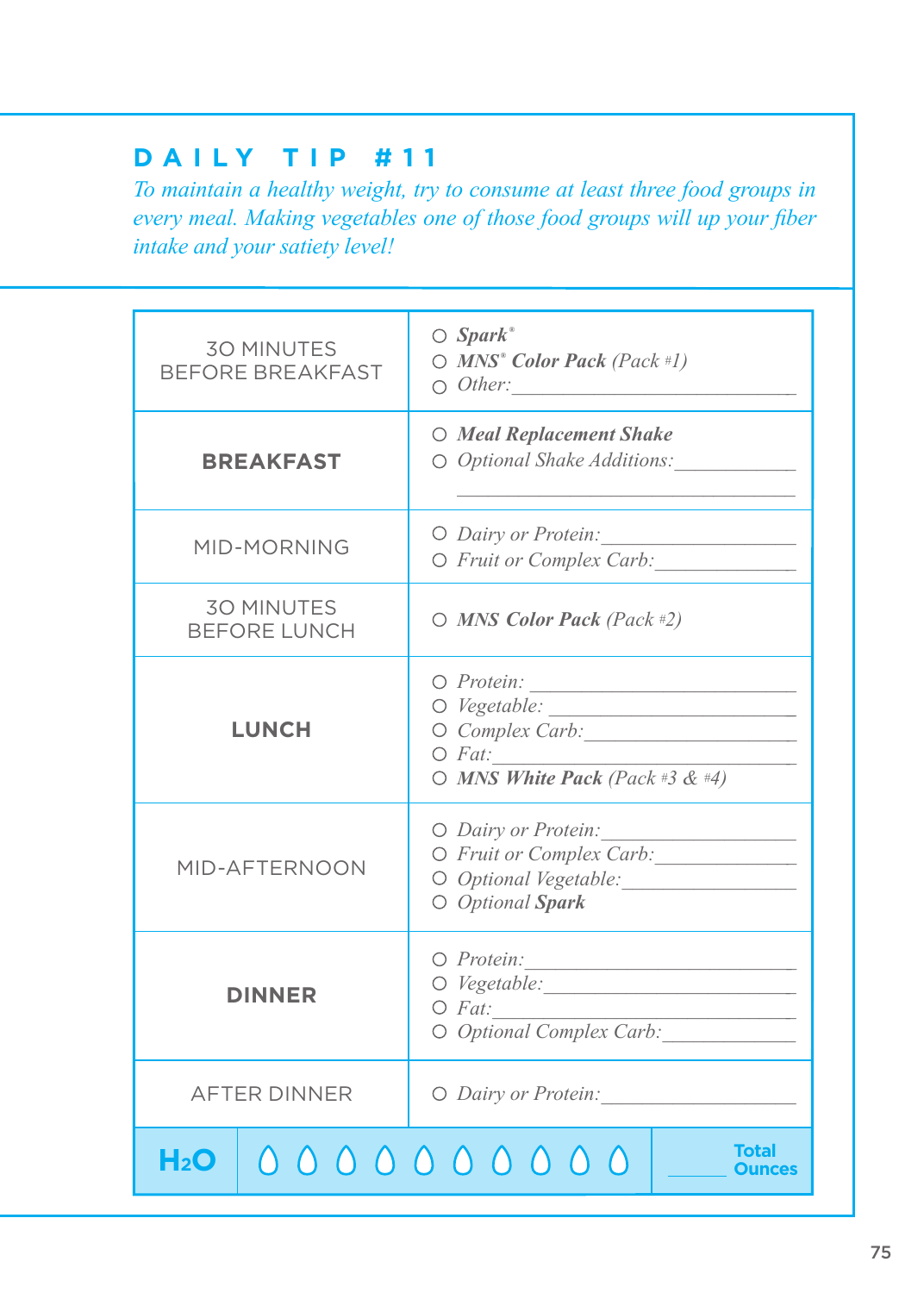| MAX PHASE                                                 |
|-----------------------------------------------------------|
| DAY 12                                                    |
| TODAY'S DATE: _______________                             |
| I slept______________ hours last night.                   |
| On a scale of 1-10, today I feel:<br>1 2 3 4 5 6 7 8 9 10 |
| EXERCISE:                                                 |
|                                                           |
| DAILY GOAL:                                               |
|                                                           |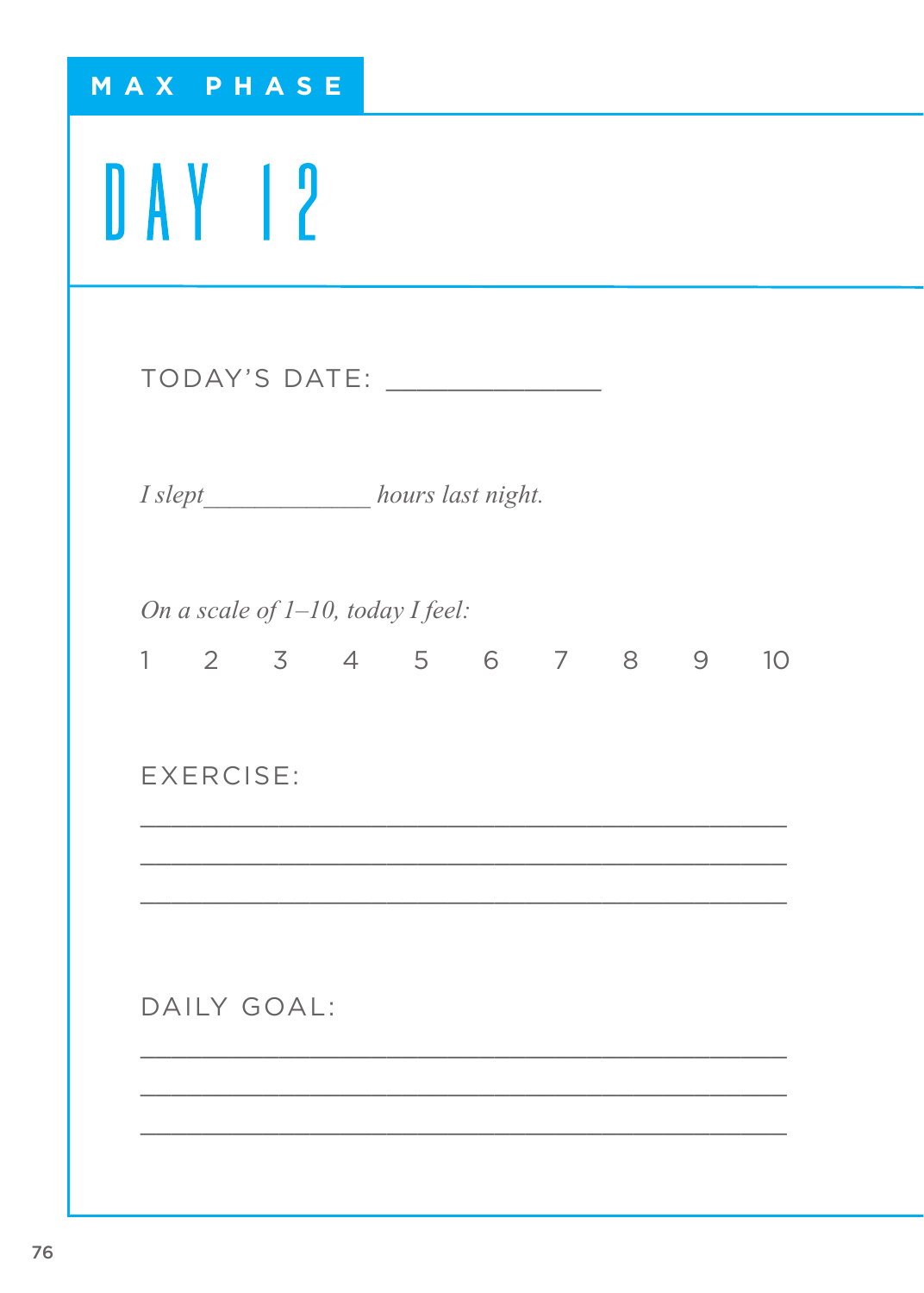*Swapping a whole grain like oats, quinoa or brown rice in the place of waffles, pasta or another processed carbohydrate will increase your fiber, iron and B-vitamin intake in addition to helping you feel fuller at meals.*

| <b>30 MINUTES</b><br><b>BEFORE BREAKFAST</b> | $\bigcirc$ Spark <sup>*</sup><br>$\bigcirc$ MNS <sup>*</sup> Color Pack (Pack #1)<br>$\bigcirc$ Other: |  |  |
|----------------------------------------------|--------------------------------------------------------------------------------------------------------|--|--|
| <b>BREAKFAST</b>                             | O Meal Replacement Shake<br>$\bigcirc$ Optional Shake Additions:                                       |  |  |
| MID-MORNING                                  | O Dairy or Protein:<br>O Fruit or Complex Carb:                                                        |  |  |
| <b>30 MINUTES</b><br><b>BEFORE LUNCH</b>     | $\bigcirc$ MNS Color Pack (Pack #2)                                                                    |  |  |
| <b>LUNCH</b>                                 | $\bigcirc$ Protein: $\qquad \qquad$<br>$O$ <i>Fat:</i><br>$\bigcirc$ MNS White Pack (Pack #3 & #4)     |  |  |
| MID-AFTFRNOON                                | O Dairy or Protein:<br>O Fruit or Complex Carb:<br>O Optional Vegetable:<br>O Optional Spark           |  |  |
| <b>DINNER</b>                                | $O$ Protein:<br>$\circ$ Vegetable:<br>$O$ <i>Fat:</i><br>O Optional Complex Carb:                      |  |  |
| <b>AFTER DINNER</b>                          | $\bigcirc$ Dairy or Protein:                                                                           |  |  |
| H2O                                          | 0000000000                                                                                             |  |  |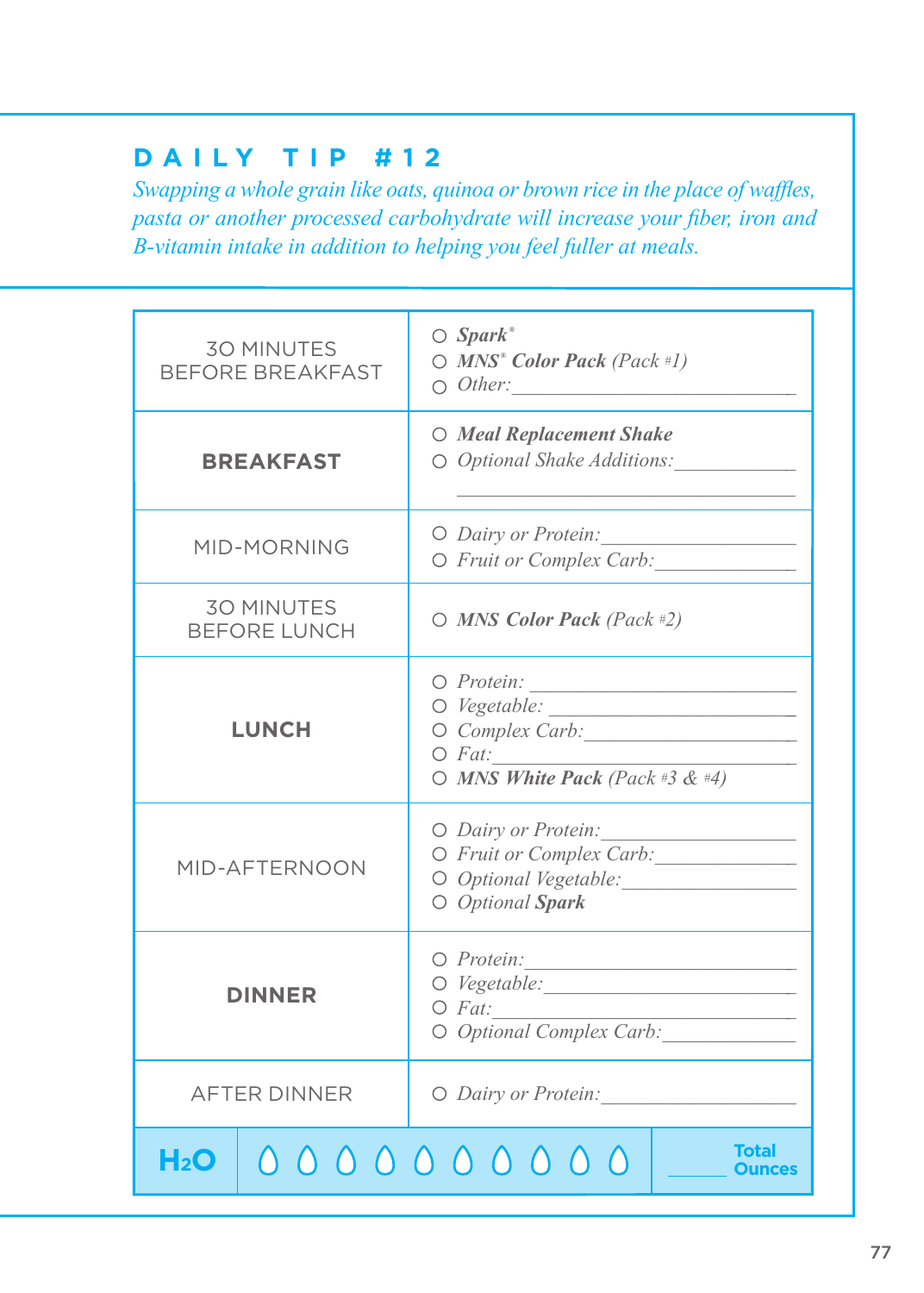| MAX PHASE                                                    |
|--------------------------------------------------------------|
| DAY 13                                                       |
| TODAY'S DATE: _______________                                |
| I slept______________ hours last night.                      |
| On a scale of $1-10$ , today I feel:<br>1 2 3 4 5 6 7 8 9 10 |
| <b>EXERCISE:</b>                                             |
|                                                              |
| DAILY GOAL:                                                  |
|                                                              |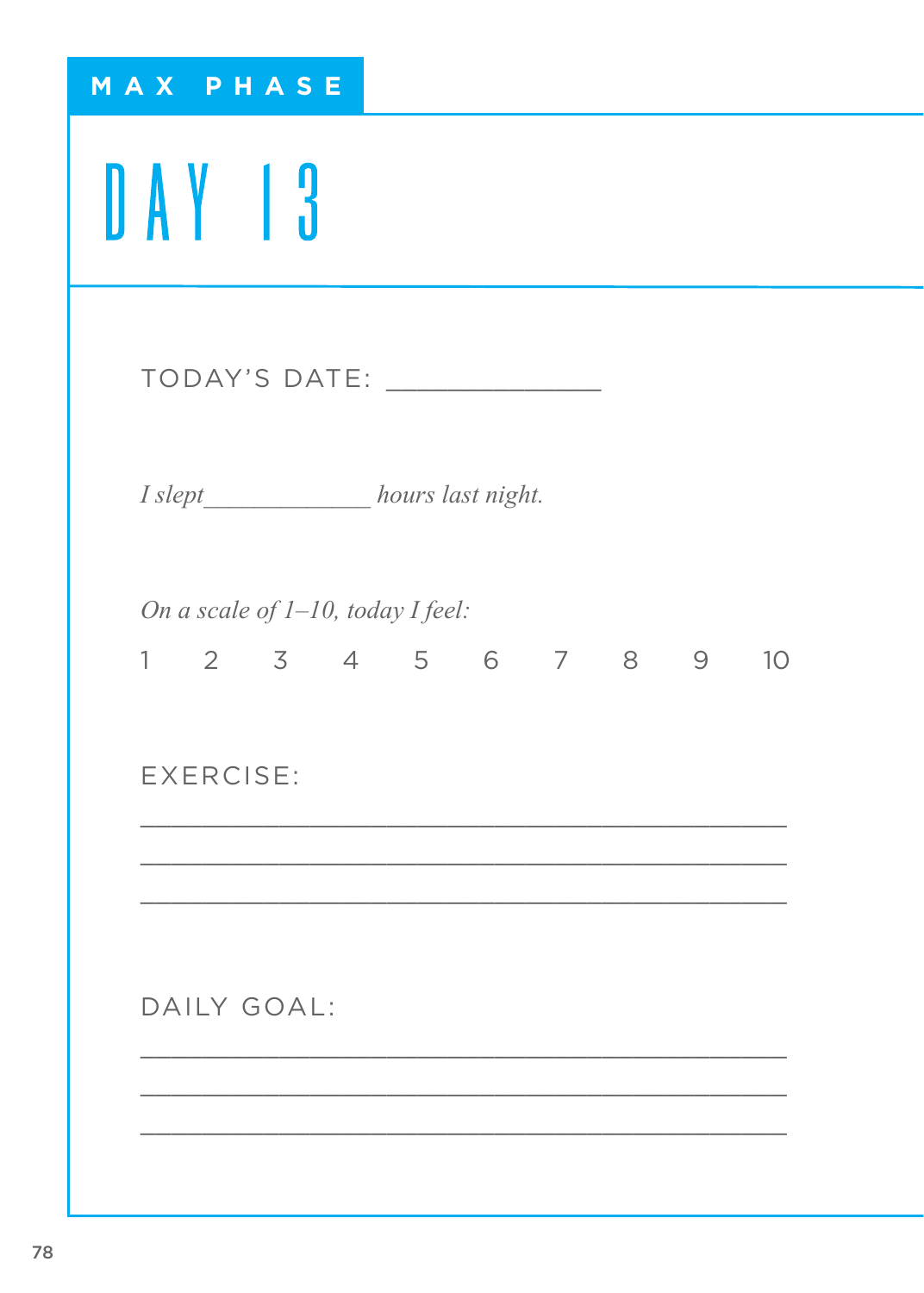*Swapping yogurt in place of cream cheese, mayonnaise or even cream in a recipe can help lower fat, increase protein and provide you with calcium and potassium!*

| <b>30 MINUTES</b><br><b>BEFORE BREAKFAST</b> | $\bigcirc$ Spark <sup>®</sup><br>$\bigcirc$ MNS <sup>*</sup> Color Pack (Pack #1)<br>$\bigcirc$ Other:                                                                                |  |  |
|----------------------------------------------|---------------------------------------------------------------------------------------------------------------------------------------------------------------------------------------|--|--|
| <b>BREAKFAST</b>                             | $\bigcirc$ Meal Replacement Shake<br>$\bigcirc$ Optional Shake Additions:                                                                                                             |  |  |
| MID-MORNING                                  | $\bigcirc$ Dairy or Protein:<br>O Fruit or Complex Carb:                                                                                                                              |  |  |
| <b>30 MINUTES</b><br><b>BEFORE LUNCH</b>     | $\bigcirc$ MNS Color Pack (Pack #2)                                                                                                                                                   |  |  |
| <b>LUNCH</b>                                 | $\bigcirc$ Protein:<br>$\bigcirc$ <i>Vegetable:</i><br>the control of the control of the control of<br>O Complex Carb:<br>$O$ <i>Fat:</i><br>$\bigcirc$ MNS White Pack (Pack #3 & #4) |  |  |
| MID-AFTERNOON                                | O Dairy or Protein:<br>O Fruit or Complex Carb:<br>O Optional Vegetable:<br>O Optional Spark                                                                                          |  |  |
| <b>DINNER</b>                                | $\bigcirc$ Protein:<br>O Vegetable:<br>$O$ <i>Fat:</i><br>O Optional Complex Carb:                                                                                                    |  |  |
| <b>AFTER DINNER</b>                          | O Dairy or Protein:                                                                                                                                                                   |  |  |
| H2O                                          | Total<br>0000000000<br>Ounces                                                                                                                                                         |  |  |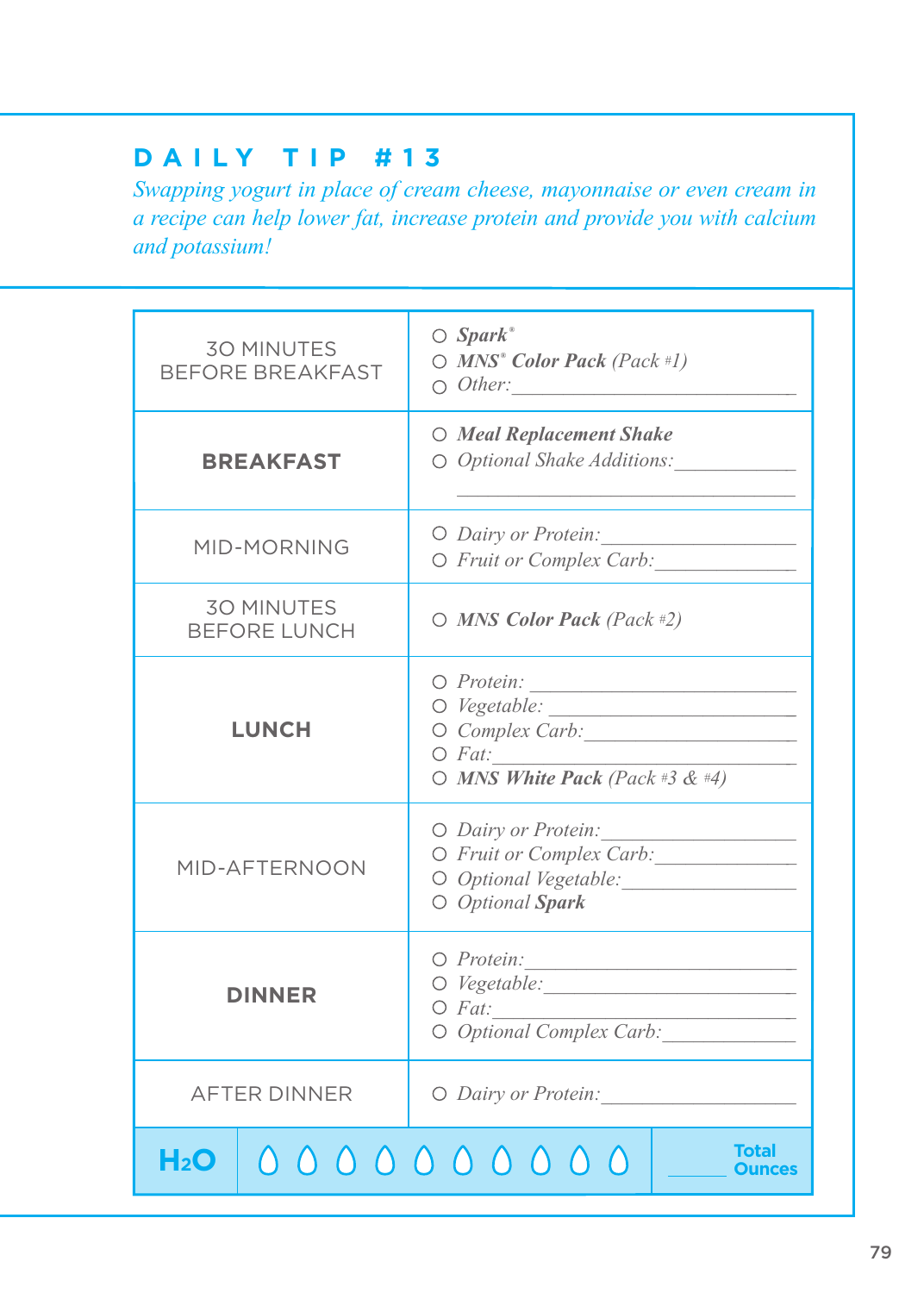| MAX PHASE                                                 |
|-----------------------------------------------------------|
| <b>DAY 14</b>                                             |
| TODAY'S DATE: _______________                             |
| I slept______________ hours last night.                   |
| On a scale of 1-10, today I feel:<br>1 2 3 4 5 6 7 8 9 10 |
| EXERCISE:                                                 |
|                                                           |
| DAILY GOAL:                                               |
|                                                           |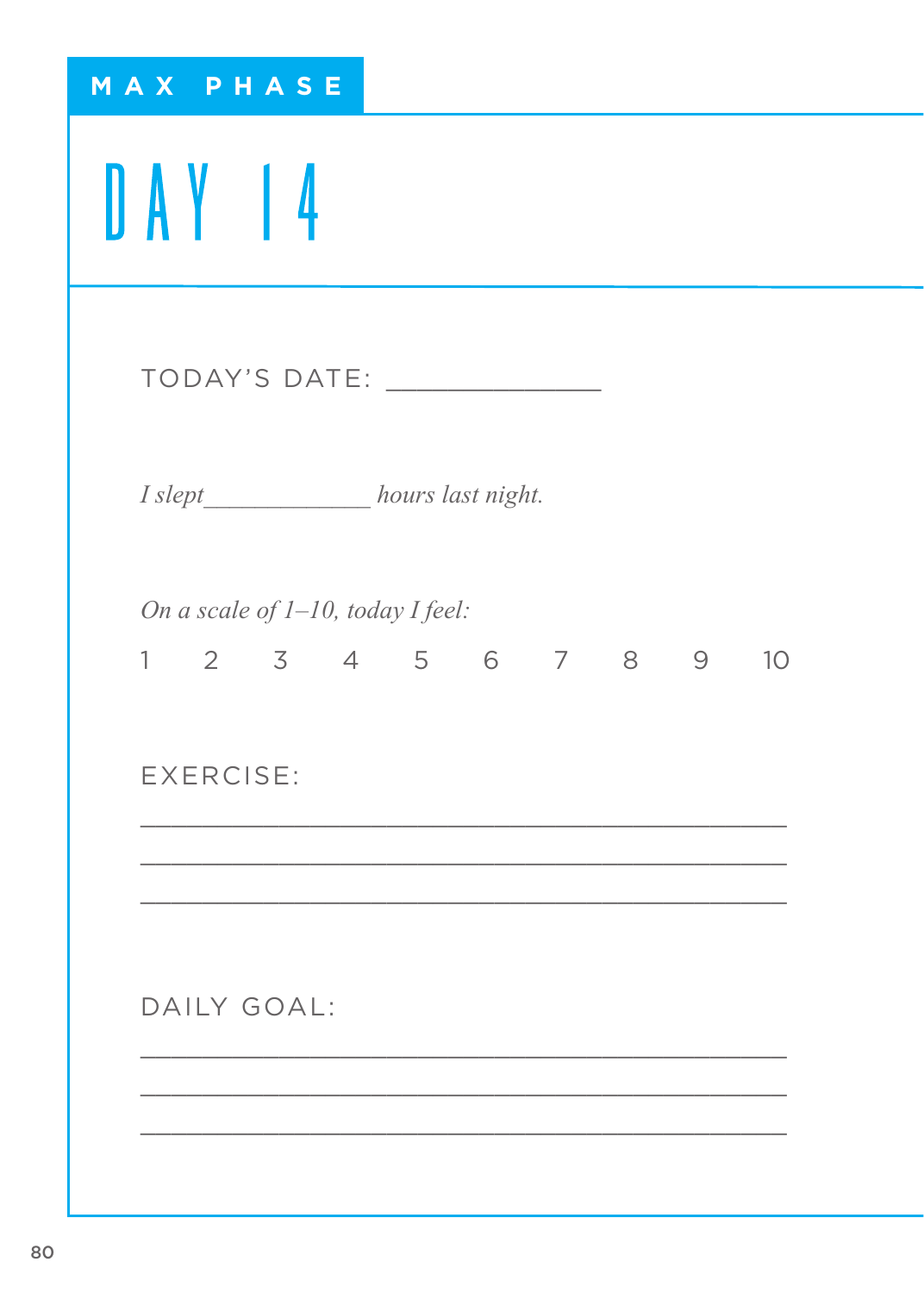*Are you a pasta lover and wish you weren't? Try zucchini "zoodles" or spiralized sweet potato strings in the place of noodles to lower the calories and up the fiber, all while eating your favorite food!*

| <b>30 MINUTES</b><br><b>BEFORE BREAKFAST</b> | $\bigcirc$ Spark <sup>*</sup><br>$\bigcirc$ MNS <sup>*</sup> Color Pack (Pack #1)<br>$\bigcirc$ Other: |  |  |
|----------------------------------------------|--------------------------------------------------------------------------------------------------------|--|--|
| <b>BREAKFAST</b>                             | $\bigcirc$ Meal Replacement Shake<br>$\bigcirc$ Optional Shake Additions:                              |  |  |
| MID-MORNING                                  | O Dairy or Protein:<br>O Fruit or Complex Carb:                                                        |  |  |
| <b>30 MINUTES</b><br><b>BEFORE LUNCH</b>     | $\bigcirc$ MNS Color Pack (Pack #2)                                                                    |  |  |
| <b>LUNCH</b>                                 | $\bigcirc$ Protein:<br>$O$ <i>Fat:</i><br>$\circ$ MNS White Pack (Pack #3 & #4)                        |  |  |
| MID-AFTFRNOON                                | O Dairy or Protein:<br>O Fruit or Complex Carb:<br>O Optional Vegetable:<br>O Optional Spark           |  |  |
| <b>DINNER</b>                                | $O$ Protein:<br>O Vegetable:<br>$O$ <i>Fat:</i><br>O Optional Complex Carb:                            |  |  |
| <b>AFTER DINNER</b>                          | $\bigcirc$ Dairy or Protein:                                                                           |  |  |
| H <sub>2</sub> O                             | <b>Total</b><br>0000000000                                                                             |  |  |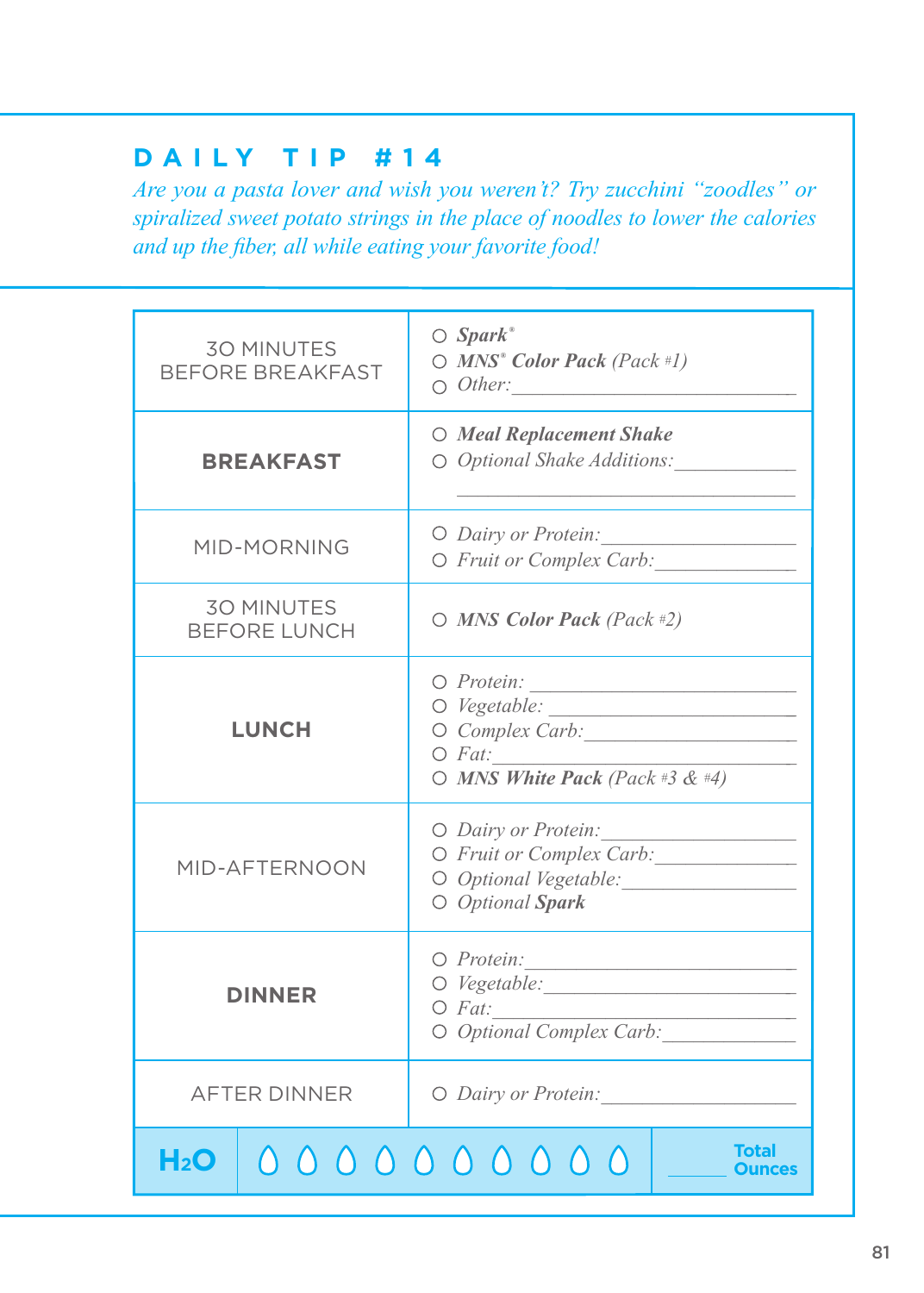| MAX PHASE                                                 |
|-----------------------------------------------------------|
| DAY 15                                                    |
| TODAY'S DATE: ________________                            |
| I slept_______________ hours last night.                  |
| On a scale of 1-10, today I feel:<br>1 2 3 4 5 6 7 8 9 10 |
| EXERCISE:                                                 |
|                                                           |
| DAILY GOAL:                                               |
|                                                           |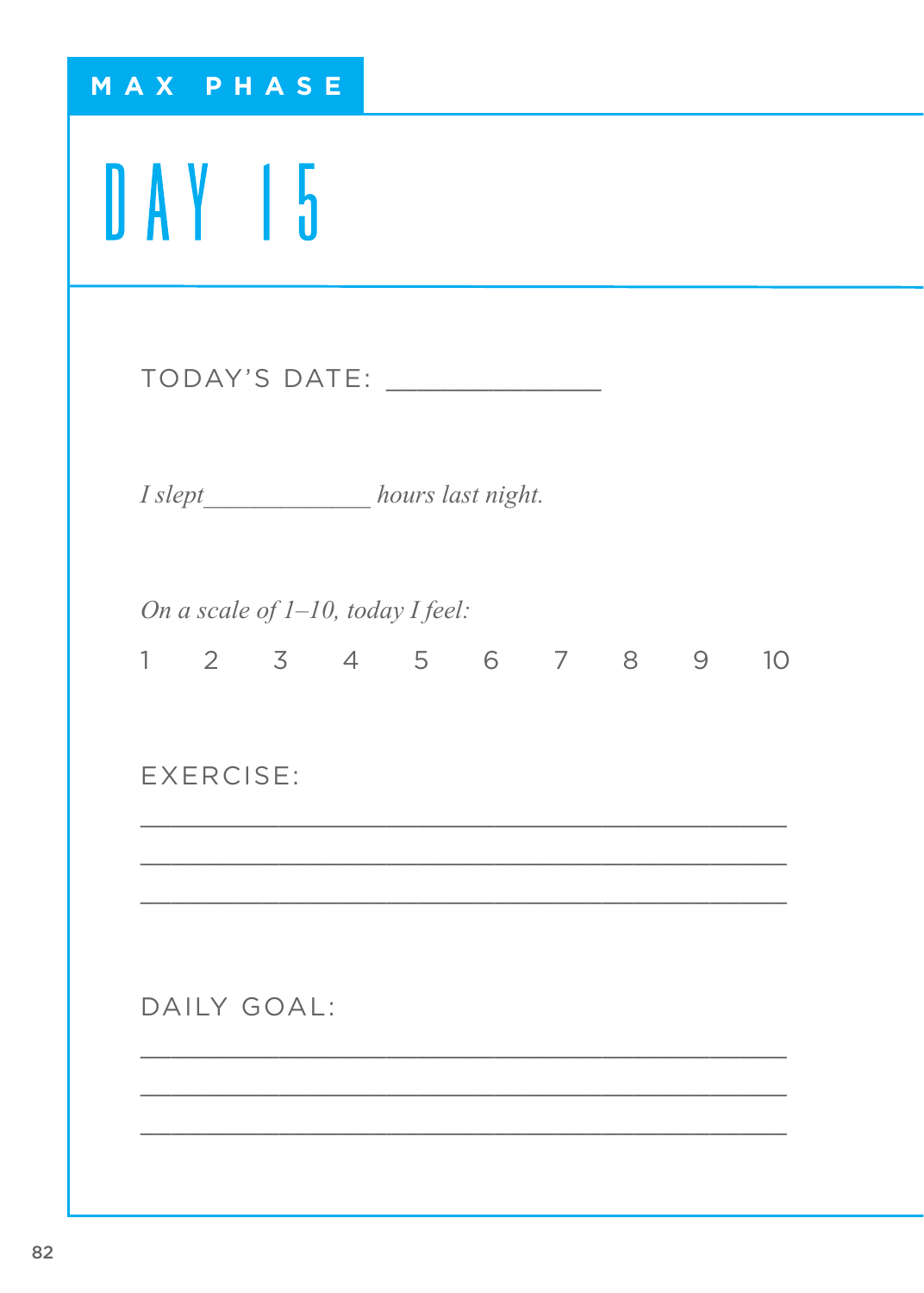*Salt can make foods tasty but be a nemesis to your heart's health! Try seasoning foods with basil, oregano, rosemary, ginger and turmeric for a delicious flavor with no sodium!*

| <b>30 MINUTES</b><br><b>BEFORE BREAKFAST</b> | $\bigcirc$ Spark <sup>*</sup><br>$\bigcirc$ MNS <sup>*</sup> Color Pack (Pack #1)<br>$\bigcirc$ Other:                                                                         |
|----------------------------------------------|--------------------------------------------------------------------------------------------------------------------------------------------------------------------------------|
| <b>BREAKFAST</b>                             | ○ Meal Replacement Shake<br>$\bigcirc$ Optional Shake Additions:                                                                                                               |
| MID-MORNING                                  | O Dairy or Protein:<br>O Fruit or Complex Carb:                                                                                                                                |
| <b>30 MINUTES</b><br><b>BEFORE LUNCH</b>     | $\bigcirc$ MNS Color Pack (Pack #2)                                                                                                                                            |
| <b>LUNCH</b>                                 | $\bigcirc$ Protein:<br>$\bigcirc$ Vegetable:<br>the control of the control of the control of<br>O Complex Carb:<br>$O$ <i>Fat:</i><br>$\bigcirc$ MNS White Pack (Pack #3 & #4) |
| MID-AFTFRNOON                                | O Dairy or Protein:<br>O Fruit or Complex Carb:<br>O Optional Vegetable:<br>O Optional Spark                                                                                   |
| <b>DINNER</b>                                | $\bigcirc$ Protein:<br>$O$ <i>Fat:</i><br>O Optional Complex Carb:                                                                                                             |
| <b>AFTER DINNER</b>                          | O Dairy or Protein:                                                                                                                                                            |
| H2O                                          | Total<br>0000000000                                                                                                                                                            |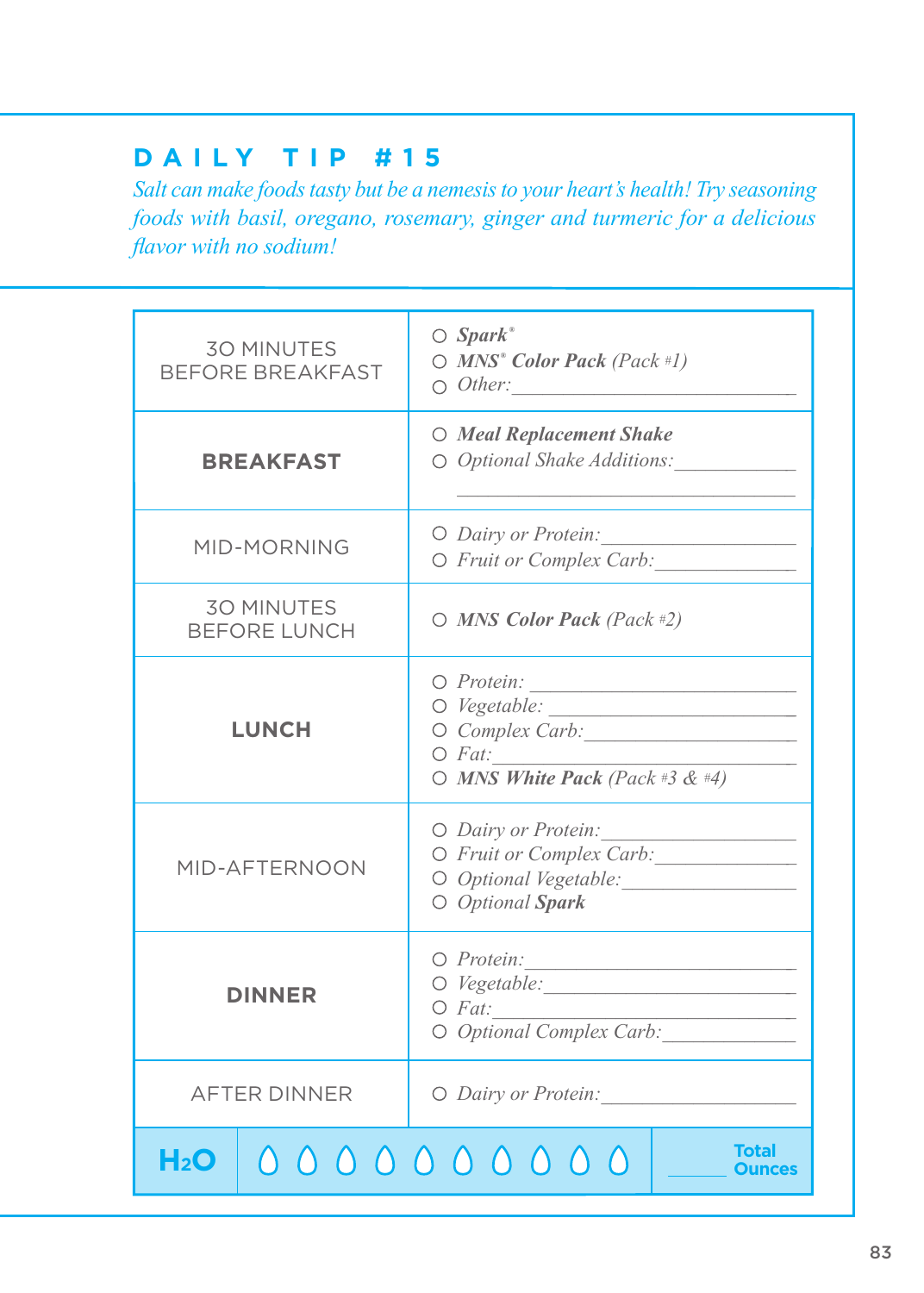| MAX PHASE                                                  |  |
|------------------------------------------------------------|--|
| DAY 16                                                     |  |
| TODAY'S DATE: _______________                              |  |
| I slept______________ hours last night.                    |  |
| On a scale of 1-10, today I feel:<br>1 2 3 4 5 6 7 8 9 10  |  |
| EXERCISE:                                                  |  |
| <u> 1989 - Johann Stoff, amerikansk politiker (* 1908)</u> |  |
| DAILY GOAL:                                                |  |
|                                                            |  |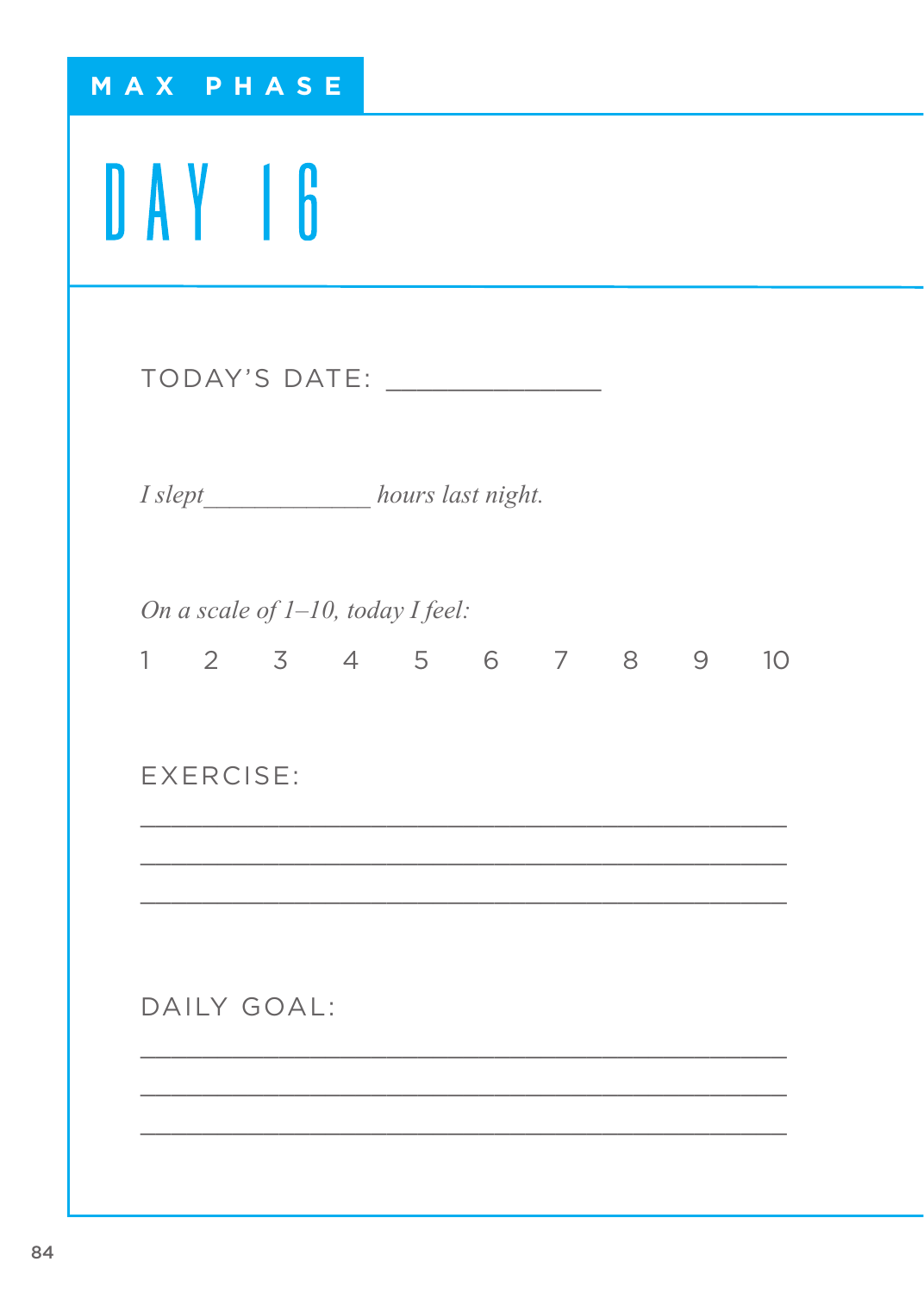*Nutrition is like a teeter-totter; if one side goes up in calories, the other side must go down. When eating out, if you need a burger, choose fruit and milk as side items. If fries are a must, pair them with a grilled chicken wrap or salad. Balance it out!* 

| <b>30 MINUTES</b><br><b>BEFORE BREAKFAST</b> | $\bigcirc$ Spark <sup>*</sup><br>$\bigcirc$ MNS <sup>*</sup> Color Pack (Pack #1)<br>$\bigcirc$ Other: |
|----------------------------------------------|--------------------------------------------------------------------------------------------------------|
| <b>BREAKFAST</b>                             | $\bigcirc$ Meal Replacement Shake<br>$\bigcirc$ Optional Shake Additions:                              |
| MID-MORNING                                  | O Dairy or Protein:<br>O Fruit or Complex Carb:                                                        |
| <b>30 MINUTES</b><br><b>BEFORE LUNCH</b>     | $\bigcirc$ MNS Color Pack (Pack #2)                                                                    |
| <b>LUNCH</b>                                 | $O$ <i>Fat:</i><br>$\bigcirc$ MNS White Pack (Pack #3 & #4)                                            |
| MID-AFTERNOON                                | O Dairy or Protein:<br>O Fruit or Complex Carb:<br>O Optional Vegetable:<br>O Optional Spark           |
| DINNER                                       | $\bigcirc$ Protein:<br>O Vegetable:<br>$O$ Fat:<br>O Optional Complex Carb:                            |
| <b>AFTER DINNER</b>                          | O Dairy or Protein:                                                                                    |
| H2O -                                        | <b>Total</b><br>0000000000                                                                             |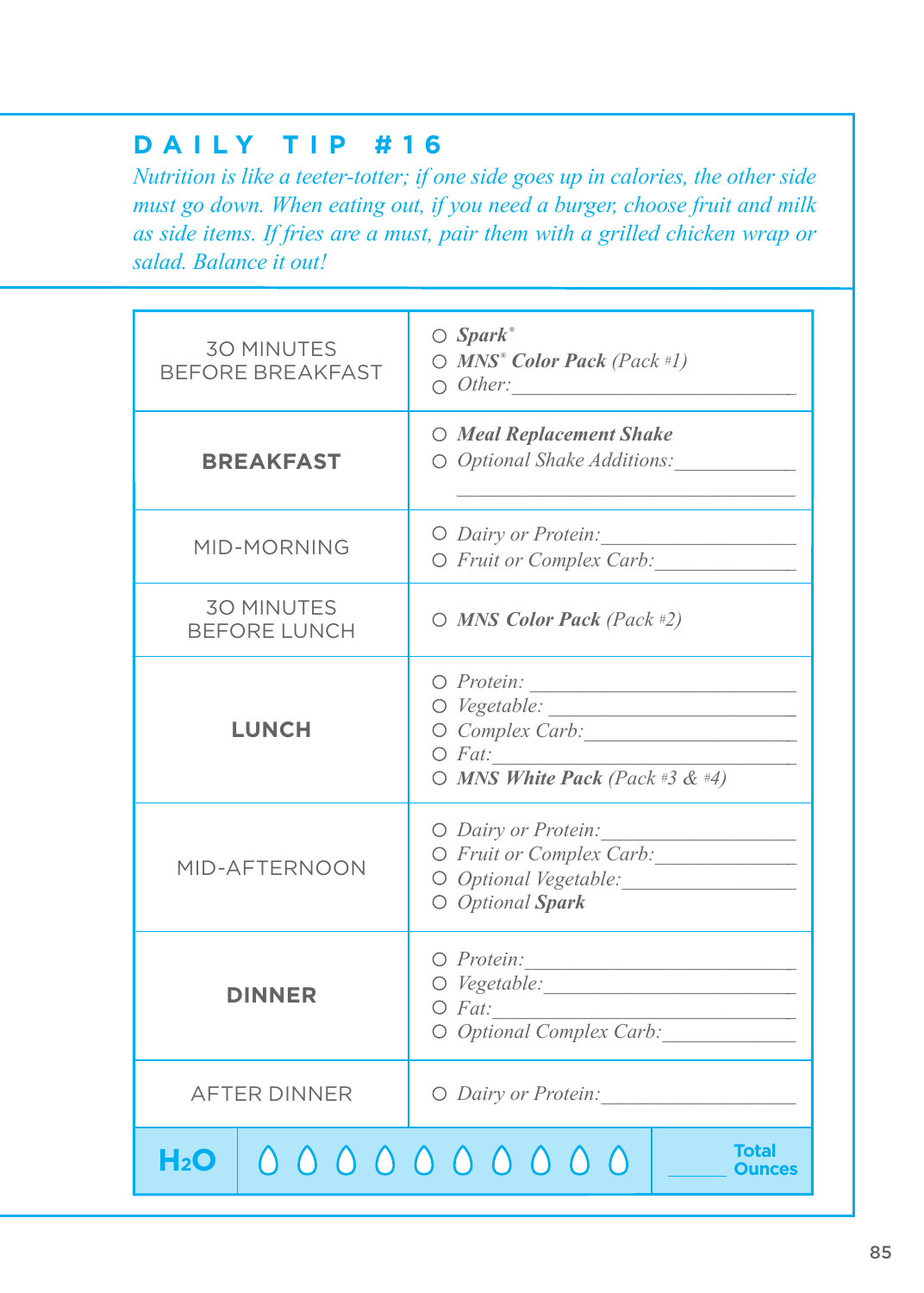| MAX PHASE                                                    |
|--------------------------------------------------------------|
| DAY 17                                                       |
| TODAY'S DATE: ________________                               |
| I slept_______________ hours last night.                     |
| On a scale of $1-10$ , today I feel:<br>1 2 3 4 5 6 7 8 9 10 |
| EXERCISE:                                                    |
|                                                              |
| DAILY GOAL:                                                  |
|                                                              |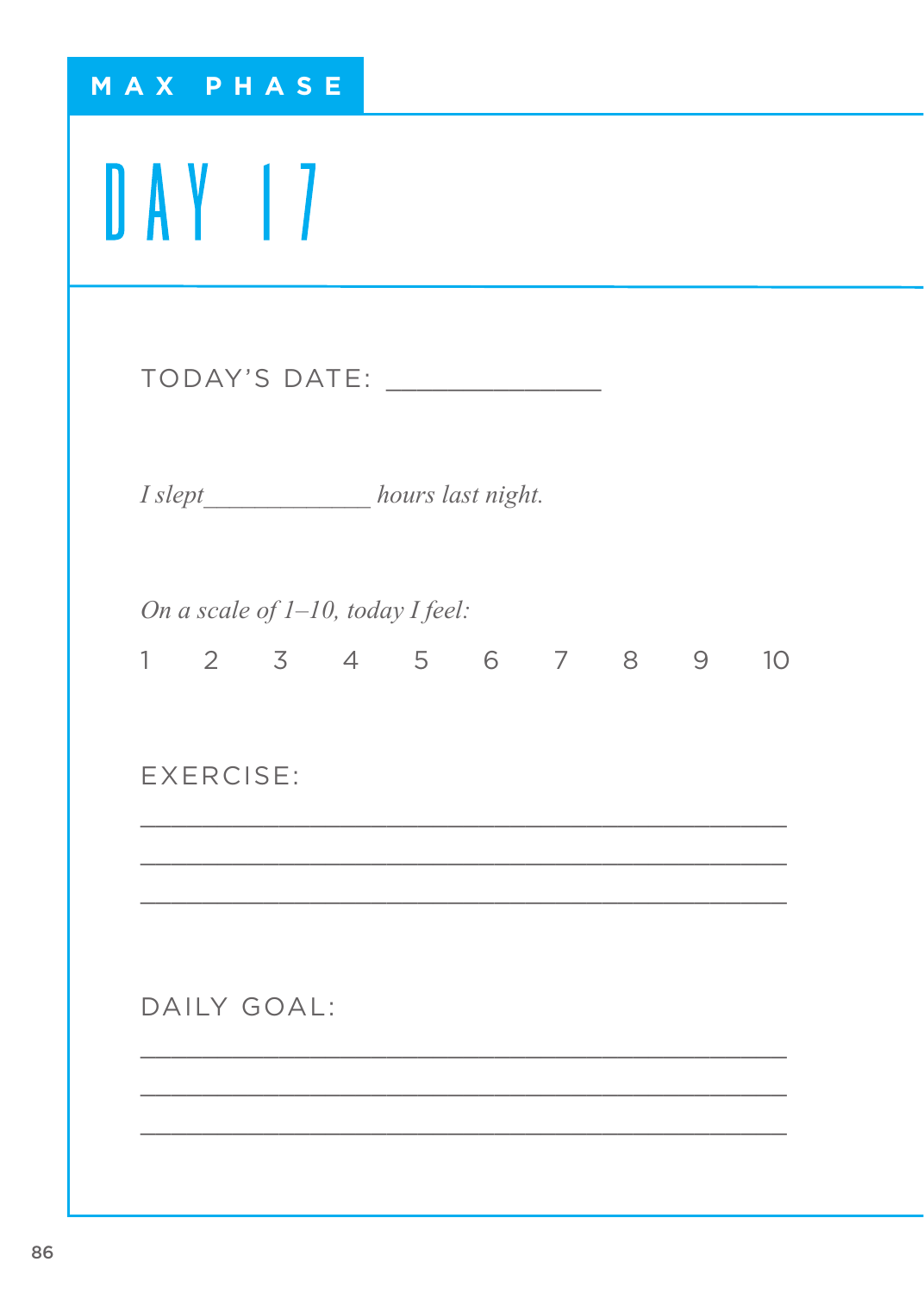*When eating out at restaurants, try to split a meal with a spouse or friend and each of you order a side salad. Eating a smaller portion will help keep the calorie count down! Ordering a kid's size meal can also help you save on calories by eating less!*

| <b>30 MINUTES</b><br><b>BEFORE BREAKFAST</b> | $\bigcirc$ Spark <sup>*</sup><br>$\bigcirc$ MNS <sup>*</sup> Color Pack (Pack #1)<br>$\bigcirc$ Other: |
|----------------------------------------------|--------------------------------------------------------------------------------------------------------|
| <b>BREAKFAST</b>                             | ○ Meal Replacement Shake<br>$\bigcirc$ Optional Shake Additions:                                       |
| MID-MORNING                                  | $O$ Dairy or Protein:<br>O Fruit or Complex Carb:                                                      |
| <b>30 MINUTES</b><br><b>BEFORE LUNCH</b>     | $\bigcirc$ MNS Color Pack (Pack #2)                                                                    |
| <b>LUNCH</b>                                 | $\bigcirc$ Protein:<br>$O$ <i>Fat:</i><br>$\circ$ MNS White Pack (Pack #3 & #4)                        |
| MID-AFTERNOON                                | O Dairy or Protein:<br>O Fruit or Complex Carb:<br>O Optional Vegetable:<br>O Optional Spark           |
| <b>DINNER</b>                                | $\bigcirc$ Protein:<br>$O$ Fat:<br>O Optional Complex Carb:                                            |
| <b>AFTER DINNER</b>                          | $\bigcirc$ Dairy or Protein:                                                                           |
| H2O -                                        | <b>Total</b><br>0000000000                                                                             |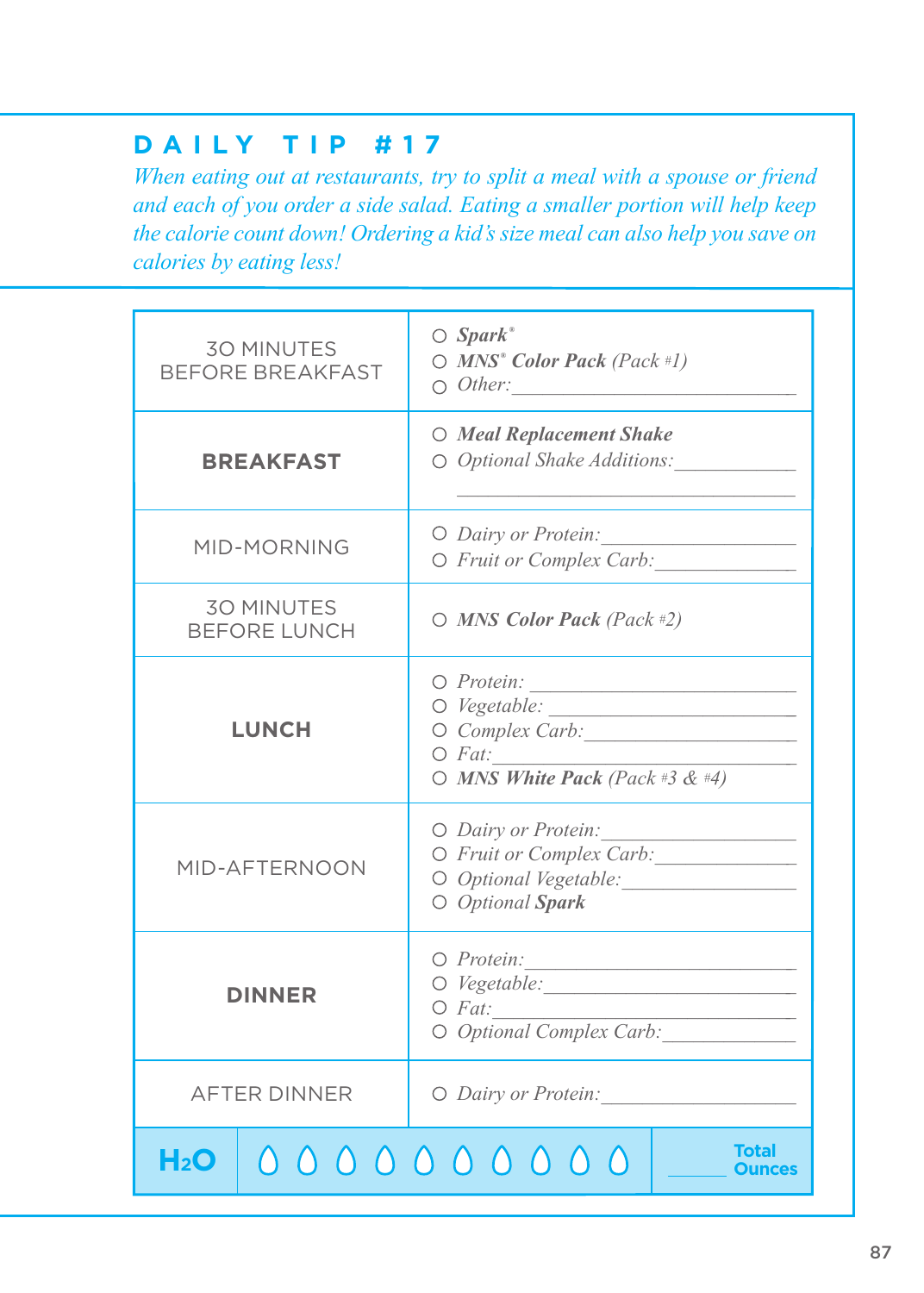| MAX PHASE                                                 |
|-----------------------------------------------------------|
| DAY 18                                                    |
| TODAY'S DATE: _______________                             |
| I slept______________ hours last night.                   |
| On a scale of 1-10, today I feel:<br>1 2 3 4 5 6 7 8 9 10 |
| EXERCISE:                                                 |
|                                                           |
| DAILY GOAL:                                               |
|                                                           |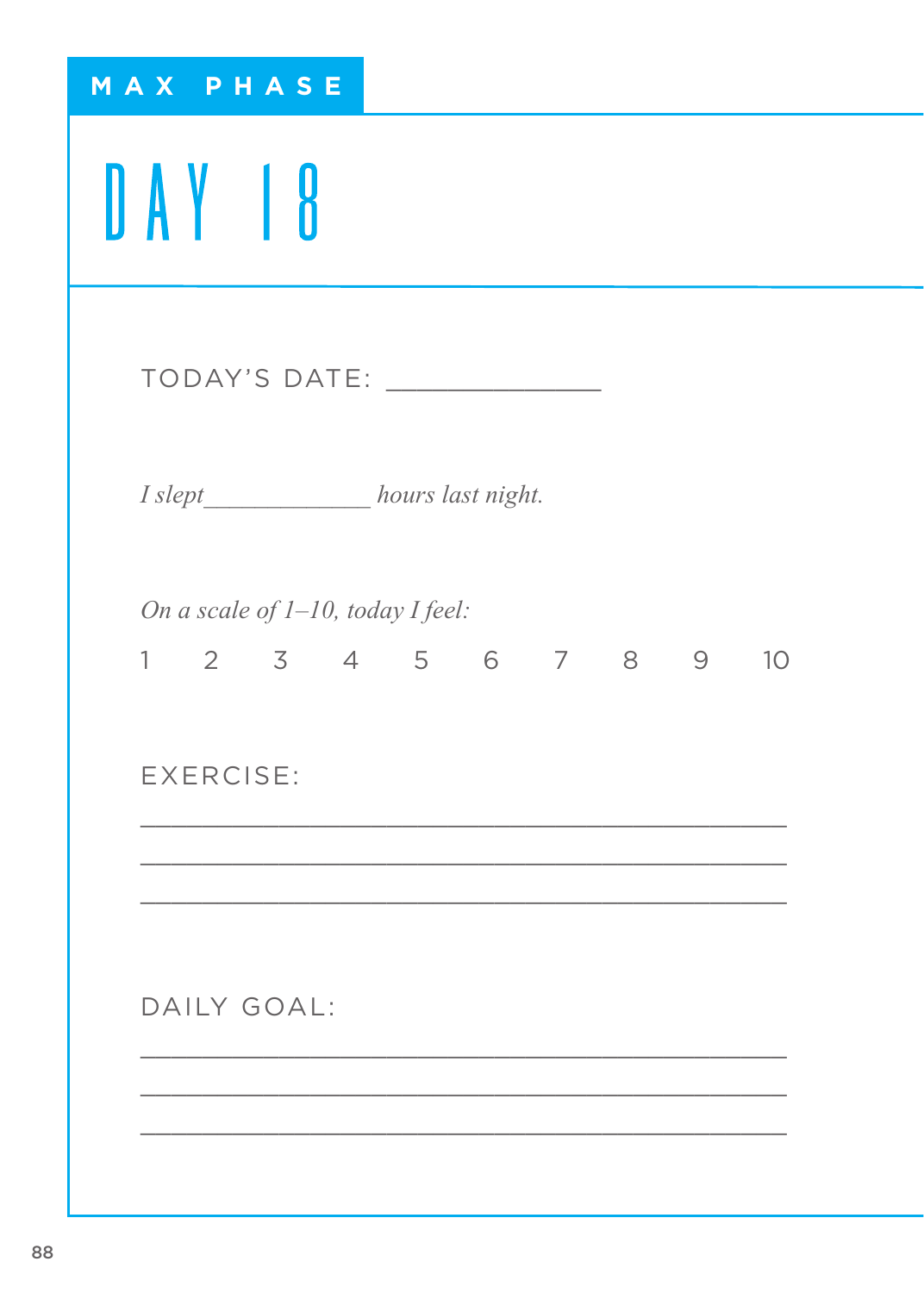*When eating out at restaurants, put the sauces and dressings on the side. Many are loaded with fat and calories but are less calorically costly when you simply use less!*

| <b>30 MINUTES</b><br><b>BEFORE BREAKFAST</b> | $\bigcirc$ Spark <sup>*</sup><br>$\bigcirc$ MNS <sup>*</sup> Color Pack (Pack #1)<br>$\bigcirc$ Other:                                         |
|----------------------------------------------|------------------------------------------------------------------------------------------------------------------------------------------------|
| <b>BREAKFAST</b>                             | $\bigcirc$ Meal Replacement Shake<br>$\bigcirc$ Optional Shake Additions:                                                                      |
| MID-MORNING                                  | O Dairy or Protein:<br>O Fruit or Complex Carb:                                                                                                |
| <b>30 MINUTES</b><br><b>BEFORE LUNCH</b>     | $\bigcirc$ MNS Color Pack (Pack #2)                                                                                                            |
| <b>LUNCH</b>                                 | $\bigcirc$ Protein: $\qquad \qquad$<br>$\circ$ Vegetable:<br>$\circ$ Complex Carb:<br>$O$ <i>Fat:</i><br>$\circ$ MNS White Pack (Pack #3 & #4) |
| MID-AFTERNOON                                | O Dairy or Protein:<br>O Fruit or Complex Carb:<br>O Optional Vegetable:<br>O Optional Spark                                                   |
| <b>DINNER</b>                                | $O$ Protein:<br>$O$ <i>Fat:</i><br>O Optional Complex Carb:                                                                                    |
| <b>AFTER DINNER</b>                          | $\bigcirc$ Dairy or Protein:                                                                                                                   |
| H2O                                          | <b>Total</b><br>0000000000<br><b>Ounces</b>                                                                                                    |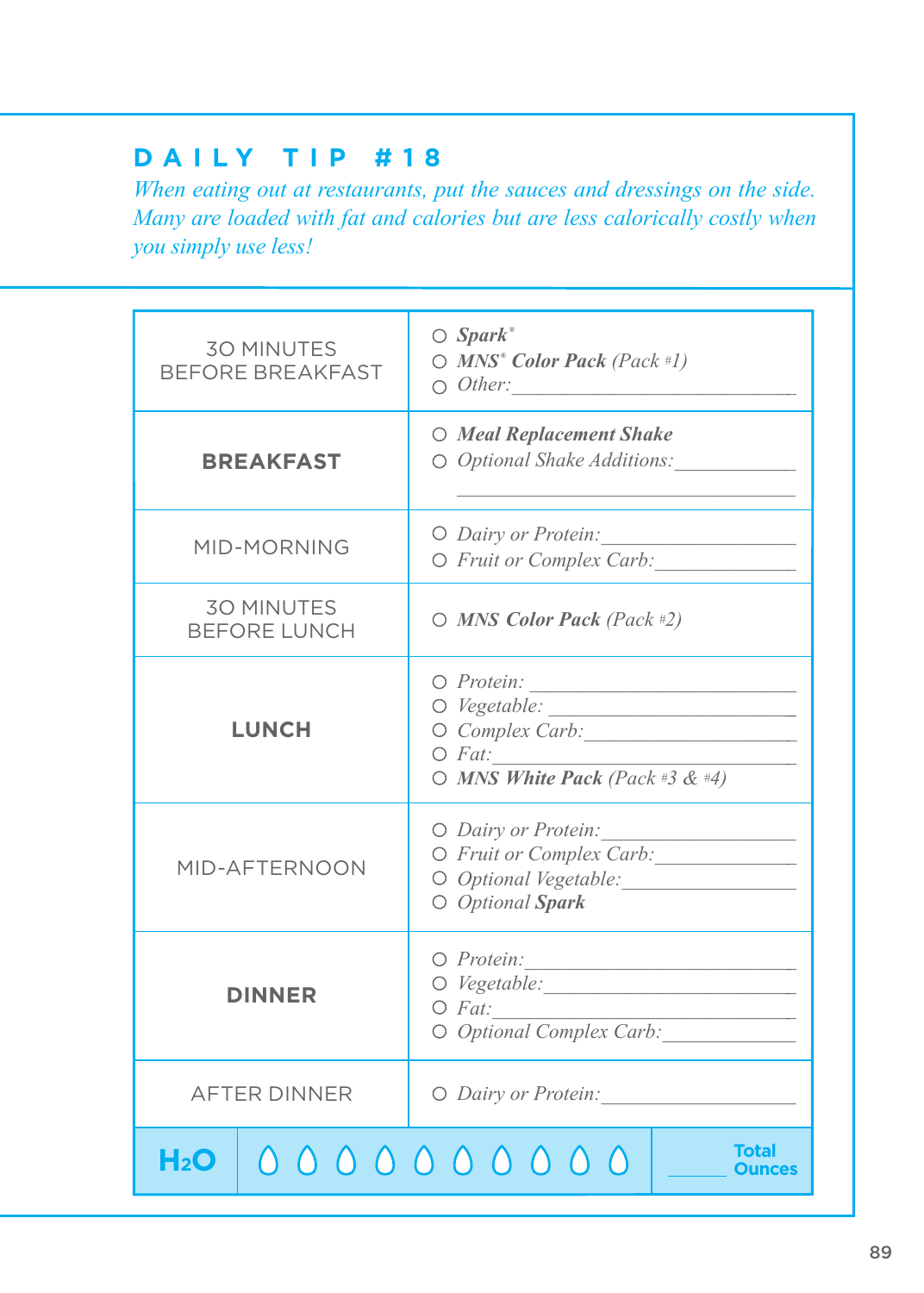| MAX PHASE                                                 |
|-----------------------------------------------------------|
| DAY 19                                                    |
| TODAY'S DATE: _______________                             |
| I slept______________ hours last night.                   |
| On a scale of 1-10, today I feel:<br>1 2 3 4 5 6 7 8 9 10 |
| EXERCISE:                                                 |
|                                                           |
| DAILY GOAL:                                               |
|                                                           |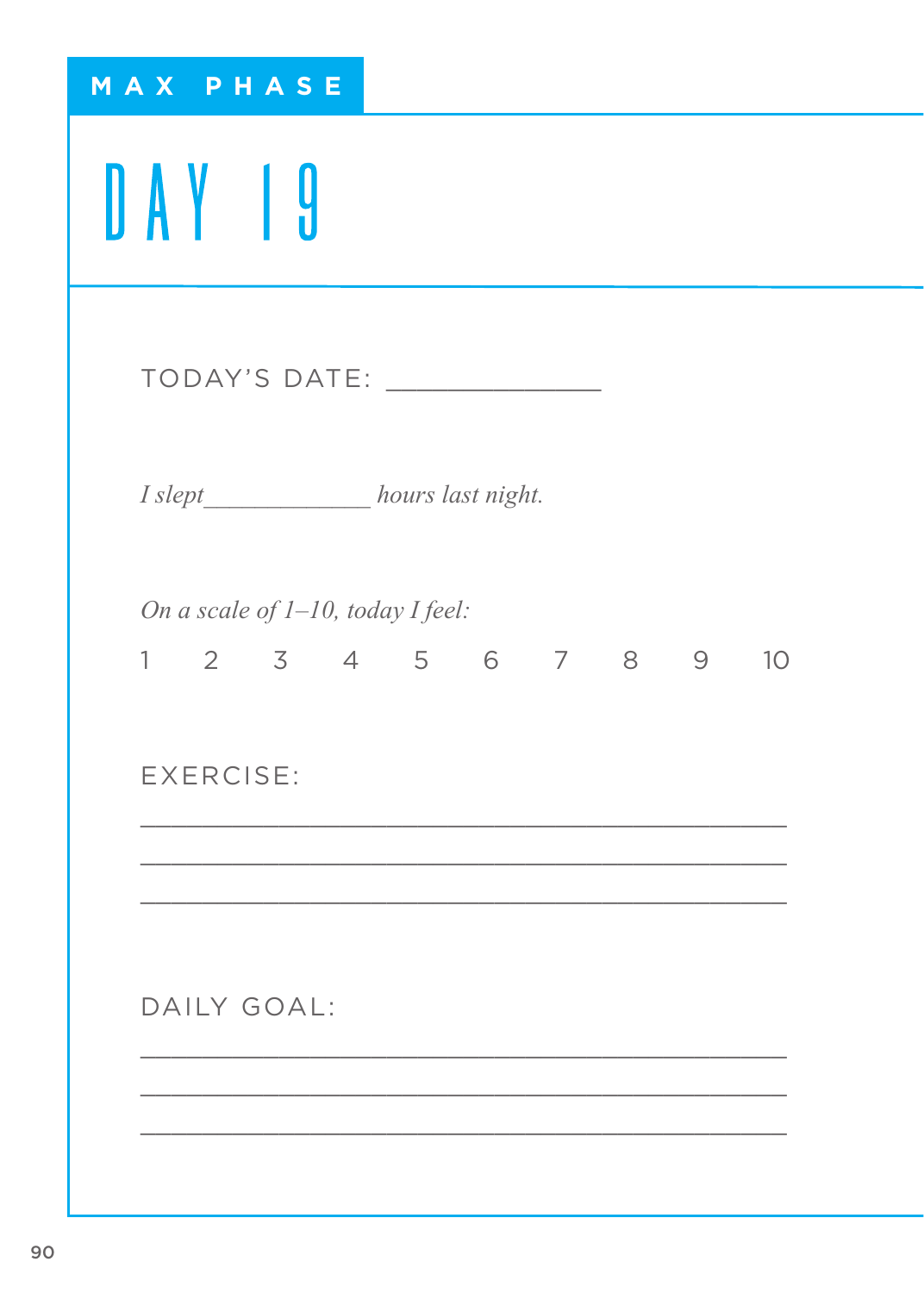*Before you head to your favorite restaurant, check out the nutrient profile of your favorite meal on the restaurant's website. Being aware of what's in an entrée beforehand can help you save calories when ordering on the spot.*

| <b>30 MINUTES</b><br><b>BEFORE BREAKFAST</b> | $\bigcirc$ Spark <sup>*</sup><br>$\bigcirc$ MNS <sup>*</sup> Color Pack (Pack #1)<br>$\bigcirc$ Other:                               |
|----------------------------------------------|--------------------------------------------------------------------------------------------------------------------------------------|
| <b>BREAKFAST</b>                             | $\bigcirc$ Meal Replacement Shake<br>$\bigcirc$ Optional Shake Additions:                                                            |
| MID-MORNING                                  | O Dairy or Protein:<br>O Fruit or Complex Carb:                                                                                      |
| <b>30 MINUTES</b><br><b>BEFORE LUNCH</b>     | $\bigcirc$ MNS Color Pack (Pack #2)                                                                                                  |
| <b>LUNCH</b>                                 | $\bigcirc$ Protein:<br>$\bigcirc$ Vegetable:<br>$\circ$ Complex Carb:<br>$O$ <i>Fat:</i><br>$\bigcirc$ MNS White Pack (Pack #3 & #4) |
| MID-AFTERNOON                                | O Dairy or Protein:<br>O Fruit or Complex Carb:<br>O Optional Vegetable:<br>O Optional Spark                                         |
| <b>DINNER</b>                                | $O$ Protein:<br>$O$ <i>Fat:</i><br>O Optional Complex Carb:                                                                          |
| <b>AFTER DINNER</b>                          | O Dairy or Protein:                                                                                                                  |
| H2O                                          | Total<br>0000000000                                                                                                                  |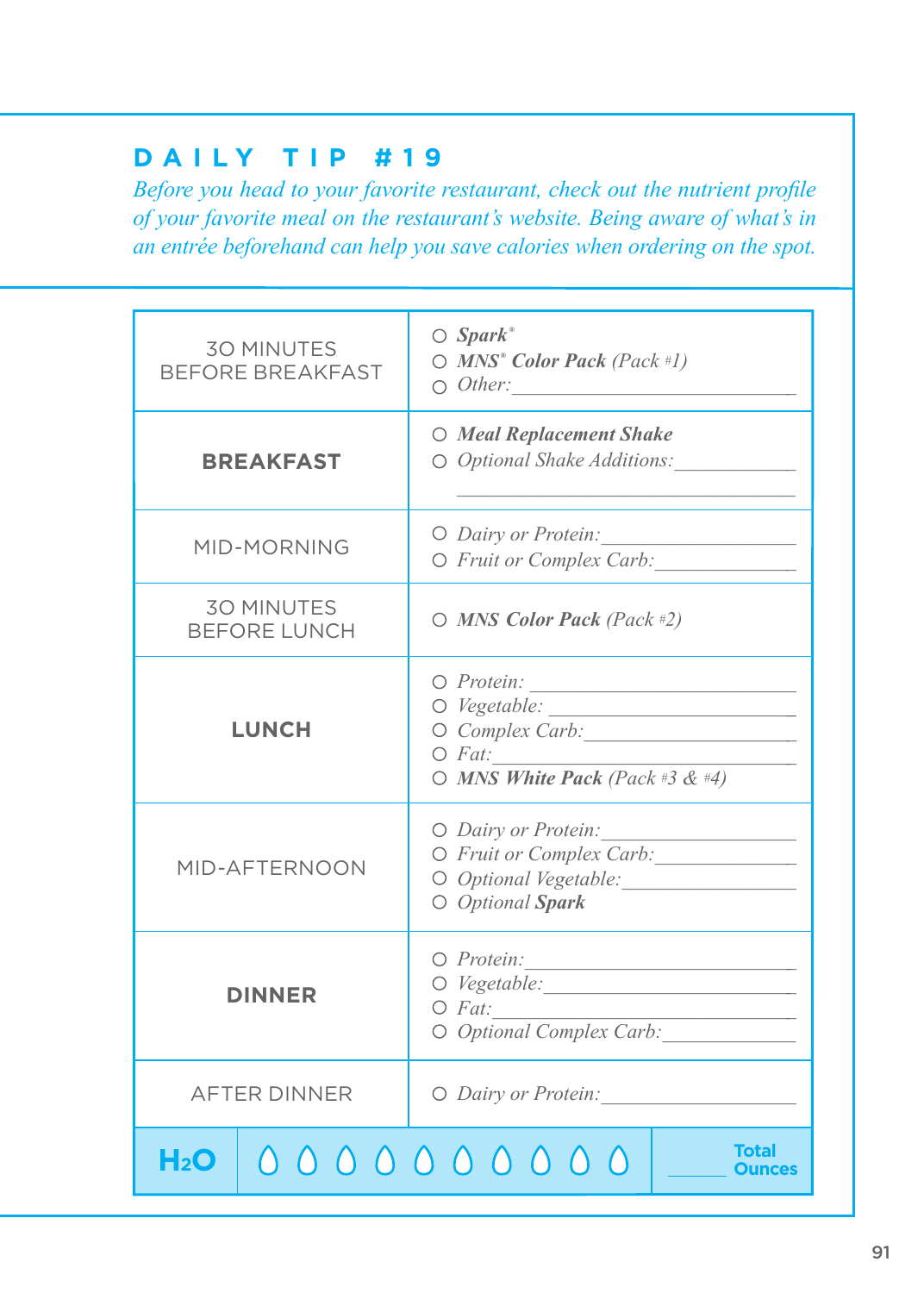| MAX PHASE                                                    |
|--------------------------------------------------------------|
| DAY 20                                                       |
| TODAY'S DATE: _______________                                |
| I slept______________ hours last night.                      |
| On a scale of $1-10$ , today I feel:<br>1 2 3 4 5 6 7 8 9 10 |
| EXERCISE:                                                    |
|                                                              |
| DAILY GOAL:                                                  |
|                                                              |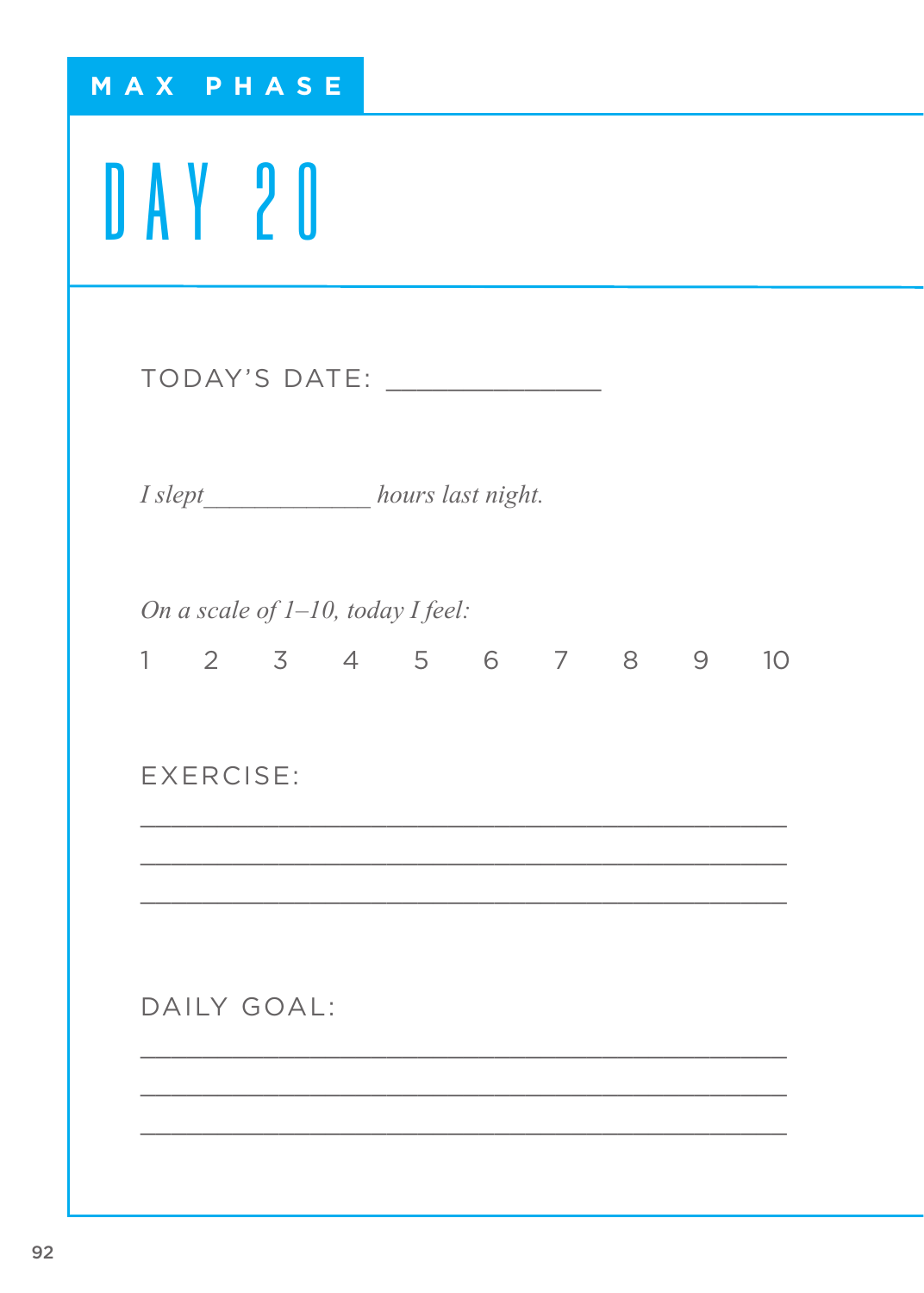*When eating at parties or family gatherings, choose the smaller plate on the buffet line. By default, you will eat less. Then move away from the food table so you can't keep snacking!*

| <b>30 MINUTES</b><br><b>BEFORE BREAKFAST</b> | $\bigcirc$ Spark <sup>*</sup><br>$\bigcirc$ MNS <sup>*</sup> Color Pack (Pack #1)            |
|----------------------------------------------|----------------------------------------------------------------------------------------------|
| <b>BREAKFAST</b>                             | ○ Meal Replacement Shake<br>$\bigcirc$ Optional Shake Additions:                             |
| MID-MORNING                                  | O Dairy or Protein:<br>O Fruit or Complex Carb:                                              |
| <b>30 MINUTES</b><br><b>BEFORE LUNCH</b>     | $\bigcirc$ MNS Color Pack (Pack #2)                                                          |
| <b>LUNCH</b>                                 | $\bigcirc$ Protein:<br>$O$ <i>Fat:</i><br>$\bigcirc$ MNS White Pack (Pack #3 & #4)           |
| MID-AFTERNOON                                | O Dairy or Protein:<br>O Fruit or Complex Carb:<br>O Optional Vegetable:<br>O Optional Spark |
| <b>DINNER</b>                                | $O$ Protein:<br>$\circ$ Vegetable:<br>$O$ <i>Fat:</i><br>O Optional Complex Carb:            |
| <b>AFTER DINNER</b>                          | O Dairy or Protein:                                                                          |
| H <sub>2</sub> O                             | <b>Total</b><br>0000000000<br><b>Ounces</b>                                                  |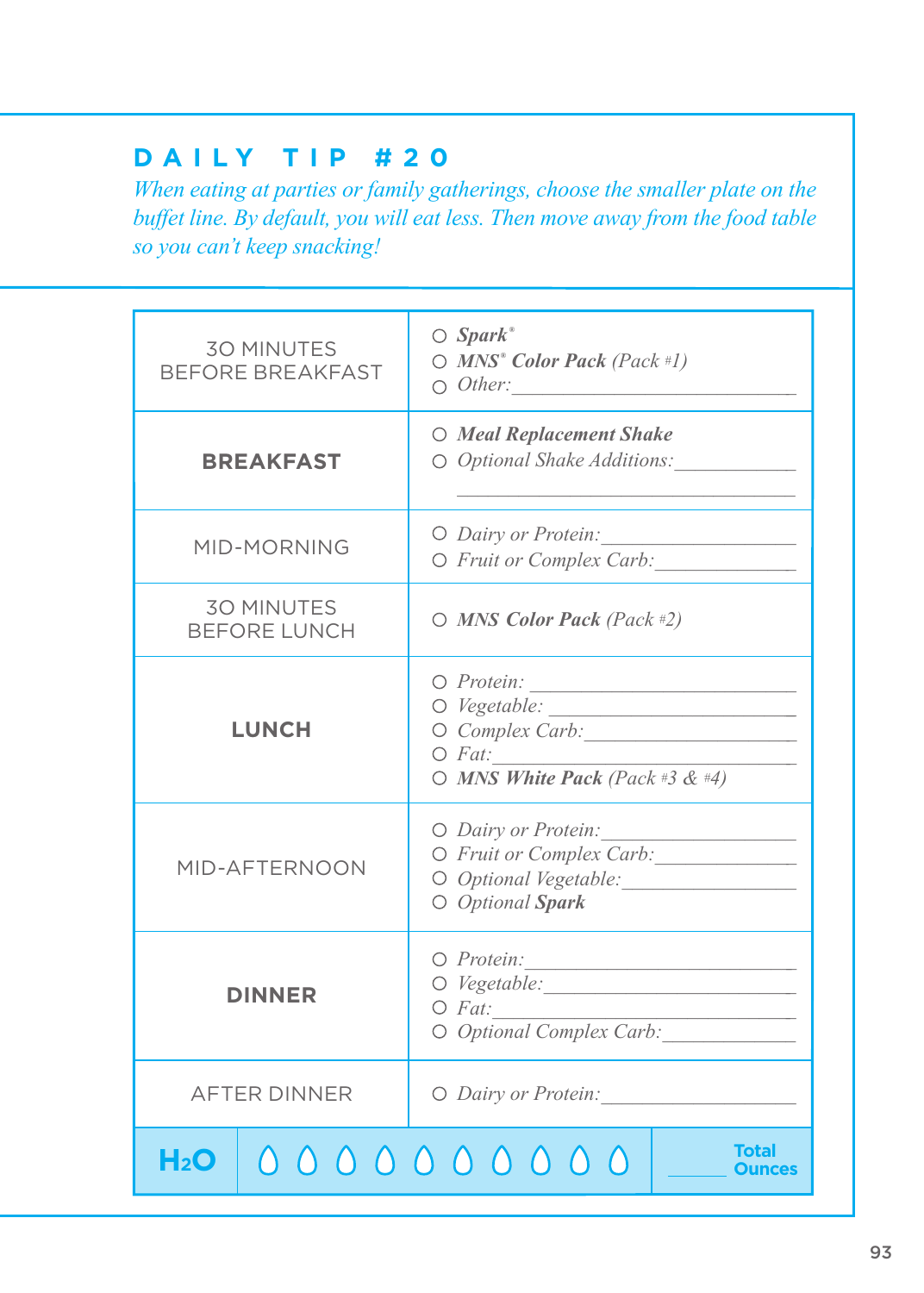| MAX PHASE                                                 |
|-----------------------------------------------------------|
| DAY 21                                                    |
| TODAY'S DATE: ______________                              |
| I slept______________ hours last night.                   |
| On a scale of 1-10, today I feel:<br>1 2 3 4 5 6 7 8 9 10 |
| EXERCISE:                                                 |
|                                                           |
| DAILY GOAL:                                               |
|                                                           |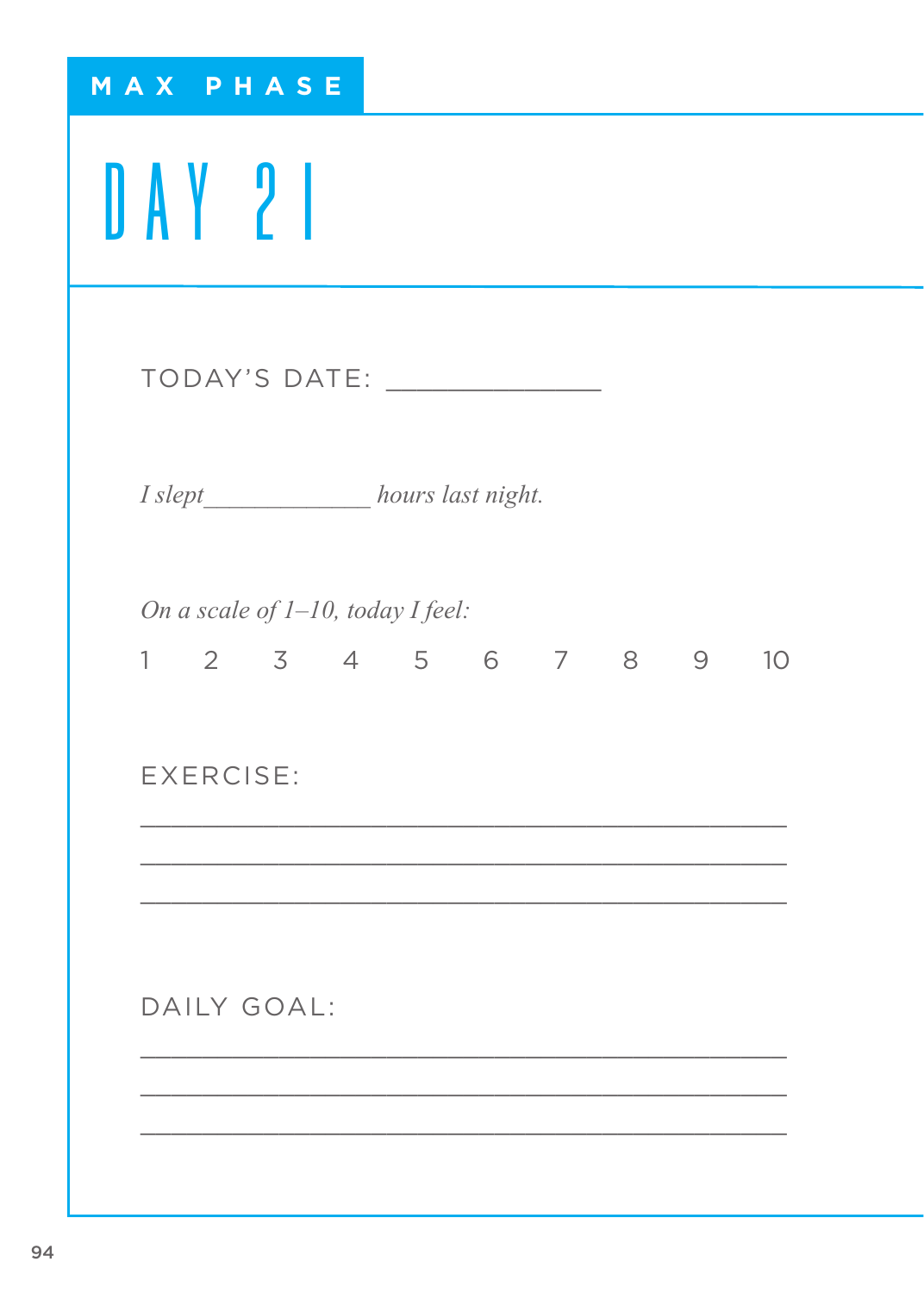*Don't ever go to a party or friend gathering hungry! Eat a small protein-rich snack 30 minutes to an hour before so that you are not starving. This can help you choose proper portions on the buffet line.*

| <b>30 MINUTES</b><br><b>BEFORE BREAKFAST</b> | $\bigcirc$ Spark <sup>*</sup><br>$\bigcirc$ MNS <sup>*</sup> Color Pack (Pack #1)<br>$\bigcirc$ Other: |  |  |
|----------------------------------------------|--------------------------------------------------------------------------------------------------------|--|--|
| <b>BREAKFAST</b>                             | O Meal Replacement Shake<br>$\bigcirc$ Optional Shake Additions:                                       |  |  |
| MID-MORNING                                  | O Dairy or Protein:<br>O Fruit or Complex Carb:                                                        |  |  |
| <b>30 MINUTES</b><br><b>BEFORE LUNCH</b>     | $\bigcirc$ MNS Color Pack (Pack #2)                                                                    |  |  |
| <b>LUNCH</b>                                 | $\bigcirc$ Protein: $\qquad \qquad$<br>$O$ <i>Fat:</i><br>$\bigcirc$ MNS White Pack (Pack #3 & #4)     |  |  |
| MID-AFTERNOON                                | O Dairy or Protein:<br>O Fruit or Complex Carb:<br>O Optional Vegetable:<br>O Optional Spark           |  |  |
| <b>DINNER</b>                                | $O$ Protein:<br>$\circ$ Vegetable:<br>$O$ <i>Fat:</i><br>O Optional Complex Carb:                      |  |  |
| <b>AFTER DINNER</b>                          | $\bigcirc$ Dairy or Protein:                                                                           |  |  |
| <b>Total</b><br>0000000000<br>H2O            |                                                                                                        |  |  |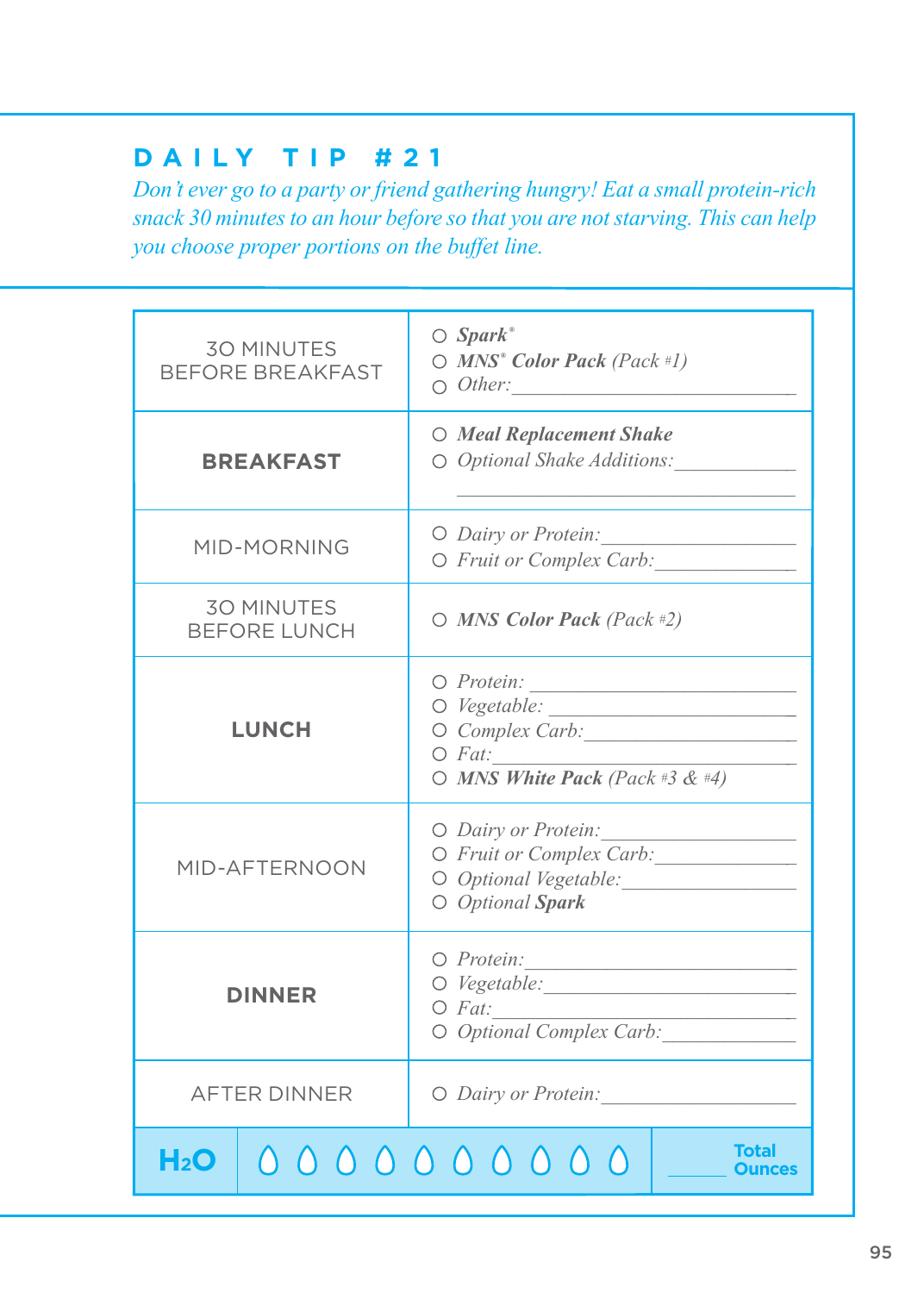| MAX PHASE                                                    |
|--------------------------------------------------------------|
| DAY 22                                                       |
| TODAY'S DATE: ________________                               |
| I slept______________ hours last night.                      |
| On a scale of $1-10$ , today I feel:<br>1 2 3 4 5 6 7 8 9 10 |
| EXERCISE:                                                    |
|                                                              |
| DAILY GOAL:                                                  |
|                                                              |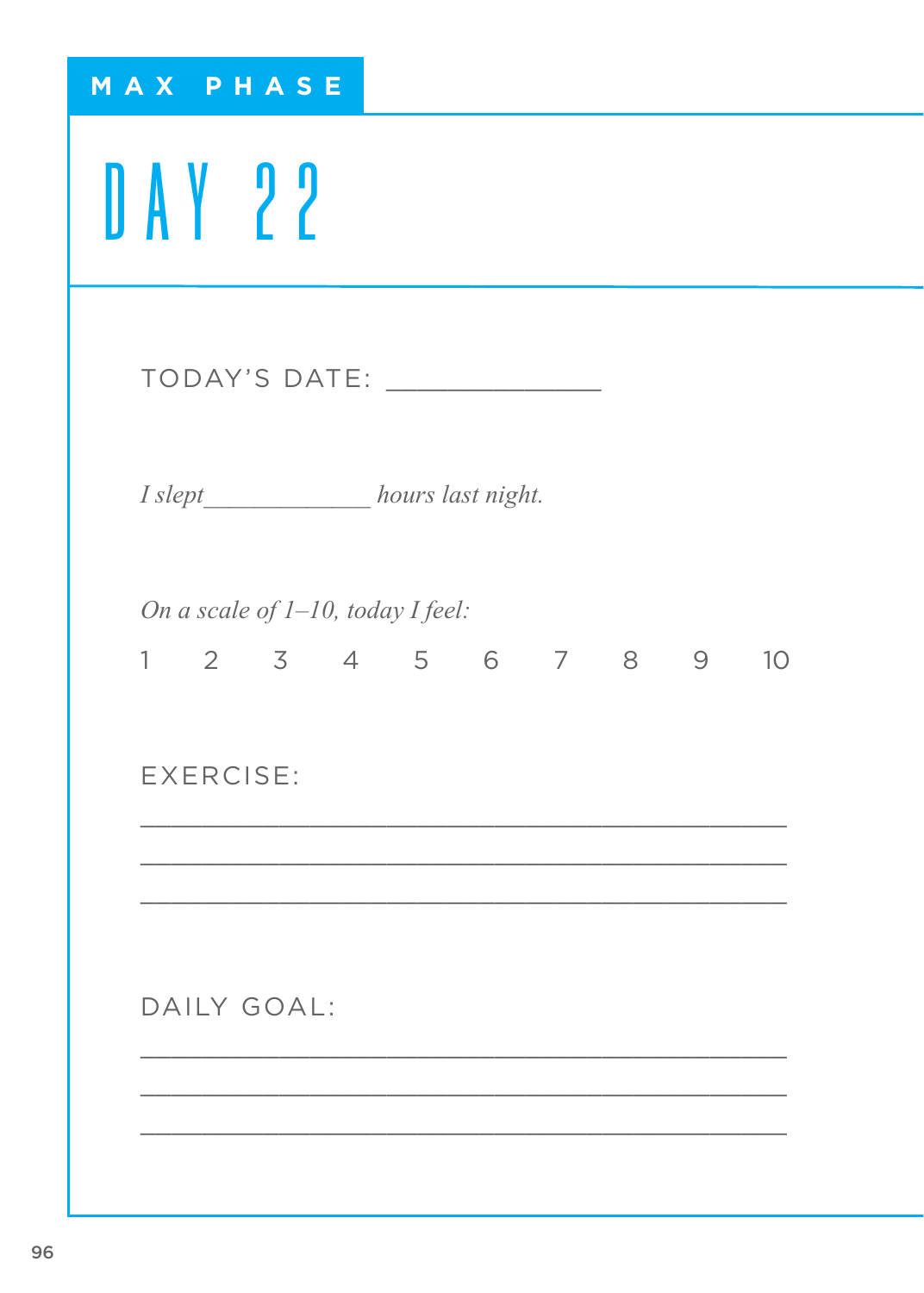*Choose water when hydrating throughout the day. Tasty beverages like soda, sweet tea and even natural juices can negatively affect blood sugar leaving you crashing later, while only craving more sugar.*

|                                                | $\bigcirc$ Spark <sup>*</sup>                                                                                                                   |  |  |  |
|------------------------------------------------|-------------------------------------------------------------------------------------------------------------------------------------------------|--|--|--|
| <b>30 MINUTES</b><br><b>BEFORE BREAKFAST</b>   | $\bigcirc$ MNS <sup>*</sup> Color Pack (Pack #1)<br>$\bigcirc$ Other:                                                                           |  |  |  |
| <b>BREAKFAST</b>                               | ○ Meal Replacement Shake<br>$\bigcirc$ Optional Shake Additions:                                                                                |  |  |  |
| MID-MORNING                                    | O Dairy or Protein:<br>O Fruit or Complex Carb:                                                                                                 |  |  |  |
| <b>30 MINUTES</b><br><b>BEFORE LUNCH</b>       | $\bigcirc$ MNS Color Pack (Pack #2)                                                                                                             |  |  |  |
| <b>LUNCH</b>                                   | $\bigcirc$ Protein:<br>$\overline{\bigcirc}$ Vegetable:<br>$\circ$ Complex Carb:<br>$O$ <i>Fat:</i><br>$\bigcirc$ MNS White Pack (Pack #3 & #4) |  |  |  |
| MID-AFTERNOON                                  | O Dairy or Protein:<br>O Fruit or Complex Carb:<br>O Optional Vegetable:<br>O Optional Spark                                                    |  |  |  |
| <b>DINNER</b>                                  | $O$ Protein:<br>$O$ <i>Fat:</i><br>O Optional Complex Carb:                                                                                     |  |  |  |
| <b>AFTER DINNER</b>                            | O Dairy or Protein:                                                                                                                             |  |  |  |
| <b>Total</b><br>0000000000<br>H <sub>2</sub> O |                                                                                                                                                 |  |  |  |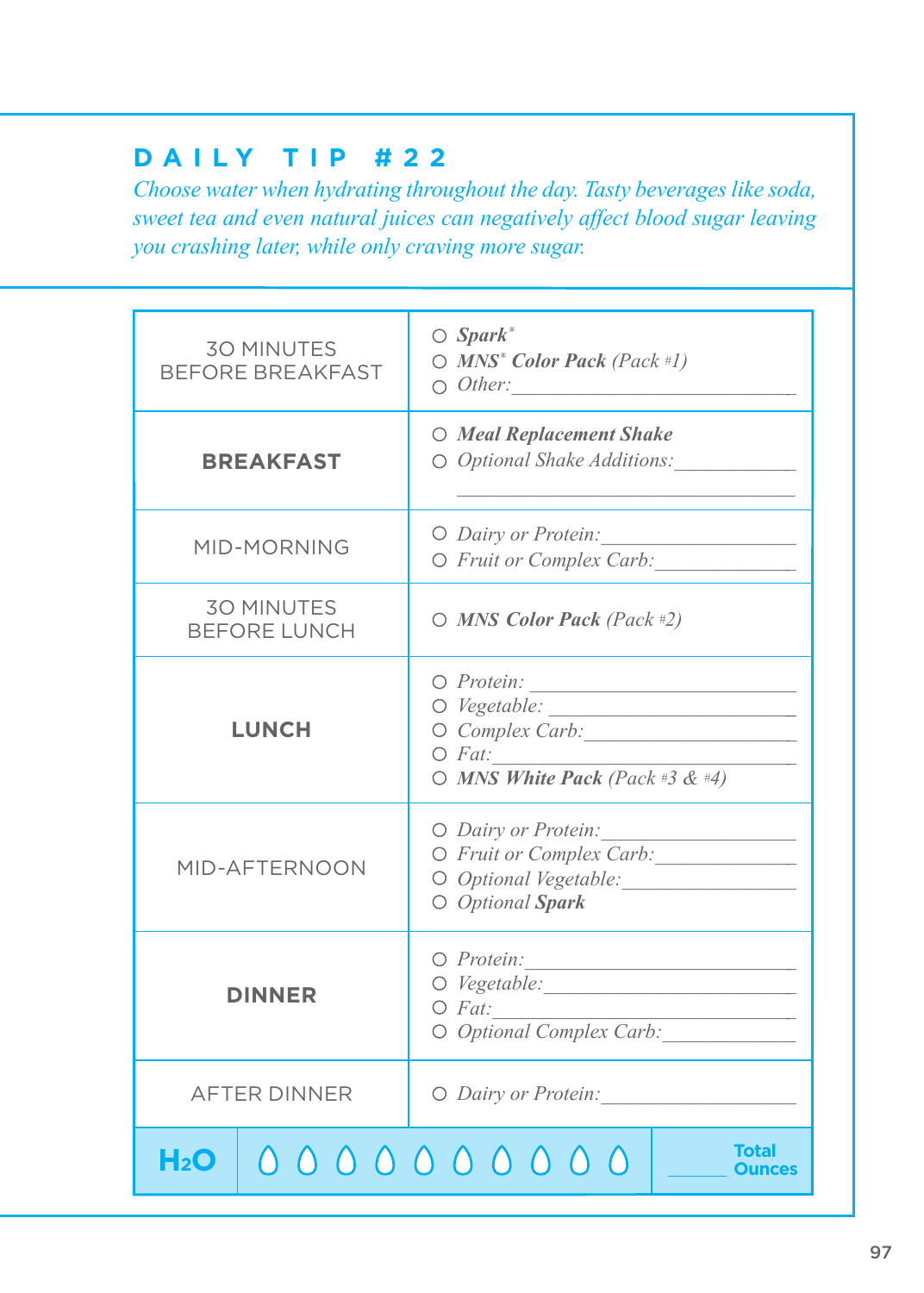| MAX PHASE                                                    |
|--------------------------------------------------------------|
| DAY 23                                                       |
|                                                              |
| I slept______________ hours last night.                      |
| On a scale of $1-10$ , today I feel:<br>1 2 3 4 5 6 7 8 9 10 |
| EXERCISE:                                                    |
|                                                              |
| DAILY GOAL:                                                  |
|                                                              |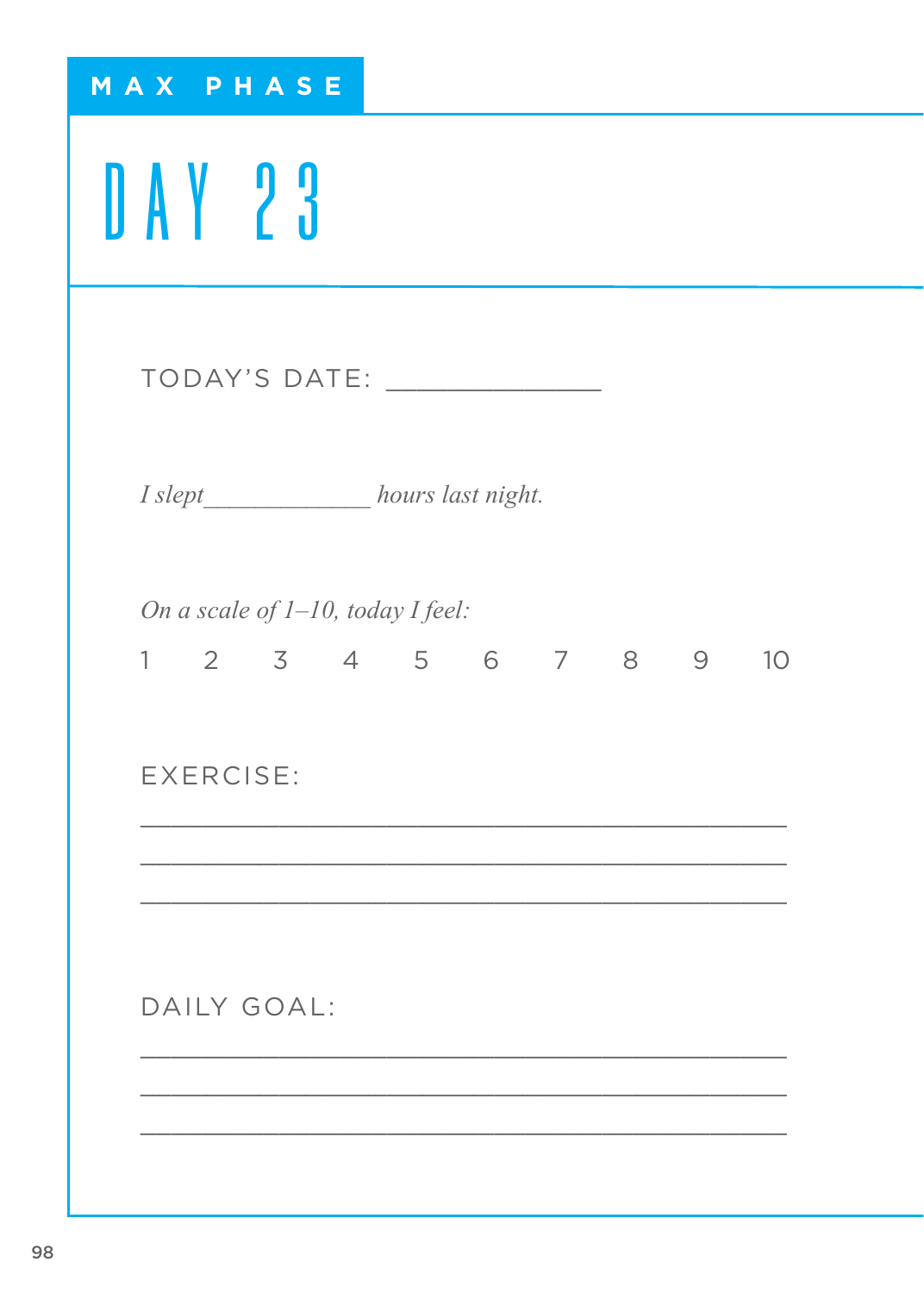*Contrary to popular belief, no workout plan can compensate for a bad diet! Consuming nutrient-rich foods with an hour or more of consistent exercise a few days a week will help you maintain or lose weight.*

| <b>30 MINUTES</b><br><b>BEFORE BREAKFAST</b> | $\bigcirc$ Spark <sup>*</sup><br>$\bigcirc$ MNS <sup>*</sup> Color Pack (Pack #1)<br>$\bigcirc$ Other: |  |  |
|----------------------------------------------|--------------------------------------------------------------------------------------------------------|--|--|
| <b>BREAKFAST</b>                             | ○ Meal Replacement Shake<br>$\bigcirc$ Optional Shake Additions:                                       |  |  |
| MID-MORNING                                  | O Dairy or Protein:<br>O Fruit or Complex Carb:                                                        |  |  |
| <b>30 MINUTES</b><br><b>BEFORE LUNCH</b>     | $\bigcirc$ MNS Color Pack (Pack #2)                                                                    |  |  |
| <b>LUNCH</b>                                 | $\bigcirc$ Protein:<br>$O$ <i>Fat:</i><br>$\bigcirc$ MNS White Pack (Pack #3 & #4)                     |  |  |
| MID-AFTERNOON                                | O Dairy or Protein:<br>O Fruit or Complex Carb:<br>O Optional Vegetable:<br>O Optional Spark           |  |  |
| <b>DINNER</b>                                | $O$ Protein:<br>$O$ <i>Fat:</i><br>O Optional Complex Carb:                                            |  |  |
| <b>AFTER DINNER</b>                          | $\bigcirc$ Dairy or Protein:                                                                           |  |  |
| H2O                                          | <b>Total</b><br>0000000000                                                                             |  |  |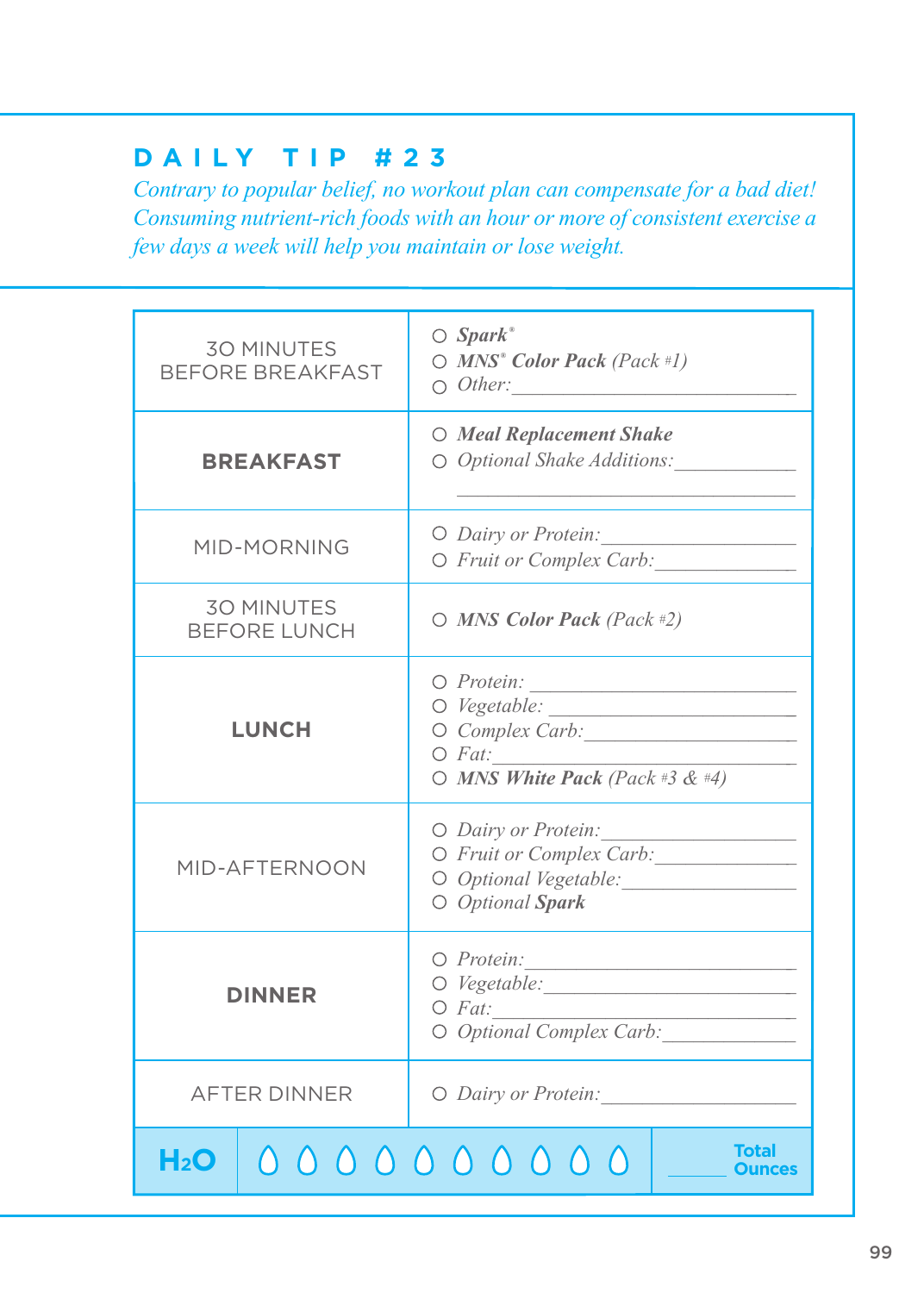| MAX PHASE   |                                                           |  |  |
|-------------|-----------------------------------------------------------|--|--|
| DAY 24      |                                                           |  |  |
|             |                                                           |  |  |
|             | I slept_____________ hours last night.                    |  |  |
|             | On a scale of 1-10, today I feel:<br>1 2 3 4 5 6 7 8 9 10 |  |  |
| EXERCISE:   |                                                           |  |  |
|             |                                                           |  |  |
| DAILY GOAL: |                                                           |  |  |
|             |                                                           |  |  |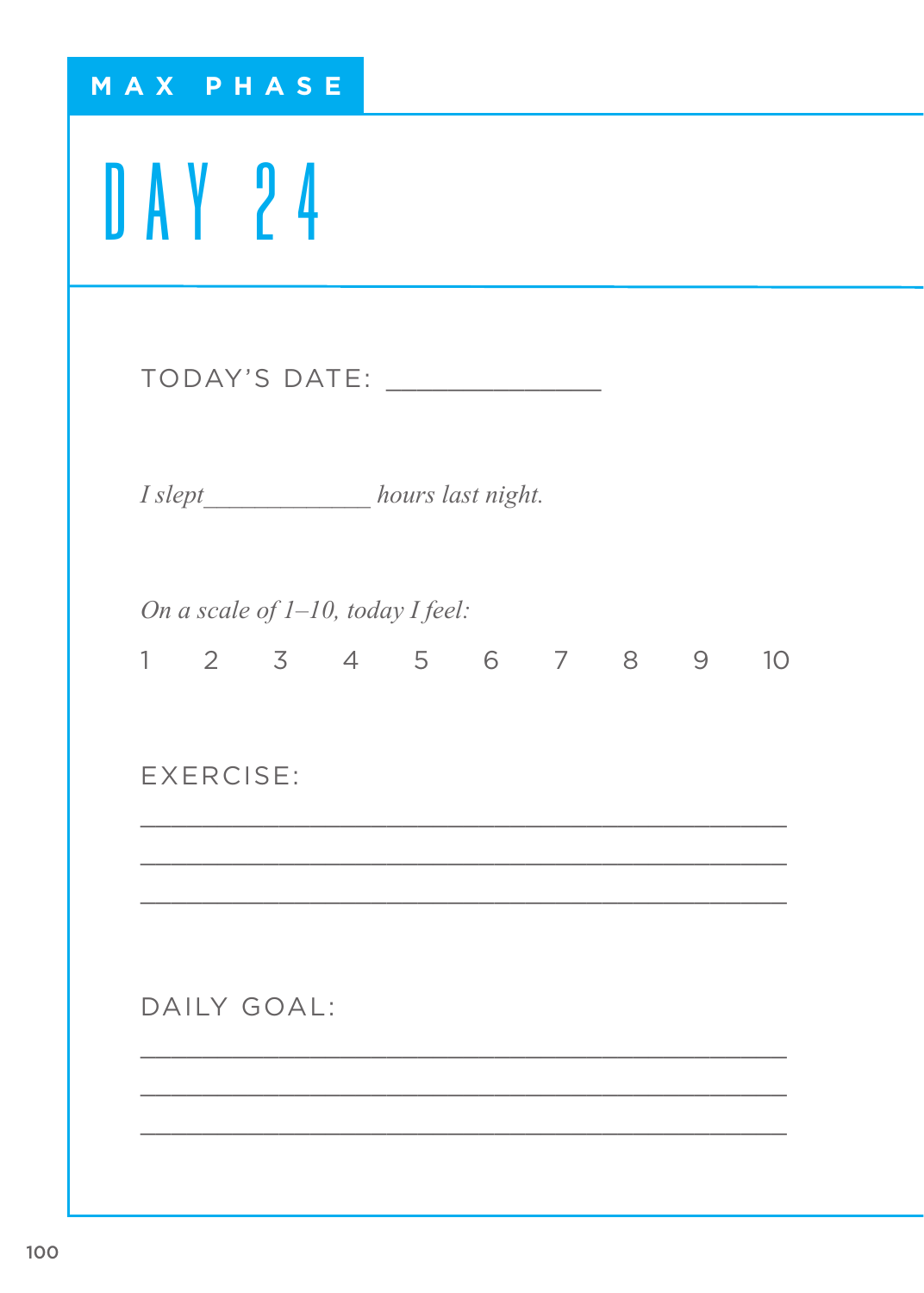*While splurging on your favorite food is okay every once in awhile, eating whatever you want Friday at 5 p.m. through Sunday night will derail your weight goal. Instead, enjoy a food you like 1–2 times a week for weight loss and 2–3 times a week for maintenance.* 

| <b>30 MINUTES</b><br><b>BEFORE BREAKFAST</b> | $\bigcirc$ Spark <sup>*</sup><br>$\bigcirc$ MNS <sup>*</sup> Color Pack (Pack #1)<br>$\bigcirc$ Other: |  |  |
|----------------------------------------------|--------------------------------------------------------------------------------------------------------|--|--|
| <b>BREAKFAST</b>                             | $\bigcirc$ Meal Replacement Shake<br>$\bigcirc$ Optional Shake Additions:                              |  |  |
| MID-MORNING                                  | O Dairy or Protein:<br>O Fruit or Complex Carb:                                                        |  |  |
| <b>30 MINUTES</b><br><b>BEFORE LUNCH</b>     | $\bigcirc$ MNS Color Pack (Pack #2)                                                                    |  |  |
| <b>LUNCH</b>                                 | $\bigcirc$ Protein:<br>$O$ <i>Fat:</i><br>$\bigcirc$ MNS White Pack (Pack #3 & #4)                     |  |  |
| MID-AFTERNOON                                | O Dairy or Protein:<br>O Fruit or Complex Carb:<br>O Optional Vegetable:<br>O Optional Spark           |  |  |
| DINNER                                       | $O$ Protein:<br>O Vegetable:<br>$O$ <i>Fat:</i><br>O Optional Complex Carb:                            |  |  |
| <b>AFTER DINNER</b>                          | $\bigcirc$ Dairy or Protein:                                                                           |  |  |
| Total<br>0000000000<br>H2O -                 |                                                                                                        |  |  |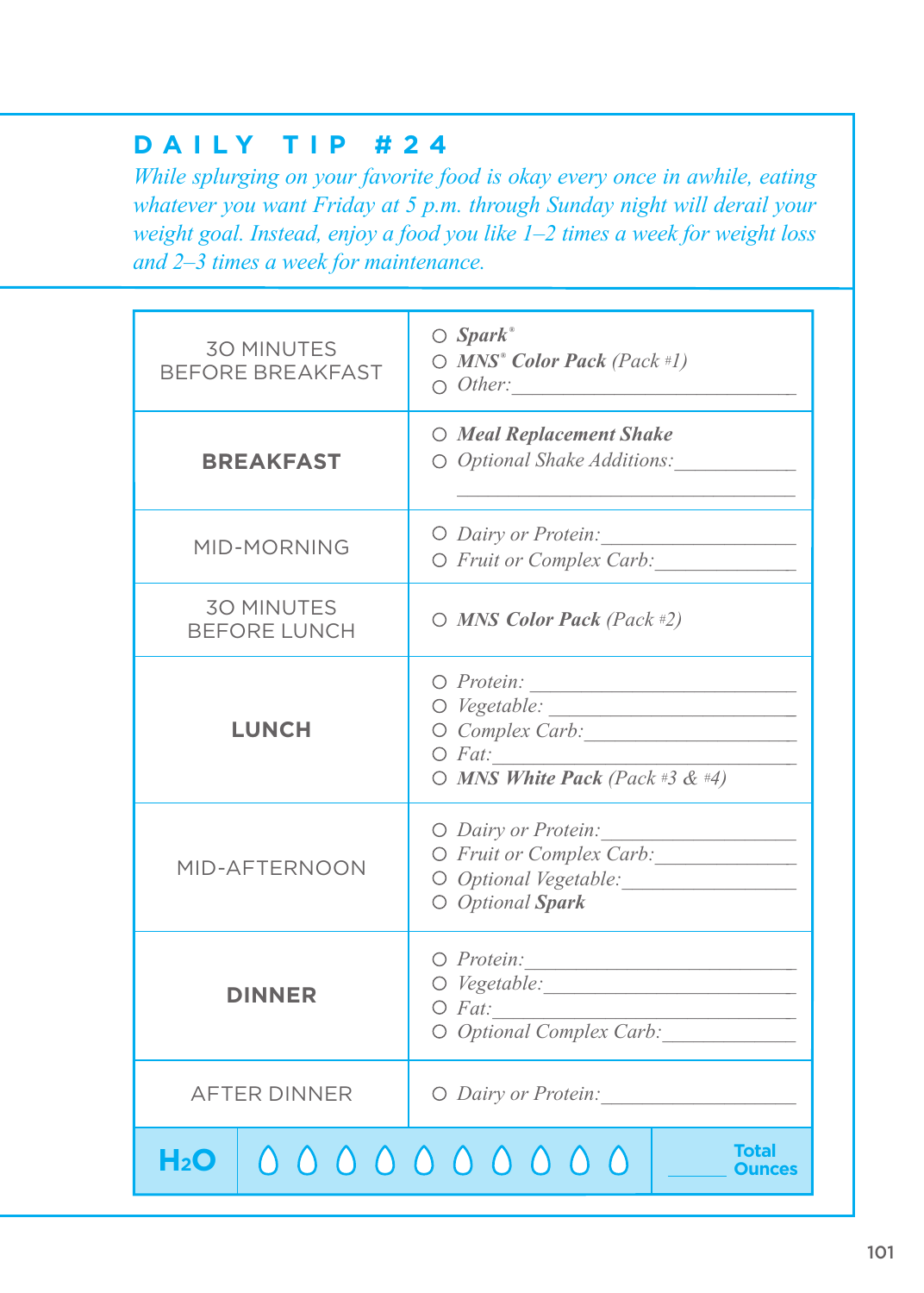# V O U  $\mathbb{D}$   $\mathbb{D}$  $\prod$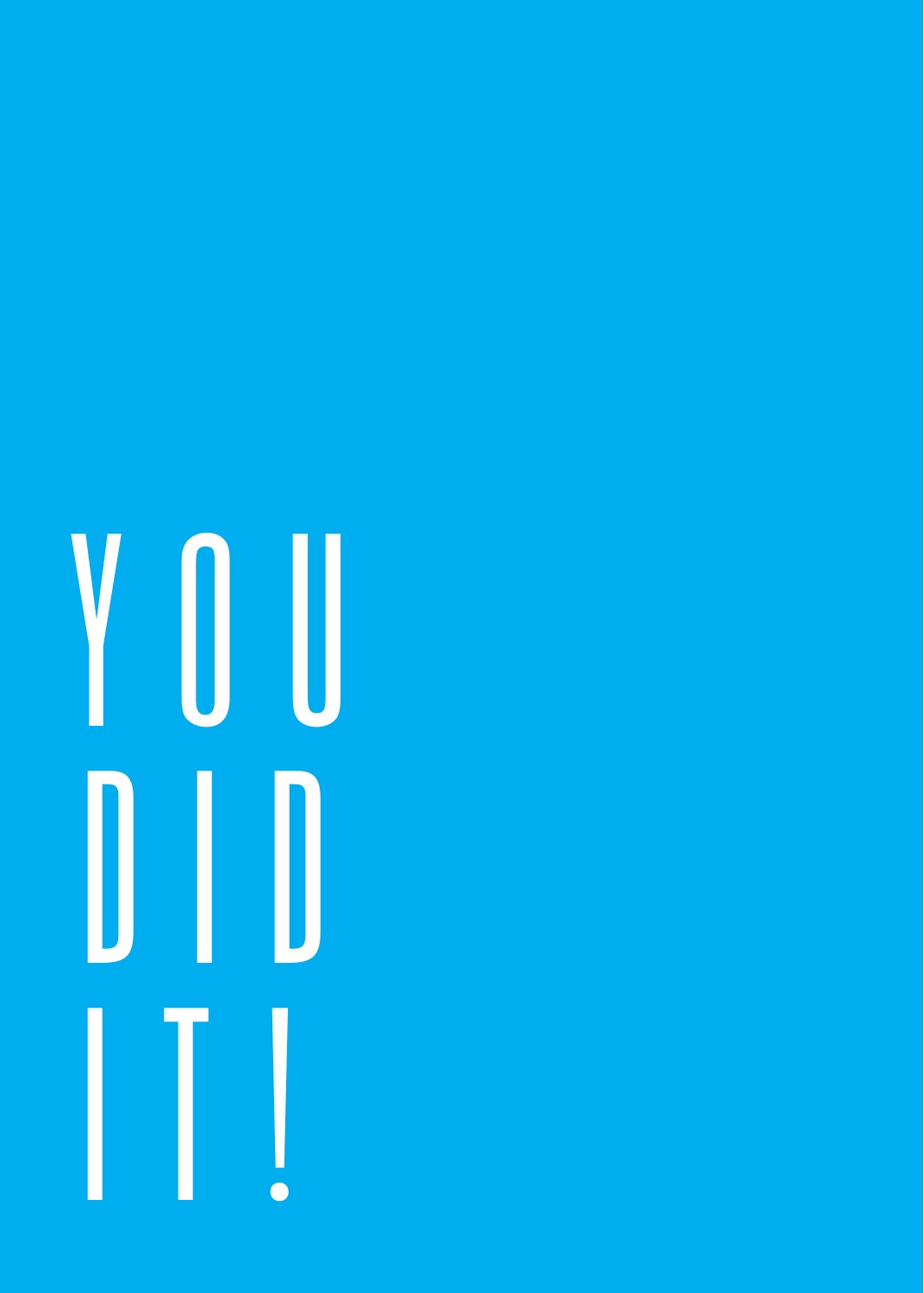### **CONGRATULATIONS!**

*We are so proud of you for completing the 24-Day JumpStart®, but this is just the beginning. Take advantage of this momentum and keep up the great work.*

What's next?

### **CELEBRATE!**

Think about everything you've learned and accomplished in the last 24 days. Now share your results with family and friends! If you are a Distributor, be sure to consult the AdvoCare Policies and Procedures to see how to share results compliantly!

### **SET YOUR NEXT GOAL.**

Look back at the Goals section in this guide. Did you accomplish what you hoped to accomplish? If you did—great job! Set your next goal and keep going. Didn't quite get there? Don't give up—remember that change doesn't happen overnight. Keep on keeping on—you've got this!

### **KEEP IT UP!**

Keep rocking those healthy lifestyle choices and stay consistent in your new healthy lifestyle and AdvoCare product routine. Ready to take it to the next level? AdvoCare has a variety of products to meet your weight-management, active lifestyle and sports nutrition needs.\* For more information visit advocare.com.

*The 24-Day JumpStart® program and materials are for educational use only and should not be considered or used as a substitute for medical advice, diagnosis or treatment. Responses to the 24-Day JumpStart® will vary based on individual characteristics. Participants should seek the advice of a physician or other qualified health care provider with any questions regarding personal health or medical conditions or before beginning any new supplement, exercise or nutritional program.*

*AdvoCare compensated Amy Goodson for her work in the Guide.*

*\* This statement has not been evaluated by the Food and Drug Administration. This product is not intended to diagnose, treat, cure or prevent any disease.*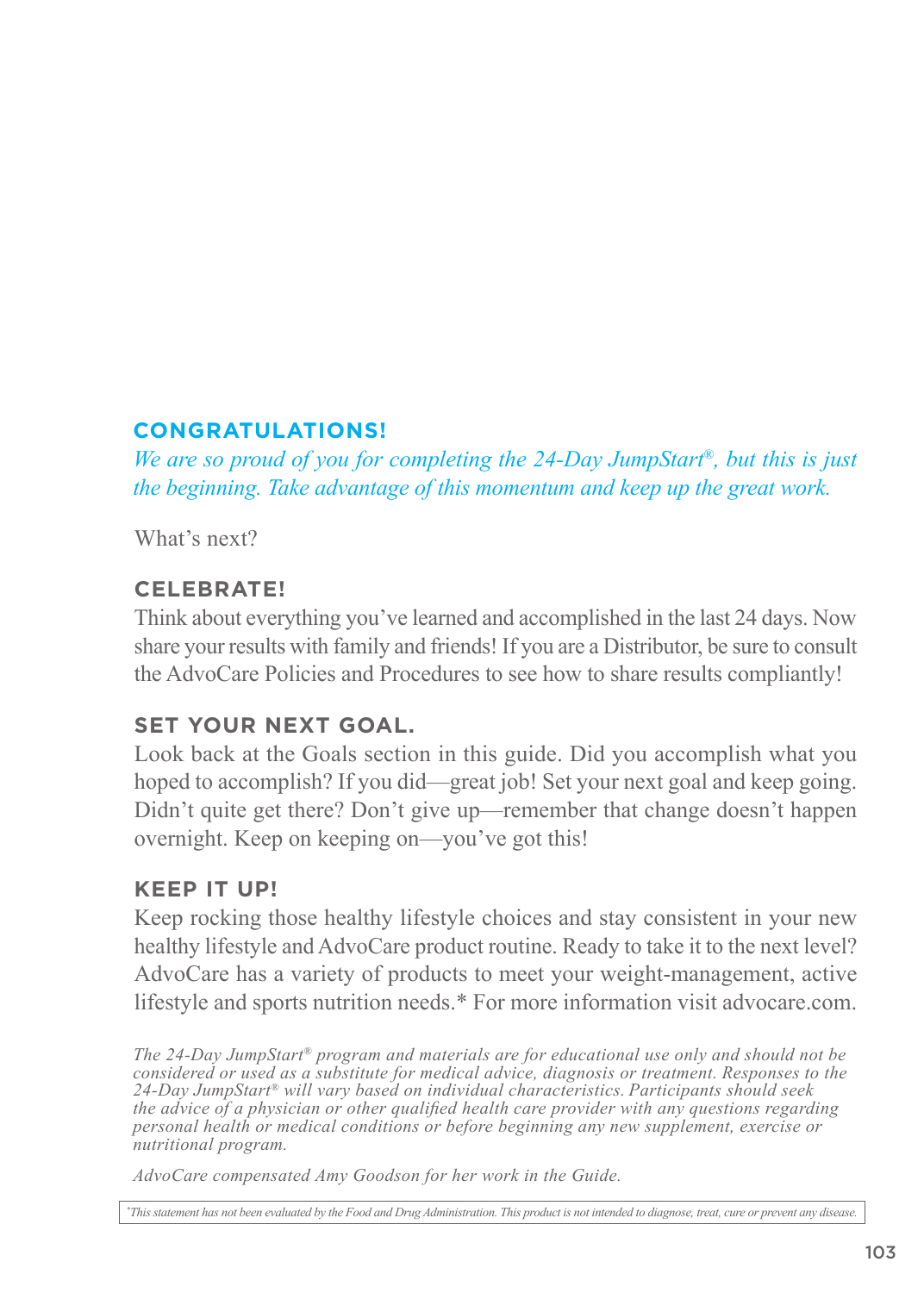### **FEATURED CONTRIBUTORS**



*Amy Goodson MS, RD, CSSD, LD*

*Amy Goodson, MS, RD, CSSD, LD is a registered dietitian and Certified Specialist in Sports Dietetics. She focuses on overall health, wellness and sports nutrition. Amy has worked with the Dallas Cowboys, Texas Rangers, TCU Athletics,* 

*Ben Hogan Sports Medicine and more. She is a co-author of Swim, Bike, Run, Eat and nutrition contributor to retired NFL Player Donald Driver's book, The 3-D Body Revolution. She is a writer for Women's Running Magazine and is the owner of RD Career Jump Start, a business designed to help dietetic students, interns and new registered dietitians determine and take the steps necessary to reach their dream career.*

*With a bachelor's degree in communications and a master's degree in exercise and sports nutrition, Amy is passionate about marrying the two to provide quality, science-based nutrition information through speaking, media, writing and consulting. Amy consults for various companies, food brands and organizations and serves as a media dietitian for RDTV where she does food and nutrition TV segments nation-wide. Amy has over 600 media placements in a variety of TV, radio and print outlets.*



*Dr. Lauren Horton PhD*

*Dr. Lauren Horton is the Senior Manager of Product Education in Research and Development at AdvoCare. She works with regulatory affairs as a part of the claim substantiation team to ensure AdvoCare product claims are supported by scientific* 

*research. As a member of the product education team, Dr. Horton answers product questions as well as leads product trainings. Dr. Horton believes that knowledge is power when it comes to living a healthy lifestyle.*

*Before joining the AdvoCare family, Dr. Horton served as a clinical researcher at a leading Clinical Research Organization. While there, she monitored clinical trials, mentored junior clinical researchers and helped develop clinical trial protocols. Dr. Horton's passion is improving the quality of life of those around her. Dr. Horton has helped both men and women from all over the country discover how small steps each day can lead to huge strides towards living a healthier lifestyle and true transformation—inside and out.*

*Dr. Horton's educational background includes a Bachelor of Science in Biology from Rust College and a Doctor of Philosophy in Biomedical Science from Morehouse School of Medicine in Atlanta, GA. She completed her postgraduate work at the University of Pennsylvania in Philadelphia, PA in cardiovascular disease and circadian rhythms.*